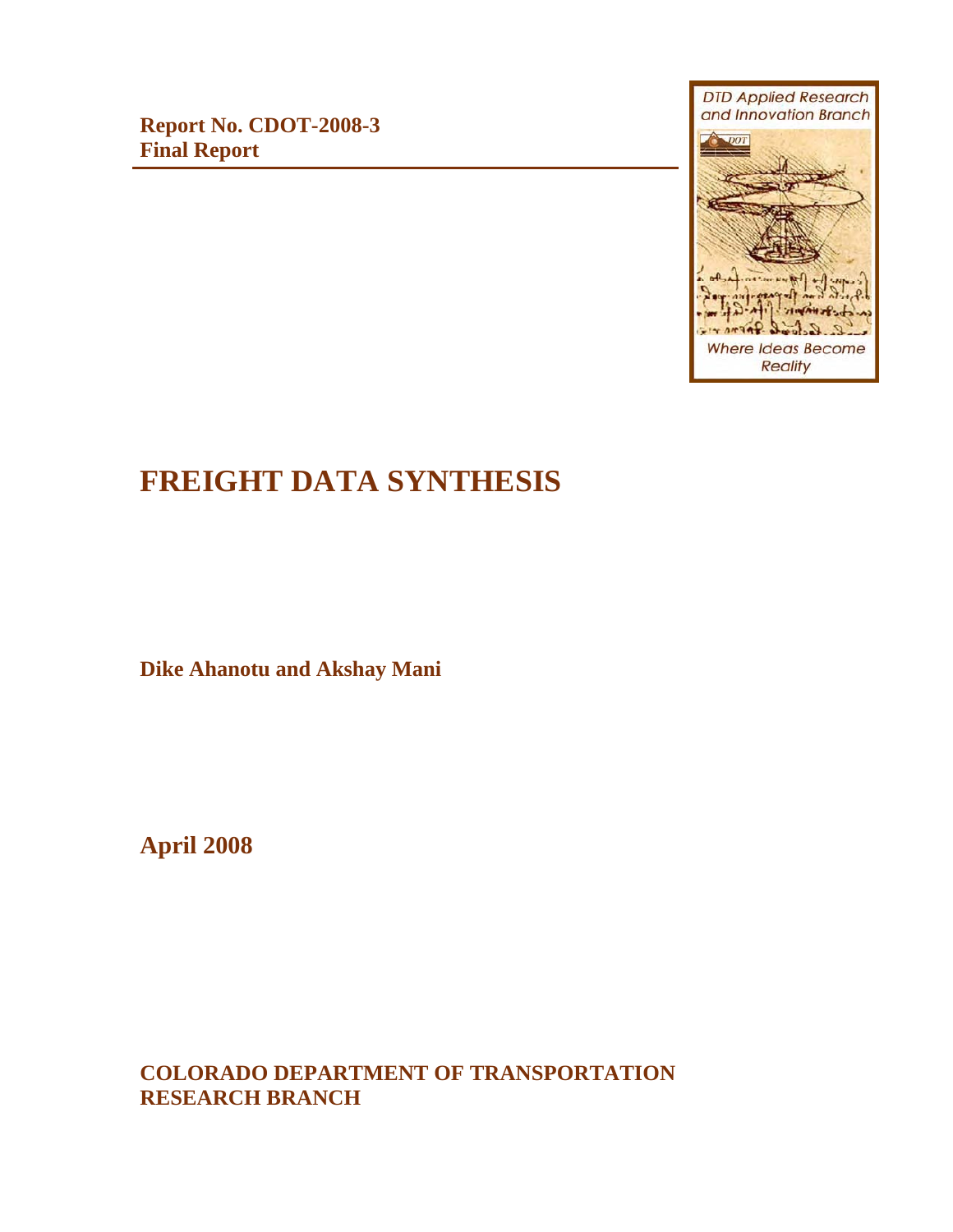The contents of this report reflect the views of the authors, who are responsible for the facts and accuracy of the data presented herein. The contents do not necessarily reflect the official views of the Colorado Department of Transportation or the Federal Highway Administration. This report does not constitute a standard, specification, or regulation.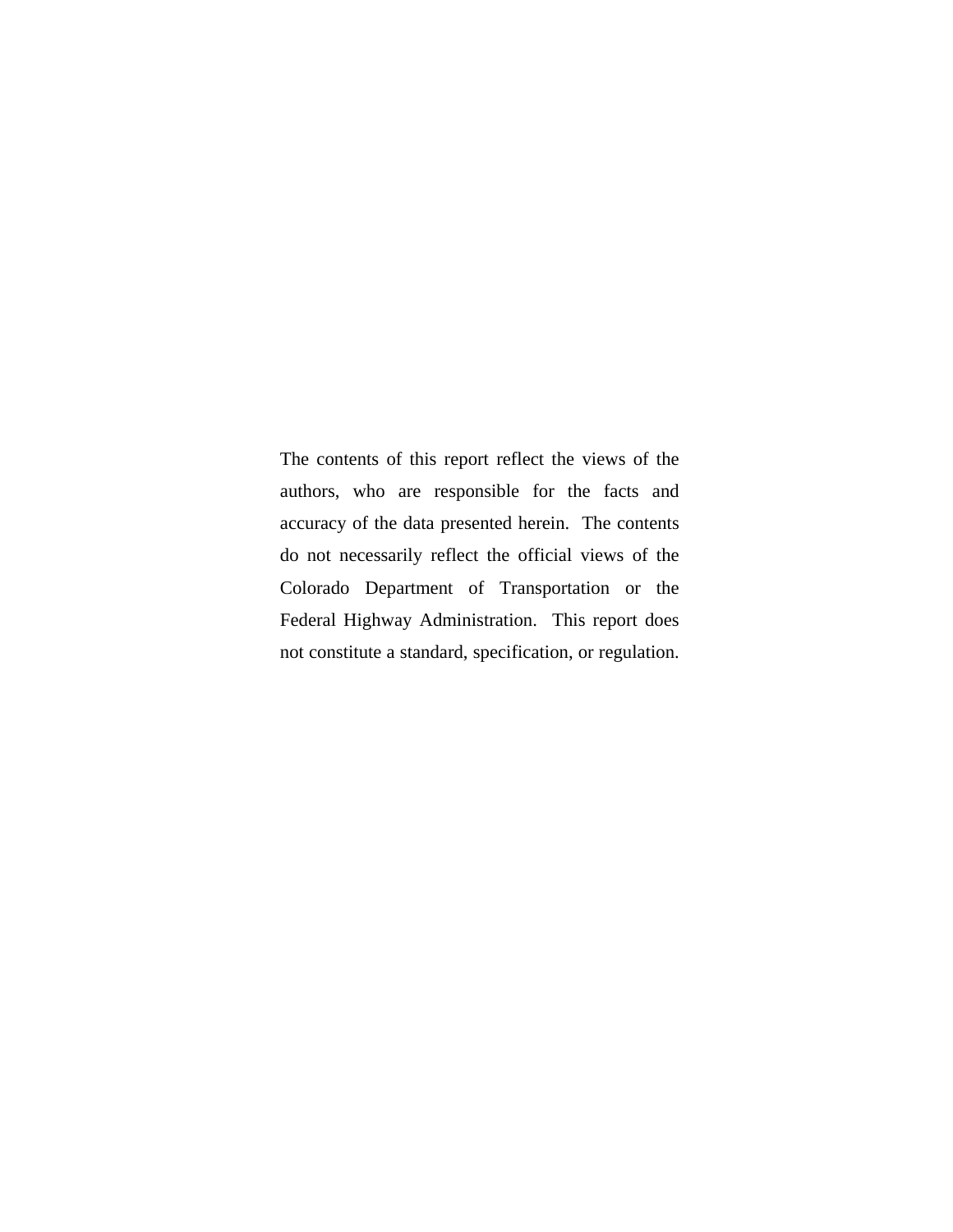| 1. Report No.<br>CDOT-2008-3                     | 2. Government Accession No.                                                                      | 3. Recipient's Catalog No.            |  |
|--------------------------------------------------|--------------------------------------------------------------------------------------------------|---------------------------------------|--|
| 4. Title and Subtitle                            |                                                                                                  | 5. Report Date                        |  |
|                                                  |                                                                                                  | April 2008                            |  |
| FREIGHT DATA SYNTHESIS                           |                                                                                                  | 6. Performing Organization Code       |  |
| 7. Author(s)                                     |                                                                                                  | 8. Performing Organization Report No. |  |
| Dike Ahanotu and Akshay Mani                     |                                                                                                  | CDOT-2008-3                           |  |
| 9. Performing Organization Name and Address      |                                                                                                  | 10. Work Unit No. (TRAIS)             |  |
| Cambridge Systematics, Inc.                      |                                                                                                  |                                       |  |
| 730 Peachtree St. #1050                          |                                                                                                  | 11. Contract or Grant No.             |  |
| Atlanta, GA 30308                                |                                                                                                  | 66.20                                 |  |
| 12. Sponsoring Agency Name and Address           |                                                                                                  | 13. Type of Report and Period Covered |  |
| Colorado Department of Transportation - Research |                                                                                                  |                                       |  |
| 4201 E. Arkansas Ave.                            |                                                                                                  | 14. Sponsoring Agency Code            |  |
| Denver, CO 80222                                 |                                                                                                  |                                       |  |
| 15. Supplementary Notes                          |                                                                                                  |                                       |  |
|                                                  | Prepared in cooperation with the US Department of Transportation, Federal Highway Administration |                                       |  |
|                                                  |                                                                                                  |                                       |  |

**Technical Report Documentation Page** 

#### 16. Abstract

The research in this report was designed to collect information on the freight data needed to support transportation planning in Colorado. There were three steps involved in the research for this study. First, the freight-related transportation planning efforts in the State were reviewed. The second step was to research freight planning efforts in other states to document the types of freight data that were used and needed for these studies. This step represents the core of the research effort. The third step was to develop recommendations for freight data collection for studies planned in Colorado based on the types of data that were successfully used in other states on similar studies. The primary finding of this research is that there are freight data needs in the State that would significantly improve freight transportation planning. The primary freight data need is improved origin-destination data collected through roadside truck origin-destination surveys on interstates and key freight-intensive state highways in Colorado. This type of data would be beneficial for several types of studies, including corridor studies, truck-rail diversion studies, safety studies, and economic development studies. The research in this study also indicated that there were several freight-related studies that would be beneficial for the State including a freight-focused vehicle classification count program, a truck safety analysis, and a freight-focused economic analysis. This research also identified a freight data collection program for Colorado that includes the development of rough cost estimates for each freight data collection effort that is recommended along with examples of how the freight data can be utilized.

Implementation:

This study recommends that transportation agencies in Colorado implement the following four types of freight-related data programs:

- 1. Roadside truck origin-destination data program;
- 2. Freight-focused vehicle classification data program;
- 3. Truck safety data analysis; and
- 4. Economic data analysis.

The Colorado DOT would be the responsible agency for the truck origin-destination program, the truck safety data program, and the economic data analysis. The freight-focused vehicle data collection program would best be jointly handled by CDOT to fill in largescale truck count gaps and at the MPO/TPR level where local jurisdictions can determine the most important local freight facilities and conduct classification counts according to local needs. A truck safety data analysis would include parsing through the existing statewide accident database to determine the number, type and severity of accidents on each interstate and state highway in the State. Also, accident mitigation measures at each of the high-accident hot spots can be developed. An economic data analysis would include a review of the industries that rely on freight transportation, a description of the number and types of jobs in each industry, and a review of the logistics chains of key industries in the State and identification of the location of bottlenecks in the State that likely impact these industries.

| 17. Keywords                                                                   |                                           | 18. Distribution Statement                                |           |
|--------------------------------------------------------------------------------|-------------------------------------------|-----------------------------------------------------------|-----------|
| truck origin-destination surveys, establishment surveys, truck safety,         |                                           | No restrictions. This document is available to the public |           |
| economic analysis, goods movement, traffic data, vehicle                       |                                           | through the National Technical Information Service        |           |
| classification, transportation planning data                                   |                                           | Springfield, VA 22161; www.ntis.gov                       |           |
| 20. Security Classif. (of this page)<br>19. Security Classif. (of this report) |                                           | 21. No. of Pages                                          | 22. Price |
| Unclassified                                                                   | Unclassified                              |                                                           |           |
|                                                                                |                                           |                                                           |           |
| <b>Form DOT F 1700.7</b> (8-72)                                                | Reproduction of completed page authorized |                                                           |           |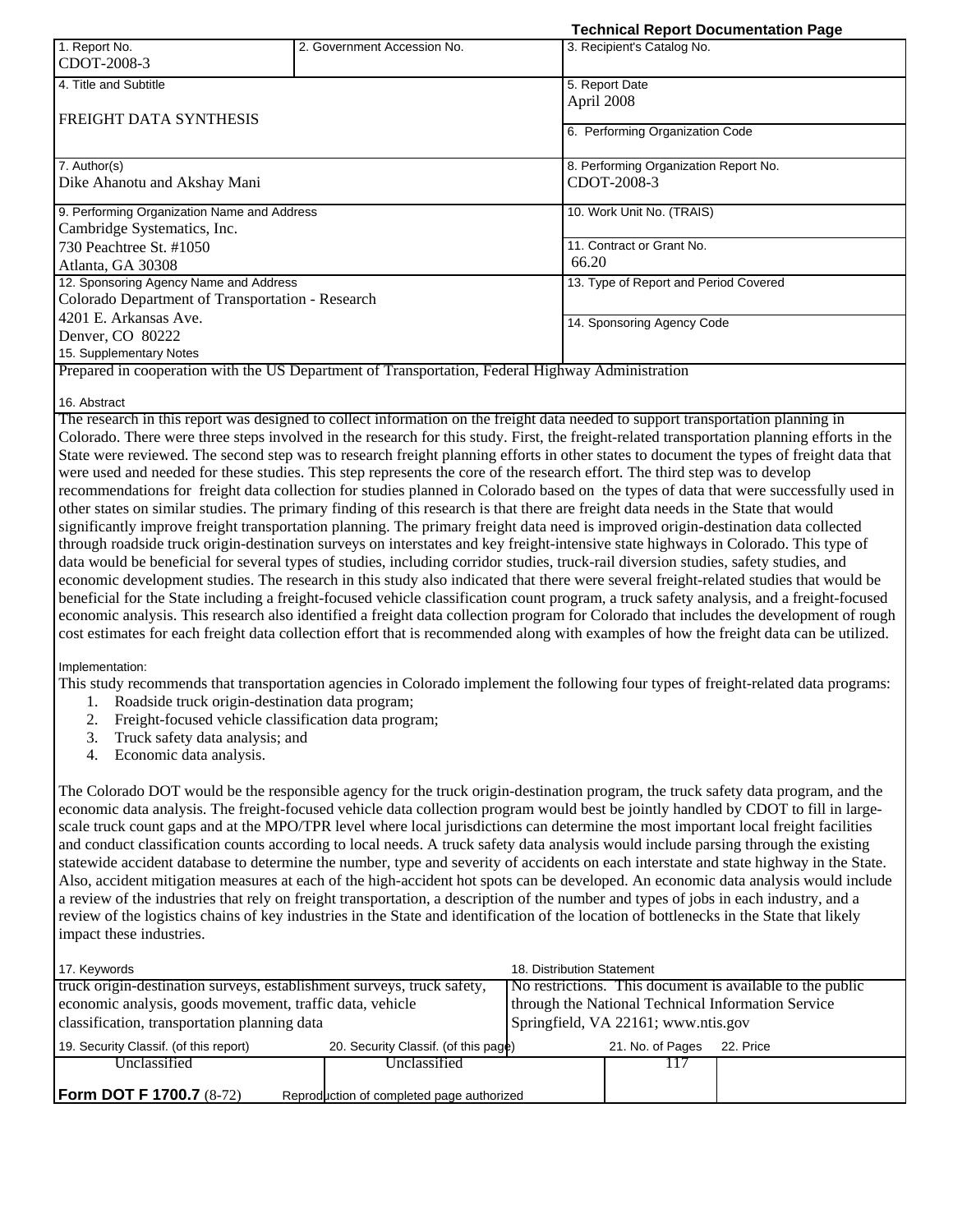# **FREIGHT DATA SYNTHESIS**

**Dike Ahanotu, Ph. D., Senior Associate Akshay Mani, Transportation Analyst** 

**Report No. CDOT-2008-3** 

**Cambridge Systematics 730 Peachtree St. Ste. #1050 Atlanta, GA 30308** 

**Sponsored by the Colorado Department of Transportation In Cooperation with the U.S. Department of Transportation Federal Highway Administration** 

**April 2008** 

**Colorado Department of Transportation Research Branch 4201 E. Arkansas Avenue Denver, CO 80222 (303) 757-9506**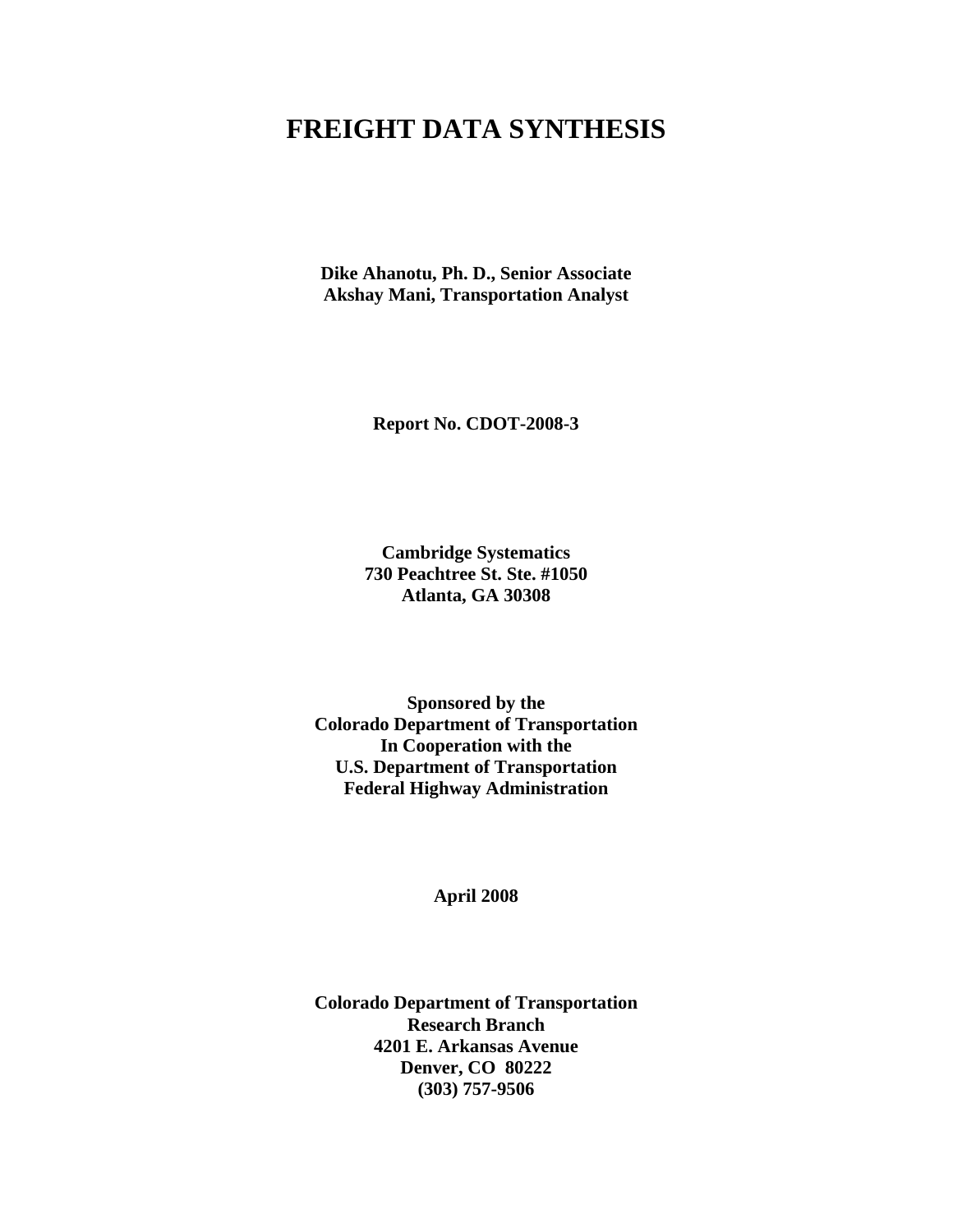## **ACKNOWLEDGMENTS**

Cambridge Systematics thanks the Colorado Department of Transportation for the opportunity to perform this research. Study panel members for this research effort included:

- Richard Sarchet (Study Manager);
- Mehdi Baziar;
- Tim Baker;
- Jason Wallis; and
- John Coil.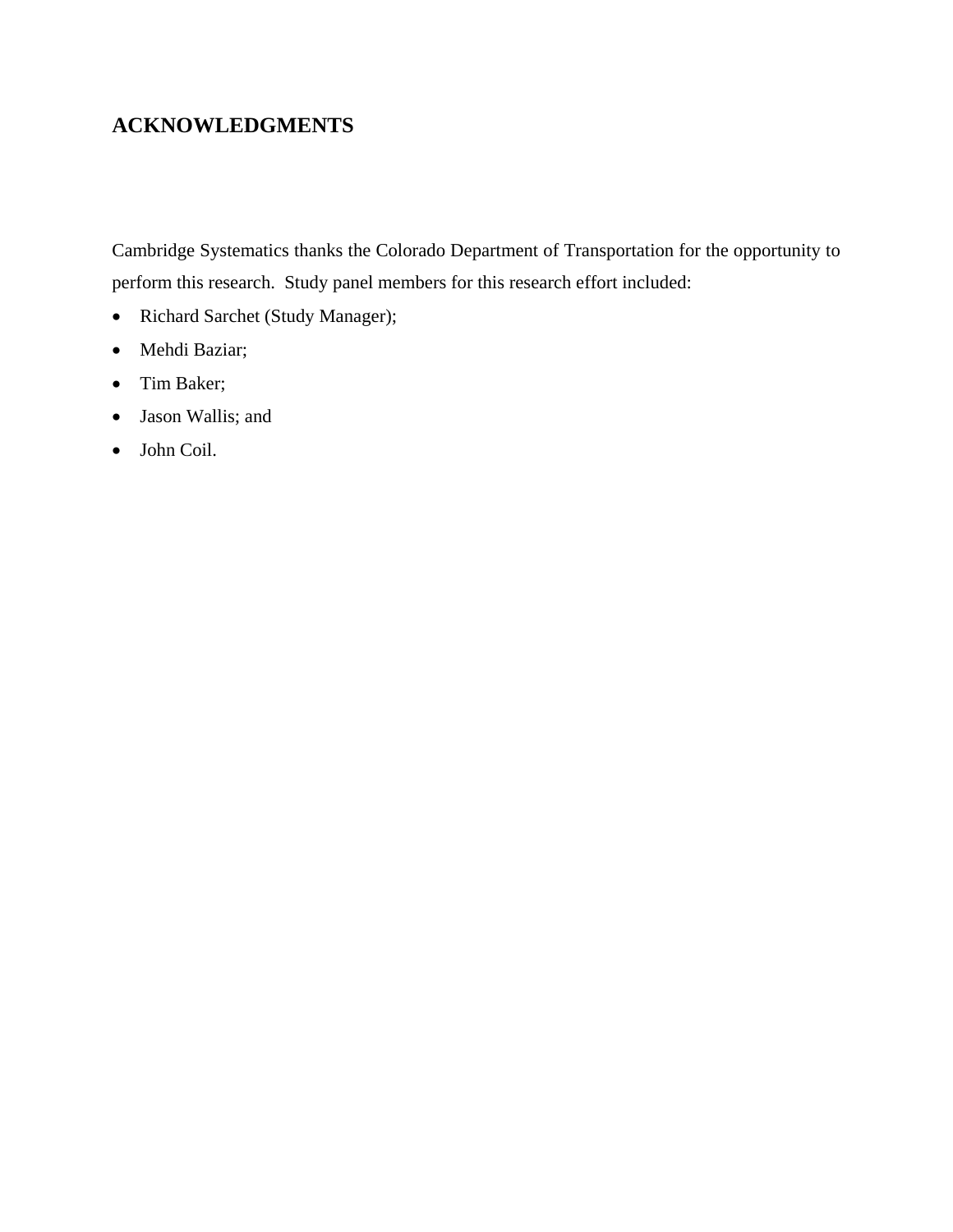### **EXECUTIVE SUMMARY**

The research in this report was designed to collect information on the freight data needed to support transportation planning in Colorado. Improved freight data are needed to enhance the accuracy of forecasting transportation needs in the State. Improved freight data also are needed to incorporate freight into transportation models. According to the Colorado Department of Transportation, urban truck vehicle miles traveled (VMT) daily increased 65 percent from 1997 to 2006 to an estimated 3.2 million VMT. This is much higher than the 44 percent increase in urban daily VMT for all vehicles. To efficiently address transportation issues such as congestion, safety, and emissions, the role of freight transportation needs to be better understood. Additionally, an efficient freight transportation system is needed to retain, attract, and grow goods-intensive companies to Colorado.

There were three steps involved in the research for this study. First, the freight-related transportation planning efforts in the State were reviewed. The second step was to research freight planning efforts in other states to document the types of freight data that were used and needed for these studies. This step represents the core of the research effort. The third step was to develop recommendations for freight data collection for studies planned in Colorado based on the types of data that were successfully used in other states on similar studies.

The primary finding of this research is that there are freight data needs in the State that would significantly improve freight transportation planning. First and foremost was the need for improved origin-destination data. CDOT has purchased the Global Insight TRANSEARCH database. However, this database includes only freight flows between regions without direct correlation to the road and rail infrastructure in the State. Several assumptions and calculations are needed to estimate the impact of freight on the State's infrastructure from the TRANSEARCH data. To complement this database, this research recommends that roadside truck origin-destination data be collected on the interstates and key freight-intensive state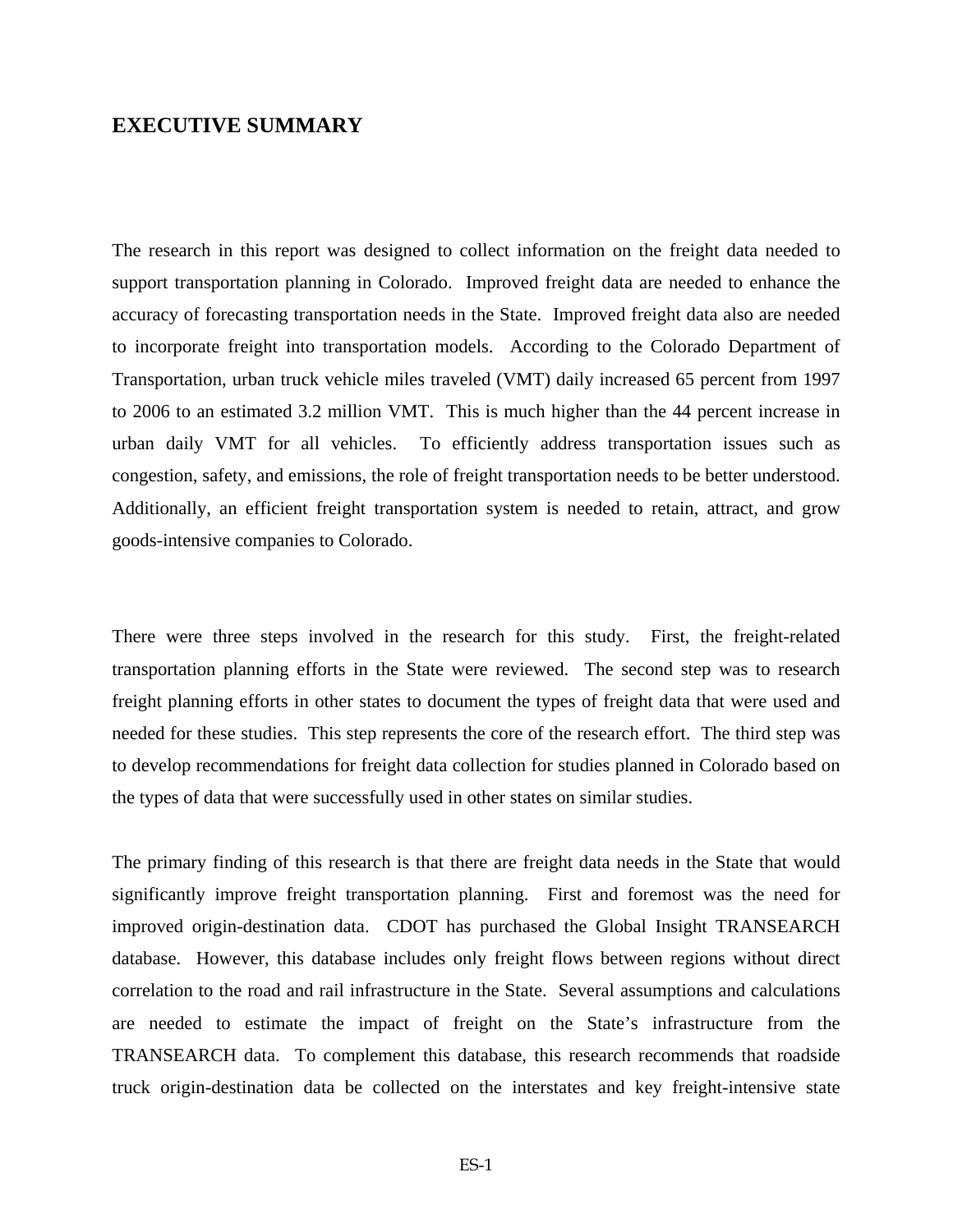highways in Colorado. This type of data was found to be significantly beneficial for several studies in other regions, including corridor studies, truck-rail diversion studies, safety studies, and economic development studies. The benefit of these data for corridor studies is particularly relevant for Colorado due to the corridor-based planning methodology that is practiced for longrange transportation planning in the State.

The research in this study also indicated that there were several other freight-related studies that would be beneficial to be undertaken in Colorado. These include a freight-focused vehicle classification count program, a truck safety analysis, and a freight-focused economic analysis. These types of studies were found to be both important in other regions and topics of interest for freight transportation planners in the State.

The results of this research were fairly comparable to the expectation of the research. In 2005, CDOT completed the Freight Data Assessment which also found that roadside truck origindestination surveys were the most pressing freight data need in the State. Therefore, it is not surprising that this research effort also found this to be the most significant data need as well. Additionally, the 2005 study also found that economic data were important for the State. The two new freight data elements identified through this study were the truck safety data and the freight-focused vehicle classification program needs. This research can be used to develop a freight data collection program for Colorado. This includes the development of rough cost estimates for each freight data collection effort that is recommended along with examples of how the freight data can be utilized.

#### **Implementation Statement**

This study recommends that transportation agencies in Colorado implement the following four types of freight-related data programs: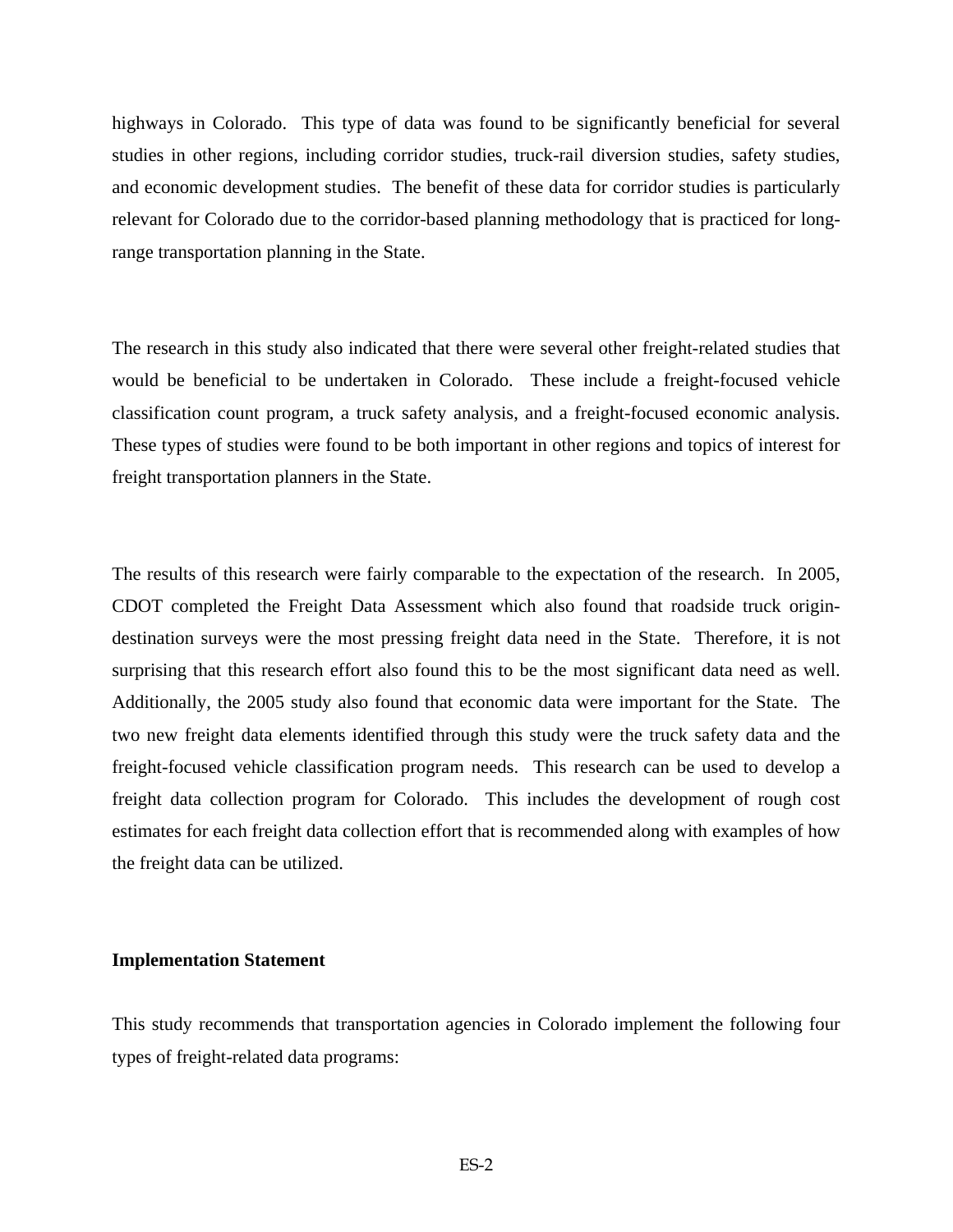- 1. Roadside truck origin-destination data program;
- 2. Freight-focused vehicle classification data program;
- 3. Truck safety data analysis; and
- 4. Economic data analysis.

The Colorado DOT would be the responsible agency for the truck origin-destination program, the truck safety data program, and the economic data analysis. Each of these items would be most effective if conducted on a statewide basis rather than by regions. However, the freightfocused vehicle data collection program would best be jointly handled by CDOT to fill in largescale truck count gaps and at the MPO/TPR level where local jurisdictions can determine the most important local freight facilities and conduct classification counts according to local needs. The specific implementation strategy would begin by conducting a roadside truck origindestination program. This was found to be the most pressing need. This program would start by developing a survey instrument based on the freight data needs of transportation planners in the region. This survey instrument would be tested at a small number of locations in the State and then based on the success of these locations, the survey can be undertaken on key interstates and state highways around the State. Ideally, these surveys would occur every 5 to 10 years to ensure that the origin-destination data are current.

The second step would be to identify gaps in the current truck count data and to develop a freight-focused vehicle classification data program to fill these gaps. At the state level, CDOT would identify gaps on the interstates and state highways based on the current count program. Counts at these locations would occur once every three years to ensure that the count data at these locations are current. For MPOs and rural TPRs, similar processes can be undertaken to determine the location of truck counts for other types of facilities. A truck safety data analysis would include parsing through the existing statewide accident database to determine the number, type and severity of accidents on each interstate and state highway in the State. Secondarily, accident mitigation measures at each of the high-accident hot spots can be developed. An economic data analysis would include a review of the industries that rely on freight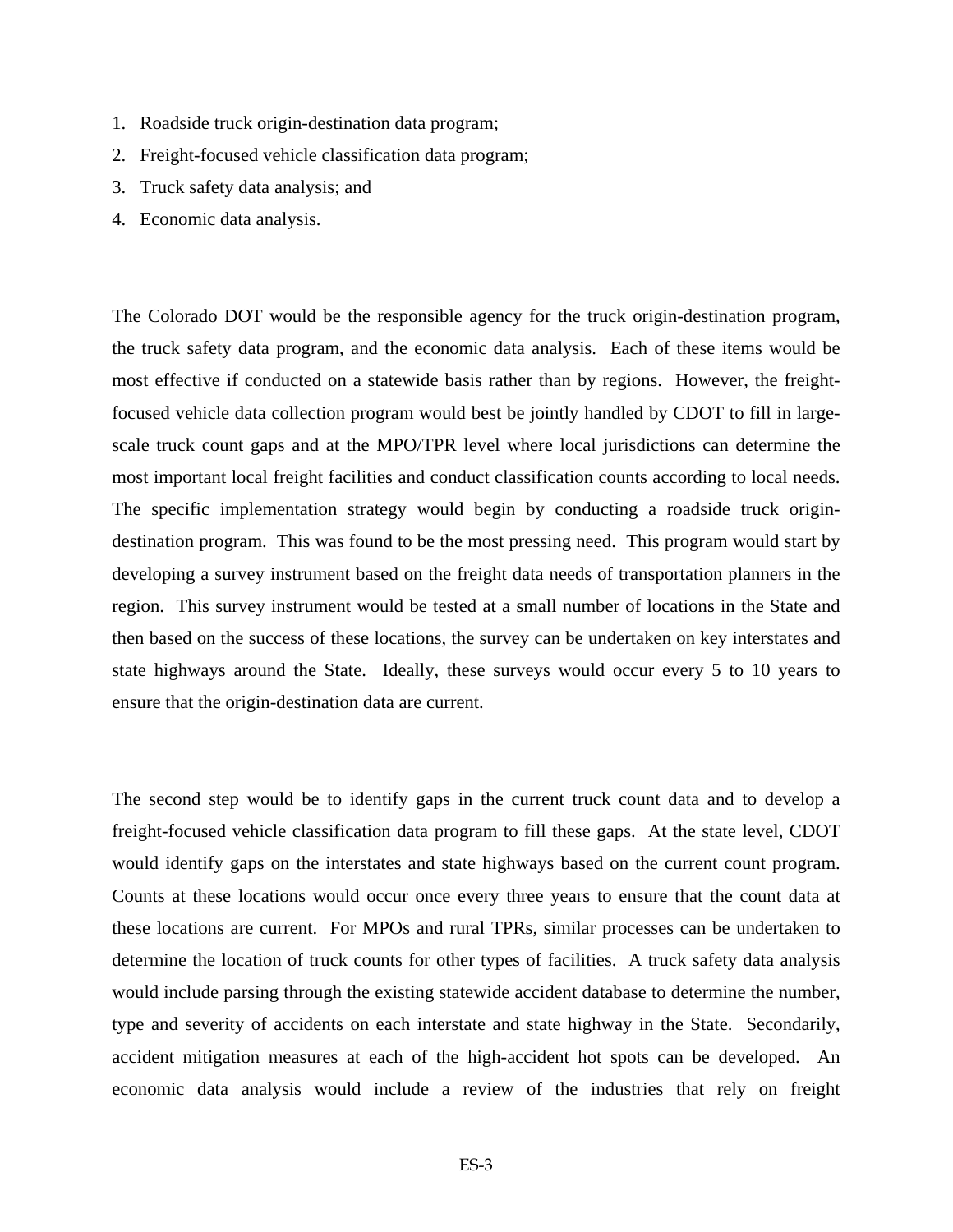transportation along with a description of the number and types of jobs in each industry. The economic analysis also would include a review of the logistics chains of key industries in the State and identification of the location of bottlenecks in the State that likely impact these industries along with a description of the impact of these bottlenecks on the larger supply chains.

The specific implementation of each of these four data collection programs depends on available resources within the State, but it is clear that priority should be given to the roadside truck origindestination data program. The beneficiaries of these recommended data collection programs would primarily be transportation planners in the State. This information could be used in the development of a freight transportation plan for the State. The economic data could be used to justify the need for freight transportation projects and projects on freight-intensive corridor. The data also could be used in the development of freight travel demand models, truck-rail diversion analyses, and rail relocation studies.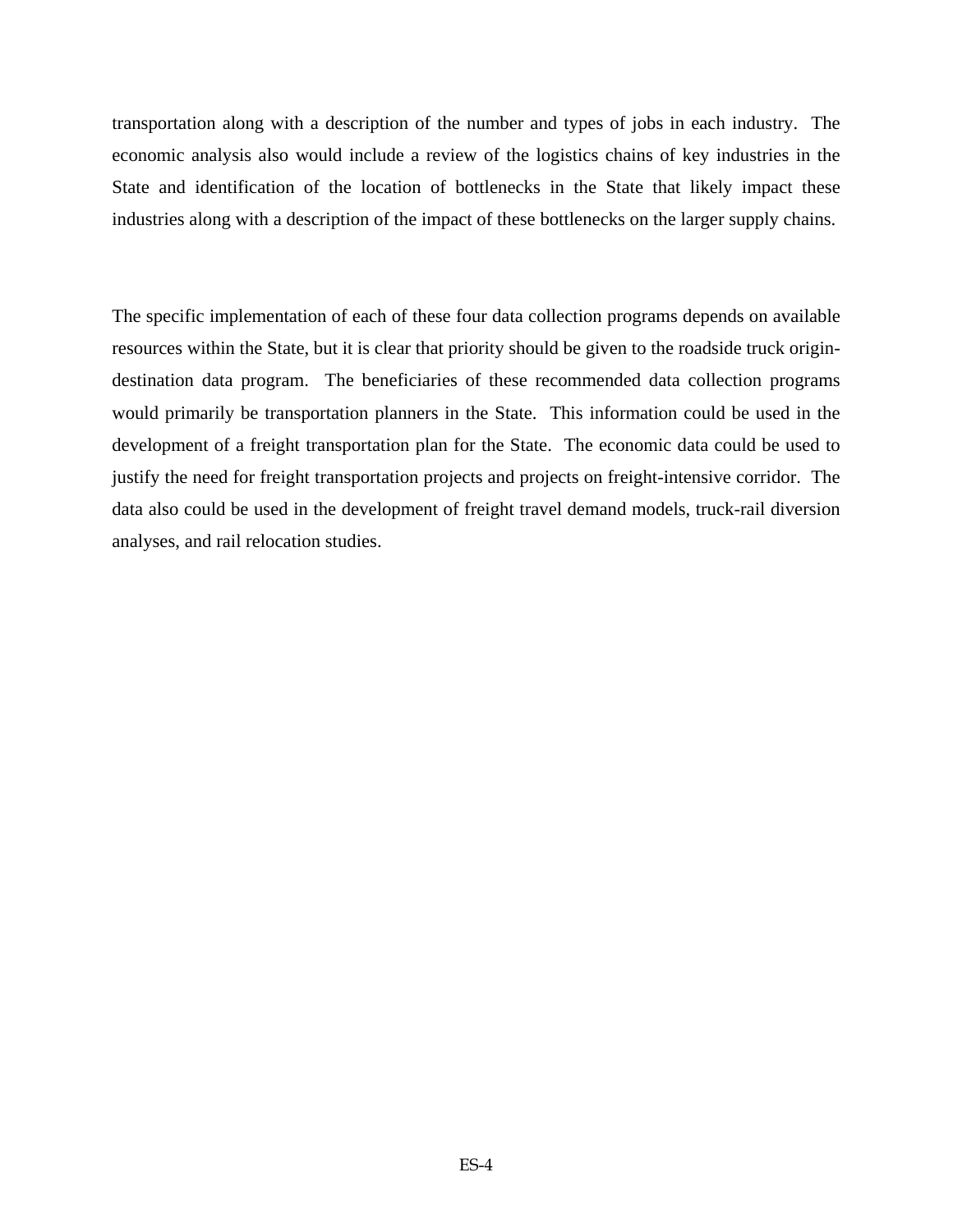## **TABLE OF CONTENTS**

| 1. |                                                                                      | $\overline{1}$ |
|----|--------------------------------------------------------------------------------------|----------------|
| 2. |                                                                                      | 3              |
|    |                                                                                      | 8              |
|    |                                                                                      | 8              |
|    |                                                                                      | 11             |
|    |                                                                                      |                |
|    |                                                                                      |                |
|    | Appendix B – National, State, and Regional Freight Data and Freight Planning Efforts | $B-1$          |
|    | Appendix C – Recommendations on Data Collection and Analysis Practices               | $C-1$          |
|    |                                                                                      | $D-1$          |

## **LIST OF TABLES**

| A. Rating of Freight Data Elements by Colorado Freight Stakeholders      | $\mathcal{R}$ |
|--------------------------------------------------------------------------|---------------|
| B. Studies Included in Scan of Freight Data and Freight Planning Efforts | $\sim$        |
|                                                                          | 12            |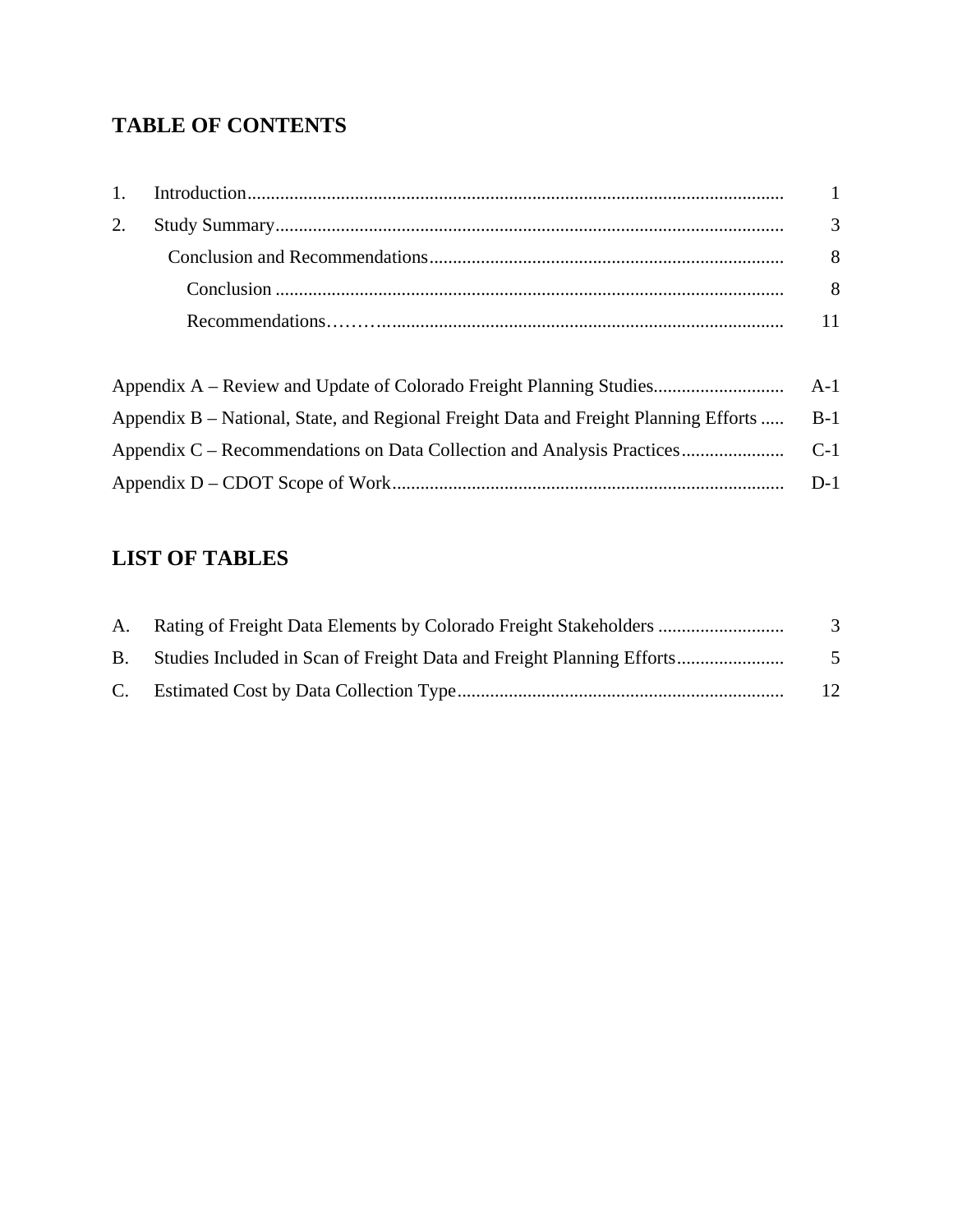### **1. INTRODUCTION**

The Colorado DOT (CDOT) is in the process of investing significant resources and time towards understanding the movement of goods and freight activities within the State. In 2001, CDOT conducted the Eastern Colorado Mobility Study that included a forecast of goods movement in the eastern portion of the State. In 2005, CDOT conducted the Freight Data Assessment Study to characterize the freight data needs in the State and develop a plan to address the needs. CDOT also has purchased the TRANSEARCH freight flow database for Colorado which includes commodity, volume, and origin-destination data at the county level for the entire State. However, freight flow data have not been fully incorporated into the CDOT and MPO projectlevel programming and planning efforts. This research effort was designed to provide a useful synthesis of practice for using freight data in transportation planning. The synthesis was designed to answer the following questions:

- What have other MPOs and DOTs done relative to freight data that specifically aided in developing long-range transportation plans?
- What is the value and weakness of the Freight Analysis Framework for use in statewide freight planning, Regional/MPO planning or county-to-county data?
- How effectively has freight data been used in completing transportation plans in Colorado?
- What DOTs or MPOs are leaders in the use of freight data for transportation planning and what are their practices?
- What models are available for factoring freight data into transportation planning?
- What assistance is available at the Federal level?
- What is the recommended approach for CDOT and Colorado MPOs?

The approach to this study was to focus the resources on complementing the previous freight work that already has been done in the State by dividing the work into the following four tasks: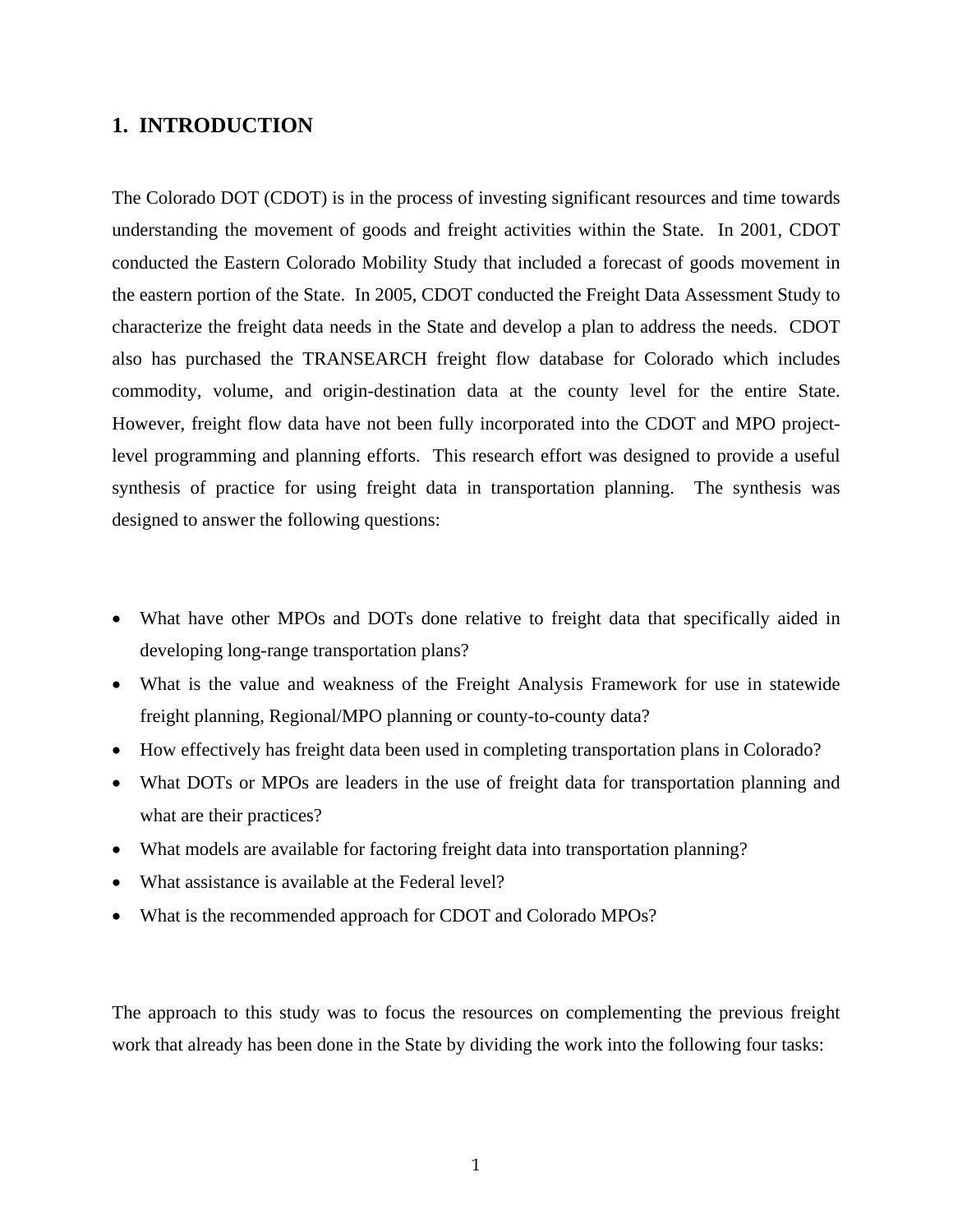- Task 1 Review and Update Previous Colorado Freight Planning Studies;
- Task 2 Scan State of the Art in National, State, and Regional Freight Data and Freight Planning Efforts;
- Task 3 Develop Recommended Data Collection and Analysis Practices for Colorado; and
- Task 4 Write Draft and Final Research Report.

The first task was used to summarize and update the Freight Data Assessment Study and other freight-related activities conducted by CDOT and other agencies since that study was completed. The second task was the core of the study and consisted of a focused scan of DOTs and MPOs around the country to examine how freight data have been used in other regions. It also reviewed research performed at the national level that is applicable to freight planning efforts in Colorado. The third task integrates the information collected from Tasks 1 and 2 into a cohesive set of recommended actions for CDOT. This document represents the deliverable for the fourth task of the study which is to develop a study report summarizing the methodology, results, and recommendations of the research.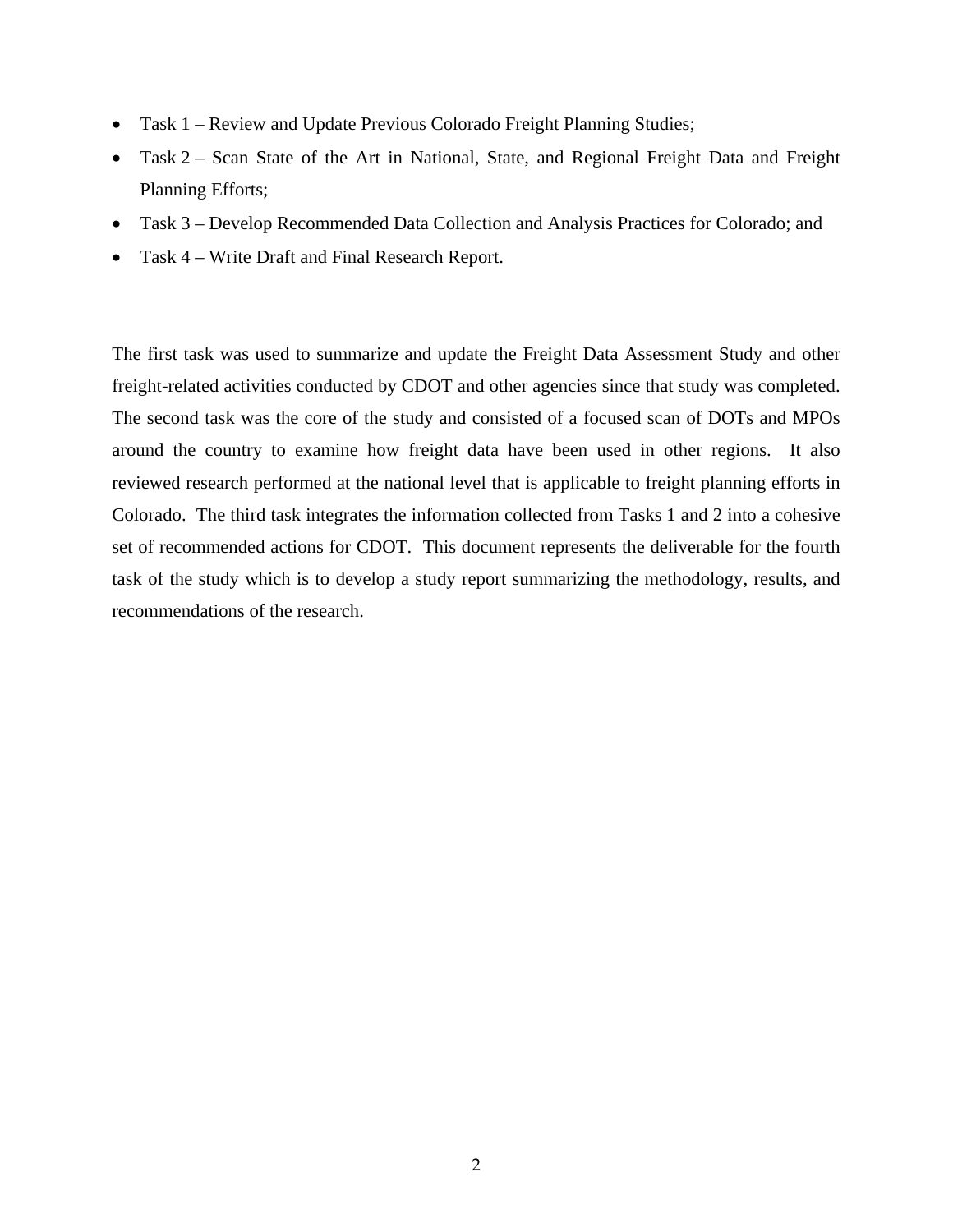#### **2. STUDY SUMMARY**

As mentioned previously, the work in this study was divided into four tasks. The goal of Task 1 was to review and update the state of the practice of transportation planning in Colorado and to identify how freight planning has been incorporated into these processes. The primary work in this task was to review freight data needs as described in the Colorado DOT Freight Data Assessment Final Report which was developed in July 2005. This information was updated by interviewing key transportation planning staff in Colorado and by reviewing documents developed for recent and current studies in Colorado.

The Freight Data Assessment Final Report included a review of the CDOT organizational freight-related goals and objectives, the identification of three broad categories of freight needs, and interviews of transportation planners which included asking interviewees to rate various freight data elements in terms of relevance and quality. The five freight data elements with the highest relevance rating and low-quality rating are shown below in Table A.

| <b>Freight Data Element</b>              | <b>Relevance</b> | <b>Quality</b> | <b>Difference</b> |
|------------------------------------------|------------------|----------------|-------------------|
| <b>Temporal Variability</b>              | 3.7              | 1.2            | 2.5               |
| Routing Information                      | 3.7              | 1.3            | 2.4               |
| Origin-Destination Data                  | 4.1              | 1.8            | 2.3               |
| Freight Value of Time                    | 3.2              | 1.2            | 2.0               |
| Travel-Time Data (Delay Characteristics) | 4.1              | 2.1            | 2.0               |

**Table A. Rating of Freight Data Elements by Colorado Freight Stakeholders** 

Task 1 of this study also included phone interviews and e-mail queries for information from 11 Colorado transportation planners to update the information contained in the Freight Data Assessment in regards to recent, ongoing and planned freight-related transportation planning efforts. A total of 21 studies were identified during this interview process. The final step for Task 1 was to review the corridor studies that are underway at CDOT. The studies were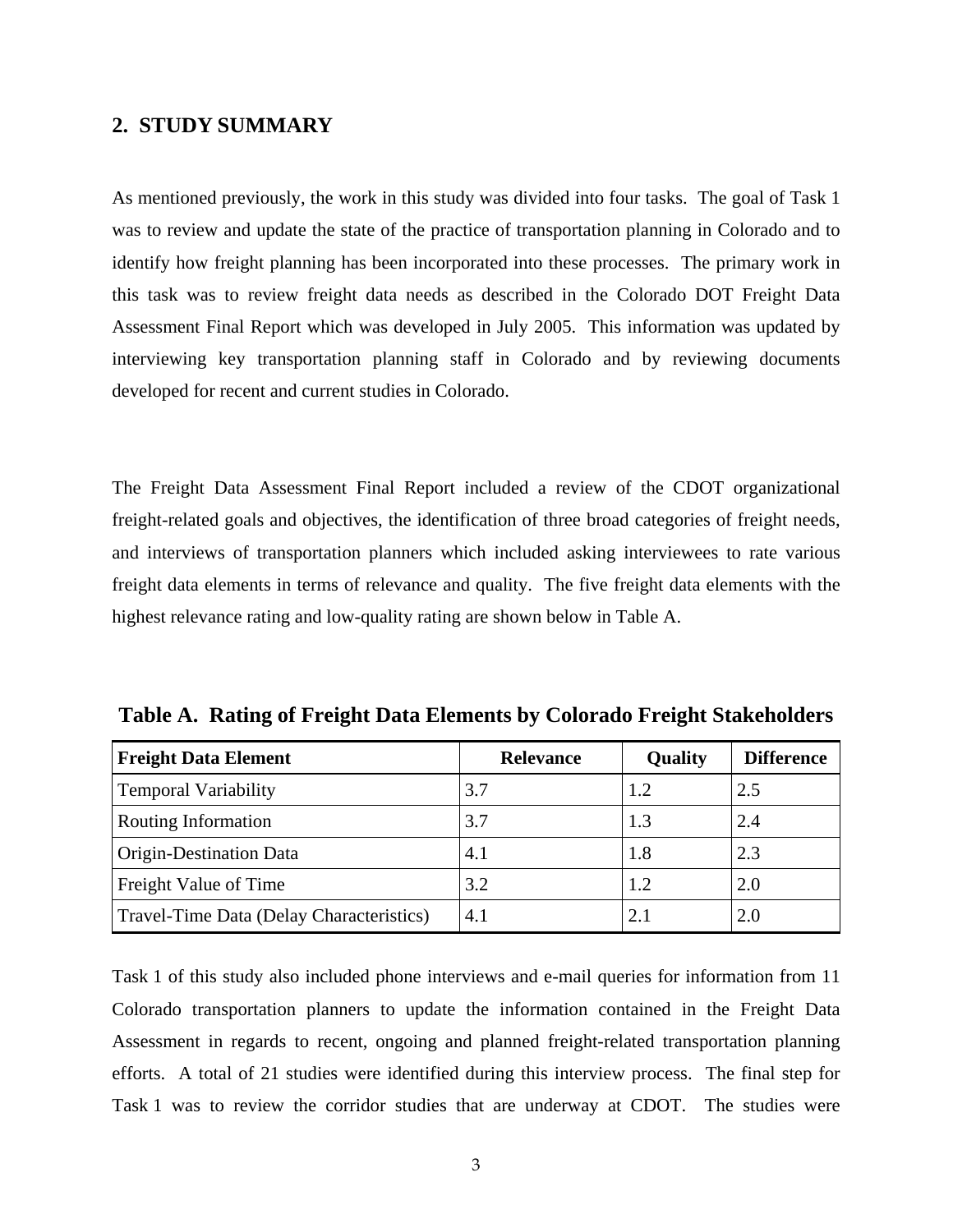reviewed based on information and reports provided on the CDOT web site. Overall, this task illustrated that there is a significant amount of freight-related planning at CDOT and a significant amount of freight-related data that are available to support these activities. However, based on the specific applications of freight data to these studies, there are several freight data needs for performing freight transportation planning in the State. The full activities and findings of Task 1 were described in a technical memorandum which is provided as Appendix A to this report.

Task 2 of this study was designed to scan a broad range of national, state, and regional projects to begin to identify a set of potential freight planning and data collection practices for consideration in Colorado. The projects reviewed in this task were divided into five categories:

- 1. Multimodal freight studies and plans;
- 2. Freight data collection and development programs;
- 3. Freight models;
- 4. Corridor studies; and
- 5. Economic issues in freight planning.

Thirty-two projects were reviewed in total. These projects are shown by category and jurisdiction type in Table B. Each review consisted of a description of the overall study with an emphasis on the types of data that were utilized in the study. The review concludes with a section describing the relevance of the project (or group of projects) for the Colorado DOT and MPOs in Colorado. Additionally, each section includes a description of the types of data that would be needed to implement a similar type of study in Colorado based on the existing data in the State. The reviews of each of the projects is provided in Appendix B. Appendix B is the technical memorandum for Task 2 of this study.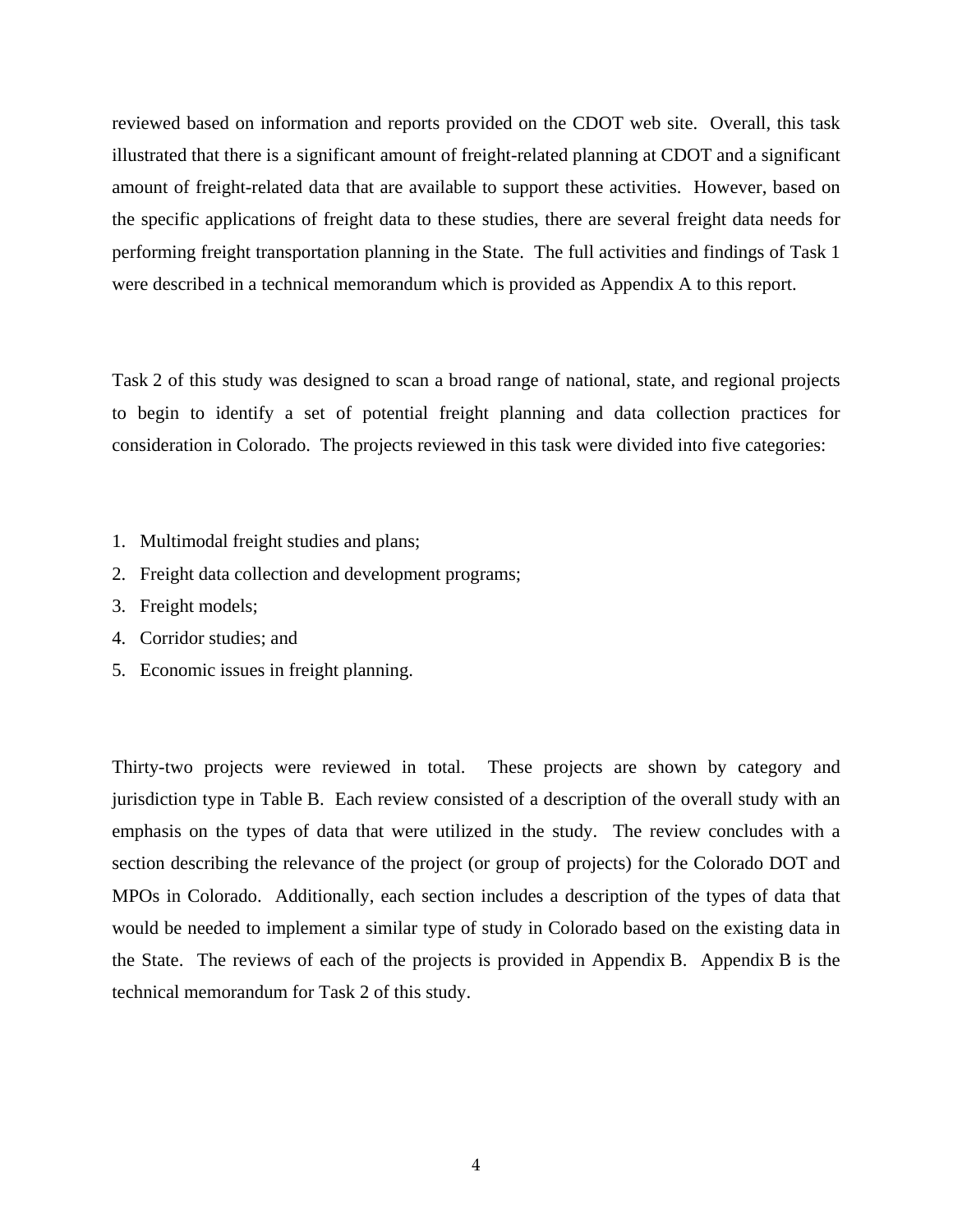# **Table B. Studies Included in Scan of Freight Data**

|                                                          | <b>MPO</b>                                                                                                                    | <b>State</b>                                                                  | National and/or<br>Multijurisdictional                                                                                               |
|----------------------------------------------------------|-------------------------------------------------------------------------------------------------------------------------------|-------------------------------------------------------------------------------|--------------------------------------------------------------------------------------------------------------------------------------|
| <b>Multimodal</b><br><b>Freight Studies</b><br>and Plans | Delaware Valley Regional Virginia Freight Plan<br><b>Planning Commission</b><br>Freight Forward<br><b>Improvement Program</b> |                                                                               | American<br>Association of<br><b>Railroads National</b><br>Rail Freight<br>Infrastructure<br>Capacity and<br><b>Investment Study</b> |
|                                                          | <b>Freight Action STrategy</b><br>Corridor Program                                                                            | New Mexico Freight Plan                                                       |                                                                                                                                      |
|                                                          | <b>Binghamton Metropolitan</b><br><b>Transportation Study</b><br><b>Regional Freight Study</b>                                | Florida Freight Network<br>and Statewide Freight<br>Plan                      |                                                                                                                                      |
|                                                          | <b>Greater Vancouver Goods</b><br><b>Movement Study</b>                                                                       | <b>NYSDOT</b> Trade<br><b>Overview Study</b>                                  |                                                                                                                                      |
|                                                          | South Suburban Mayors<br>and Managers Association<br><b>Freight Study</b>                                                     | <b>Washington Statewide</b><br>Rail Capacity and System<br><b>Needs Study</b> |                                                                                                                                      |
|                                                          | San Francisco Bay Area<br><b>Regional Goods</b><br>Movement Study                                                             |                                                                               |                                                                                                                                      |

# **and Freight Planning Efforts**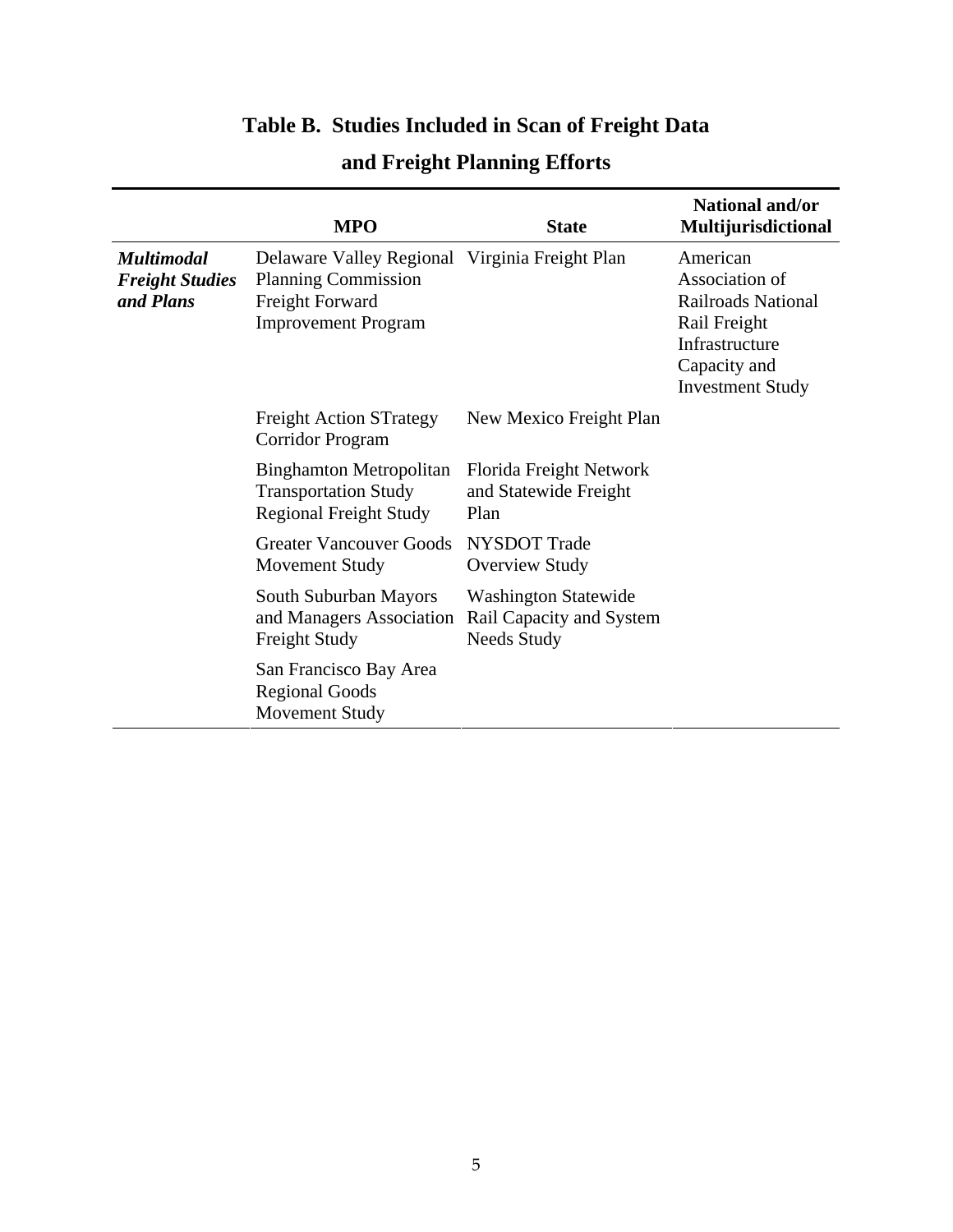# **Table B. Studies Included in Scan of Freight Data**

|                                                                                       | <b>MPO</b>                                                                                                                  | <b>State</b>                                                          | National and/or<br>Multijurisdictional                                    |
|---------------------------------------------------------------------------------------|-----------------------------------------------------------------------------------------------------------------------------|-----------------------------------------------------------------------|---------------------------------------------------------------------------|
| <b>Freight Data</b><br><b>Collection and</b><br><b>Development</b><br><b>Programs</b> | Southern California<br>Association of<br>Governments (SCAG)<br><b>Goods Movement Truck</b><br><b>Count and Survey Study</b> | <b>Oregon Commodity Flow</b><br>Database                              | Federal Highway<br>Administration<br><b>Freight Analysis</b><br>Framework |
|                                                                                       | Portland Freight Data<br><b>Collection Program</b><br>(Portland Metro, Port of<br>Portland, Oregon DOT)                     | Intermodal Transportation<br><b>Management System</b><br>(California) |                                                                           |
|                                                                                       |                                                                                                                             | California Statewide<br><b>Truck Survey</b>                           |                                                                           |
| <b>Freight Models</b>                                                                 | <b>Portland Metro Truck</b><br>Model                                                                                        | Oregon Statewide Freight<br>Model                                     |                                                                           |
|                                                                                       | <b>SCAG Truck Model</b>                                                                                                     |                                                                       |                                                                           |
|                                                                                       | San Joaquin Valley Truck<br>Model                                                                                           |                                                                       |                                                                           |
| Corridor<br><b>Studies</b>                                                            | I-710 Major Corridor<br>Study                                                                                               | Georgia Statewide Truck<br>Lane Needs Study                           | <b>West Coast Corridor</b><br>Coalition                                   |
|                                                                                       | I-15 Comprehensive<br><b>Corridor Study</b>                                                                                 |                                                                       |                                                                           |
|                                                                                       | SR 60 Truck Lane Study                                                                                                      |                                                                       |                                                                           |
|                                                                                       | <b>SCAG Multicounty</b><br><b>Goods Action Plan Truck</b><br>Lane Analysis                                                  |                                                                       |                                                                           |
| <b>Economic</b><br><b>Issues in</b><br>Freight<br><b>Planning</b>                     | <b>Colton Crossing Benefits</b><br>Analysis Project                                                                         | Freight Rail and the<br>Oregon Economy                                |                                                                           |
|                                                                                       | <b>SCAG Port and Modal</b><br><b>Elasticity Study</b>                                                                       |                                                                       |                                                                           |
|                                                                                       | Regional Economic<br>Impacts of the I-5<br><b>Columbia River Crossing</b><br>Chokepoints (Oregon<br>DOT)                    |                                                                       |                                                                           |

# **and Freight Planning Efforts (continued)**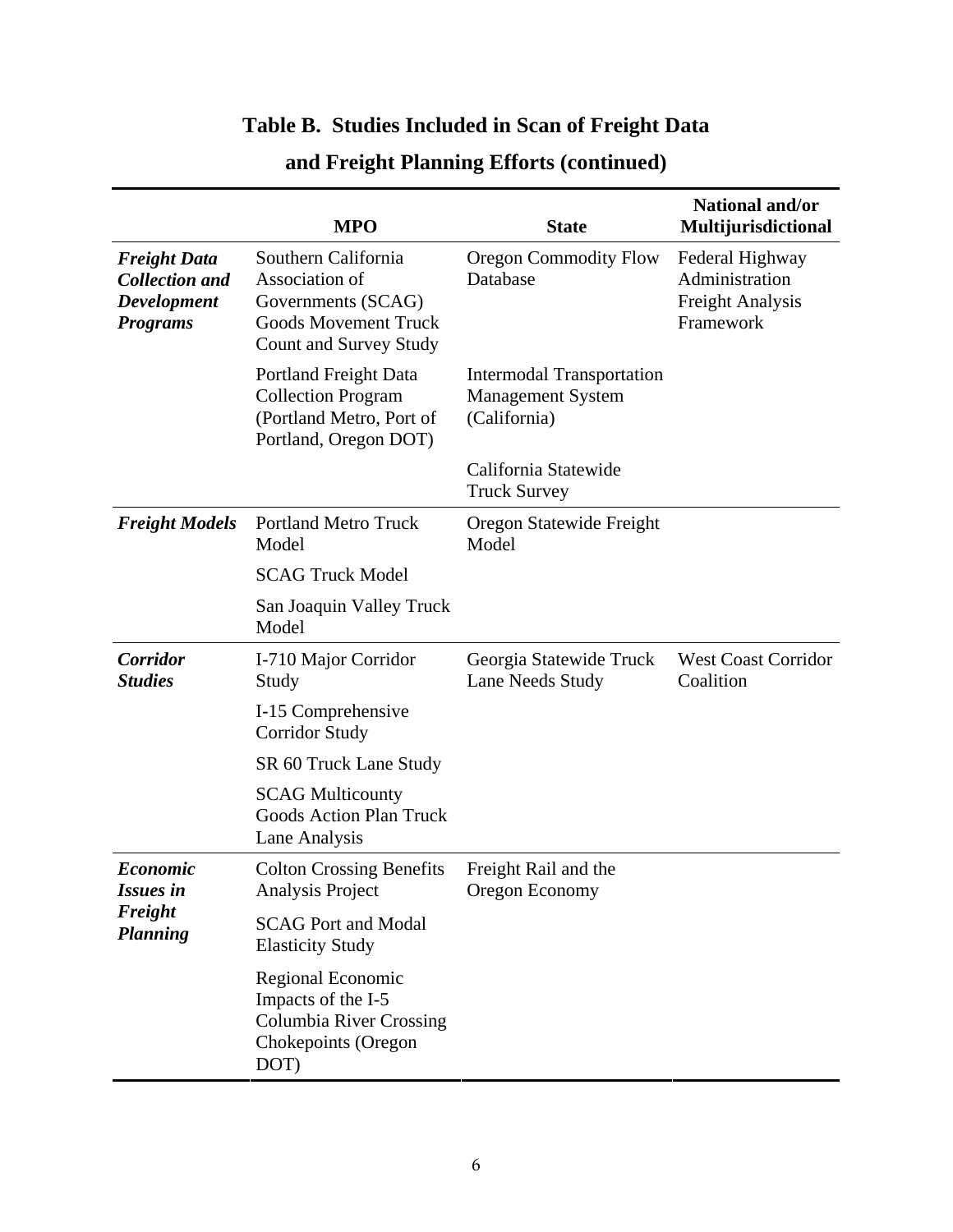The objective of Task 3 was to develop a set of data collection and analysis practices to support freight transportation planning. This was accomplished by comparing the freight-related projects underway or planned in Colorado with studies that have been done in other regions. The freight data utilized in similar projects in other regions was compared to the freight data that is available and in use in Colorado. Data not available in Colorado was considered freight data needed for the State. Recommendations were developed based on these freight data needs and based on the need to maintain frequently used freight data in the State. Additionally, a review was conducted of the freight data needs identified and implied from the interviews done as part of Task 1 of this study and the 2005 Freight Data Assessment Report. The final recommendations incorporated the needs that were identified through these techniques as well. The full activities and findings from this task are shown in Appendix C, which is the technical report for Task 3.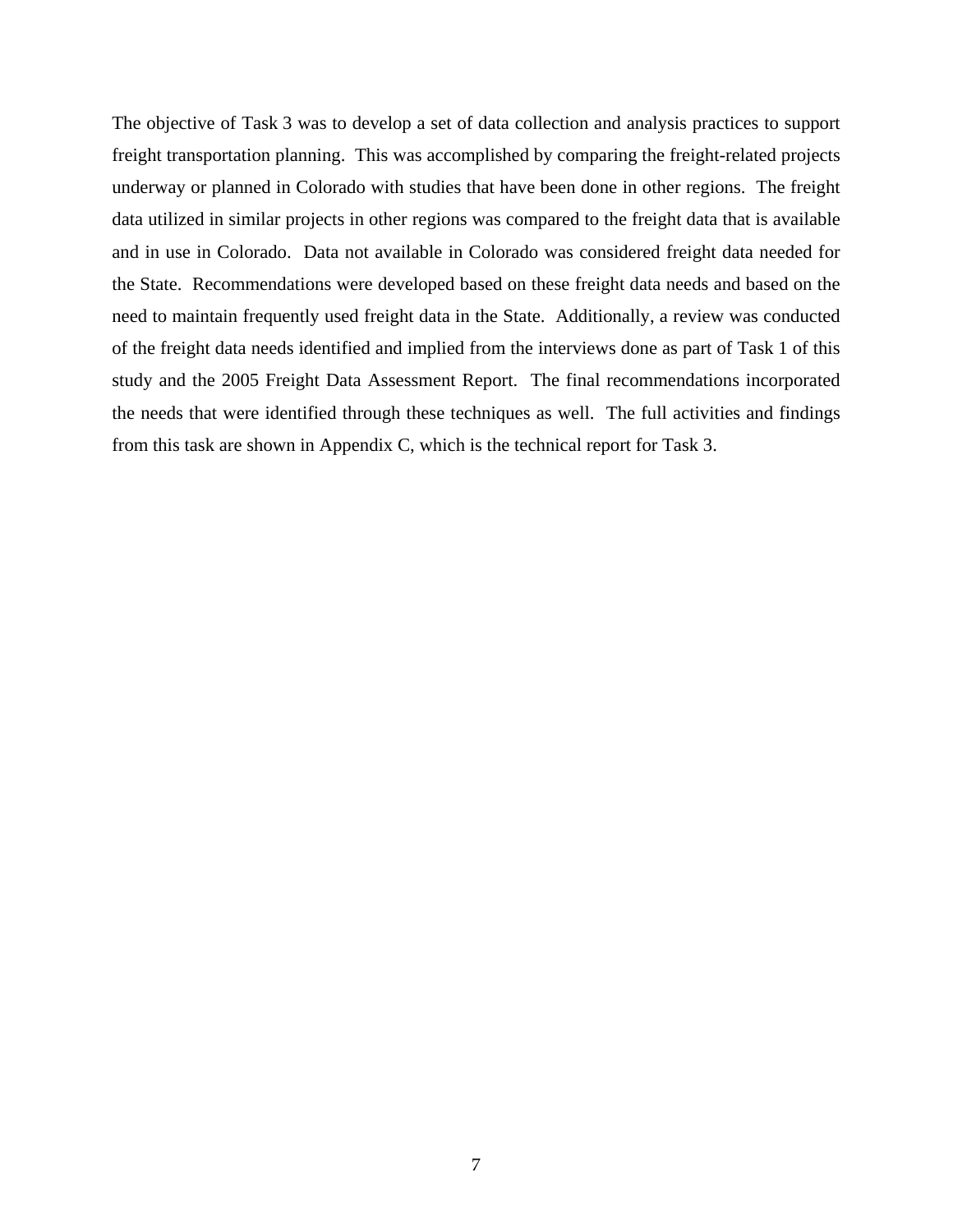### **CONCLUSION AND RECOMMENDATIONS**

#### **Conclusion**

As discussed in the Task 3 Technical Memorandum, the overwhelming conclusion from the freight data studies, surveys, and interviews is that roadside truck origin-destination surveys would be the best next step for the freight data collection program under development in Colorado. Roadside truck origin-destination surveys were found to be utilized in several studies across the country. They are considered to be more accurate and reliable in terms of providing corridor-specific information than TRANSEARCH data. The major hurdles to conducting these surveys are the identification of suitable data collection sites and gaining permission from necessary operators of these sites to conduct the surveys. If these hurdles are cleared, then this data collection type will provide cost-effective information on truck activity throughout the State. Typically, the best locations for these surveys are weigh stations and select rest areas. Therefore, the types of truck trips intercepted for surveying tend to be intercity truck trips that tend to cross the jurisdiction of multiple MPOs and rural areas. Based on this trip pattern, it makes sense for these surveys to be conducted by the state DOT rather than an MPO or other type of regional agency. In addition to the typical questions (e.g., origin, destination, commodity carried, and facility type at origin and destination), the surveys should consider querying truck drivers for information on truck parking deficiencies throughout the State.

Establishment surveys are the second most important data collection activity. These surveys provide valuable information, but are very difficult to implement successfully. The cost per completed survey is relatively high compared to roadside truck origin-destination surveys. Additionally, it is often difficult to expand establishment surveys to a "universe" of truck trips to enable full use of the data. The most effective use of establishment surveys is the collection of qualitative information on freight infrastructure deficiencies from the perspective of the private sector freight stakeholders. This can be used to develop freight improvement projects and is particularly effective in developing near-term projects that both improve freight flow and garner the support of the freight community towards long-term freight planning coordination.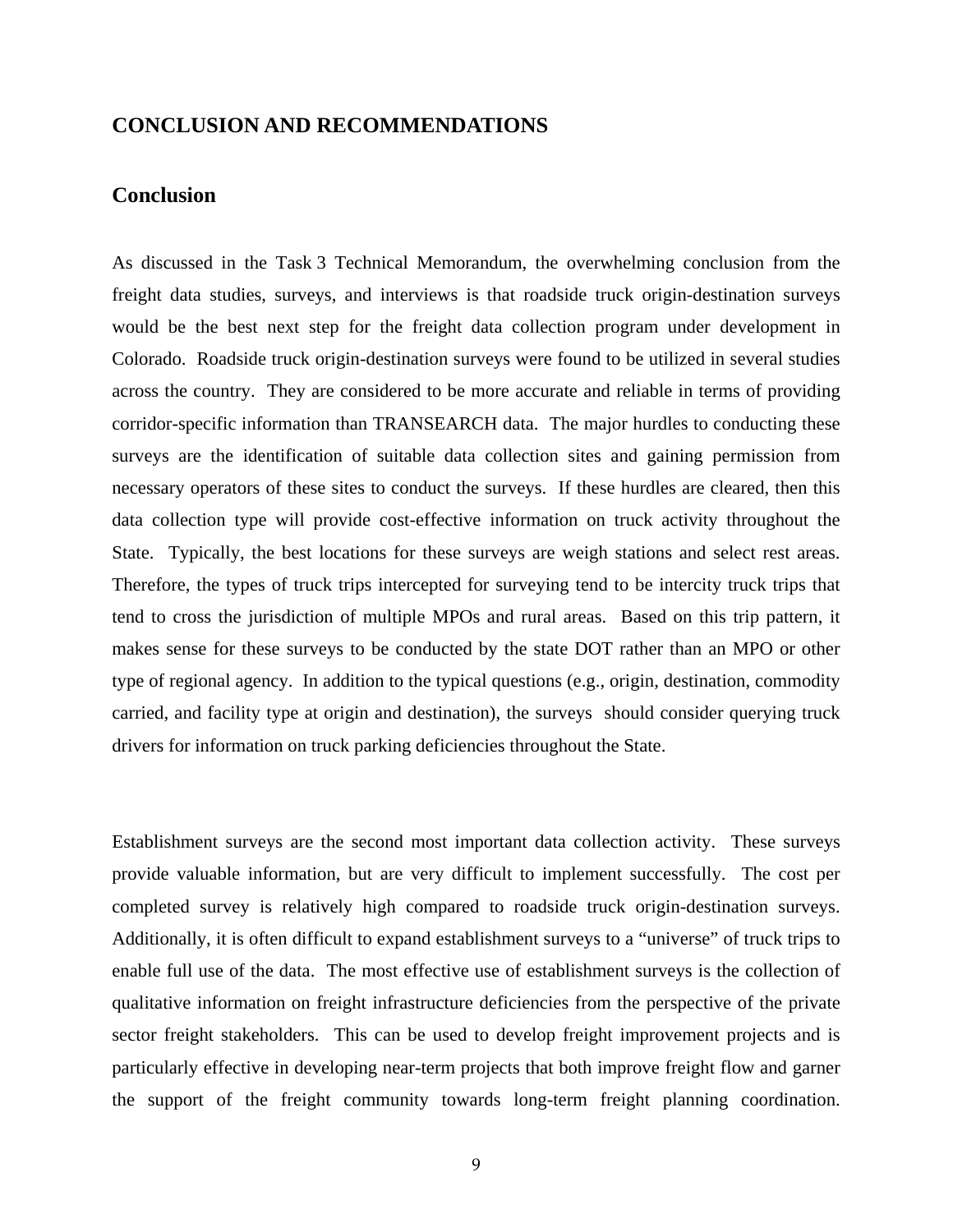Establishment surveys conducted in Colorado should also incorporate information on temporal variability in truck activity, routing information, freight value of time, and travel-time (delay) characteristics. These were mentioned as key freight data elements that were lacking in the 2005 CDOT Freight Data Assessment. Based on the typically local nature of the information collected from establishment surveys, it may make sense for MPOs to be responsible for conducting these surveys and managing the collected data. However, as discussed in Task 1, the private sector freight community often does not understand what an MPO is. Therefore, having establishment surveys cosponsored by the Colorado DOT may improve the response rate.

Economic data related to goods movement is growing in importance in the region and around the country. It is often used to justify freight projects. It also is becoming increasingly common to prioritize projects based on some level of economic comparison between projects. It would be beneficial for CDOT to assemble the free public sector information on the relationship between goods movement and the state and local economies. Based on this review of the existing and free sources, a decision can be made on the extra value gained from purchasing one of the proprietary databases such as the Regional Economic Modeling, Inc. software system or the Transportation Economic Development Impact System that tend to have more detailed information by geography and industry sector. It is recommended that this analysis be performed by CDOT because much of the benefits of freight accrue across multiple MPO jurisdictions and a CDOT-led analysis will ensure consistency in methodologies for estimating freight-related economic benefits across the State.

Safety data is similar to economic data in that it is becoming increasingly important for projectand system-level analysis. In many instances, the economic benefits of safety improvements are estimated. Therefore, these analyses can be thought of as complementary. It would be beneficial for CDOT to conduct a statewide freight-related analysis to identify the accident rates and number of accidents related to truck and rail, where these accidents tend to occur, what the impacts of the accidents are, and what potential accident reduction projects can be considered. This would involve a comprehensive analysis of the State's safety database along with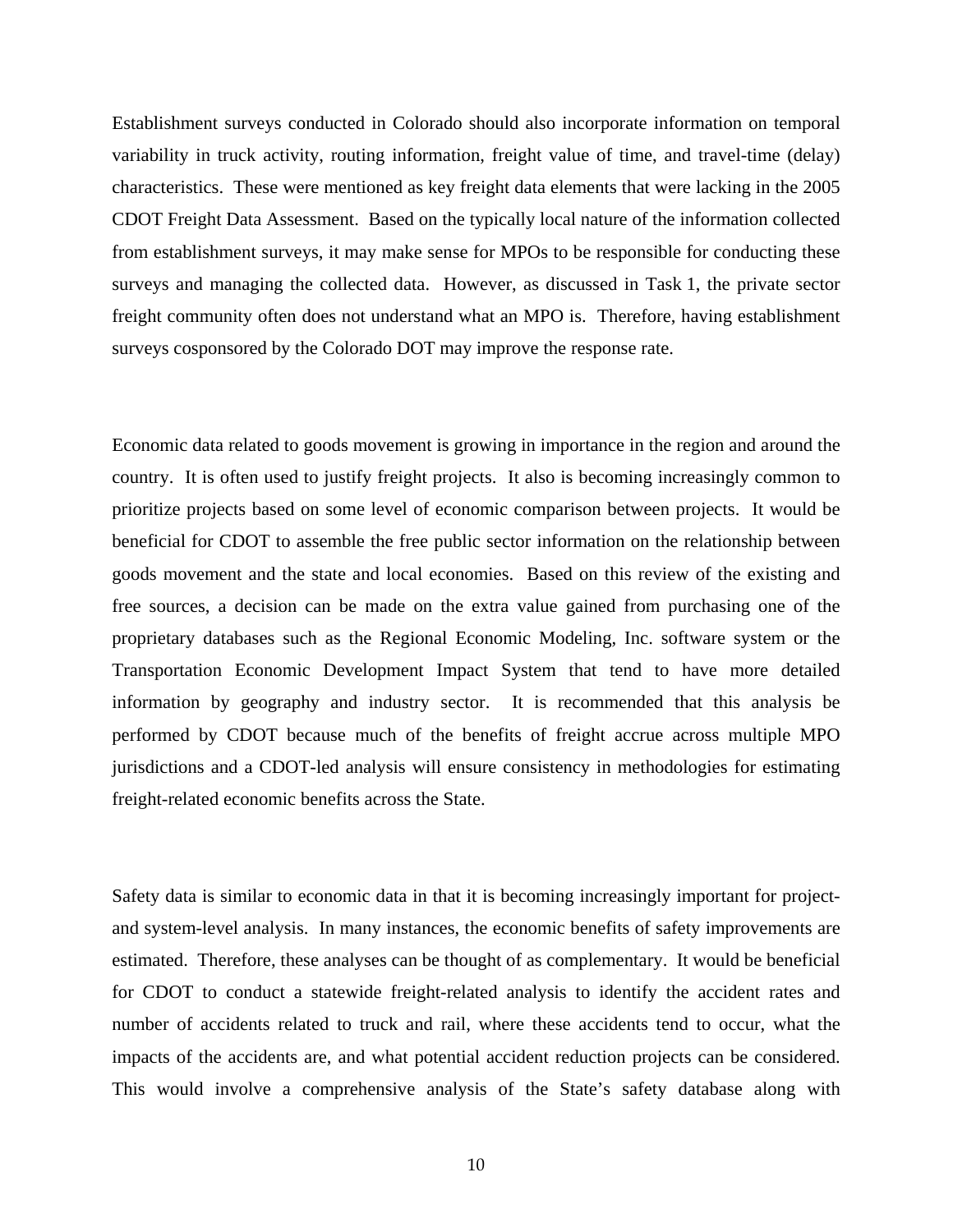interviews of regional engineers to corroborate high-accident locations and problematic road segments in the State. Related to the safety analysis is an analysis of truck parking throughout the State. Inadequate truck parking causes safety issues as overflow trucks tend to park on medians and ramps creating road hazards. It is a recommendation of this study that as part of the interview of region engineers that CDOT also inquire about truck parking deficiencies in the State and follow-up with site studies of problematic locations.

### **Recommendations**

This research agrees with the recommendations of the 2005 CDOT Freight Data Assessment Study. The 2005 study recommends commencing with one of the data collection techniques shown in Table C. Based on the five-year budget utilized in the Freight Data Assessment Study, CDOT should conduct 76 roadside origin-destination surveys, 200 establishment surveys, 1 economic analysis and 1 safety analysis with the specific survey inclusions mentioned earlier in this section. It should be noted that one of the recommendations of the Freight Data Assessment has been completed. This was the purchase of the TRANSEARCH commodity flow database for the state of Colorado.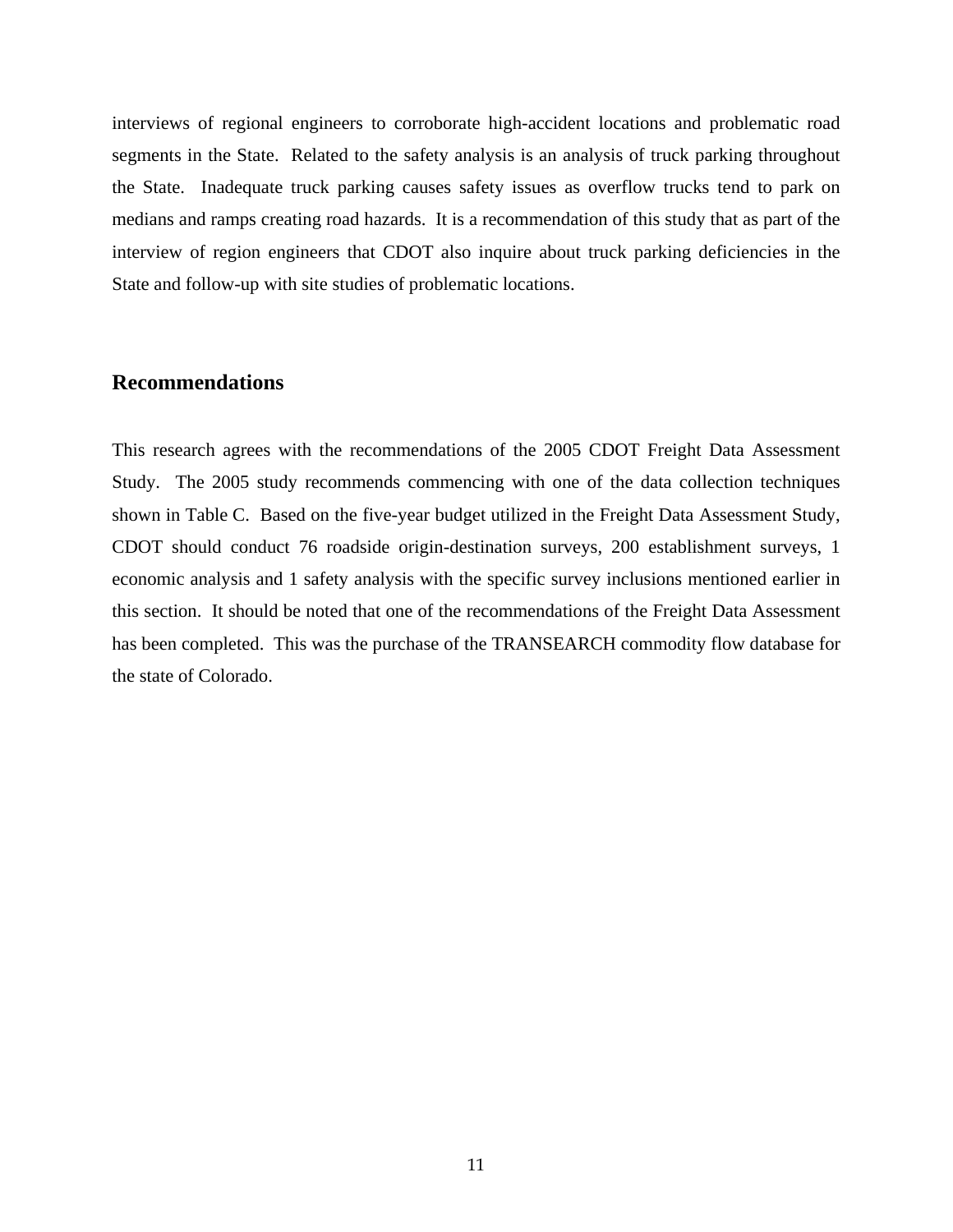# **Table C. CDOT Freight Data Program – High Funding Options**

| Year           | <b>Scenario 1</b><br><b>76 O-D Surveys, 200</b><br><b>Establishment Surveys, 2</b><br><b>Economic Analyses,</b><br><b>Freight Flow Database</b> | <b>Scenario 2</b><br>108 O-D Surveys, 2<br><b>Economic Analyses,</b><br><b>Freight Flow Database</b> | <b>Scenario 3</b><br>28 O-D Surveys, 2<br><b>Economic Analyses and Lite</b><br><b>Model</b>         |
|----------------|-------------------------------------------------------------------------------------------------------------------------------------------------|------------------------------------------------------------------------------------------------------|-----------------------------------------------------------------------------------------------------|
| 1              | Freight flow database, $25 -$<br>D surveys                                                                                                      | Freight flow database, 36<br>$-D$ surveys                                                            | 14 O-D surveys                                                                                      |
| $\overline{2}$ | Economic significance of<br>freight (local data), 100<br>establishment surveys                                                                  | Economic significance of<br>freight (local data)                                                     | Economic significance of<br>freight (available data),<br>Economic impact of projects<br>(available) |
| 3              | 25 O-D surveys                                                                                                                                  | 36 O-D surveys                                                                                       | 14 O-D surveys                                                                                      |
| $\overline{4}$ | Economic impact of<br>projects (local data), 100<br>establishment surveys                                                                       | Economic impact of<br>projects (available data)                                                      | Develop "lite" statewide truck<br>model                                                             |
| 5              | 26 O-D surveys                                                                                                                                  | 36 O-D surveys                                                                                       |                                                                                                     |

Source: 2005 CDOT Freight Data Assessment Study.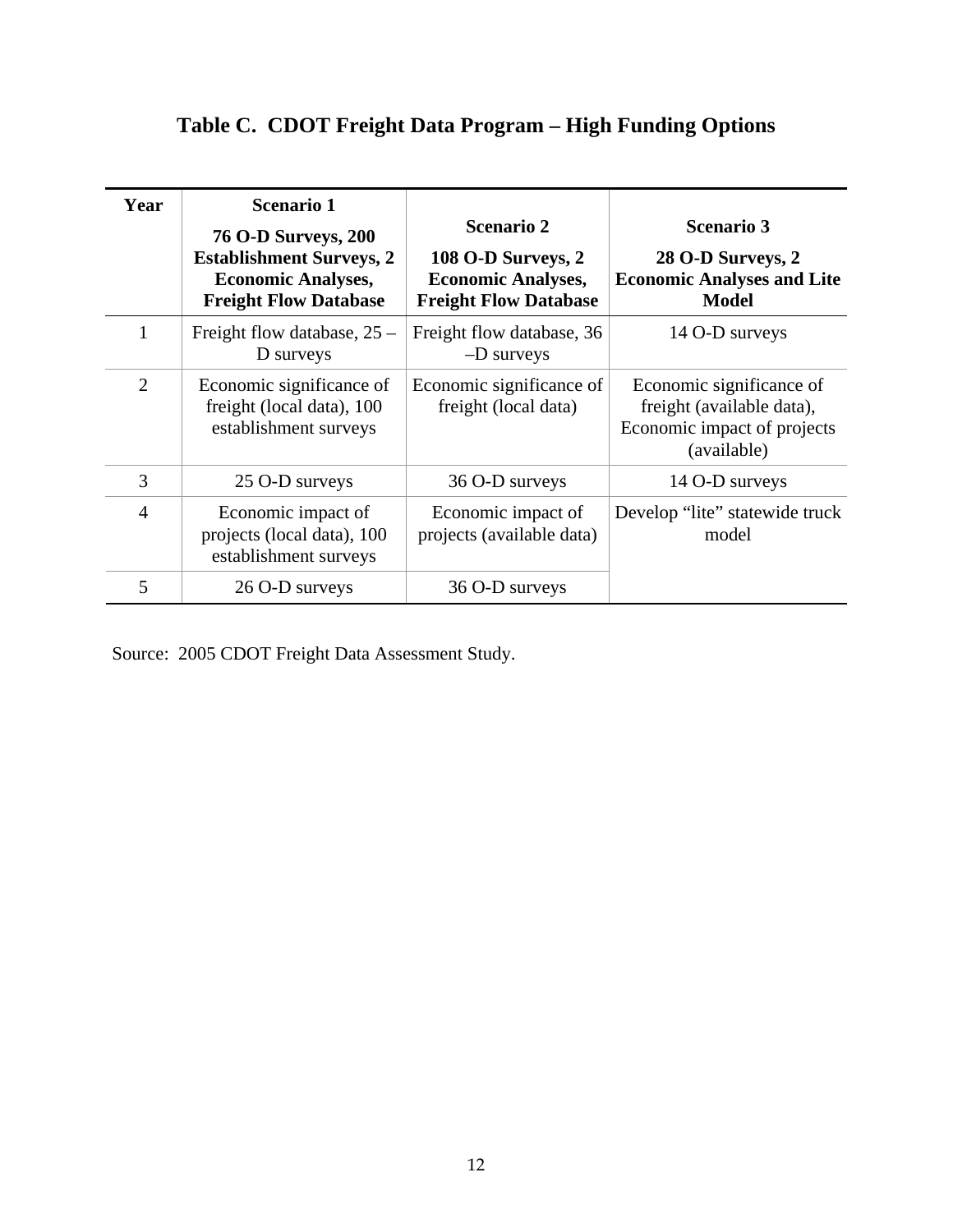## **REPORT PUBLICATIONS LIST**

Colorado Department of Transportation, Freight Data Assessment Study, 2005 Colorado Department of Transportation, Eastern Colorado Mobility Study, 2002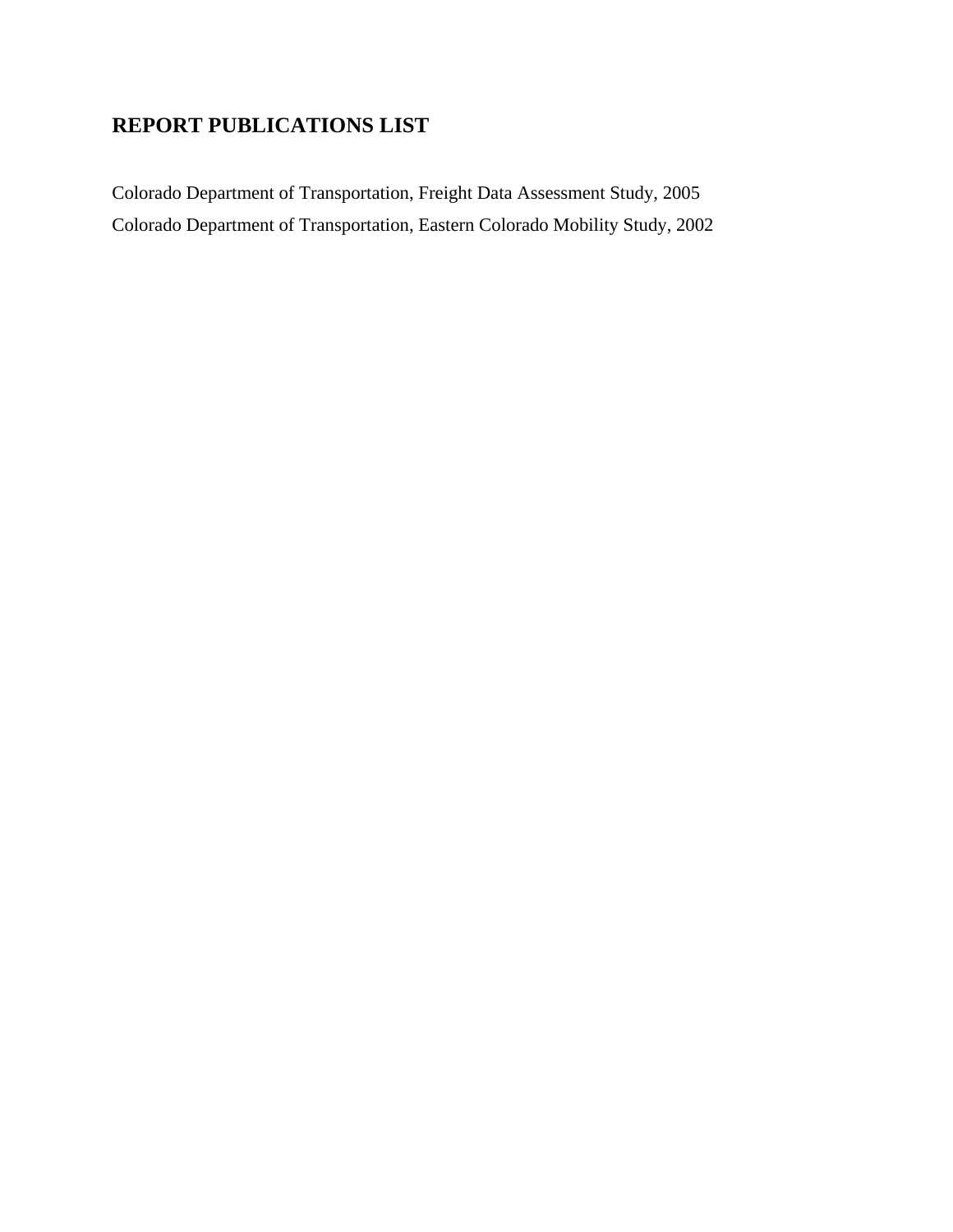# **Appendix A - Task 1 Technical Report**

# *Review and Update of Colorado Freight Planning Studies*

The goal of Task 1 was to review and update the state of the practice of transportation planning in Colorado and to identify how freight planning has been incorporated into these processes. The primary work in this task was to review freight data needs as described in the Colorado DOT Freight Data Assessment Final Report which was developed in July 2005. This information was updated by interviewing key transportation planning staff in Colorado and by reviewing documents developed for recent and current studies in Colorado.

## **REVIEW OF FREIGHT DATA ASSESSMENT REPORT**

## **CDOT Freight Data Goals and Objectives**

In 2005, the Colorado Department of Transportation completed the Freight Data Assessment Study. This study covered several topics including the development of a set of recommended freight goals and objectives which seem to remain applicable to this current freight data effort. The goals and objectives are as follows:

- Track activity for the two most significant freight modes in the State: truck and rail;
- Enable statewide, corridor-focused planning;
- Track the performance of the transportation system in meeting the needs of the freight community;
- Enable decision-makers to understand the relationship between freight and the economy;
- Determine the impact of freight activity on the other users of the transportation system;
- Allow for the incorporation of freight interests in the project-selection process;
- Incorporate freight data related to rural access to the interstate and national rail infrastructure;
- Focus on multijurisdictional freight data elements that are most effectively managed at the state level; and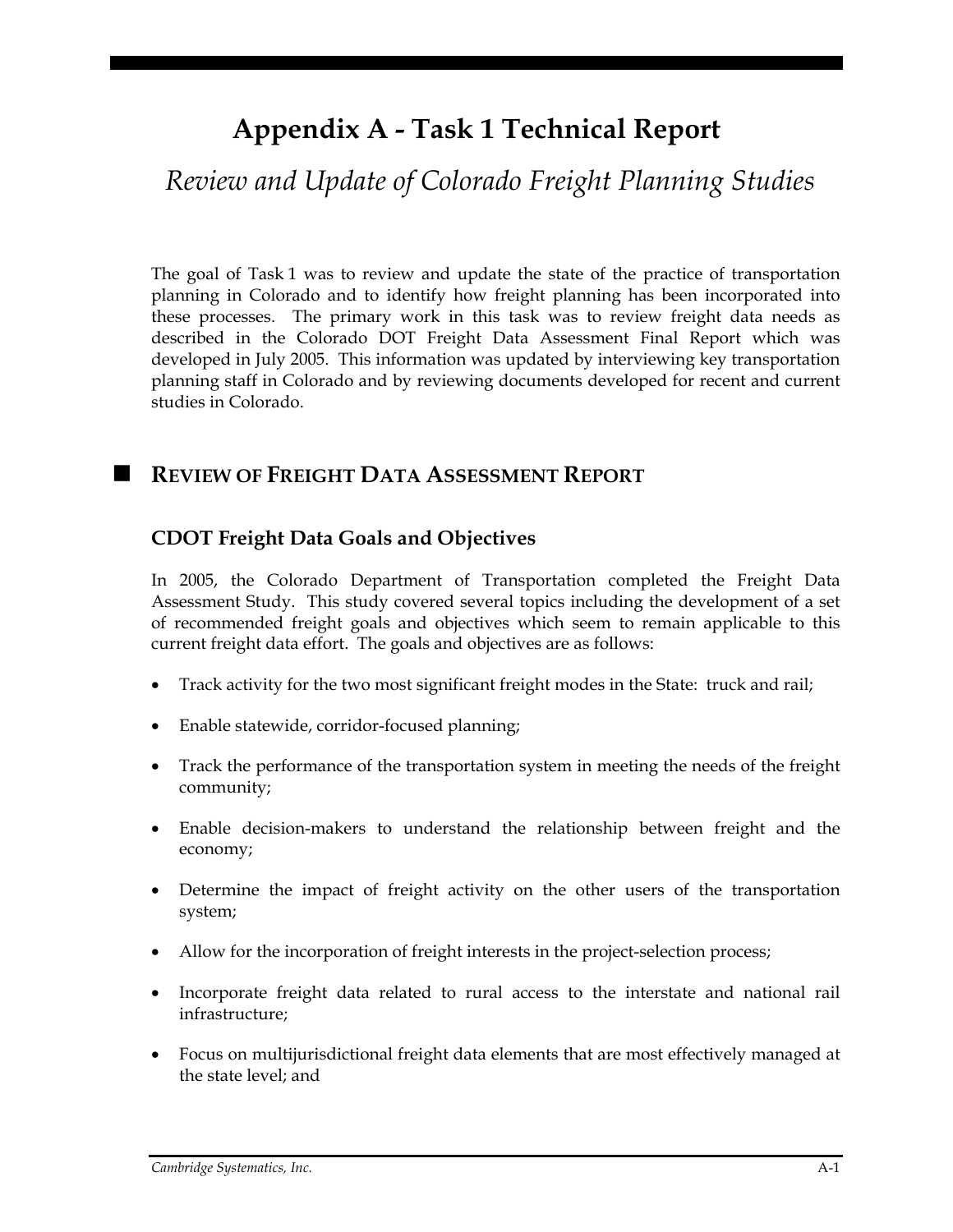• Develop a fiscally constrained freight data program that considers resources available to CDOT and the long-term costs of collecting, analyzing, storing, and disseminating data throughout CDOT and partner agencies in the State.

These goals will be used to measure the effectiveness of the current freight data available in Colorado. It will also be used as a standard to describe the improvements that would be enabled based on recommendations that are generated by this current study effort.

### **Identified Freight Data Needs**

The 2005 Colorado Freight Data Assessment Study also included interviews of over 40 freight stakeholders including Colorado DOT planning staff, Colorado MPO planning staff, economic development officials, and private sector freight interests around the State. The interviews identified three broad categories of freight data needs within the State as follows:

- 1. Corridor-level freight data needs;
- 2. Economic analysis data needs; and
- 3. Rail data needs.

The interviews included surveys of the relevance and quality of 18 specific freight data elements. To identify the greatest freight data needs in the state, freight data elements with high "relevance" and low "quality" were identified based on the average difference between these two characteristics by the survey respondents. This difference was calculated for each freight data element with the conclusion that the top five freight data elements needed in the state are: temporal variability, routing information, origindestination data, freight value of time and travel time data (Table 1). These findings are consistent with the identified needs for corridor-level freight data and economic data as freight data needs for the state. Rail data was not a specific element included in the survey.

### **Table 1. Rating of Freight Data Elements by Colorado Freight Stakeholders**

| <b>Freight Data Element</b>              | Relevance | Ouality | <b>Difference</b> |
|------------------------------------------|-----------|---------|-------------------|
| <b>Temporal Variability</b>              | 3.7       | 1.2     | 2.5               |
| Routing Information                      | 3.7       | 1.3     | 2.4               |
| Origin-Destination Data                  | 4.1       | 1.8     | 2.3               |
| Freight Value of Time                    | 3.2       | 1.2     | 2.0               |
| Travel Time Data (Delay Characteristics) | 4.1       | 2.1     | 2.0               |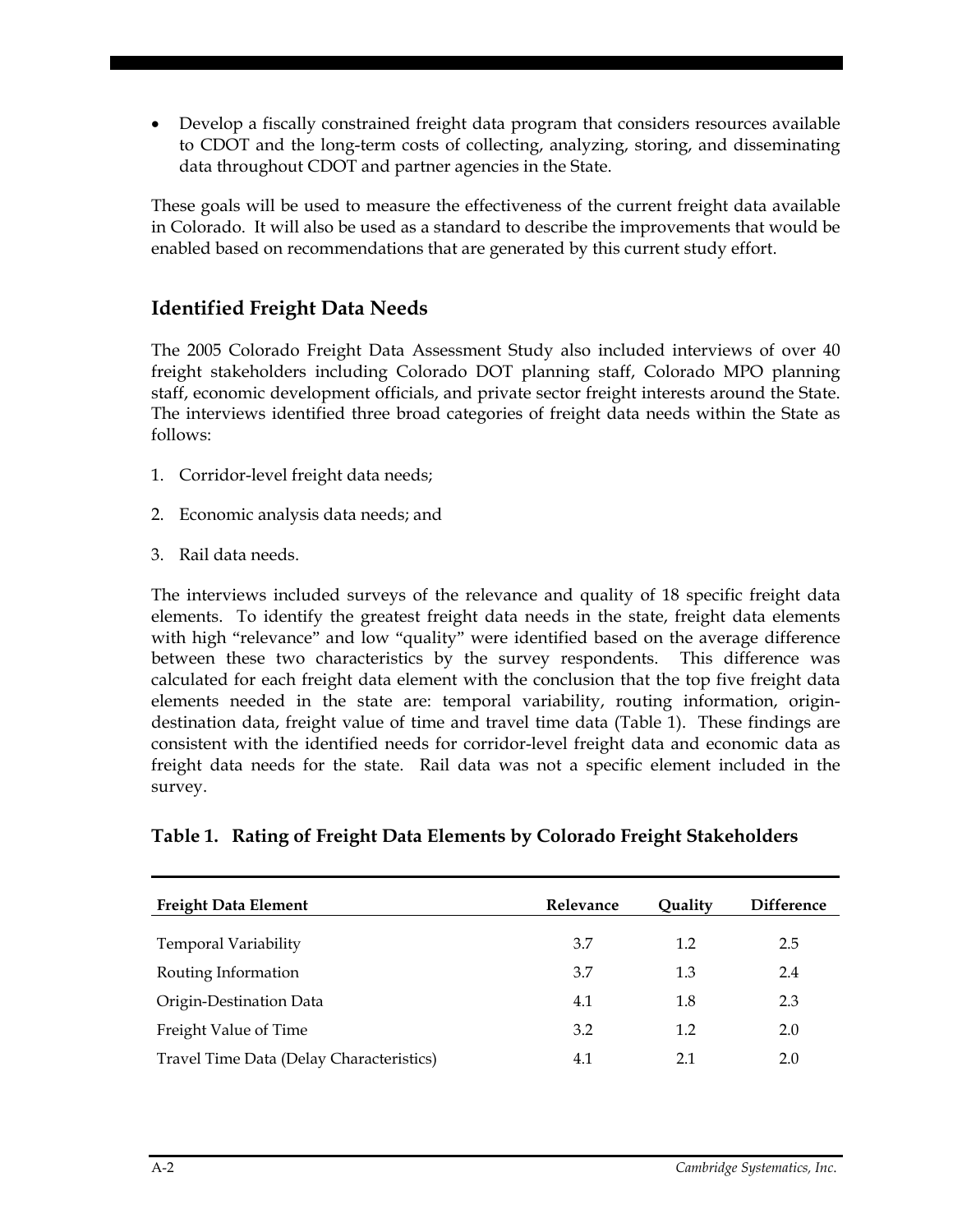# **SUMMARY OF DISCUSSIONS WITH COLORADO FREIGHT STAKEHOLDERS**

The information compiled in the Freight Data Assessment Study was updated by interviewing key transportation planners in Colorado. These planners included the following:

- Jason Wallis, Colorado DOT;
- Mehdi Baziar, Colorado DOT;
- Tim Baker, Colorado DOT;
- Irene Merrifield, Colorado DOT, ; and
- John Coil, Denver Regional Council of Governments.

E-mail requests for information were also sent to Colorado DOT ITS staff and representatives of the other four MPOs in the State including:

- Bruce Coltharp, Colorado DOT ITS Planning Manager;
- Ken Simms, Grand Valley Area MPO;
- Suzette Mallett, North Front Range MPO;
- Craig Caspar, Pikes Peak Area Council of Governments; and
- Bill Moore, Pueblo Area Council of Governments.

Responses were not received from all of the MPOs. Also, no response was received from the President of the Colorado Motor Carriers Association (CMCA).

Discussions with the freight stakeholders were used to identify several recent, ongoing, and upcoming freight-related projects and activities. The freight-related projects are described below along with associated freight data used and implied freight data needs. The list also includes freight planning activities and issues that were noted through the discussions:

- **CDOT Purchase of Global Insight TRANSEARCH Data –** This data include countylevel freight flow tonnages for the truck and air modes with both base year and forecast data. CDOT is sharing this database with the State's MPOs. However, multiple MPO-level staff felt that this database would be much more useful if it was available on a corridor level and had better accounting for local truck trips as well. A potential freight analytical tool to bridge this gap would be a valuable resource to freight transportation planning efforts in Colorado.
- **CDOT 2035 Statewide Transportation Plan –** This plan is currently underway. The plan will include a freight technical section that uses the TRANSEARCH database as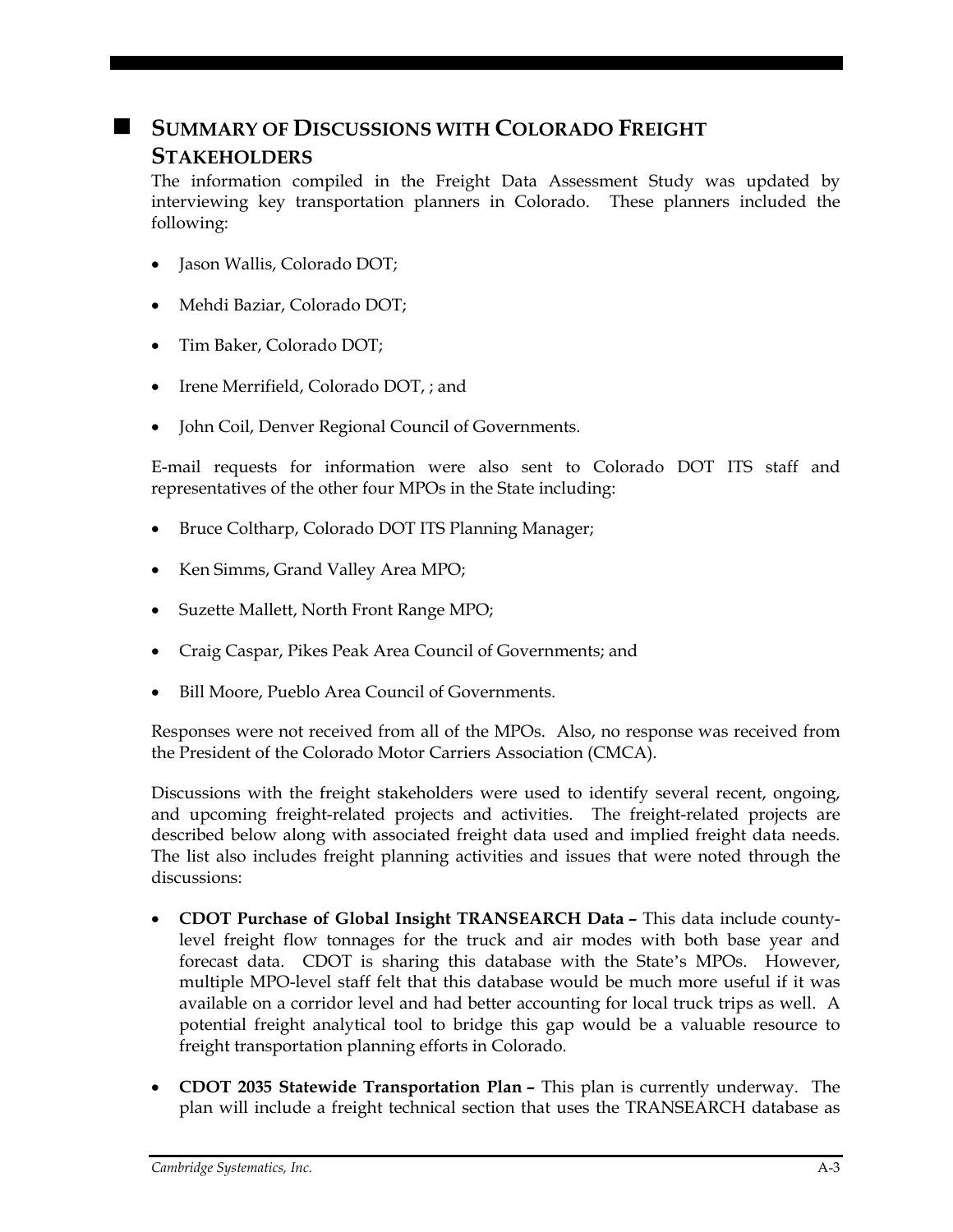well as FHWA's Freight Analysis Framework (FAF) to help describe freight activity in the State. The previous statewide transportation plan also included a technical report on freight. Data used in this report included freight data from the Federal Highway Administration Freight Analysis Framework database and the Census Bureau Commodity Flow Survey. The report also included economic information from the Colorado International Trade office. Additionally, general information was collected on air cargo, pipelines, intermodal rail facilities, and intermodal highway connectors in the State.

- **Public Benefits and Costs Study of Rail Relocation –** This study analyzed the costs and benefits of alternative routings for a rail line that runs through the Denver metropolitan area. Project benefit categories included: reductions in auto and truck travel time, increased safety, increased air quality, increased property values, improved quality of life, increased job opportunities, increased tax revenues, and additional profit for the railroads. This project also estimated the costs of three alternative alignment scenarios and compared them to a no-build scenario.
- **Phase II of Rail Relocation Study –** The purpose of this study is to determine what steps will have to be carried out to form a public/private partnership. This study will define and finalize the project scope and costs. Additionally, it will determine how costs should be shared based on both public and private benefits. This study also included more detail in terms of the alignment of the rail relocation, the benefits associated with the rail relocation and the costs as well. Additionally, this study will review potential funding sources for the rail relocation.
- **Statewide Rail Database –** This database includes the number of trains for each rail line in the State. This database is also linked to CDOT's roadway inventory database.
- **CDOT Classification Count Data Review –** This study is reviewing the number and location of truck counts in the State and determining whether they are adequate to serve the State's freight planning needs.
- **Colorado Strategic Plan for Improving Roadway Safety –** This is a three-year planning document that integrates safety planning efforts of all safety stakeholders into one document that serves as a tool for future planning efforts across the State. The plan is constituted of 18 focus areas of which "Large Trucks" and "Railroad Crossings" are two of the focus areas. The trucking data in this report included the number of fatalities, injury crashes and property damage only crashes that occurred in Colorado from 2001 to 2005. The same data were provided for crashes involving railroads.
- **Upcoming Front Range Travel Survey –** This survey will include both personal and commercial vehicles. On the commercial side, it will be conducted as an establishment survey where respondents will be identified based on their establishment. The study area for this survey will be from Pueblo, CO to Cheyenne, Wyoming. The commercial vehicles component will include both short-range local truck trips and long-haul truck trips as well. This is an update of a similar survey performed roughly 10 years ago.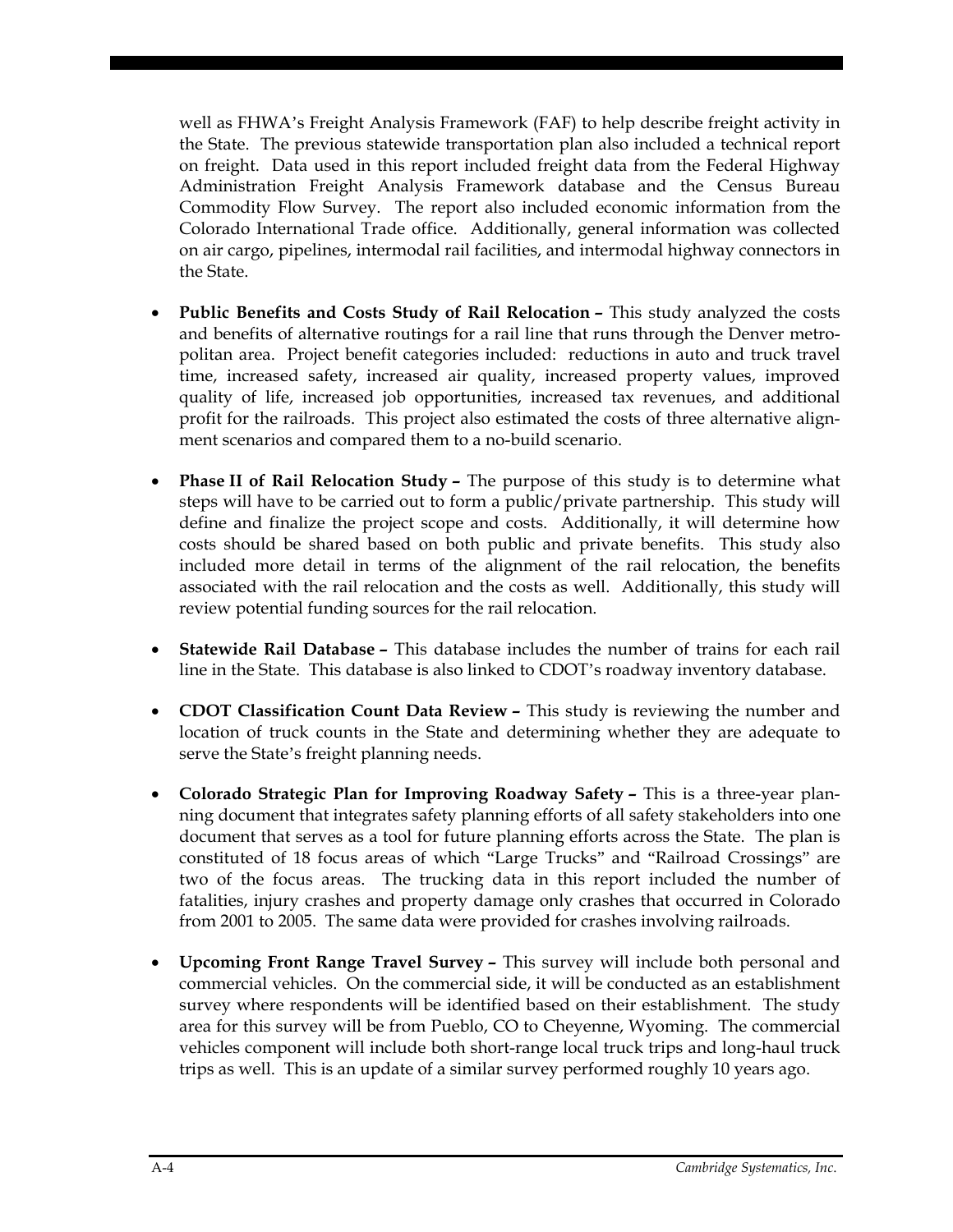- **Upcoming Statewide Freight Roadmap –** CDOT plans on developing a freight roadmap that covers the entire State. The goal of this study is to provide information regarding big picture freight policies and concepts such as describing current conditions, developing a freight vision and goals, collecting and synthesizing information into the roadmap, identifying institutional requirements to implement the roadmap, and development of the roadmap document itself. Check with Jason for more deail.
- **Upcoming Truck Origin-Destination Pilot and Survey –** This study will be done in two stages. First, will be the development of the survey methodology along with a pilot study which will serve as a proof of concept. The second stage will be the full implementation of the survey. The second stage has no funding earmarked at this time.
- **Western Colorado Mobility Plan –** This study was under consideration and would ideally be used to complement the Eastern Colorado Mobility Study that was done several years back. Performing this study was considered, but is unlikely at this time due to the eastern study being slightly outdated.
- **Tracking of Oil, Gas, and Ethanol Shipments –** The recent and rapid increase in the price of oil has caused significant changes in the energy supply chain including the increased use of alternative fuels. An emerging issue for the State is to be able to estimate the location and quantity of the oil, gas, and ethanol that is shipped from, to and through the State of Colorado. Freight data needs for this study could include origindestination surveys on interstates that are likely used for these shipments. This could also be included as part of the Front Range Travel Survey by including oil, gas and ethanol as part of the establishments that are surveyed.
- **Chain-Up Station Usage –** The location and quantity of chain-up stations has been noted as deficient causing non-ideal locations to be used creating safety hazards.
- **Ports-to-Plains Rest Stop Study –** This study estimated the current number of truck parking spaces in the Ports-to-Plains corridor and it also estimated the number of truck parking spaces needed by 2030. Freight data likely used in this study were forecasts of truck VMT into 2030, perhaps specifically for long-haul truck trips, ideally for truck trips with origin-destination patterns similar to those identified through truck driver interviews. The traffic model that was developed as part of the 2004 Corridor Development and Management Plan for Ports to Plains was used for this study.
- **Truck Parking Issues at Interstate Rest Areas in Colorado –** This study was designed to identify locations at or near Colorado Interstate Rest Areas where illegal or unsafe truck parking is occurring and then identifying potential alternative truck parking locations. The main task of this study was to coordinate with CDOT Maintenance forces, the Colorado State Patrol, and members of the private trucking industry to collect parking information at interstate rest areas and document other locations where trucks are stopping illegally on the interstate system. The study also identified potential public and/or private partnering opportunities for additional safe truck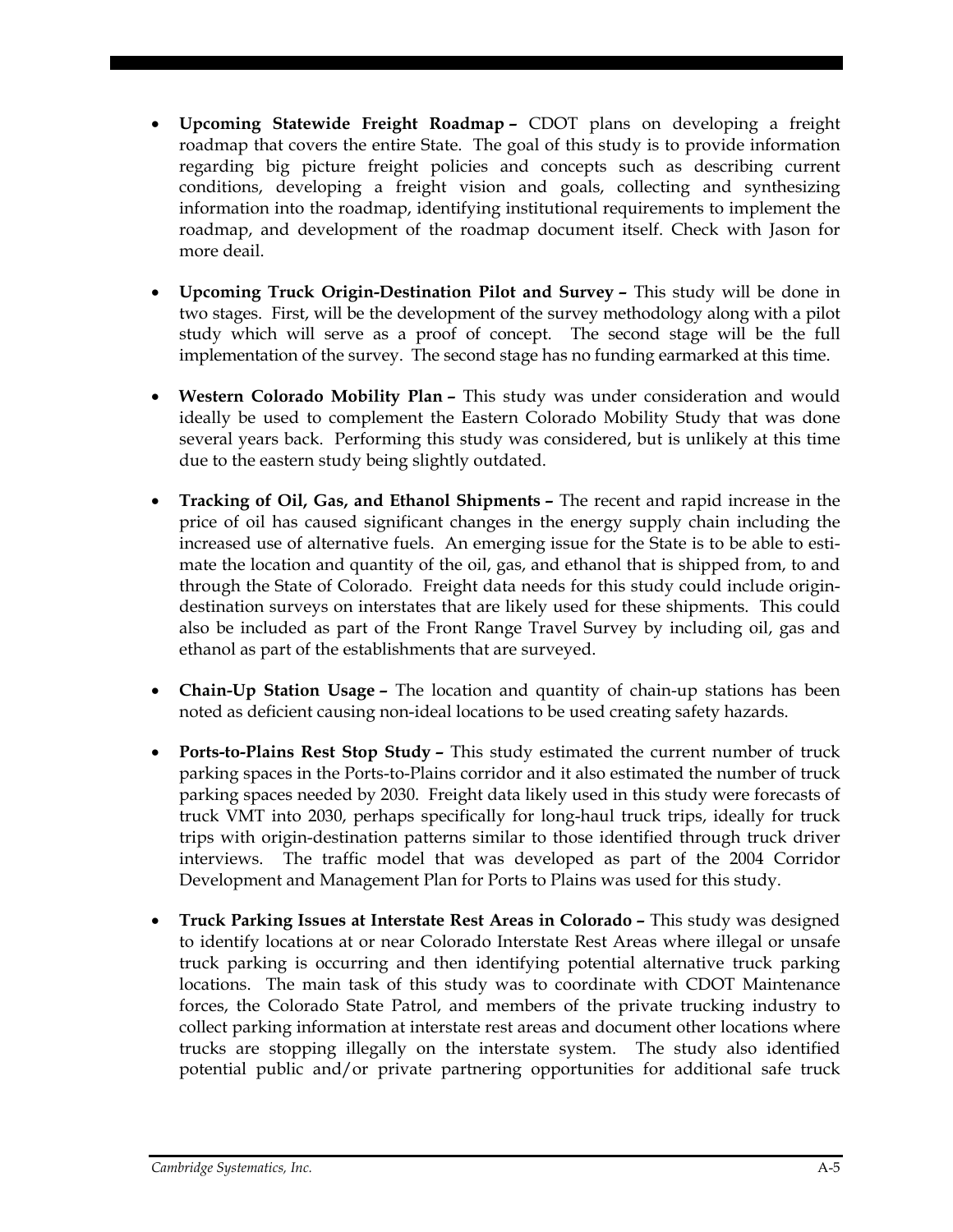parking locations and developed recommendations for alternative approaches for addressing the truck parking issue.

- **Potential Additional Rest Area Efforts –** CDOT applied for a Federal grant under SAFETEA-LU for actual construction/improvements of two rest areas in the state. However, neither of these grants were accepted.
- **North Front Range Freight Survey –** In conjunction with economic development groups and the local chamber of commerce, the North Front Range MPO conducted a survey of the top freight companies in its jurisdiction. The purpose of the survey was to collect information on their transportation needs. The response rate for this survey was relatively low and the answers were very general.
- **North Front Range Classification Counts –** The North Front Range MPO conducted classification counts of all of the regionally significant corridors. There was also an attempt to capture truck O-D information in the travel demand model.
- **Economic Data Needs –** One CDOT staff member mentioned the need for better economic data related to freight movement and freight projects. Ideally, the benefit of freight to local economies would be readily available.
- **Rail Data Needs –** One CDOT staff member mentioned the need for better rail data in Colorado. Much of the information from the FRA is updated only once every 3 or 10 years and more annualized data are needed. Specifically, information on the timing and length of trains along with vehicle speeds at at-grade crossings would be relevant.
- **Freight Data Collection Responsibilities –** One of the MPO representatives mentioned that freight data should be one of the responsibilities of CDOT, since many of the freight companies operate on a statewide or multiregional level and it didn't make sense to have all 15 of the Transportation Planning Regions in the State talking to the same stakeholders. Additionally, CDOT is already a recognized regulating agency and is likely to receive a greater response than an MPO which freight companies generally do not understand.

## **REVIEW OF PROJECT LIST FROM CDOT WEB SITE**

The project list on the CDOT web site was also reviewed to further examine the role of freight in the CDOT planning process. Projects which are either on an interstate or are multiregional in nature were reviewed to determine the extent that freight planning was incorporated or needed on the study. The freight data used and needed for these studies was also noted.

There were 15 projects on the list that were found to be relevant in terms of freight as shown in Table 2. However, only five of these projects incorporated freight data in to their analysis. The types of freight-related data that were used included truck counts, road geometry information, limited origin-destination information and information from a previous TRANSEARCH purchase by the CDOT. However, several other studies did not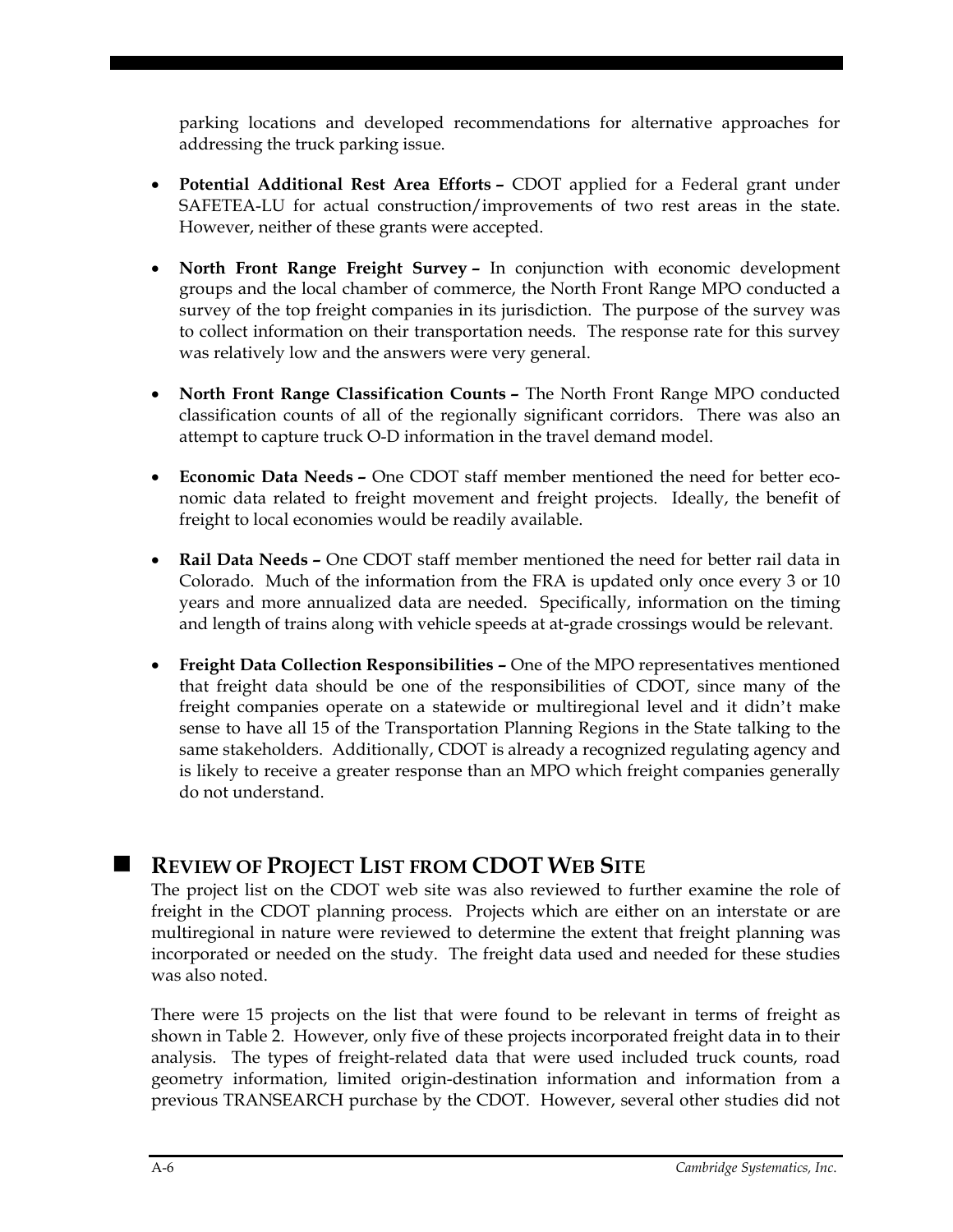include a significant amount of freight data in the analysis. This included some corridor studies which occurred on I-25 and I-70 which have a significant amount of freight. In these cases, the freight data that would have been the most valuable appears to be corridor-specific, origin-destination data particularly for medium and long-haul trucks. Additionally, accident data by vehicle class would have been helpful for the I-70 Safety Study. The vehicle class accident data are available as evidenced by the Statewide Report on Improving Roadway Safety, but not explicitly mentioned on the I-70 Study. The I-70 West Mountain Corridor PEIS would have benefited from analyzing speed data separately for trucks and autos to better illustrate the need for climbing lanes.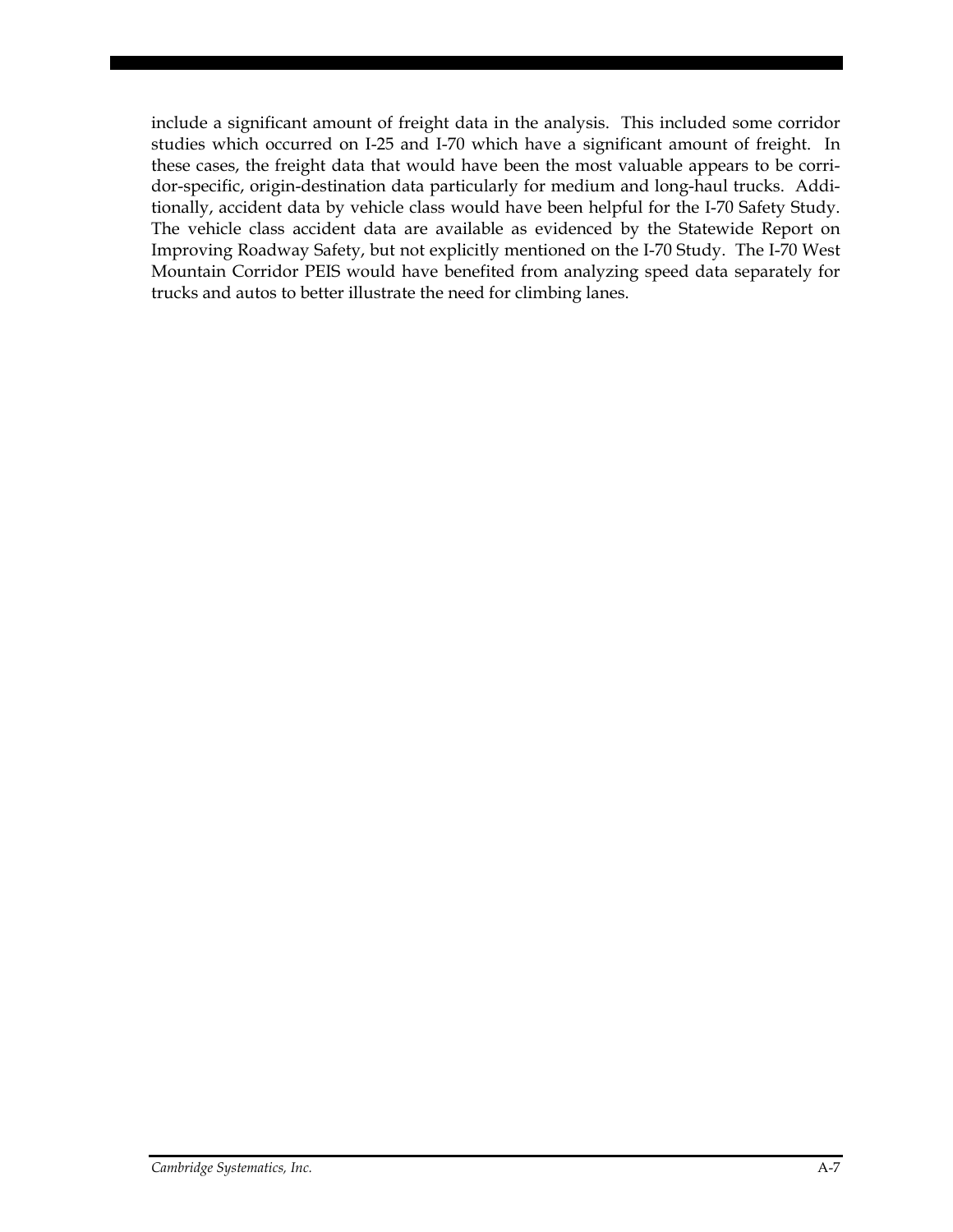|  |  | Table 2 Select Major Corridor Studies from CDOT Web Site |
|--|--|----------------------------------------------------------|
|  |  |                                                          |

| <b>Major Corridor Studies</b>                                     | <b>Status</b>                                                                                 | <b>Freight Data Used</b>                                                                                                                                 | <b>Implied Freight Data Needs</b>        |
|-------------------------------------------------------------------|-----------------------------------------------------------------------------------------------|----------------------------------------------------------------------------------------------------------------------------------------------------------|------------------------------------------|
| North I-25 Environmental<br><b>Impact Study</b>                   | Final EIS due in spring 2007                                                                  | None mentioned                                                                                                                                           | Medium- and long-haul truck<br>trip data |
| Valley Highway (I-25) EIS                                         | Final EIS document completed and None mentioned<br>distributed                                |                                                                                                                                                          | None indicated                           |
| I-25 Corridor - Lincoln Avenue<br>to Castle Rock                  | Construction underway                                                                         | None mentioned                                                                                                                                           | None indicated                           |
| The New Pueblo Freeway -<br>I-25 through Pueblo                   | Draft EIS to be published in<br>fall 2008                                                     | None mentioned                                                                                                                                           | Medium- and long-haul truck<br>trip data |
| I-70 Truck Parking Guide                                          | Completed report in 2005                                                                      | Grade information, height and weight<br>restrictions on I-70, number of truck parking<br>spaces and other truck-related services at each<br>exit on I-70 | None indicated                           |
| I-70 (MP 178.00 to MP 192.00)<br>Safety Assessment Report         | Completed in April of 2007                                                                    | Truck count data, road geometry with truck<br>escape routes                                                                                              | Accident data by<br>vehicle type         |
| I-70 West Vail Pass<br><b>Environmental Assessment</b>            | Scheduled for completion in 2008                                                              | None mentioned                                                                                                                                           | Speed data by vehicle class              |
| I-70B West Study                                                  | Alternatives analysis                                                                         | Truck access to existing businesses                                                                                                                      | None indicated                           |
| I-70 West Mountain<br><b>Corridor PEIS</b>                        | Draft PEIS available for public<br>comment in December 2004, Final<br>PEIS scheduled for 2007 | None mentioned                                                                                                                                           | Truck counts, O-D data                   |
| I-70 East Corridor Environmental<br><b>Impact Statement</b>       | Preparing DEIS for I-70 in East<br>Denver. Scheduled for completion<br>in 2007                | None mentioned                                                                                                                                           | None indicated                           |
| E-470/I-70 Interchange Complex<br><b>Environmental Assessment</b> | EA completed in 2006                                                                          | None mentioned                                                                                                                                           | None indicated                           |
| Eastern Colorado Mobility Study                                   | Final report completed in 2002                                                                | Commodity information, regional economic<br>information, freight forecast data                                                                           | O-D information<br>from surveys          |
| Northwest Corridor EIS                                            | EIS in progress                                                                               | None mentioned                                                                                                                                           | None indicated                           |
| Ports to Plains Corridor Study                                    | Most recent plan completed<br>in 2004                                                         | Truck counts, O-D information from models                                                                                                                | O-D information<br>from surveys          |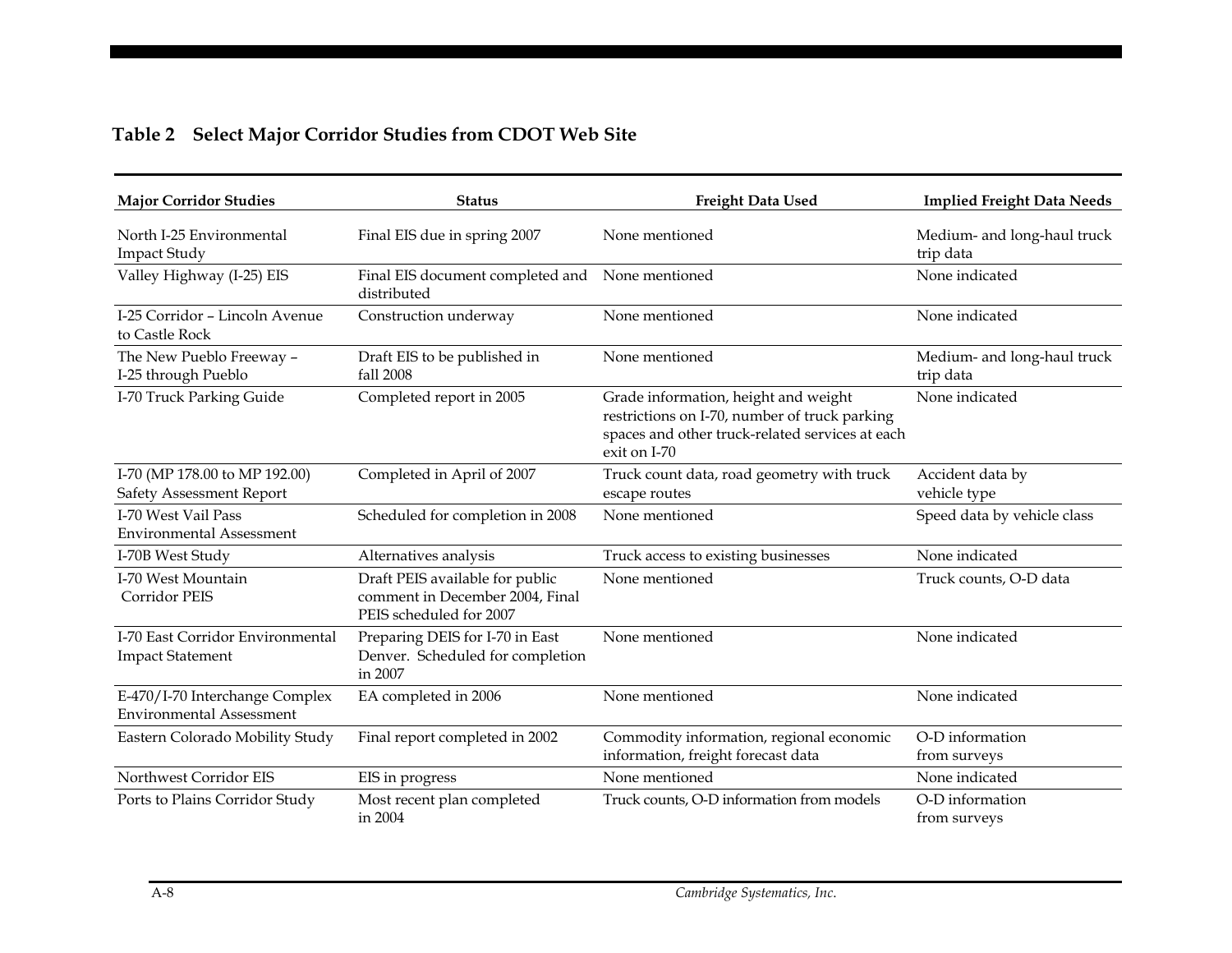## **SUMMARY OF FREIGHT PLANNING REVIEW**

This task has illustrated that there is a significant amount of freight data that are available to support planning activities for the state. However, as noted in the interviews from the 2005 freight data study, the recent discussions with Colorado freight stakeholders and the review of the project list on the CDOT website, there are several freight data needs which still remain. These include the collection of new freight data within Colorado and the dissemination of freight data from existing sources. Task 2 of this study will review and compare freight planning and data in Colorado with other states. This information will be used to develop a comprehensive set of recommendations in Task 3 regarding future Colorado freight data activities.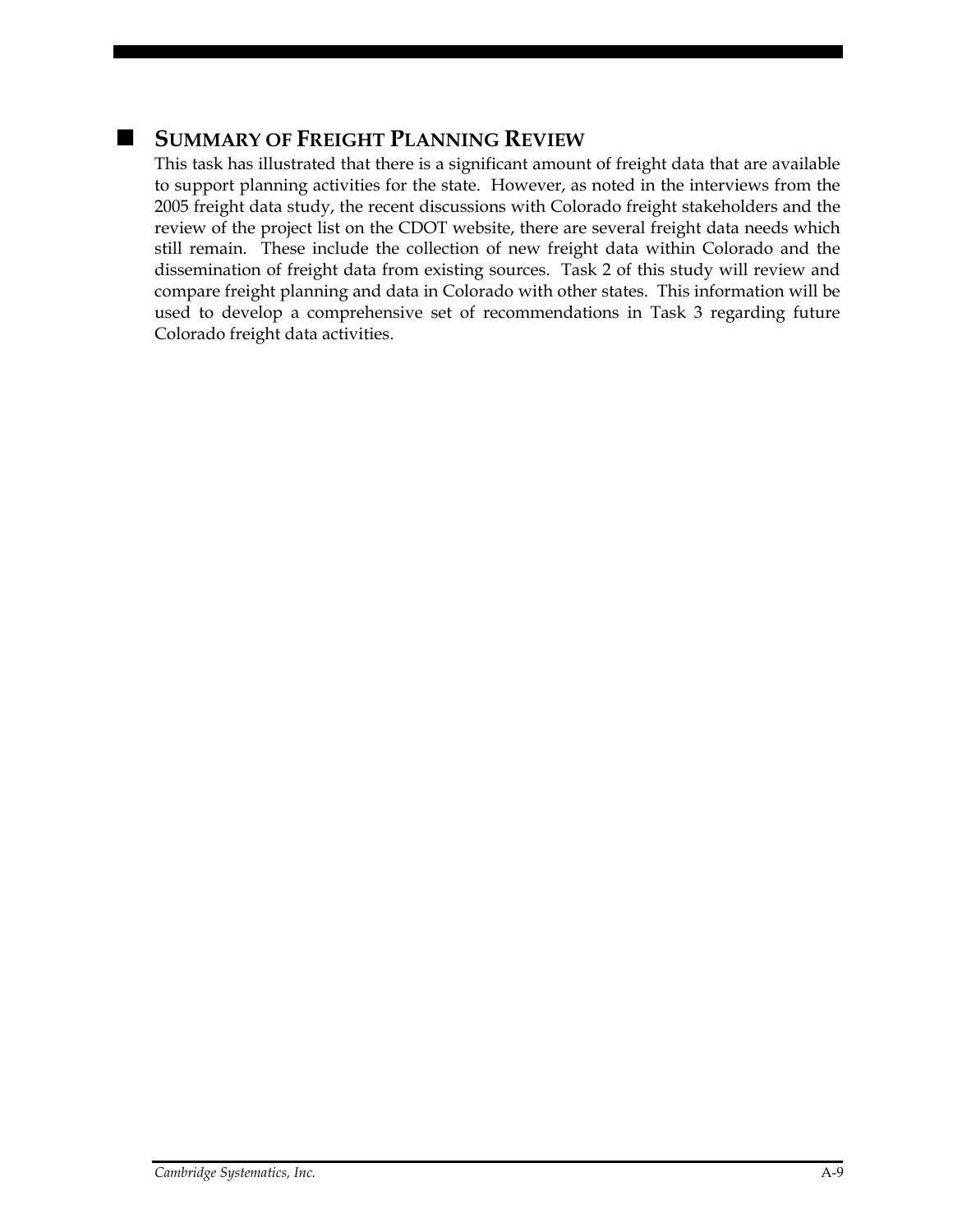# **Appendix A-1 Discussion Notes**

## **COLORADO DEPARTMENT OF TRANSPORTATION FREIGHT DATA SYNTHESIS DISCUSSION NOTES, JULY 16, 2007**  *IRENE MERRIFIELD, COLORADO DOT*

- Irene is currently managing a truck parking study in which they developed an inventory of truck parking spaces at rest areas on the interstates in Colorado and are considering developing a similar inventory for truck stops on the interstate.
- Irene recommended that I look at the studies listed on the CDOT web site under the tab "Major Corridor Studies" and determine which of those studies are freight-related. Specific studies that should be included are: Heartland Express, Front Range RR Study.
- Irene mentioned that there was an ITS study on I-70 with information on truck activity that should be of note. CDOT has requested Federal funding to continue this effort.
- Colorado developed a Strategic Plan for Roadway Safety which has a page on truck safety which she will send to me for reference.

Irene provided the following names of additional people to talk to:

- Bruce Coltharp, CDOT ITS, (303) 512-5807;
- Ken Simms, Grand Valley Area MPO, (970) 244-1830;
- Suzette Mallett, North Front Range MPO, (970) 416-2257;
- Craig Caspar, PPACG, (719) 471-7000; and
- Bill Moore, Pueblo COG, (719) 553-2943.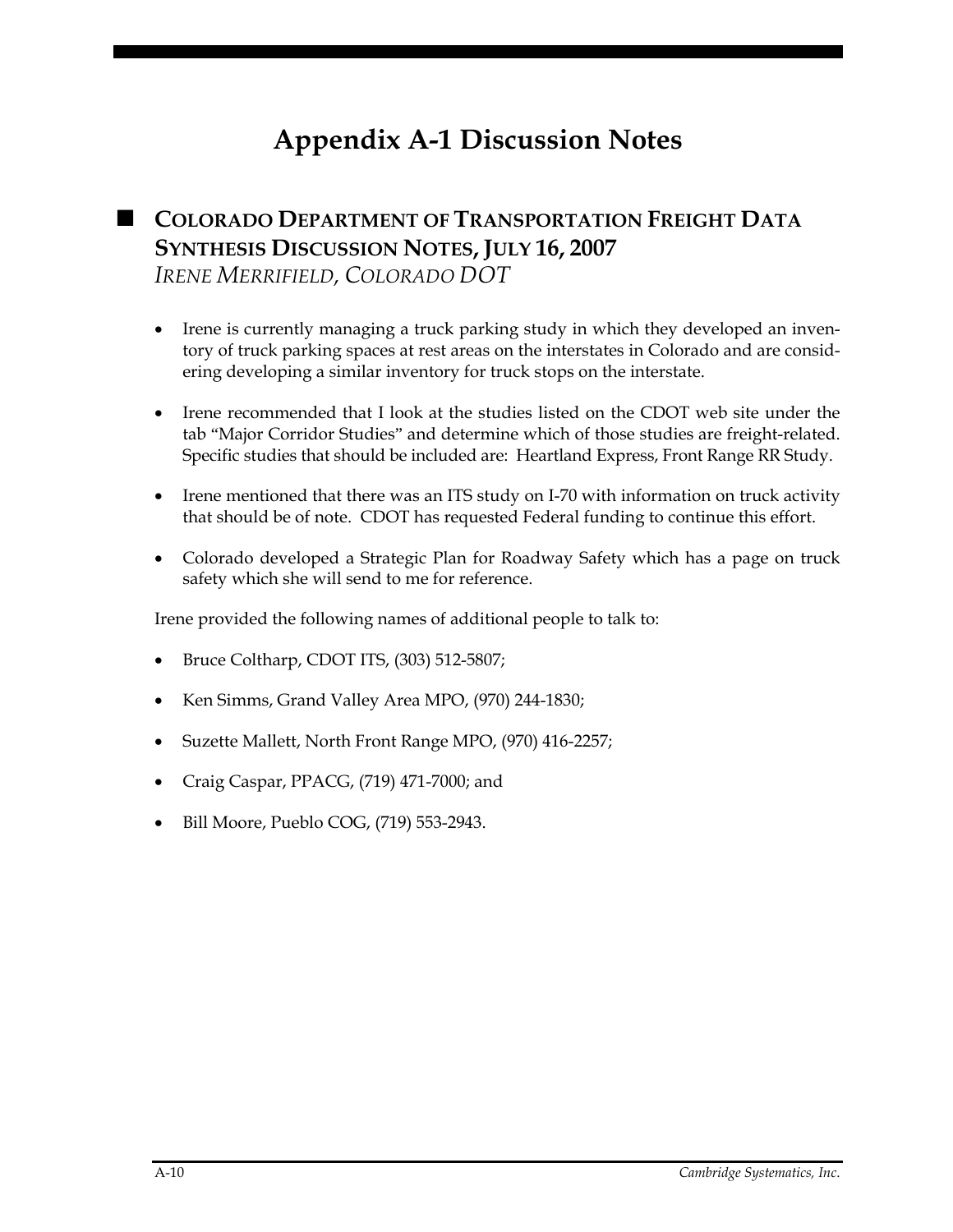## **COLORADO DEPARTMENT OF TRANSPORTATION FREIGHT DATA SYNTHESIS FINAL DISCUSSION NOTES, JULY 13, 2007**

### *JASON WALLIS, COLORADO DOT*

- Jason has been with CDOT for one and a half years and can comment on freight planning activities during that time period.
- Jason developed a rail database for the State.
- Jason also sits on the 2035 Long-Range Plan Technical Committee and serves as a liaison for freight issues and planning.
- Tammy Lang, Information Management Branch Manager, is working on a rail relocation study to relocate rail lines from the Front Range to a point to the east:
	- The project is currently at the stage of high-level discussions with the operating railroads;
	- − The goal is for this study to be a public-private venture;
	- − This is Phase II of the study. The first phase was an economic feasibility (benefit/ cost) study; and
	- − Jason recommends that I speak to Tammy for more information on this project.
- Jason is also working on a project studying CDOT count data. He is polling truck counts and attempting to determine if there is sufficient data being collected to meet the Department's planning and operational needs. This study will also consider alternatives for the method and amount of vehicle classification data being collected by CDOT.
- There are two upcoming studies at CDOT that are related to freight data:
	- 1. **Colorado Statewide Freight Roadmap –** No information about details of this roadmap are currently available, but this project is likely to begin in early 2008; and
	- 2. **Pilot Truck Origin-Destination Survey –** This will be done in two phases. The first phase is a proof of concept to develop the methodology for the survey. The second phase will implement the methodology.
- DRCOG is interested in freight data, particularly origin-destination data. They have an ongoing freight study that Dike should inquire about as part of this interview process.
- The CDOT 2035 Statewide Transportation Plan is currently underway. This plan includes a freight section that will include a very general description of statewide freight movements. Some truck counts will be used. However, more and better data are desired for the 2040 Plan.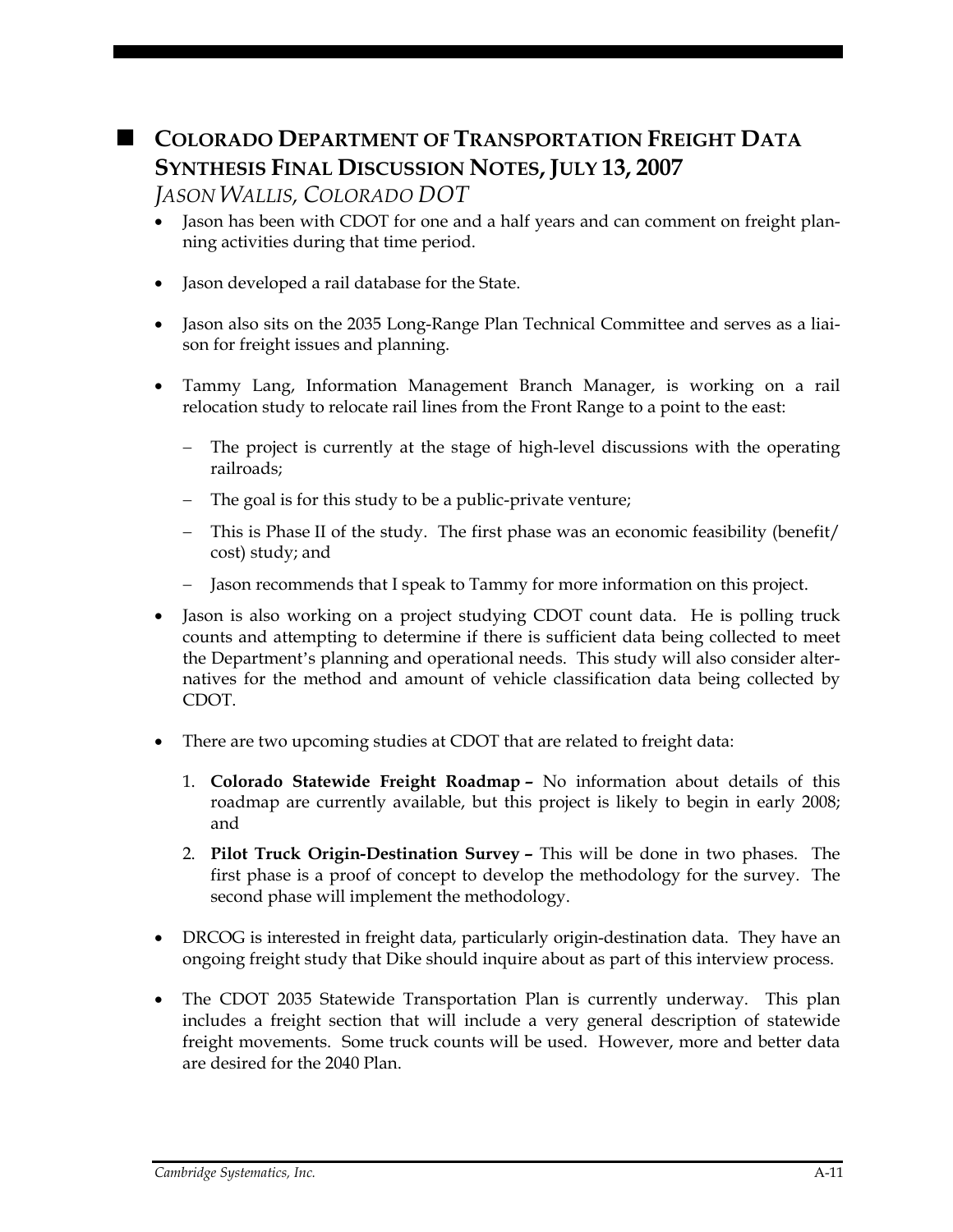- There is a truck parking/rest area study underway. This study involves updating the list of rest areas around the State and documenting the number of truck parking spots at each rest area along the interstates. Lack of truck parking is seen as an issue statewide.
- Jason is also interested in the economic impacts of freight activity. While this has not been a strong interest organizationally, Jason would like to be able to say what the financial benefits are of freight for a local community. The current Long Range Transportation Plan has some minimal information on economic impacts.
- Jason mentioned that there is a need for significantly more rail data. Currently, CDOT retrieves information from the Federal Railroad Administration, but these data are updated every 3 or every 10 years depending on the data item. More local rail data is needed such as information on rail-highway grade crossings (number of trains and vehicles, speeds of trains). Also, more information on truck-rail diversion is needed.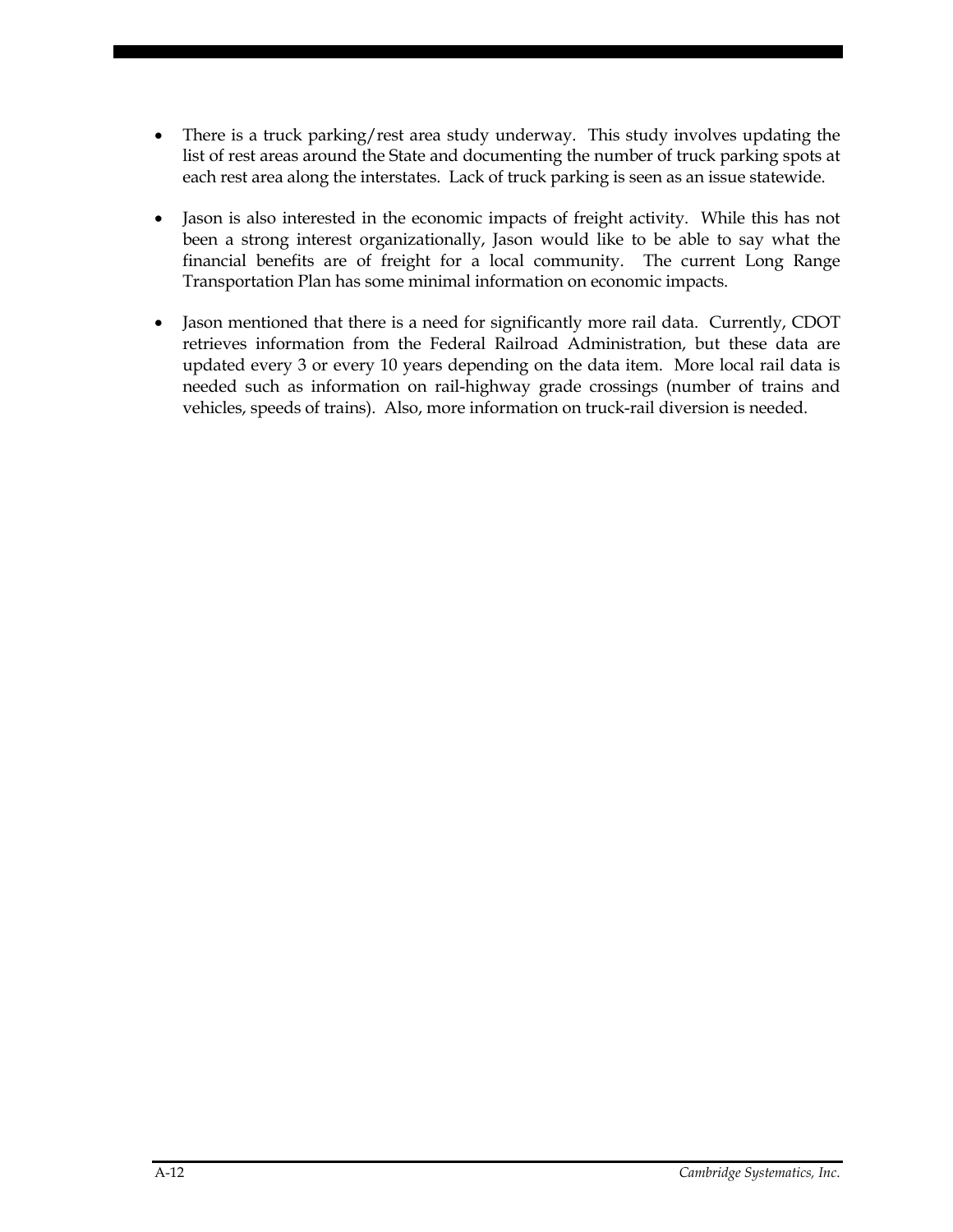# **COLORADO DEPARTMENT OF TRANSPORTATION FREIGHT DATA SYNTHESIS FINAL DISCUSSION NOTES, JULY 13, 2007**

*MEHDI BAZIAR, COLORADO DOT* 

- CDOT purchased Global Insight TRANSEARCH data recently. This database includes county-level information on freight flows for both a recent base year and a forecast year. The modes included in the database include truck and possibly air. There are no rail data included. CDOT is sharing this data with MPOs in Colorado. I believe there is limited rail data in TRANSEARCH
- The TRANSEARCH data are being used to update the CDOT Statewide Transportation Plan with a summary of the data included in the Technical Appendix of the document. This appendix is scheduled to be finalized by the end of July.
- As part of the Corridor Funding Management Program, the Ports-to-Plains study was conducted. This study included a significant amount of freight (primarily truck) data in the analytical section. There are no additional projects currently slated to come out of this program.
- DRCOG is leading an effort to perform a Front Range Travel Survey. The survey area runs from Pueblo, Colorado to Cheyenne, Wyoming. This is still in the early stages of development, but collecting information on trucks will be part of this study.
- Phase II of the rail relocation study is underway. Discussions have begun with BNSF and UP and Tammy Lang regarding this project.

## **Potential Upcoming Freight Data/Projects**

- CDOT hopes to do a truck O-D survey later this year.
- An emerging freight data issue is the tracking of oil, gas, and ethanol shipments. Many of these production facilities are relatively new and not included in existing freight databases. Specifically, truck volume data from these facilities is important. CDOT staff is currently working on collecting this information.
- CDOT may at some point perform a Western Colorado Mobility Study, similar in methodology as the Eastern Colorado Mobility Study that was performed several years ago.
- As part of SAFETEA-LU, CDOT submitted a rest area improvement application to, but CDOT has not yet heard back from the Federal government whether or not this was approved.
- There is also an issue of providing "chain-up stations" for trucks to provide them with space to put chains on their tires when needed under snow conditions.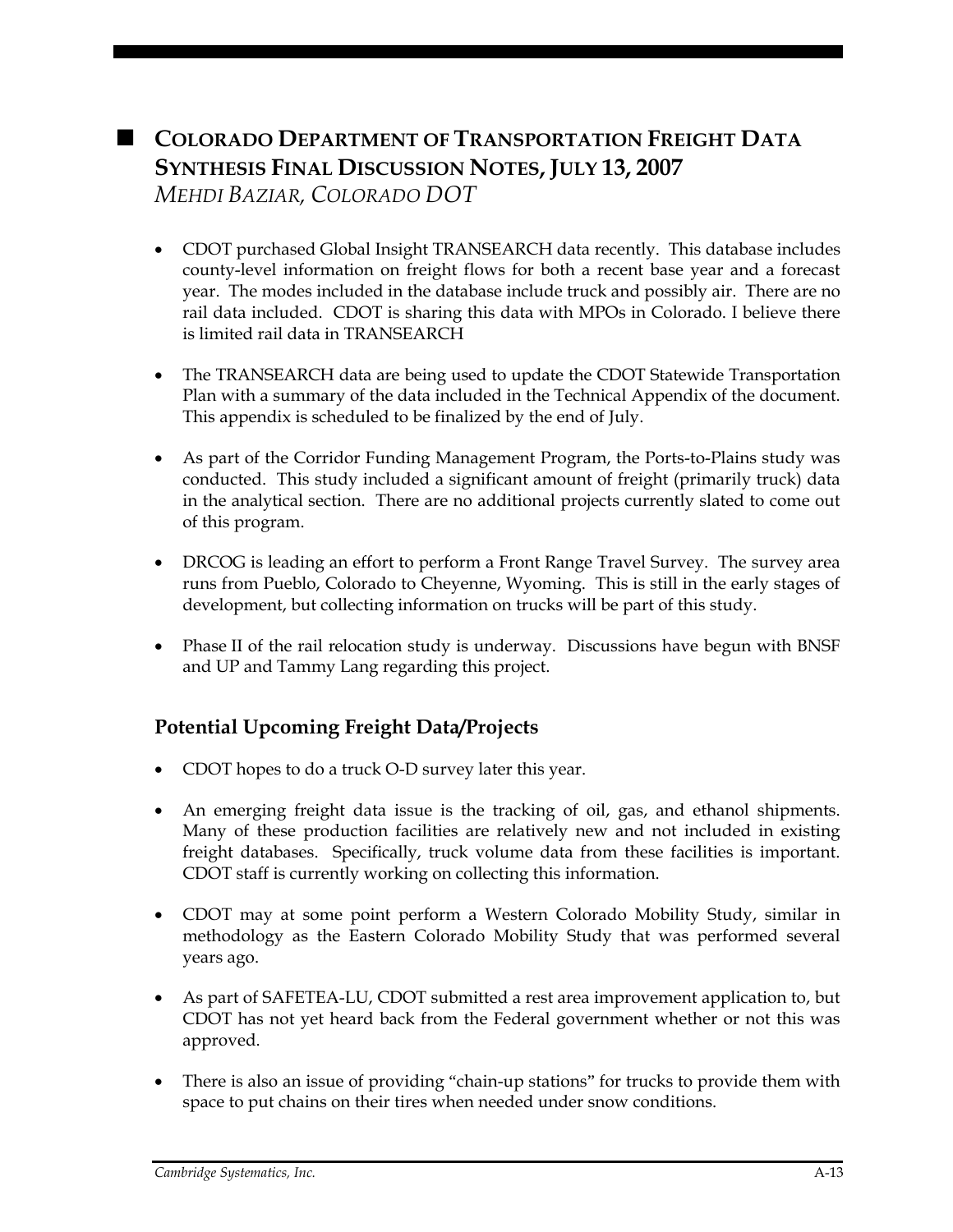## **COLORADO DEPARTMENT OF TRANSPORTATION FREIGHT DATA SYNTHESIS FINAL DISCUSSION NOTES, JULY 16, 2007**

*TIM BAKER, COLORADO DOT* 

- Tim was able to confirm the ongoing and planned freight-related projects that were mentioned in my discussions with Jason and Mehdi including (new information received in discussion with Tim is also described):
	- − CDOT's purchase of Global Insight TRANSEARCH data based on the recommendations of the Freight Data Assessment Study;
	- − TRANSEARCH data are being used to update the CDOT Statewide Transportation Plan;
	- − Ports-to-Plains study virtually complete. However, the Ports-to-Plains Coalition continues to meet on a regular basis;
	- − DRCOG is leading an effort to perform a Front Range Travel Survey to update the Travel behavior Index that they developed 10 years ago. This survey needs to be integrated with the upcoming CDOT truck O-D survey;
	- − Phase II of the rail relocation study;
	- − Upcoming CDOT truck O-D survey;
	- Upcoming statewide freight strategic plan more strategic than analytical;
	- − Rail database being developed for the State. Matching FRA rail lines with CDOT road inventory to identify all grade crossings;
	- − CDOT classification count data review;
	- − Truck parking/rest area study underway currently led by Irene Merrifield. Contact her for more information; and
	- There are no major corridor studies underway at this time.

Additional items mentioned during discussion:

- Western Colorado Mobility Study would be a mismatch with the Eastern Colorado Mobility Study, since the eastern study was completed over five years ago; and
- There is a statewide AVO study that may include trucks, but is unlikely to include much valuable information.

Other people/organizations to talk to or consider mentioned by Tim:

• Irene Merrifield – to discuss freight planning in general and the truck parking/rest area study in particular;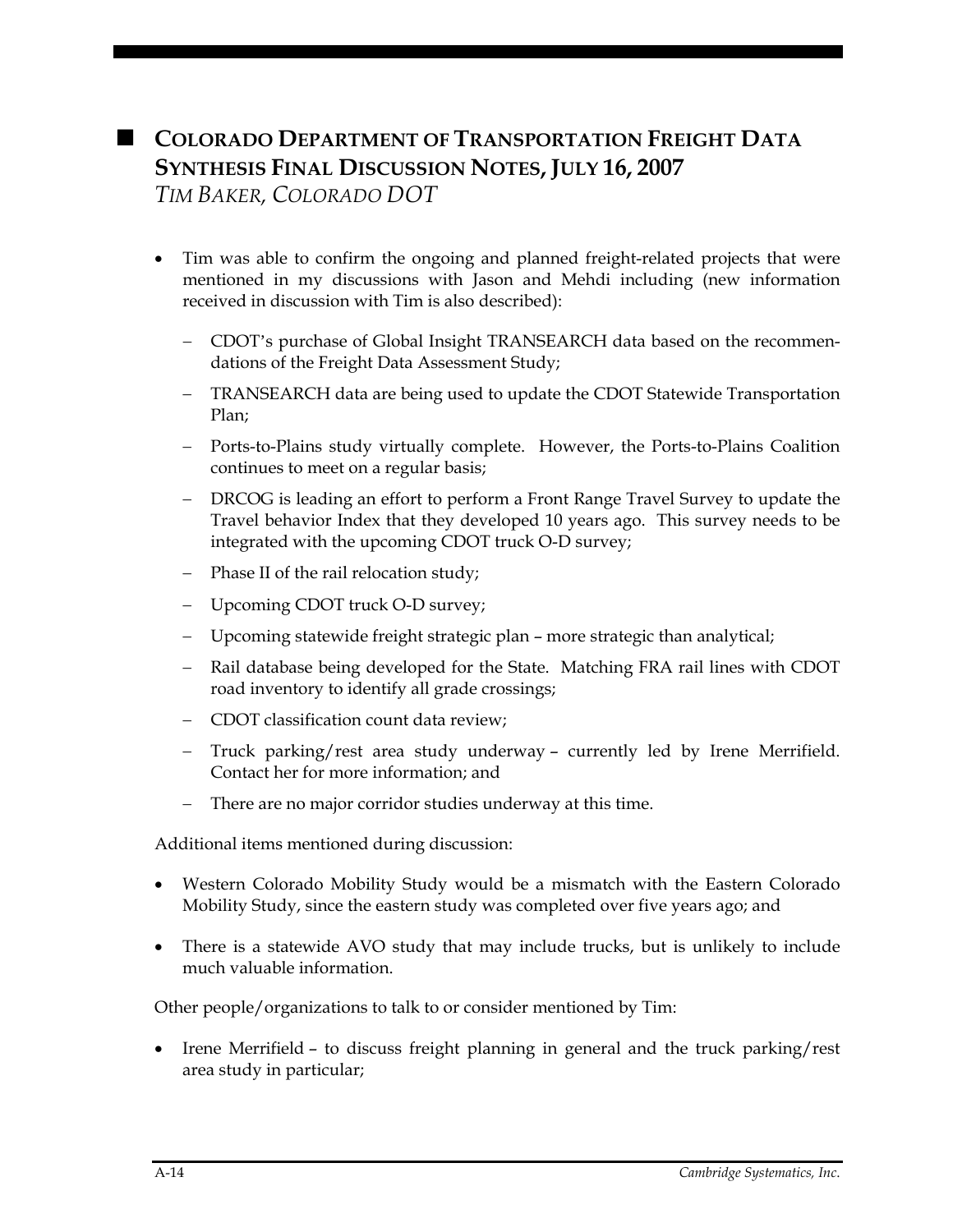- Freight Coordinating Committee meets once a month. CDOT staff only; and Public Utilities staff
- Freight Advisory Council meets three times a year, mostly private sector;
- Tammy Lang rail relocation study;
- John Coil DRCOG activities and identify other MPOs (e.g., PPACOG) that may be interested in freight data; and
- Greg Fulton, Colorado Motor Trucking Association get their general perspective.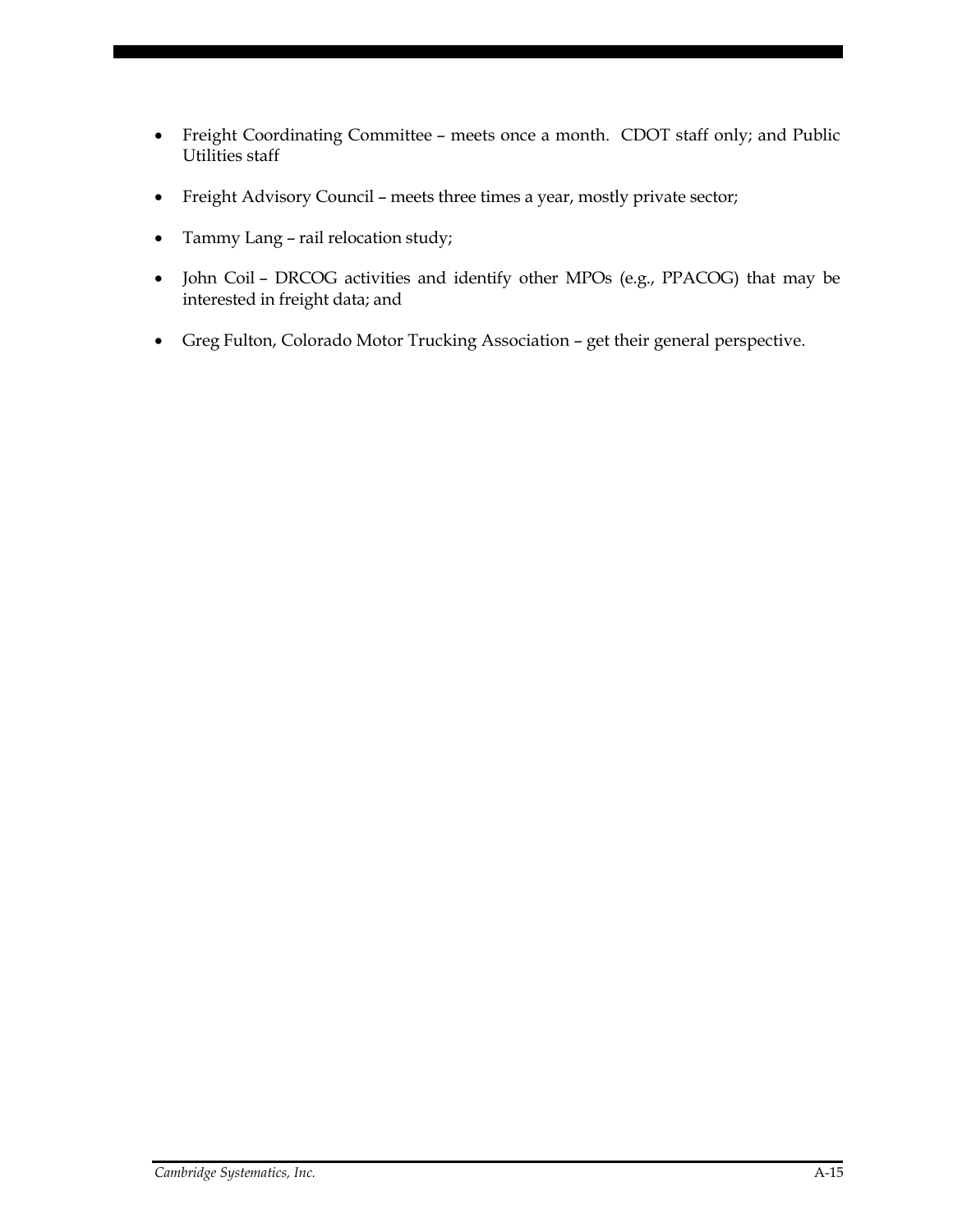# **Appendix B - Task 2**

# **Scan of National, State, and Regional Freight Data and Freight Planning Efforts**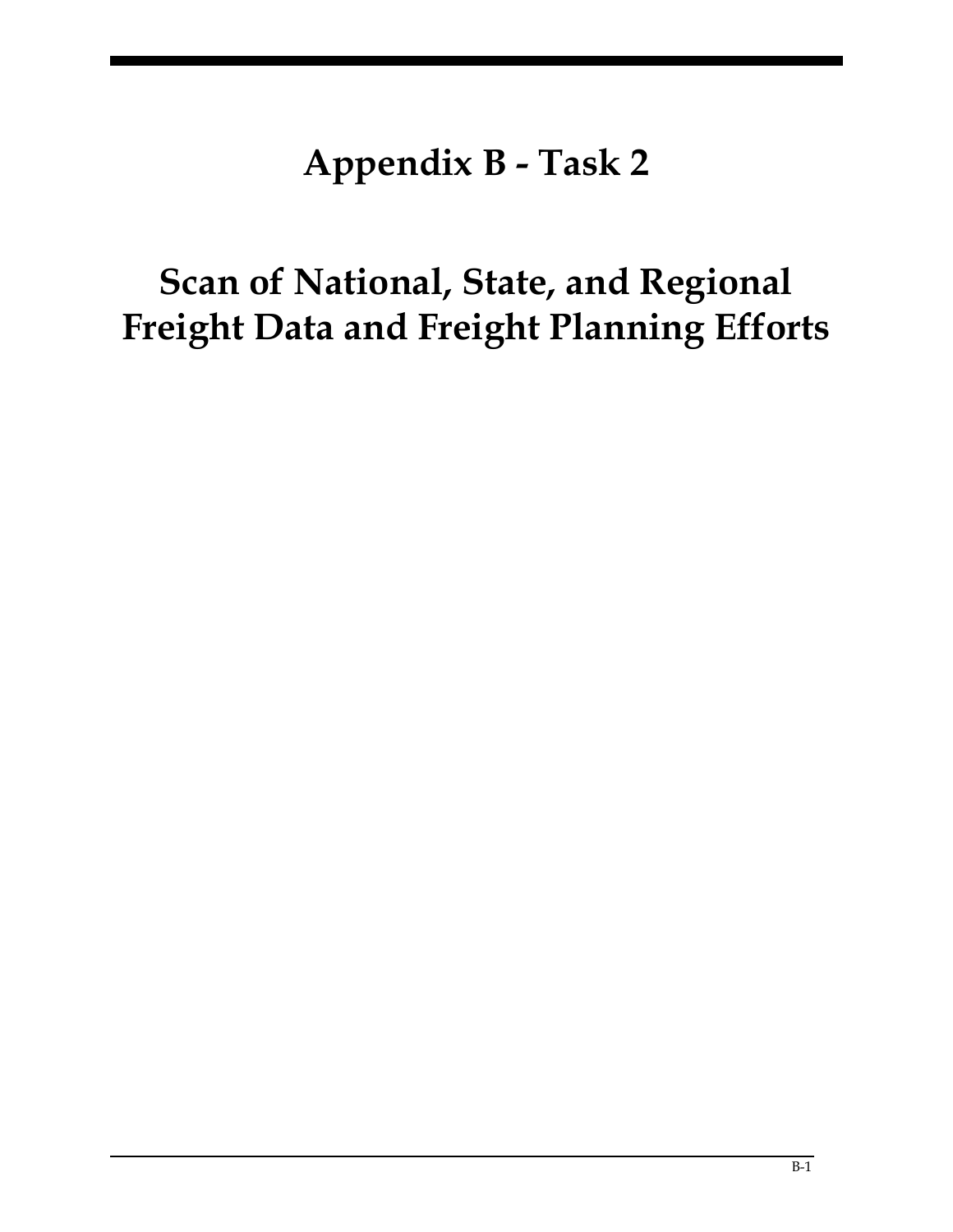## **TABLE OF CONTENTS - APPENDIX B**

| 1.0 |     |                                                                      |  |
|-----|-----|----------------------------------------------------------------------|--|
| 2.0 |     |                                                                      |  |
|     | 2.1 |                                                                      |  |
|     |     | Relevance for Colorado DOT and Colorado MPOs2-2                      |  |
|     |     | Data/Information Needed to Implement Program2-2                      |  |
|     | 2.2 |                                                                      |  |
|     |     | Relevance for Colorado DOT and Colorado MPOs2-5                      |  |
|     |     | Data/Information Needed to Implement Program2-6                      |  |
|     | 2.3 | Binghamton Metropolitan Transportation Study Regional                |  |
|     |     |                                                                      |  |
|     |     | Relevance for Colorado DOT and Colorado MPOs2-7                      |  |
|     |     | Data/Information Needed to Implement Program2-7                      |  |
|     | 2.4 |                                                                      |  |
|     |     | Relevance for Colorado DOT and Colorado MPOs2-9                      |  |
|     |     | Data/Information Needed to Implement Program2-9                      |  |
|     | 2.5 | South Suburban Mayors and Managers Association (SSMMA)               |  |
|     |     | Relevance for Colorado DOT and Colorado MPOs2-11                     |  |
|     |     | Data/Information Needed to Implement Program2-11                     |  |
|     | 2.6 | Regional Goods Movement Study for the San Francisco Bay Area2-12     |  |
|     |     | Relevance for Colorado DOT and Colorado MPOs2-13                     |  |
|     |     | Data/Information Needed to Implement Program2-14                     |  |
|     | 2.7 | Virginia Department of Transportation Freight Plan - Phase I  2-14   |  |
|     |     | Relevance for Colorado DOT and Colorado MPOs2-16                     |  |
|     |     | Data/Information Needed to Implement Program2-16                     |  |
|     | 2.8 |                                                                      |  |
|     |     | Relevance for Colorado DOT and Colorado MPOs2-17                     |  |
|     |     | Data/Information Needed to Implement Program2-18                     |  |
|     | 2.9 | Florida Freight Network and Statewide Freight Plan 2-18              |  |
|     |     | Relevance for Colorado DOT and Colorado MPOs2-20                     |  |
|     |     | Data/Information Needed to Implement Program2-20                     |  |
|     |     |                                                                      |  |
|     |     | Relevance for Colorado DOT and Colorado MPOs2-22                     |  |
|     |     | Data/Information Needed to Implement Program2-23                     |  |
|     |     | 2.11 Washington Statewide Rail Capacity and System Needs Study  2-23 |  |
|     |     |                                                                      |  |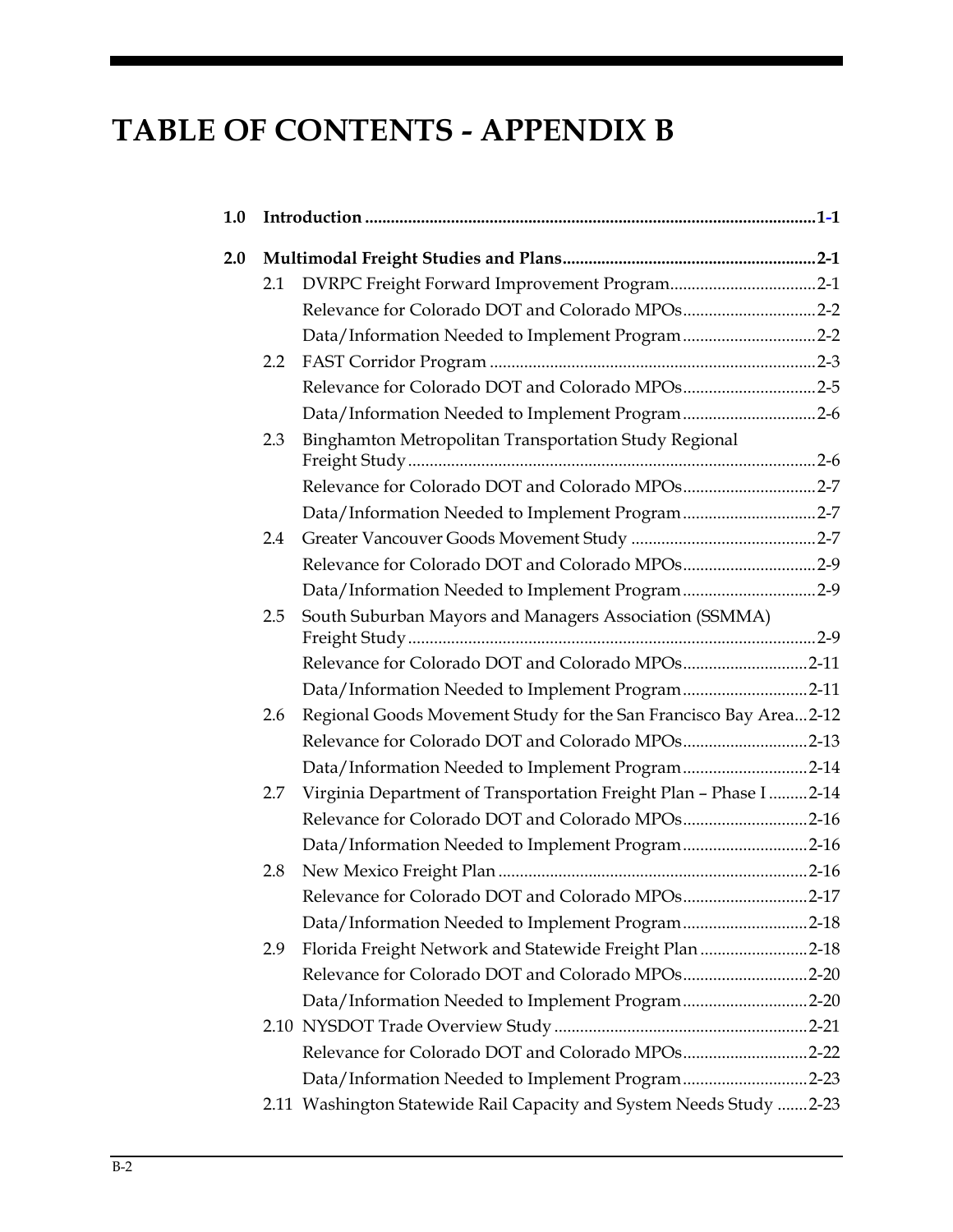|     |     | Relevance for Colorado DOT and Colorado MPOs2-24     |  |
|-----|-----|------------------------------------------------------|--|
|     |     | Data/Information Needed to Implement Program2-24     |  |
|     |     |                                                      |  |
|     |     | Relevance for Colorado DOT and Colorado MPOs2-25     |  |
|     |     | Data/Information Needed to Implement Program2-25     |  |
| 3.0 |     | Freight Data Collection and Development Programs3-1  |  |
|     | 3.1 | SCAG Goods Movement Truck Count and Survey Study 3-1 |  |
|     |     | Relevance for Colorado DOT and Colorado MPOs3-2      |  |
|     |     | Data/Information Needed to Implement Program3-3      |  |
|     | 3.2 |                                                      |  |
|     |     | Relevance for Colorado DOT and Colorado MPOs3-4      |  |
|     |     | Data/Information Needed to Implement Program3-5      |  |
|     | 3.3 |                                                      |  |
|     |     | Relevance for Colorado DOT and Colorado MPOs3-6      |  |
|     |     | Data/Information Needed to Implement Program3-6      |  |
|     | 3.4 |                                                      |  |
|     |     | Relevance for Colorado DOT and Colorado MPOs3-7      |  |
|     |     | Data/Information Needed to Implement Program3-7      |  |
|     | 3.5 | FHWA Freight Analysis Framework (FAF) and FAF23-7    |  |
|     |     | Relevance for Colorado DOT and Colorado MPOs3-12     |  |
|     |     | Data/Information Needed to Implement Program3-12     |  |
| 4.0 |     |                                                      |  |
|     | 4.1 |                                                      |  |
|     |     | Relevance for Colorado DOT and Colorado MPOs4-5      |  |
|     |     | Data/Information Needed to Implement Program4-5      |  |
|     |     |                                                      |  |
|     |     | Relevance for Colorado DOT and Colorado MPOs4-7      |  |
|     |     | Data/Information Needed to Implement Program4-7      |  |
|     | 4.3 |                                                      |  |
|     |     | Relevance for Colorado DOT and Colorado MPOs4-9      |  |
|     |     | Data/Information Needed to Implement Program4-9      |  |
|     | 4.4 |                                                      |  |
|     |     | Relevance for Colorado DOT and Colorado MPOs4-10     |  |
|     |     | Data/Information Needed to Implement Program4-10     |  |
| 5.0 |     |                                                      |  |
|     | 5.1 |                                                      |  |
|     | 5.2 |                                                      |  |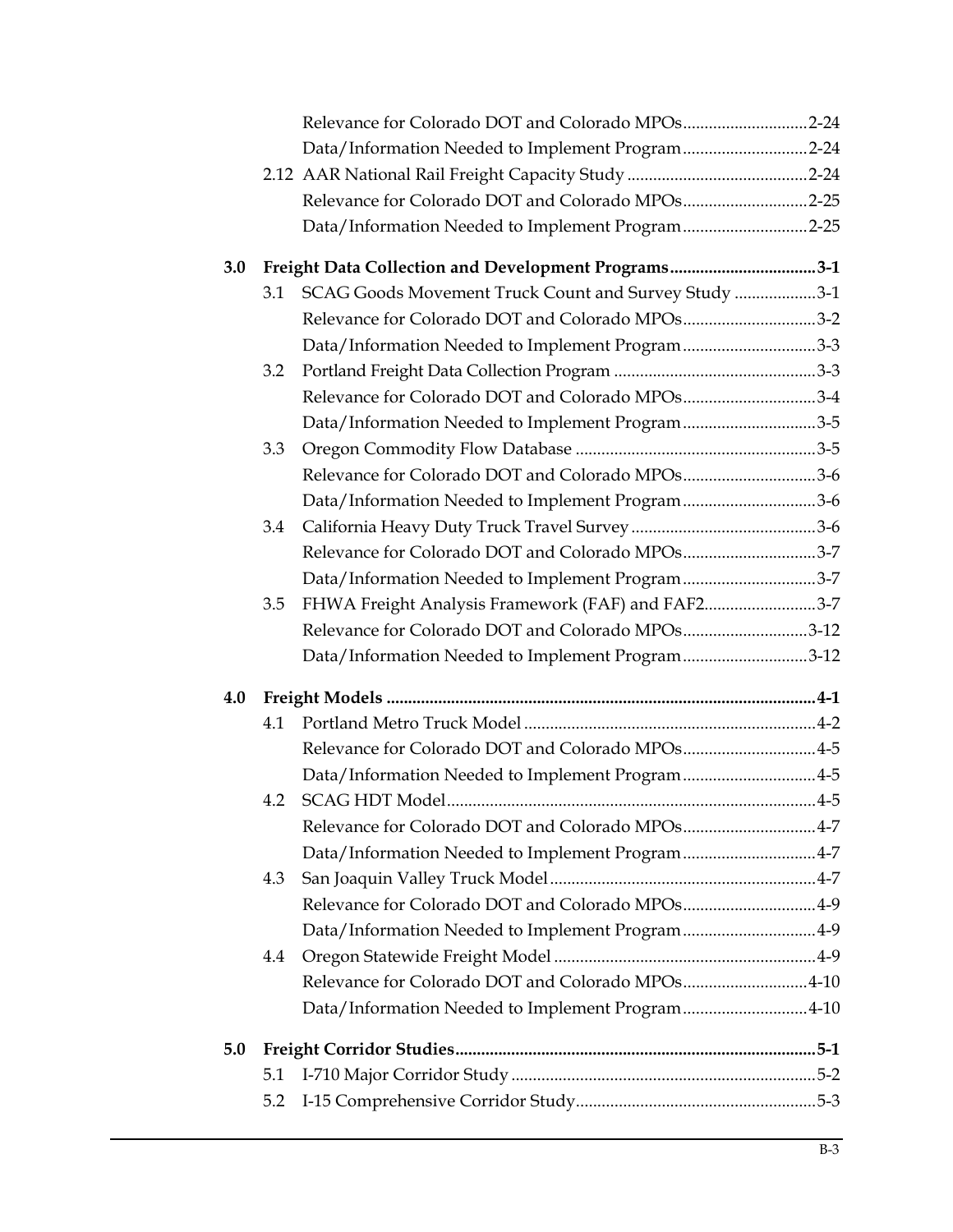|     | 5.3           |                                                                                                              | $5-4$    |
|-----|---------------|--------------------------------------------------------------------------------------------------------------|----------|
|     | 5.4           | Southern California Dedicated Truck Lane Strategy for the<br>Multicounty Goods Movement Action Plan (MCGMAP) | $.5 - 5$ |
|     |               |                                                                                                              | $5-6$    |
|     | $5.5^{\circ}$ | West Coast Corridor Coalition (WCCC) West Coast Trade                                                        | $5 - 8$  |
|     | 5.6           |                                                                                                              | $.5-9$   |
|     | 5.7           | Data/Information Needed to Implement Program5-9                                                              |          |
|     |               |                                                                                                              |          |
| 6.0 |               |                                                                                                              | $6-1$    |
|     | 6.1           | Riverside County Transportation Commission (RCTC) Colton                                                     |          |
|     | 6.2           |                                                                                                              |          |
|     | 6.3           | Regional Economic Impacts of the I-5 Columbia River Crossing                                                 | $6 - 4$  |
|     | 6.4           |                                                                                                              |          |
|     | 6.5           |                                                                                                              |          |
|     | 6.6           |                                                                                                              |          |

## **LIST OF TABLES - APPENDIX B**

| Table 1.1 Studies Included in Scan of Freight Data and Freight Planning |  |
|-------------------------------------------------------------------------|--|
| Table 2.1 FAST Corridor Partner Agencies and Private Stakeholders 2-3   |  |
|                                                                         |  |
| Table 5.2 Truck-Related Accidents on Interstate Facilities5-7           |  |
| Table 5.3 Average Buffer Time Savings from Truck Lane Strategies        |  |

## **LIST OF FIGURES - APPENDIX B**

| Figure 2.1 Freight Transportation System Data and Trends 2-14 |  |
|---------------------------------------------------------------|--|
|                                                               |  |
| Figure 5.1 Delay Reduction from Truck Lane Alternatives5-6    |  |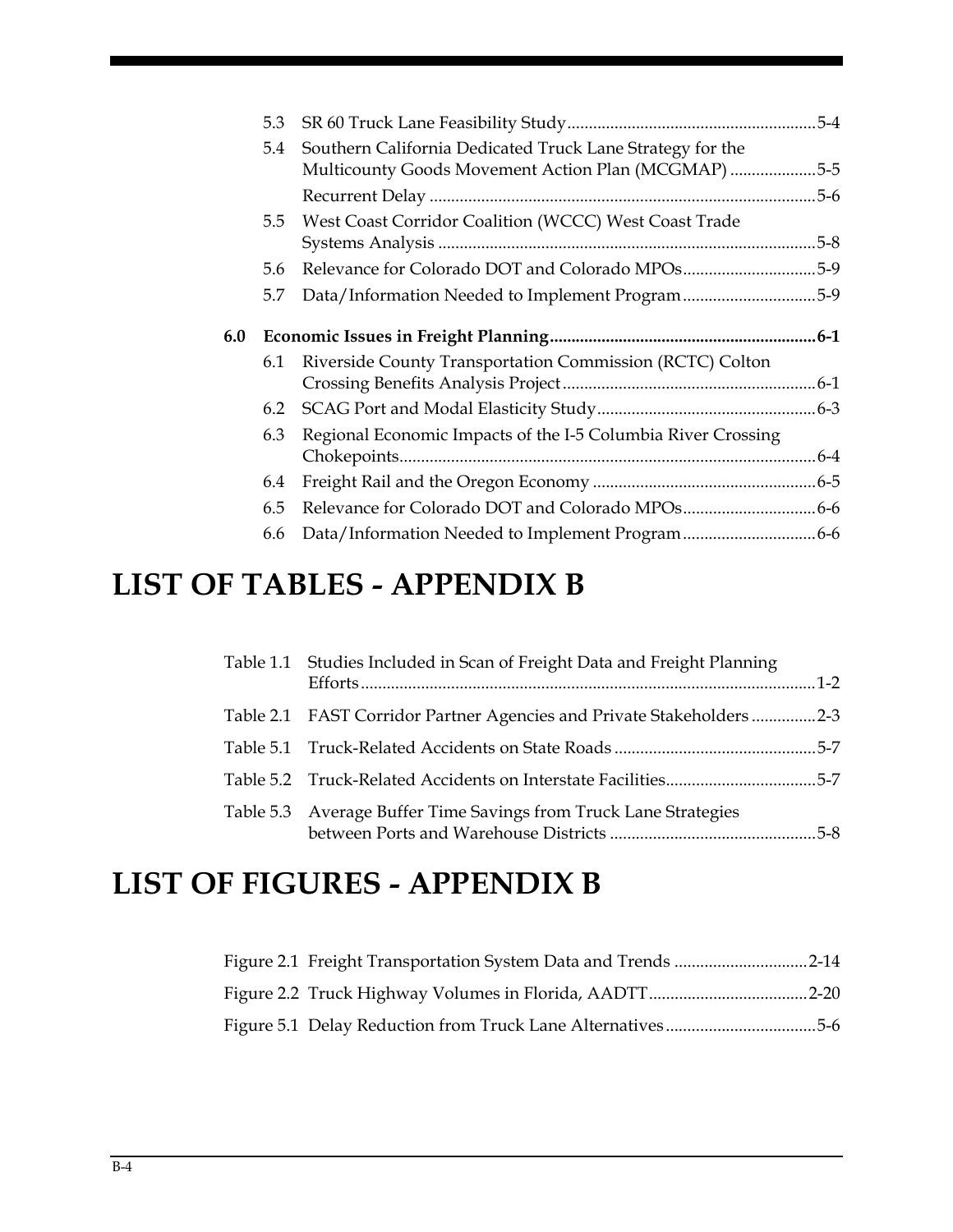# **1.0 Introduction**

This report presents the results of Task 2 of the Colorado Freight Data Synthesis Study. This task is designed to scan a broad range of national, state, and regional projects to describe a set of potential freight planning and data collection practices for consideration in Colorado. The projects reviewed in this task were divided into five categories:

- Multimodal freight studies and plans;
- Freight data collection and development programs;
- Freight models;
- Corridor studies; and
- Economic issues in freight planning.

In total, 32 projects were reviewed as shown in Table 1.1. Each review consisted of a description of the overall study with an emphasis on the types of data that were utilized in the study. The review concludes with a section describing the relevance of the project (or group of projects) for the Colorado DOT and MPOs in Colorado. Additionally, each section includes a description of the types of data that would be needed to implement a similar type of study in Colorado based on the existing data in the State.

In Task 3, the consultant team will work with the Steering Committee for this study to develop a set of recommendations based on combining the experiences of other state DOTs and MPOs described in this report with the freight data planning activities that were described in Task 1 through stakeholder interviews and a review of recent projects in the State.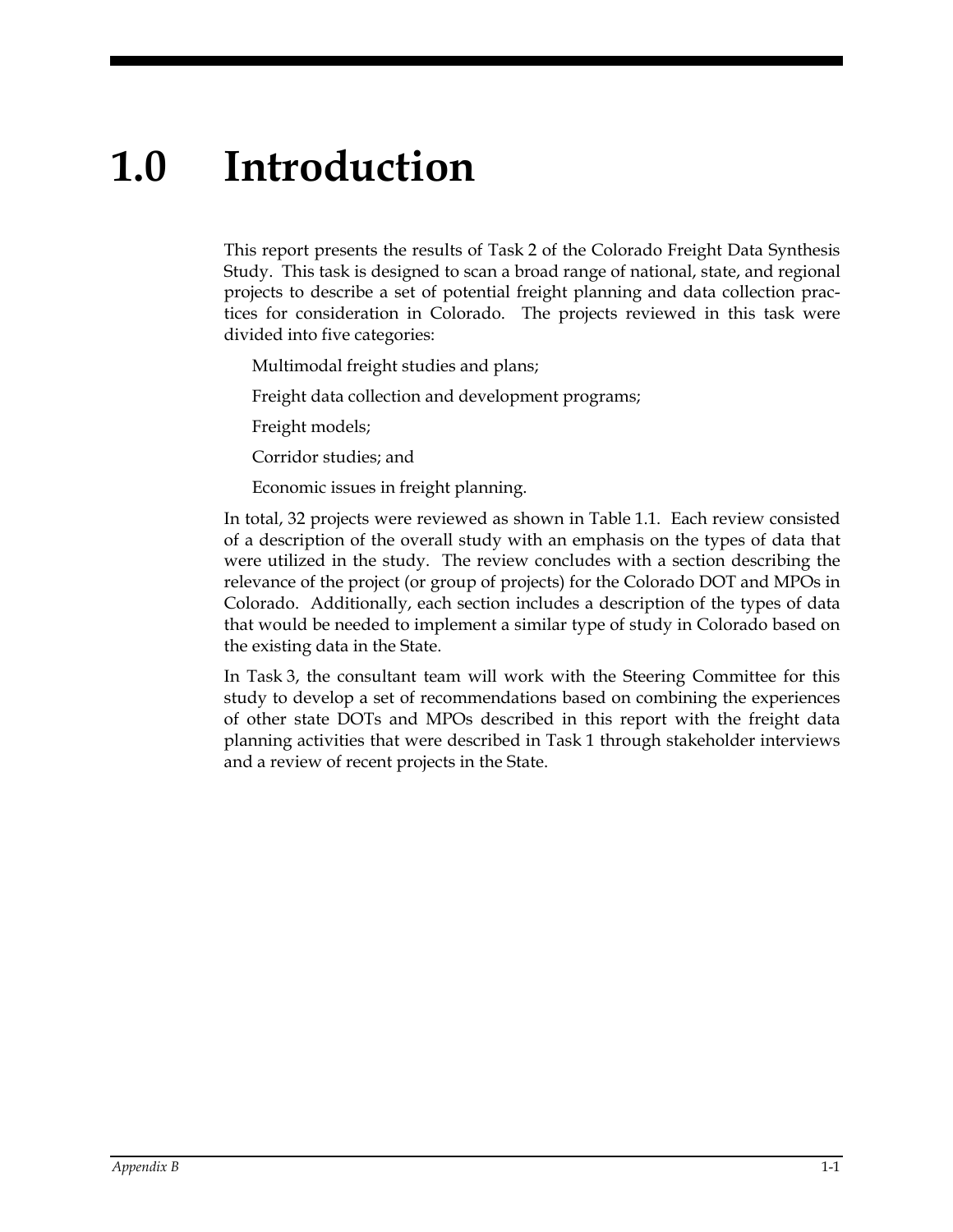#### **Table 1.1 Studies Included in Scan of Freight Data and Freight Planning Efforts**

|                                                | <b>MPO</b>                                                                              | State                                                           | National and/or<br>Multijurisdictional                                       |
|------------------------------------------------|-----------------------------------------------------------------------------------------|-----------------------------------------------------------------|------------------------------------------------------------------------------|
| Multimodal Freight<br><b>Studies and Plans</b> | <b>DVRPC Freight Forward</b><br>Improvement Program                                     | Virginia Freight Plan                                           | AAR National Rail Freight<br>Infrastructure Capacity<br>and Investment Study |
|                                                | <b>FAST Corridor Program</b>                                                            | New Mexico Freight Plan                                         |                                                                              |
|                                                | <b>Binghamton MTS Regional</b><br>Freight Study                                         | Florida Freight Network and<br>Statewide Freight Plan           |                                                                              |
|                                                | <b>Greater Vancouver Goods</b><br>Movement Study                                        | NYSDOT Trade Overview Study                                     |                                                                              |
|                                                | South Suburban Mayors and<br>Managers Association Freight<br>Study                      | Washington Statewide Rail<br>Capacity and System Needs<br>Study |                                                                              |
|                                                | SF Bay Area Regional Goods<br>Movement Study                                            |                                                                 |                                                                              |
| Freight Data<br>Collection and                 | <b>SCAG Goods Movement Truck</b><br>Count and Survey Study                              | Oregon Commodity Flow<br>Database                               | <b>FHWA Freight Analysis</b><br>Framework                                    |
| Development<br>Programs                        | Portland Freight Data Collection<br>Program (Portland Metro, Port of<br>Portland, ODOT) | ITMS (California)                                               |                                                                              |
|                                                |                                                                                         | California Statewide Truck<br>Survey                            |                                                                              |
| <b>Freight Models</b>                          | Portland Metro Truck Model                                                              | Oregon Statewide Freight Model                                  |                                                                              |
|                                                | <b>SCAG Truck Model</b>                                                                 |                                                                 |                                                                              |
|                                                | SJ Valley Truck Model                                                                   |                                                                 |                                                                              |
| <b>Corridor Studies</b>                        | I-710 Major Corridor Study<br>(MTA)                                                     | Georgia Statewide Truck Lane<br><b>Needs Study</b>              | West Coast Corridor<br>Coalition                                             |
|                                                | I-15 Comprehensive Corridor<br>Study (SANBAG)                                           |                                                                 |                                                                              |
|                                                | SR 60 Truck Lane Study<br>(SCAG)                                                        |                                                                 |                                                                              |
|                                                | <b>SCAG Multicounty Goods Action</b><br>Plan Truck Lane Analysis                        |                                                                 |                                                                              |
| <b>Economic Issues</b><br>in Freight Planning  | <b>RCTC Colton Crossing Benefits</b><br>Analysis Project                                | Freight Rail and the Oregon<br>Economy                          |                                                                              |
|                                                | <b>SCAG Port and Modal Elasticity</b><br>Study                                          |                                                                 |                                                                              |
|                                                | Regional Economic Impacts of<br>the I-5 Columbia River Crossing<br>Chokepoints (ODOT)   |                                                                 |                                                                              |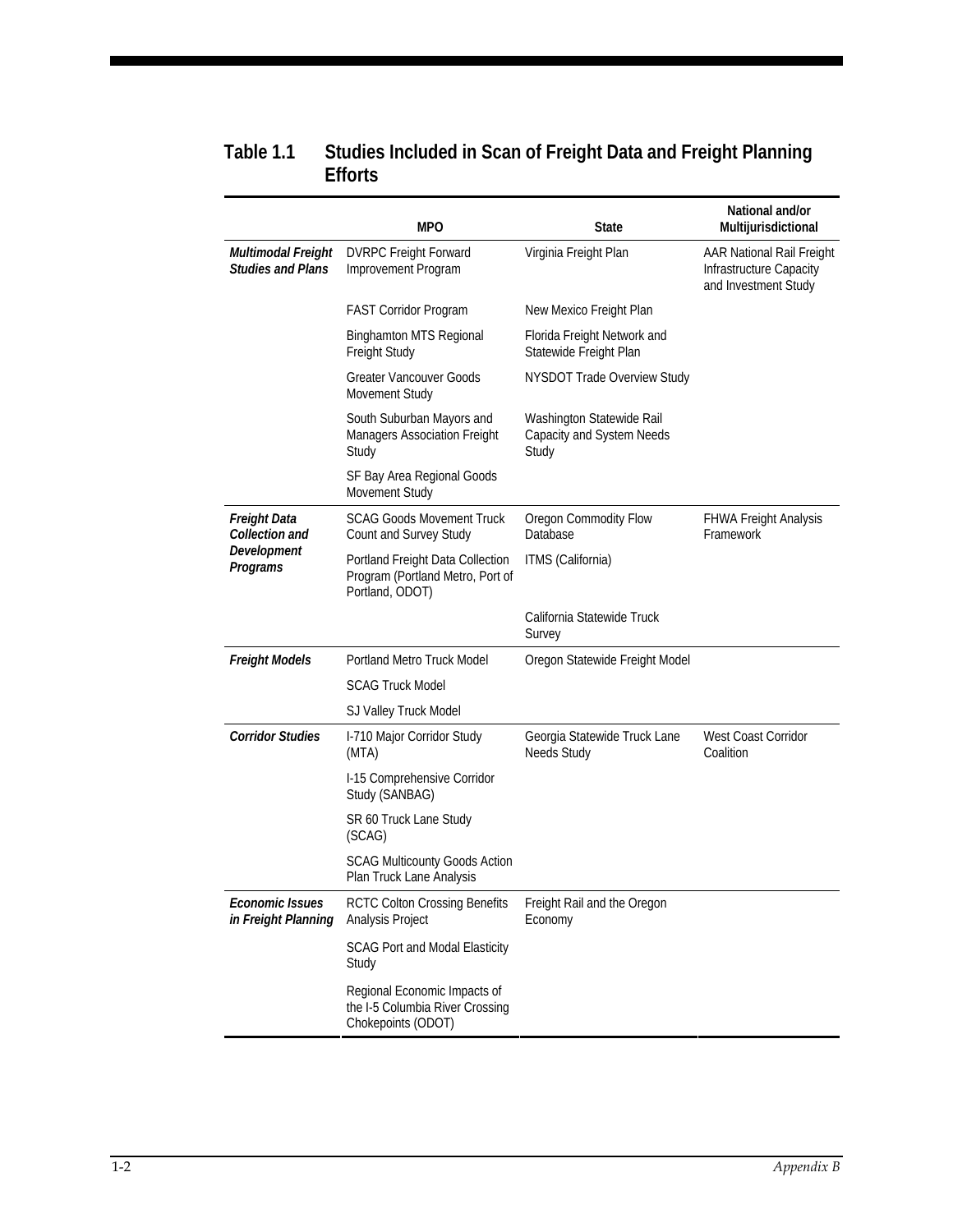# **2.0 Multimodal Freight Studies and Plans**

## **2.1 DVRPC FREIGHT FORWARD IMPROVEMENT PROGRAM**

The Freight Forward Improvement Program was created by the Delaware Valley Regional Planning Commission (DVRPC) as an innovative freight planning program aimed at the implementation of low-cost capital, operations, and maintenance projects for short-term improvements in freight capacity and efficiency in the Philadelphia – Camden – Trenton region. The program is based on proactive discussions and feedback from the freight community, including carriers (trucking companies, railroads, etc.), shippers, receivers, and other stakeholders (including the general public), and serving as a clearinghouse for suggestions on small freight projects which can be quickly investigated and potentially implemented over shorter timeframes by the responsible public-sector transportation agencies. The program is innovative in that it is a diversion from the traditional long-term MPO freight planning process, and is rooted under the recognition that short-term capacity and operational improvements as well as maintenance projects can realize immediate benefits to the region in terms of increased efficiency of goods movement while also improving safety and reliability of the freight transportation system.

The success of the program can be attributed to the following key factors:

- 1. The program aims at short-term improvements to the freight transportation system, which is consistent with the needs of the local freight community (shippers/receivers, carriers, freight forwarders, etc.). These businesses typically have shorter time horizons for their business plans, which often conflict with the traditional long-term public-sector transportation planning processes.
- 2. The program gathers recommendations for freight transportation system improvement and maintenance projects in the region directly from the stakeholders and users most familiar with the existing problems in the system (such as capacity constraints/bottlenecks, safety problems such as grade crossings, etc.), thus ensuring that the project development and implementation process addresses the most critical needs in the region.
- 3. Strong institutional relationships established by the DVRPC with the freight stakeholder community, such as the New Jersey and Pennsylvania Motor Trucking Associations.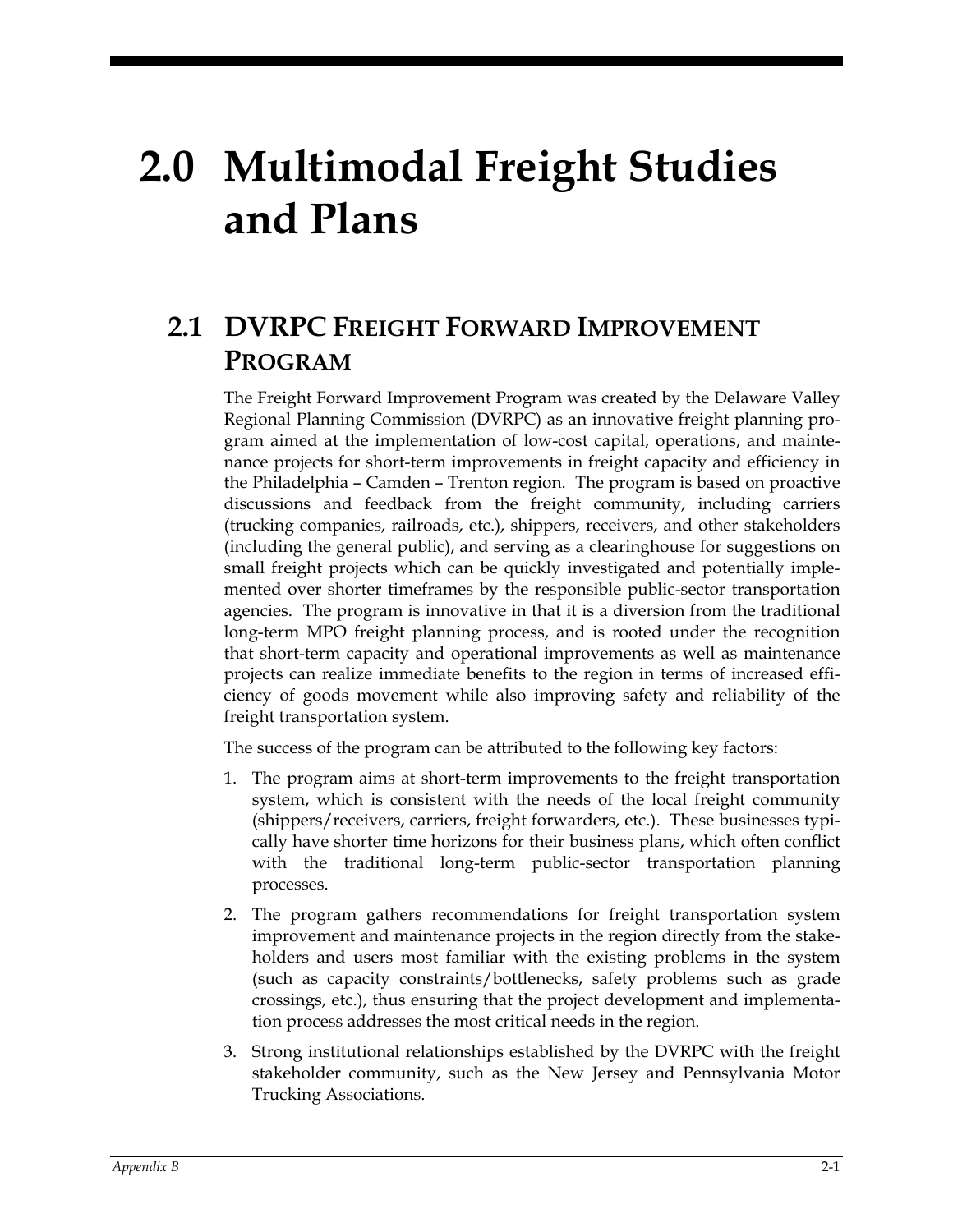The program is designed to have applications to meet the operational needs of trucks, trains, ships, and aircrafts. Some examples of candidate projects that could be implemented as part of the program include the following:

- Installation of increased protection at highway/railroad grade crossings;
- Increased turning radii for trucks;
- Traffic signals; and
- Truck parking, etc.

Solicitations for potential improvement and maintenance projects are received through a special form, furnishing project-specific information related to location, specific transportation need, or problem at the location, and the proposed remedy and its benefits. While the DVRPC program has been a success, such short-scale programs can have some potential limitations. In programs like these which are different from the traditional MPO long-range transportation planning process, it is important to ensure that sufficient funds are available for the successful implementation of the selected projects. There might be cases wherein the project costs might be too low for inclusion of the project into the MPO's Transportation Improvement Program (TIP), while the costs might exceed the local agencies' maintenance and operations budgets, in which case, there is the risk of antagonizing the private sector and/or losing the credibility of the public sector with the private freight community, due to the inability to meet the needs of the stakeholders.

#### **Relevance for Colorado DOT and Colorado MPOs**

This is a good example of a study that can be used to implement quick, shortterm solutions of interest to the freight community. Implementing a program such as this also builds tremendous credibility between the public sector planning agencies and the private sector, thereby fostering support and engagement for long-range planning efforts as well.

#### **Data/Information Needed to Implement Program**

Information would need to be collected from the private sector freight stakeholders regarding which projects are of most interest to them. This can be done through mass surveys, individual interviews, or freight stakeholder roundtable events. It would also be helpful for CDOT and/or the MPOs to have a method of quantifying the benefits of these small projects to allow for prioritization and filtering of studies. Additionally, these types of programs are most successful when there is a predefined amount of money dedicated to these types of projects prior to engaging the private sector, so that they understand that the projects are funded and will not be held up in the traditional long-range transportation planning process.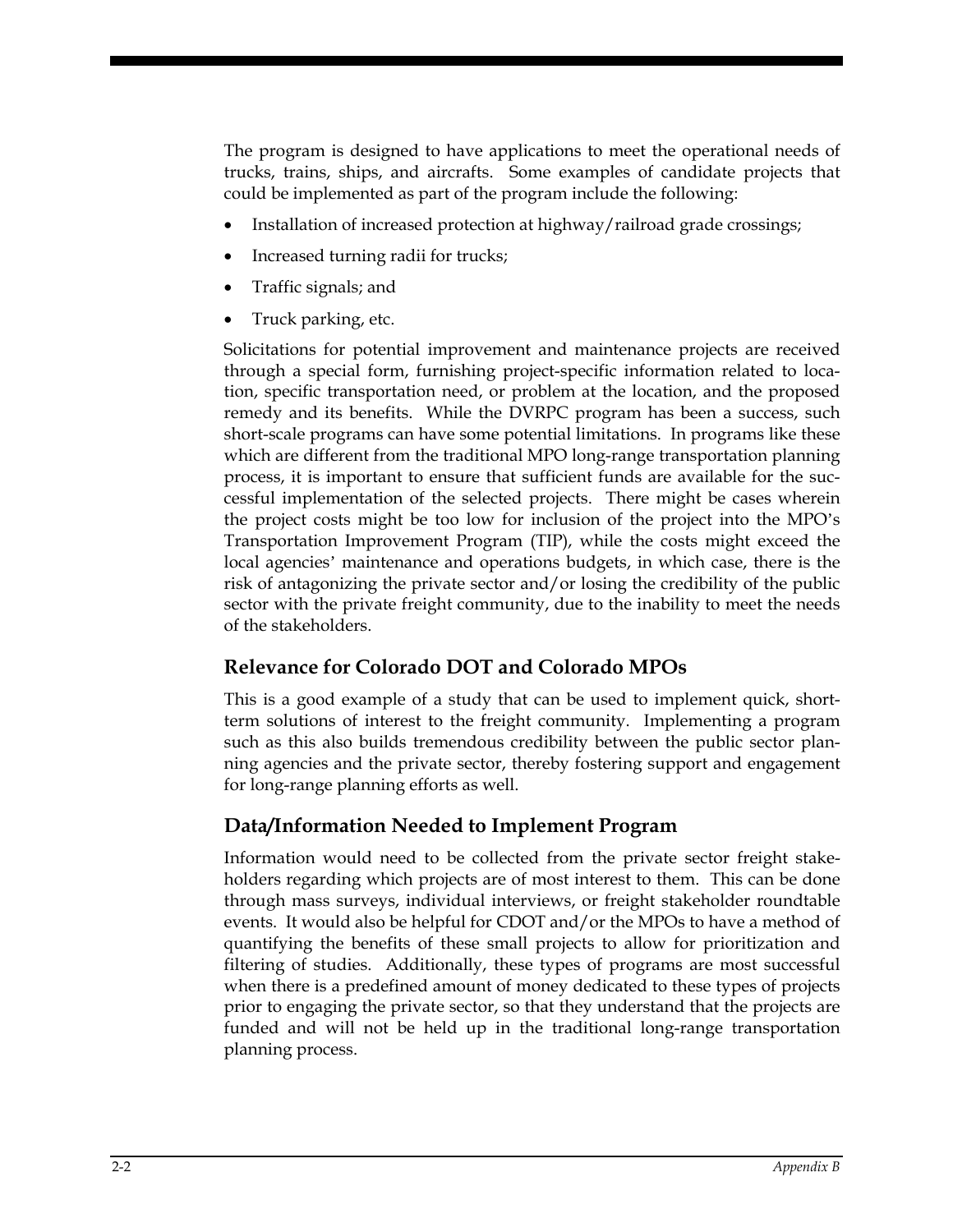## **2.2 FAST CORRIDOR PROGRAM**

The Freight Action Strategy for the Everett-Seattle-Tacoma Corridor (FAST Corridor) is a public-private partnership (PPP) program between 26 local cities, counties, the seaports, Federal, state and regional/metropolitan transportation agencies, trucking companies, and the railroads, with the objective of solving key freight mobility problems in the Puget Sound region in Washington through coordinated solutions. Some of the key agencies and stakeholders partnering in the FAST Corridor program are presented in Table 2.1.

| Public (by Jurisdiction) and<br><b>Private Sector Groups</b> | Agency                                                |
|--------------------------------------------------------------|-------------------------------------------------------|
| Federal                                                      | FHWA (U.S. DOT)                                       |
| <b>State</b>                                                 | Washington State Department of Transportation (WSDOT) |
|                                                              | Freight Mobility Strategic Investment Board (FMSIB)   |
|                                                              | <b>Transportation Improvement Board</b>               |
| Region                                                       | Puget Sound Regional Council (PSRC)                   |
| Ports                                                        | Port of Everett                                       |
|                                                              | Port of Seattle                                       |
|                                                              | Port of Tacoma                                        |
| Cities                                                       | Seattle                                               |
|                                                              | Tacoma                                                |
|                                                              | Everett, and other cities in the Puget Sound Area     |
| Counties                                                     | King                                                  |
|                                                              | Pierce                                                |
|                                                              | Snohomish                                             |
| <b>Private Stakeholders</b>                                  | Railroads (BNSF and Union Pacific)                    |
|                                                              | Washington Trucking Association (WTA)                 |

#### **Table 2.1 FAST Corridor Partner Agencies and Private Stakeholders**

Source: http://www.psrc.org/fastcorridor/partners.htm.

The FAST Corridor program was initiated in 1998 with the following freight mobility visions and goals in the region:

- Improving the functionality, capacity and connectivity of the mainline rail system;
- Elimination of chokepoints/bottlenecks at the intersection of railroad and arterial networks;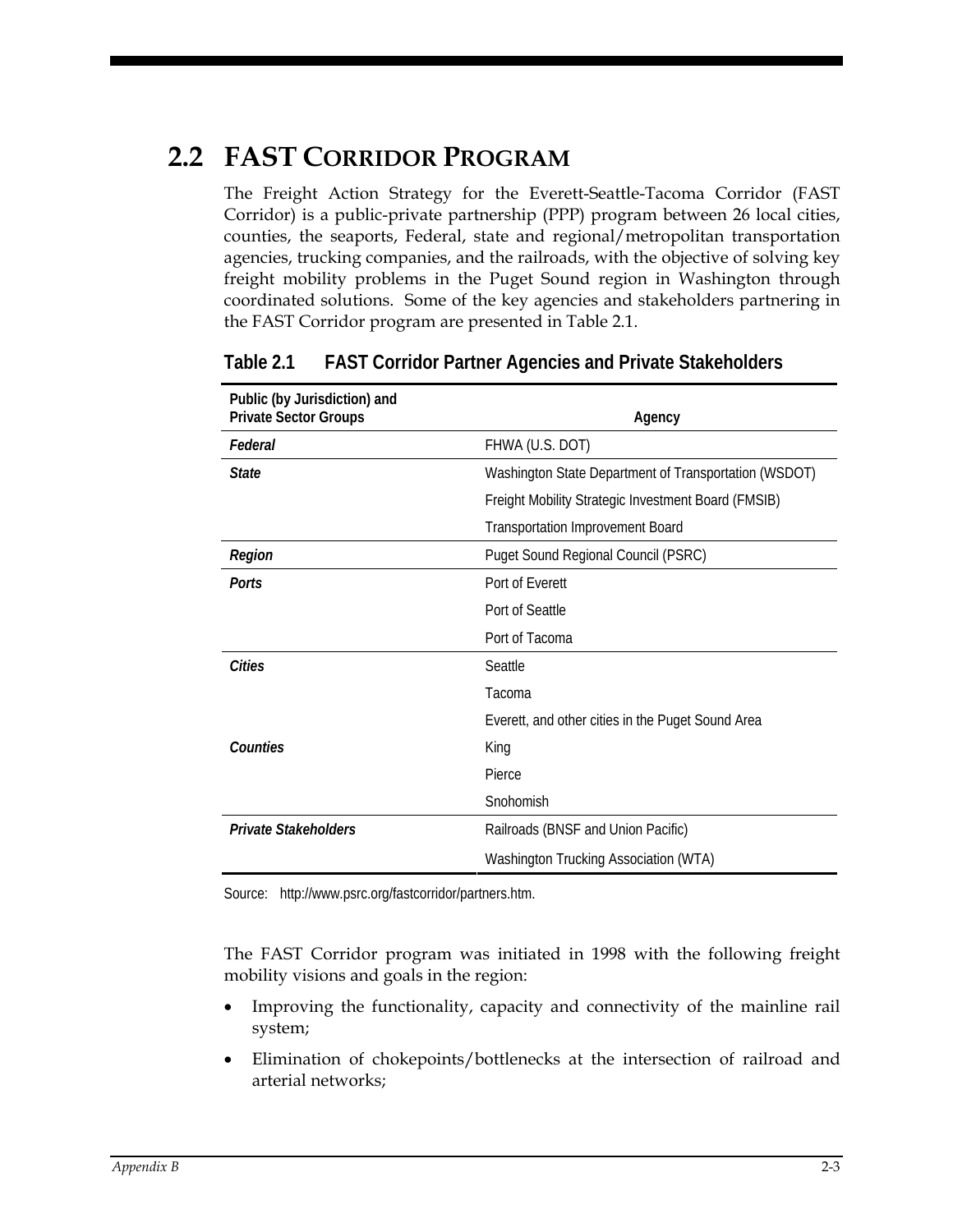- Provision of safe railroad crossings, and reliable emergency access for local communities; and
- Establishment of reliable and efficient truck linkages between the ports, intermodal rail yards, and regional warehouses/distribution centers.

Looking at the visions and goals of the FAST Corridor program, the importance of the program for the Puget Sound region and the State of Washington as a whole, cannot be overemphasized. Maritime trade supports a whopping 30,000 direct, indirect, and induced jobs in Washington State alone, making it the most trade-dependent State in the nation. Also, the Ports of Seattle and Tacoma, together, account for the third-largest container port complex in the country, and are experiencing robust growth in cargo volumes, which is invariably straining the capacity of the regional transportation system. Consequently, the efficient inland distribution of international goods through the State is key to ensuring the vitality of the state and regional economy, and to preventing the loss of investment and market (and associated jobs) to other regions/markets due to inadequate capacity or system inefficiency.

A total of 25 related but independent high-priority grade separation projects in the Everett – Seattle – Tacoma corridor were selected in the FAST Corridor program for their expected impacts on freight mobility improvements in the region. The projects were evaluated and prioritized based on five evaluation criteria, which include General Mobility; Freight Mobility; Safety; Communities/ Environment; and Cost-Effectiveness. The evaluation methodology also included a comprehensive analysis of truck traffic data, applications of rail traffic simulation models, safety data and emissions data.

The FAST Corridor projects have been implemented in two phases – Phase I and II. Phase I included 15 projects selected in the 1998 prioritization process, 10 of which have been completed. The Phase II was added to the program owing to the tremendous success of the Phase I program in leveraging partnership funds for the implementation of critical projects. The Phase II prioritization process selected 10 projects in 2002, and some of these have already begun construction. The completion of all FAST Corridor projects will lead to grade separations of most major arterials crossing rail mainlines to the Ports, thus providing significant benefits in terms of rail and highway capacity and reliability enhancements, as well operational, and other (safety, environmental, etc.) benefits.

In the close to 10 years since FAST was established, \$568 million of public and private funding has been leveraged for strategic freight mobility improvements. The remaining 15 projects have an estimated budget of an additional \$300 million (as of April 2006). The funding participation for the FAST Corridor program from the program stakeholders was planned through the signing of a Memorandum of Understanding between stakeholders, which outlined the following funding participation goals: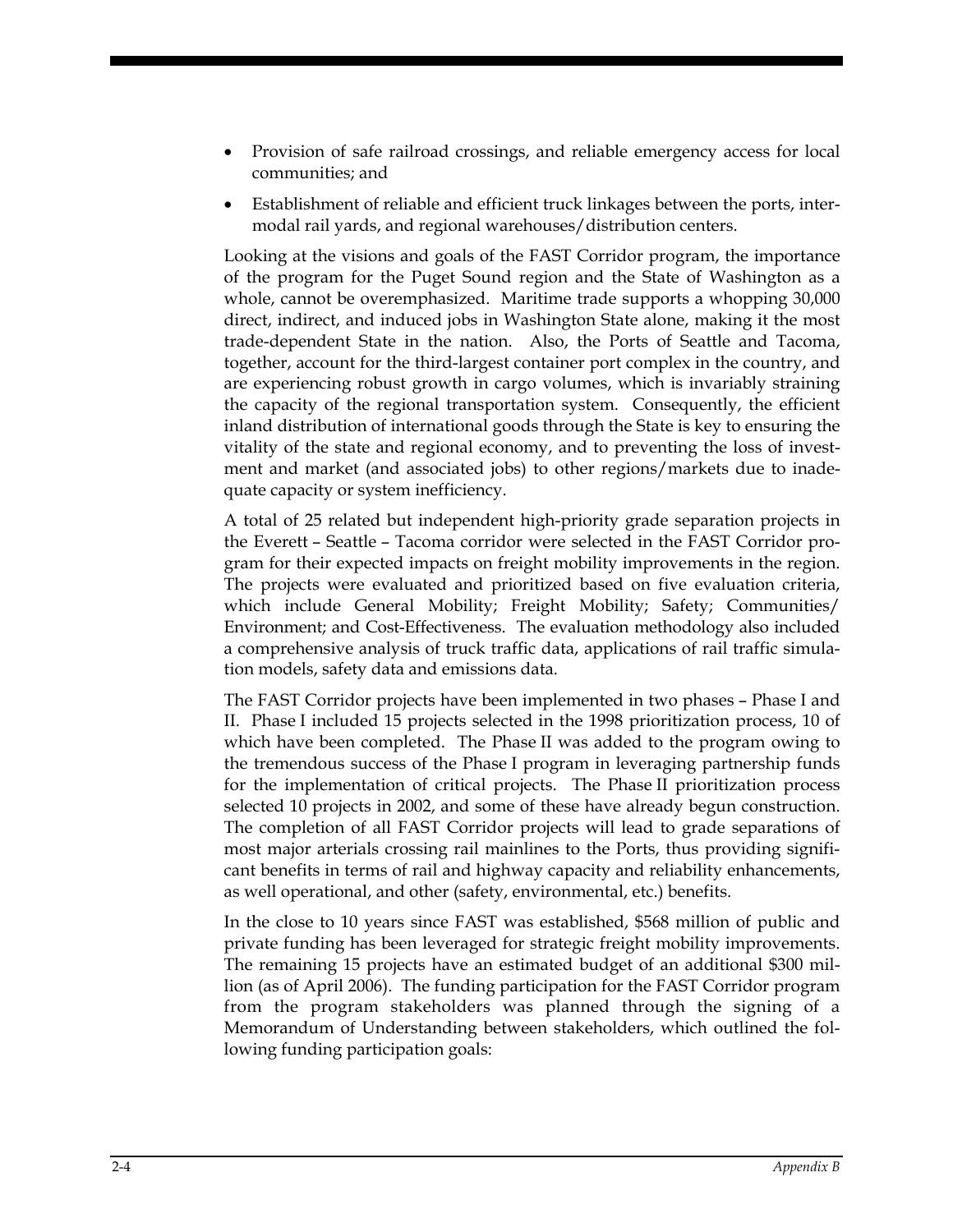- Contribution of 40 percent of the program costs by the Federal Government in TEA 21 and other targeted efforts;
- Contribution of 40 percent of the program costs by the State of Washington, through the Washington State DOT, the Freight Mobility Strategic Investment Board and the Transportation Investment Board;
- Contribution of 7 percent of the program costs by the Ports of Seattle and Tacoma, collectively;
- Contribution of 3 percent of the program costs collectively by the railroads Union Pacific (UP) and Burlington Northern Santa Fe (BNSF); and
- Contribution of the remaining 10 percent of project costs by each project's parent agency.

It is to be noted that actual participant funding shares vary by project, based on specific project benefits.

The most notable benefit of the FAST program relates to the multiparty collaboration in project selection and financing, for freight mobility enhancement in the region. The program has allowed funds to be redirected to projects which are ready to begin construction, and has promoted a strategic and integrated approach to project selection leading to more efficient and effective use of available funds. Also notable are the significant freight mobility benefits realized from the FAST Corridor program in the region through improved port access and elimination of major arterial – railroad crossings through grade separation. Other significant benefits attributable to the projects implemented through the program are briefly discussed below:

- 4. Mitigation of conflicts between urban center growth and freight growth;
- 5. Increased truck mobility due to improved capacity and travel time reliability along major arterials;
- 6. Increased operational speeds for the railroads and safety improvements due to separated grade crossings; and
- 7. Increased freight capacity at the Ports due to enhanced landside truck and rail mobility.

#### **Relevance for Colorado DOT and Colorado MPOs**

This project is an illustration of the benefits of interagency coordination in regards to dealing with freight projects. Freight solutions tend to be even more multijurisdictional than passenger issues, thereby heightening the importance of multijurisdictional coordination. Interagency coordination is important in Colorado as it is in other states. Therefore, the lessons learned in this study can be referenced when considering interagency coordination in Colorado.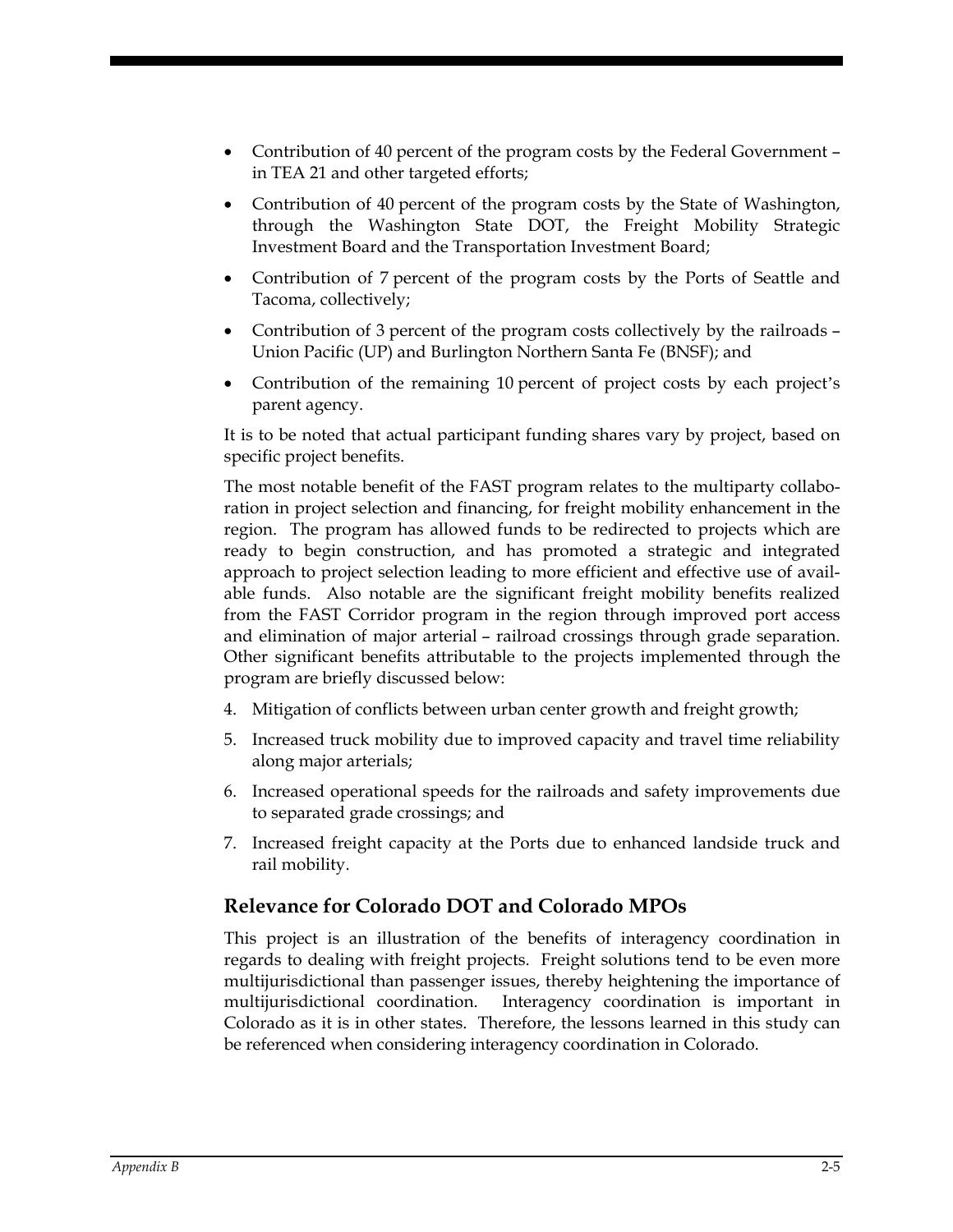#### **Data/Information Needed to Implement Program**

To implement a program similar to the FAST Corridor Program, transportation planning agencies in Colorado would need to work closely with the private sector to develop a set of freight projects that is mutually beneficial to both parties. This is a complex task since the private sector has a shorter planning horizon than the public sector and they are often difficult to coordinate with in terms of performing transportation planning. Additionally, many private sector companies do not understand the public sector planning process and are unclear how to interject into the process efficiently. There will be a significant education and outreach effort which must occur in Colorado prior to partnership with the private sector.

## **2.3 BINGHAMTON METROPOLITAN TRANSPORTATION STUDY REGIONAL FREIGHT STUDY**

The first task of this study was to establish a benchmark of existing freight demand, capacity, and operating characteristics. This study developed a regional freight profile using data from Global Insight TRANSEARCH data. The data were used to show the modal and industrial composition of the region; its freight traffic volume by various measures (such as tons, value, units, ton-miles, and truck vehicle-miles traveled (VMT)); and its trading patterns – including those that pass through the area. The concentration of freight volume and its flows along highway and rail networks were depicted using modeling techniques provided by the study team to NYSDOT. The industrial components of traffic were linked by commodity classification codes to a data set of business establishments and utilized to define targets for field interviews.

Field interviews were used to complete the descriptive profile and collect interactive and strategic information. The interviews were used to collect data on local freight traffic that is not covered in the national and state databases and also to obtain an understanding of service requirements and system performance. Stakeholders were relied upon to uncover a range of local issues, from facility access to major and minor bottlenecks, truck parking and staging, signaling, and signage. A number of these were amenable to relatively low-cost solutions, which BMTS could address in a quick-start program.

Another task in this study was to describe the existing economy of the Binghamton area and the relationship between Binghamton's freight transportation system and its economy, and to analyze transportation's impact on future economic growth. The characteristics of the Binghamton regional economy were described using Global Insight's Business Demographic Model databases. Key economic and demographic trends affecting the Greater Binghamton, New York State, and Northeast regional economies were described using Global Insight's Regional Service models.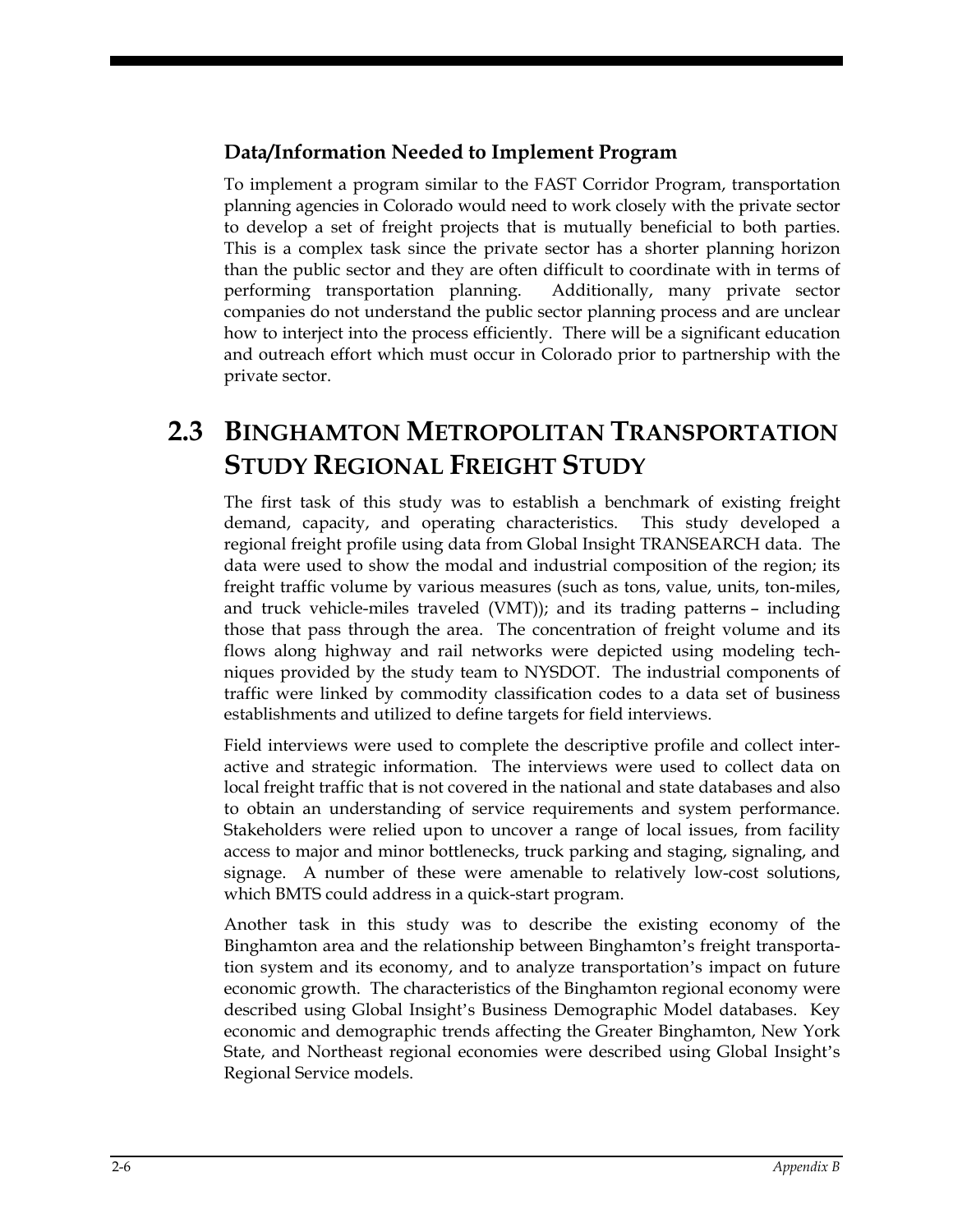#### **Relevance for Colorado DOT and Colorado MPOs**

This study is an example of a traditional MPO-level freight transportation plan. However, this study has a particular emphasis on describing the relationship between freight and the economy. This is very often a feature of freight plans in small and medium-sized areas. This can be used as a guide in developing MPOlevel freight plans in small and medium-sized areas in Colorado. The focus on economic issues is often critical to explaining and justifying freight studies in smaller regions.

#### **Data/Information Needed to Implement Program**

The freight flow information used in the Binghamton Freight Plan already exists in Colorado through the TRANSEARCH database. Much of the economic data utilized in this freight study are available at no charge from the Economic Census. However, some economic data is suppressed due to concerns about privacy of the private sector. Therefore, economic data may need to be supplemented using one of the proprietary sources such as Woods & Poole for employment data and REMI for economic impact data.

## **2.4 GREATER VANCOUVER GOODS MOVEMENT STUDY**

This study divided its work into the following five primary tasks. These tasks come together in the framework shown below.

- **Task 1 Data Assessment** will determine within the first month of the project what data are available, and will compile these data for use in other tasks. It also will provide an initial assessment of data gaps that will need to be filled in Phase II.
- **Task 2 Economic and Industry Sector Scan** will define the key economic drivers of goods movement demand, and will determine how the current goods movement system is serving the needs of its customers. Understanding of key industry logistics and supply chain patterns and trends will be included in this assessment, as will a description of the economic significance of goods movement for the region.
- **Task 3 Modal Profiles and Traffic Patterns** will describe each of the modal systems, their infrastructure issues, and traffic levels. This will be the core analysis of transportation issues and concerns that need to be addressed by strategic investments and other program alternatives.
- **Task 4 Regulatory Issues and Governance Scan** will address key issues and concerns related to the interactions between industry and the government, and will look at the changing role of public sector entities in the freight system.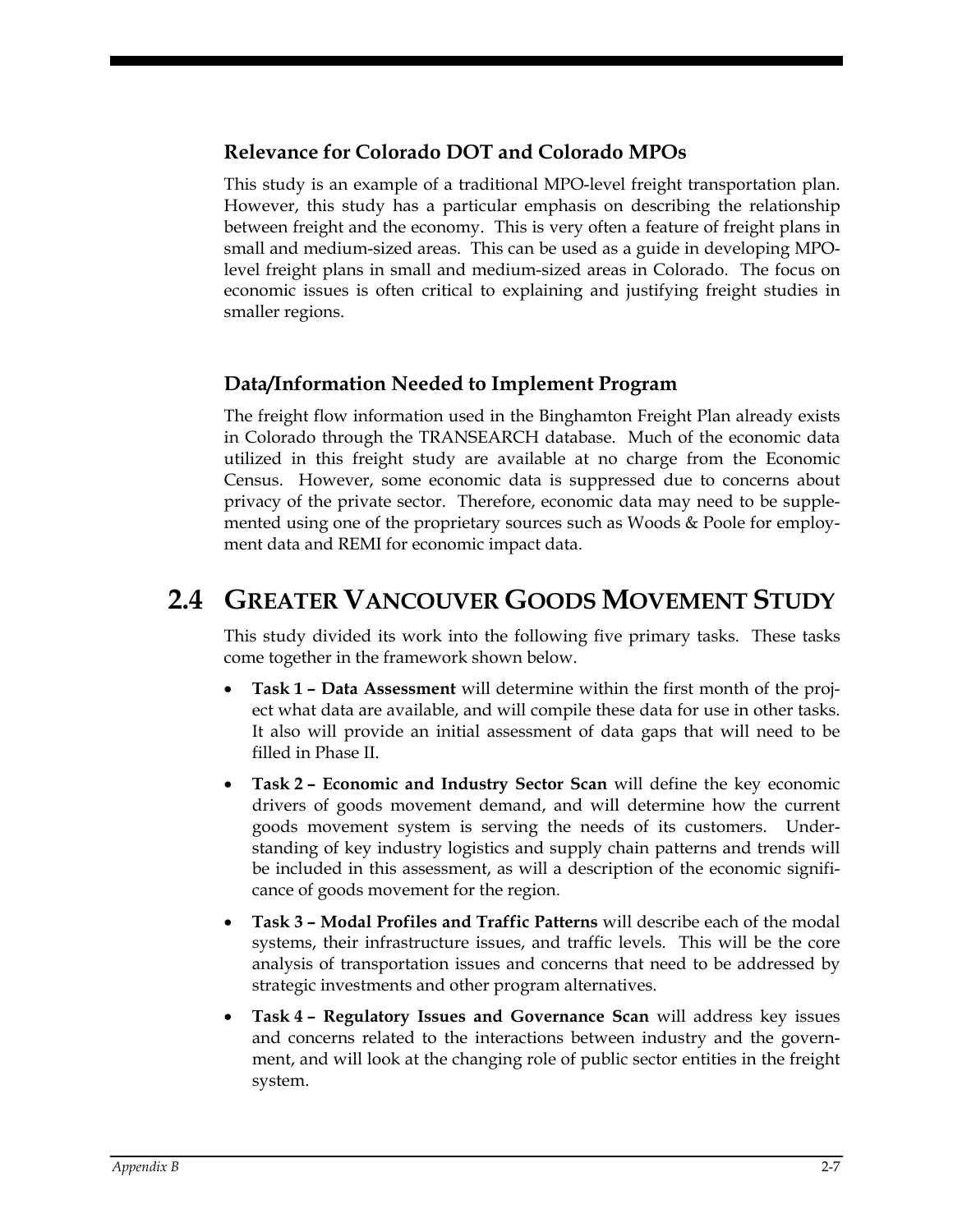• **Task 5 – Final Report and Phase II Workplan** will compile the results of the study into a final report that profiles the regional freight system and recommends directions for future policy. The Phase II Workplan will be detailed and will describe the data gaps to be filled, the tools to be developed/ upgraded, and the strategies that will be evaluated.

The objective of the data assessment task was to compile and conduct an assessment of the available data. The goal was to use the data in the subsequent tasks to conduct the scans, and the assessment will allow us to determine what data will be needed to be collected in Phase II to build tools and conduct analysis. The data assessment will organize the available data and data needs of the following types:

- Economic and industry logistics data;
- Modal infrastructure data; and
- Traffic and system performance data.

In conducting the assessment, a review was conducted of all of the major sources that are readily available through Federal, Provincial, regional/local, and industry/ private sources. Specific data sources included:

- *Shipping in Canada* (Statistics Canada);
- International Trade Data Strategies (Industry Canada);
- *Rail in Canada* (Statistics Canada);
- Economic Impact Analysis of the Major Commercial Transportation System (Greater Vancouver Gateway Council);
- *Trucking in Canada* (Statistics Canada);
- IMTC Cross Border Travel Study (2001);
- For-Hire Trucking Survey (Statistics Canada);
- Strategic Freight Transportation Analysis database for Washington State (Washington State University);
- Annual Motor Carriers of Freight Survey (Statistics Canada);
- IMTC Cross Border Rail Study;
- National Roadside Survey;
- IMTC Binational Transportation Model Development;
- Lower Mainland Truck Freight Study (truck travel diaries, gate intercept surveys at key freight facilities);
- Lower Mainland Rail Infrastructure Study (Greater Vancouver Gateway Council);
- BC Freight Transportation Study (Transport Canada);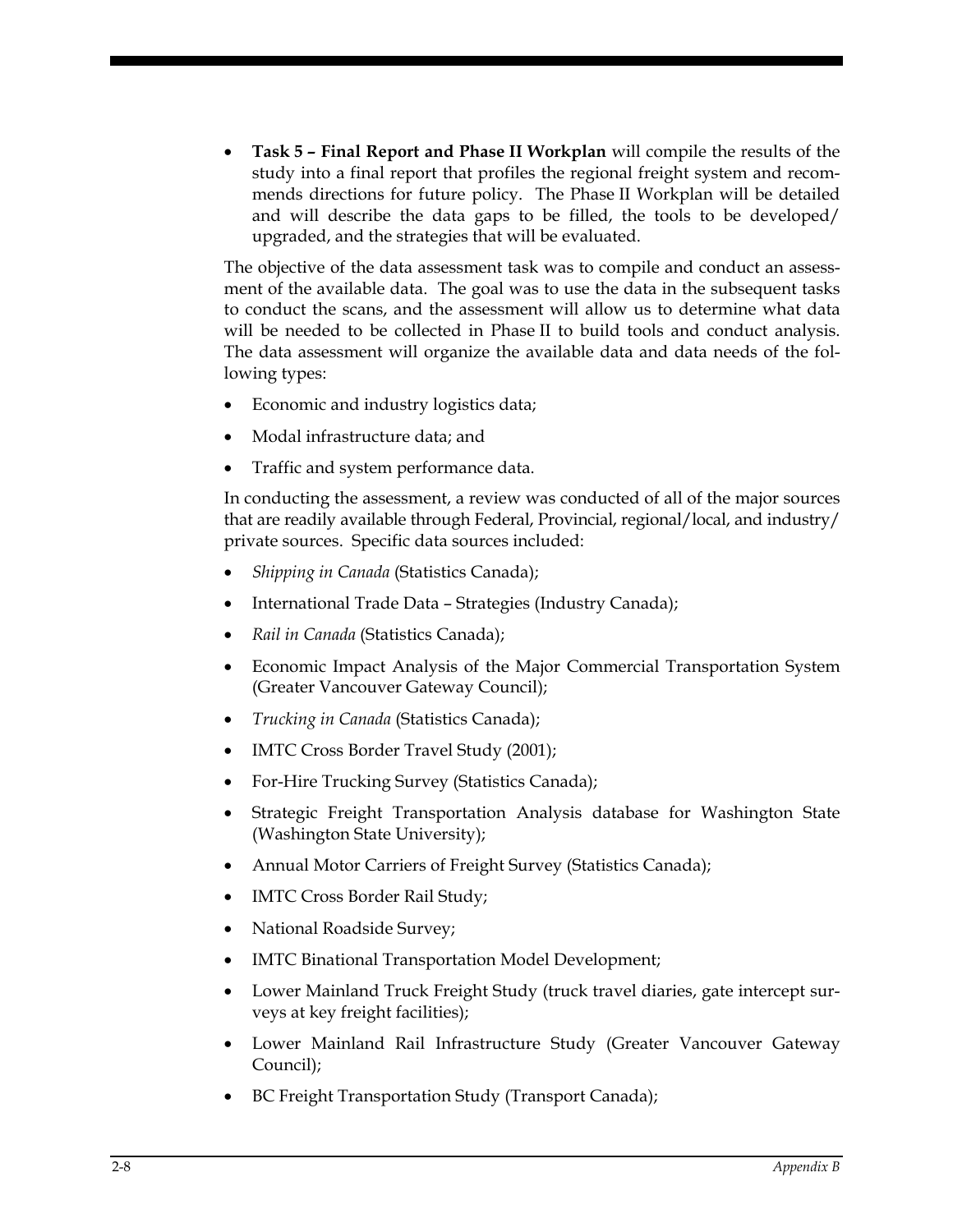- BC Ports Strategy (Ministry of Transportation); and
- BC Ministry of Transportation Vehicle Classification Counts.

A useful way of assessing the data was to define the questions that need to be answered and the types of data needed to answer the questions, and then to identify the types of data sources that address these questions. Then the quality of existing data was rated and priorities for future data collection can easily be developed.

#### **Relevance for Colorado DOT and Colorado MPOs**

Much of the data and information available in Vancouver is port-related and not directly related to Denver. However, this recent study has expended significant resources to differentiate intraregional traffic from interregional traffic and through traffic. This is of particular importance in Vancouver due to the ongoing debate regarding the extent to which the port traffic is local to the Vancouver area or domestic. This is important in other regions, in addition to Colorado, because the relative proportion of internal traffic relative to through traffic impacts the urgency ascribed to freight issues and the types of solutions that are proposed.

#### **Data/Information Needed to Implement Program**

The information collected in the Colorado Freight Data Assessment and Task 1 of this study can be utilized to define the types of questions that need to be answered and the quality of existing data to answer these questions. However, there is a long list of freight-related studies in the Vancouver region which provide a more comprehensive set of data than what is currently available in Colorado. Data needs that would be needed to develop a similar database include: a trucking survey, a roadside survey of autos, detailed information on rail and port activity, and a comprehensive truck count program.

## **2.5 SOUTH SUBURBAN MAYORS AND MANAGERS ASSOCIATION (SSMMA) FREIGHT STUDY**

The South Suburban Mayors and Managers Association is an organization consisting of representatives of municipalities in the southern portion of the Chicago metropolitan area. They commissioned a freight study to understand the impacts of freight flows in their region. The technical approach for this study consisted of four major tasks described below:

• **Task 1 –** Perform an inventory of the Southland's existing and proposed freight infrastructure; identify existing freight purchasers and users; and profile existing freight patterns;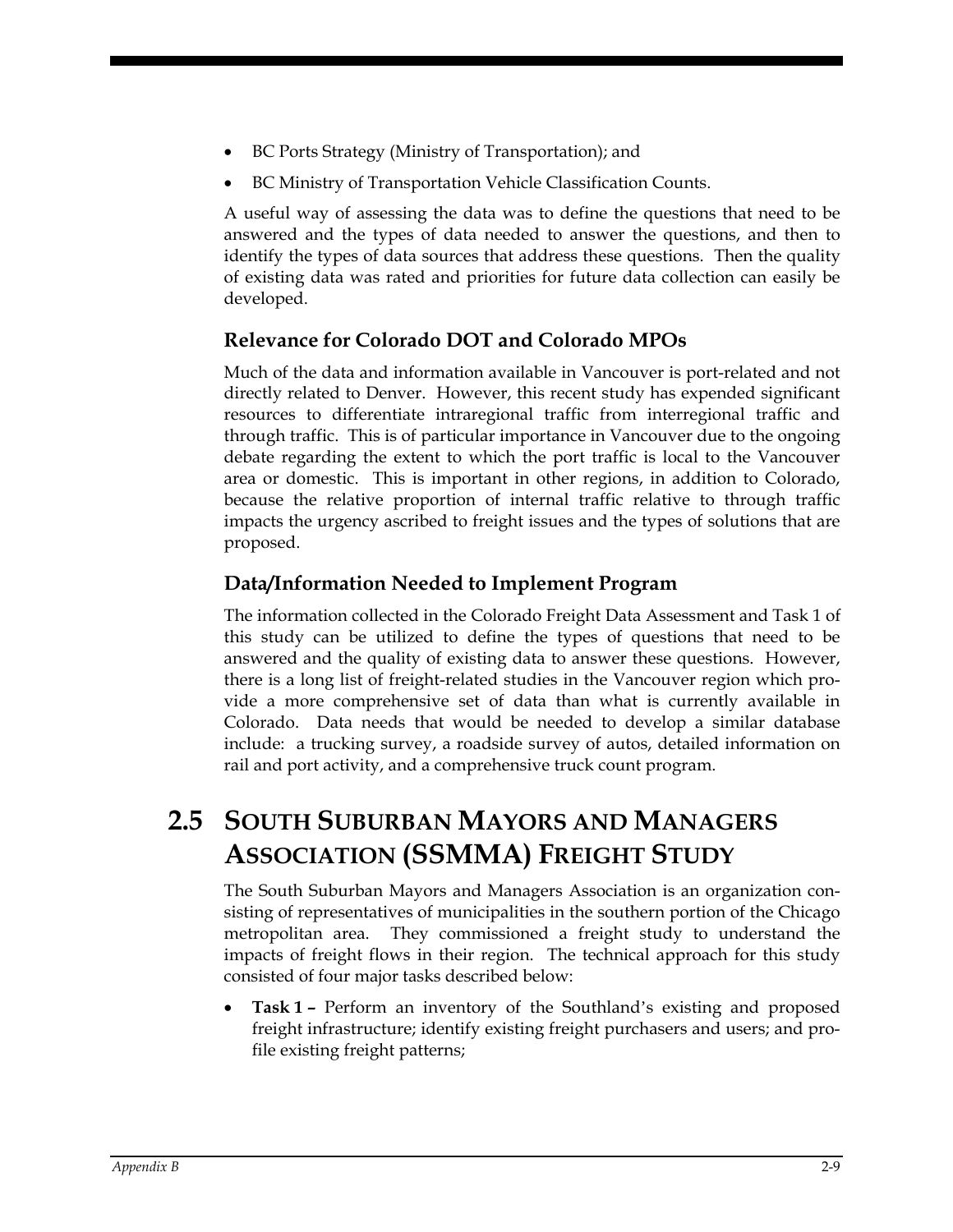- **Task 2** Conduct two Stakeholder workshops to gain an understanding of the Southland's perceived freight infrastructure needs and deficiencies and help to build an enduring Public-Private Partnership Forum;
- **Task 3** Evaluate existing and perceived assets, needs and opportunities; and
- **Task 4** Develop a phased implementation plan for capital and operational improvements, based on policies and strategies that achieve economic benefit goals while minimizing transportation impacts and related costs.

The objective of the first task was to perform an inventory of the Southland's existing and proposed freight infrastructure, identify existing freight purchasers and users, and profile existing and future freight patterns. For existing facilities, the consultant team assembled information on the highway system, including network geographic information systems (GIS) files, vehicle counts and truck percentages from the Illinois Department of Transportation (DOT) highway performance monitoring system (HPMS) data, and other available information from the Federal Highway Administration (FHWA), Illinois DOT, CMAP (formerly CATS), and county records. The team also obtained current and forecast truck flows and volume/capacity ratios from Illinois DOT, CMAP, or other local sources. The next step was to assess available data on truck flows in the Southland. As part of a recent freight planning study for the City of Chicago, Cambridge Systematics updated the 1980s era truck trip table used in the CATS regional travel demand model with new data derived from county-to-county freight volumes and truck counts on highways and arterials. While focused on the central portion of the metropolitan area, this data may be helpful in developing a profile of truck movements in the region.

The consultant team also obtained rail system information, including roadwayrailroad grade crossings, rail yards, and facilities from the Federal Railroad Administration (FRA) rail network and grade crossing data, the Bureau of Transportation Statistics (BTS) intermodal facility database, Illinois DOT, and private railroads. The next step was to obtain information on the proposed Abraham Lincoln National Airport from the Illinois DOT based on the South Suburban Airport Master Plan. Finally, information was obtained on intermodal connectors from FHWA data sources, along with any information from the Illinois DOT, the CREATE study, the Metropolis 2020 Freight Plan, and other local sources.

For planned facilities, the consultant team obtained highway improvements from the transportation improvement plans (TIP) and long-range plans of the Illinois DOT, Illinois State Toll Highway Authority (ISTHA), and CMAP, through the SSMMA Transportation Committee, as well as Cook and Will Counties. Additionally, information on rail improvements was collected from the Illinois DOT and area railroads. The Illinois DOT provided information on improvements to air cargo facilities and intermodal connectors.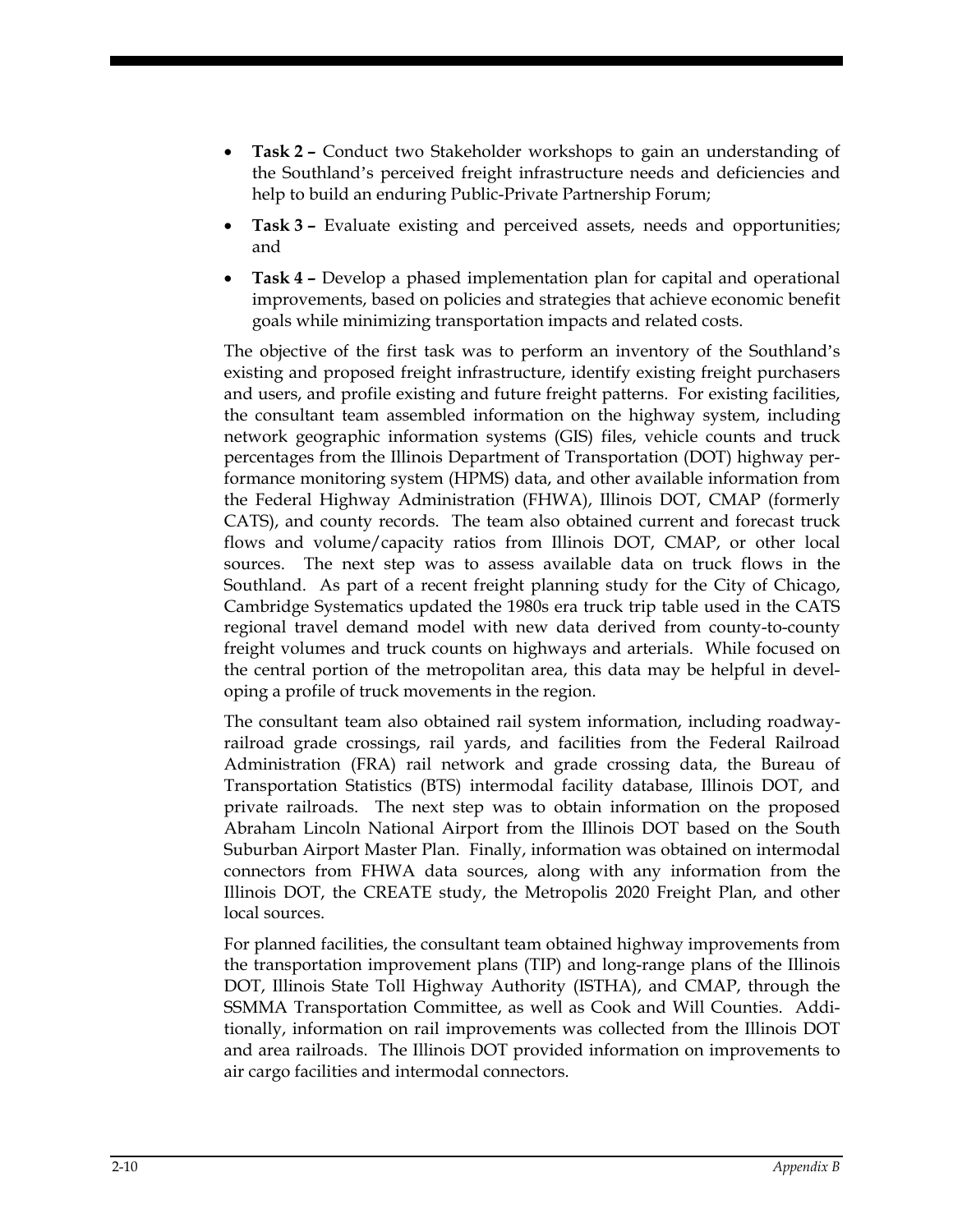In collecting existing information on demographics and land use patterns in the Southland area, particular attention was paid to clusters of freight activity. The primary users of the freight transportation system were identified using the InfoUSA database. Population density and employment data was collected from the U.S. Census and local sources for county and subcounty levels. Land use, land development, zoning, and freight facilities (current and year 1995) was collected from CMAP, the State of Illinois, Cook and Will Counties, and other sources as available. InfoUSA data was used to identify types and locations of freight generating businesses. InfoUSA is a commercial data product by Dunn and Bradstreet that provides address locations for businesses by type, broken out by number of employees, output, and other measures. This tool was helpful for identifying likely freight-generating businesses – particularly manufacturing, agriculture, wholesale, transportation, warehouse/distribution, and retail. The data covered establishments in the Southland study area.

To develop a profile of current and future freight patterns, data was obtained by mode of transportation and major commodity grouping utilizing the FHWA Office of Freight Management Freight Analysis Framework Version 2 (FAF2). Other public data sources, such as the Illinois DOT, CMAP, local universities, CREATE, and Metropolis 2020 Freight Plan; and private industry data, including railroads and trucking companies was also incorporated.

#### **Relevance for Colorado DOT and Colorado MPOs**

This study is on the opposite end of the spectrum relative to the Binghamton Freight Plan. Rather than focusing on the relationship of freight to the economy, this study focuses on freight's impact on congestion and freight's impacts on the transportation infrastructure. This represents a separate path for the Colorado DOT and MPOs and Colorado to consider in conducting freight plans and studies.

#### **Data/Information Needed to Implement Program**

To implement a study similar to the SSMMA Freight Study, extensive information on current and future operating conditions are needed. This would include a large vehicle classification counts, freight facility information (including location, size, and number of trucks in and out of the facility), information on bottlenecks in the study area and a means of forecasting both freight and passenger vehicle activity in to the future. To implement this study statewide, a statewide model with a separate truck component would be needed. Alternatively, a coarse analysis technique that relied on historical growth rates to forecast future growth could be implemented. This would require extensive historical information on both truck and auto counts throughout the State. To implement this study on a metropolitan level, a travel demand model is also preferable to enable the identification of bottlenecks in the urban area. Additionally, information on the operational and physical condition of the infrastructure would be needed. Operational data can be estimated from travel demand models and infrastruc-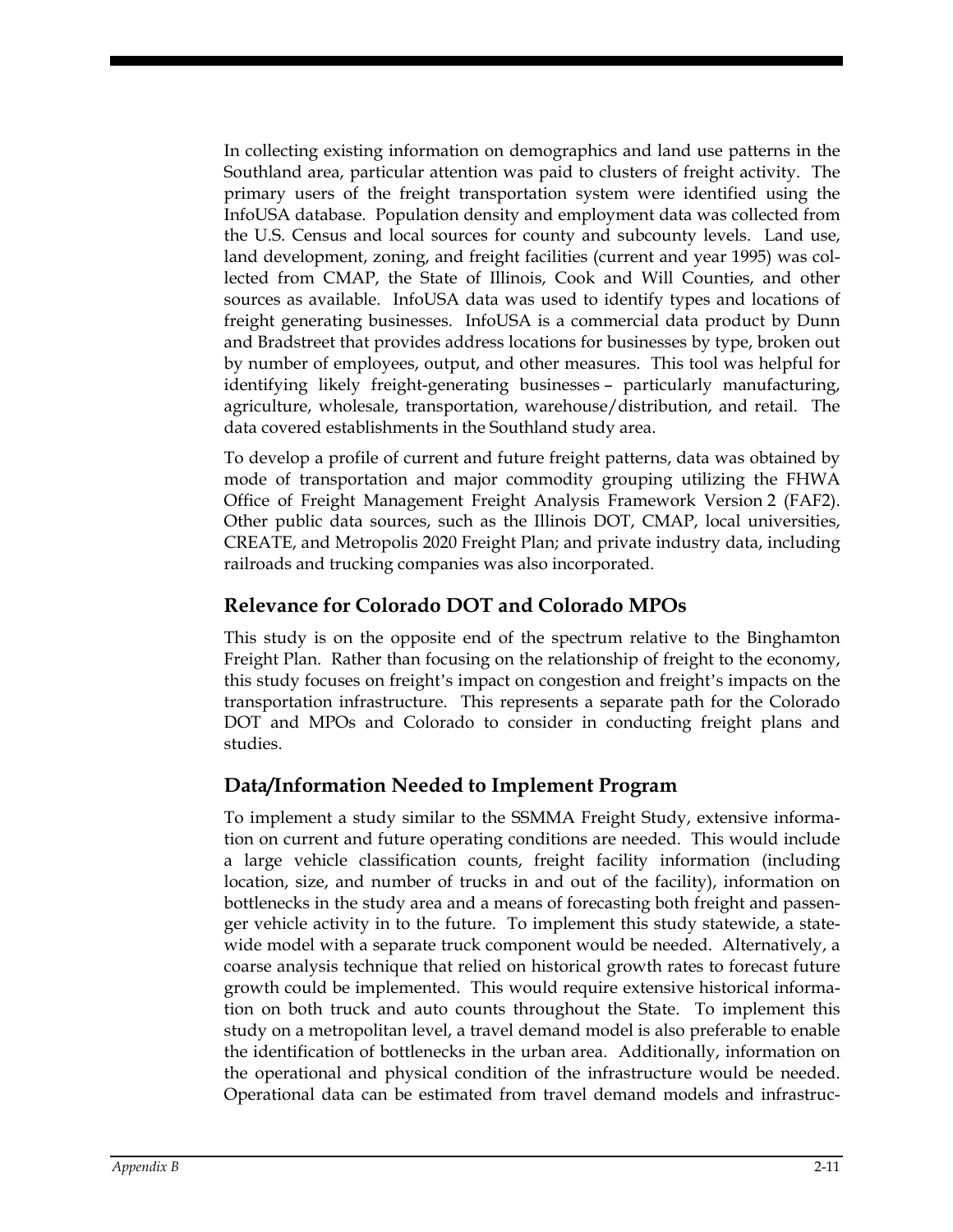ture information is typically available from state DOTs and included in the HPMS database.

## **2.6 REGIONAL GOODS MOVEMENT STUDY FOR THE SAN FRANCISCO BAY AREA**

The Regional Goods Movement Study for the San Francisco (SF) Bay Area was undertaken by the Metropolitan Transportation Commission (MTC), the regional MPO for the SF Bay Area, with the goals of understanding key economic issues in the region impacting goods movement, logistics and supply chains of key industries in the region, current and future trends in demand for goods movement, and existing and future conditions of the freight transportation system, in order to develop priorities for the allocation of funds for key transportation projects to enhance goods movement efficiency, and allow for the development of a framework for the MTC for Federal advocacy as well as regional goods movement planning efforts. Funds for conducting the study were also contributed by other public sector agencies, including the Port of Oakland, the Bay Area Air Quality Management District, Caltrans, the Economic Development Alliance for Business, and the Bay Area Council. The study was conducted in two phases – Phase I looked at the goods movement demand and supply characteristics, the economic significance of goods movement activities, and the interactions between land use and goods movement, while Phase II summarized key goods movement issues in the region and identified goods movement policies and projects for the long-range transportation planning process. The results from the study made key contributions to the development of the Transportation 2030 Plan for the SF Bay Area, making goods movement issues to be incorporated specifically into the plan for the first time.

The key freight data sources used in the study, and their applications, are briefly discussed below.

- Trade statistics data from the U.S. Department of Commerce were used to analyze the economic activity of the regions major gateways (airports and seaports) and determine their share of the total bay area economic output. The trade data were also used to analyze the major industry sectors/ commodity groups involved in international trade using the regions international gateways.
- The Caltrans ITMS data provided the commodity flow statistics to estimate the major types of commodities involved in domestic trade in the region, and the magnitude of the trade in terms of tonnages. The data also provided the share of the total trade moving on different modes by value and weight. The domestic trade data from ITMS were analyzed separately for internal flows (flows within the region) and interregional flows (flows between the region and external regions).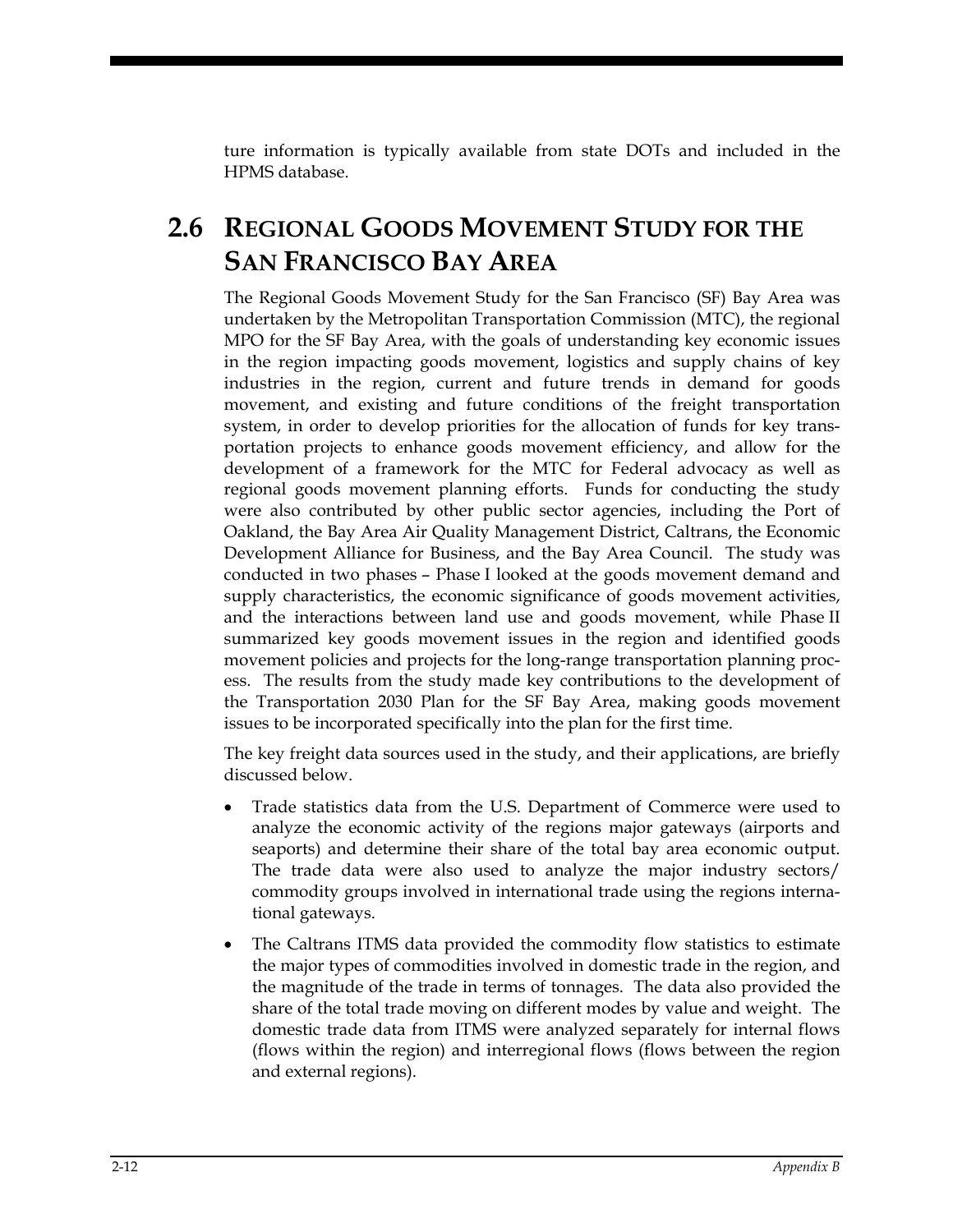- The IMPLAN Economic Impact Modeling System was used to analyze the expenditures of goods producing industries in the region on transportation services by mode. These statistics are useful in analyzing which are the major industry sectors relying on transportation, and what share of total business costs of these industries are spent on transportation services, which is a key data input for determining the economic impacts of transportation system performance improvements. IMPLAN also provided data to estimate economic output of key industry sectors in the region (in terms of value of goods and services produced).
- The importance of the goods-related industries to the bay area economy was analyzed using employment and economic output data from the Association of Bay Area Governments (ABAG). This analysis was performed by estimating the shares of total employment and economic output for each of the nine counties in the region related to goods-related sectors.
- The study used the survey data from the Caltrans Heavy Duty Truck Survey conducted along major freeways in the region (I-880, I-580, U.S. 101, I-80, and I-680) to understand origin-destination (O-D) distribution patterns of trucks on these facilities, the major commodities moving along these corridors, and the major types of facilities used by trucks on these facilities. This information is useful in identifying what drives truck traffic demand on these corridors, and which are the major industry sectors that might be impacted by congestion on these corridors.
- The study used Weigh-in-Motion (WIM) data to understand time-of-day distribution patterns of truck and auto traffic along key corridors (I-880, I-80, U.S. 101, etc.) to understand how any peak-period interactions between auto and truck traffic, and their impacts on congestion.
- Data and maps from the Railroad Atlas of North America, the National Transportation Atlas Database from the Bureau of Transportation Statistics (BTS) and Caltrans were used to analyze rail network characteristics in the region, and line ownership and trackage rights by railroad.
- Rail traffic, in terms of train counts, were analyzed using data obtained directly from the railroads (UP and BNSF) in terms of number of trains along major rail corridors (such as Oakland-Stockton and Oakland-Roseville) for intermodal, Carload, and Unit trains.
- The Carload Waybill Sample from the STB was used to analyze inbound and outbound rail carload and intermodal freight flows in terms of tons for major commodity groups.

#### **Relevance for Colorado DOT and Colorado MPOs**

This MPO-level freight plan is a good example of a comprehensive MPO-level freight plan. It incorporated an analysis of the relationship of freight to the regional operations, the regional infrastructure, and the regional economy. This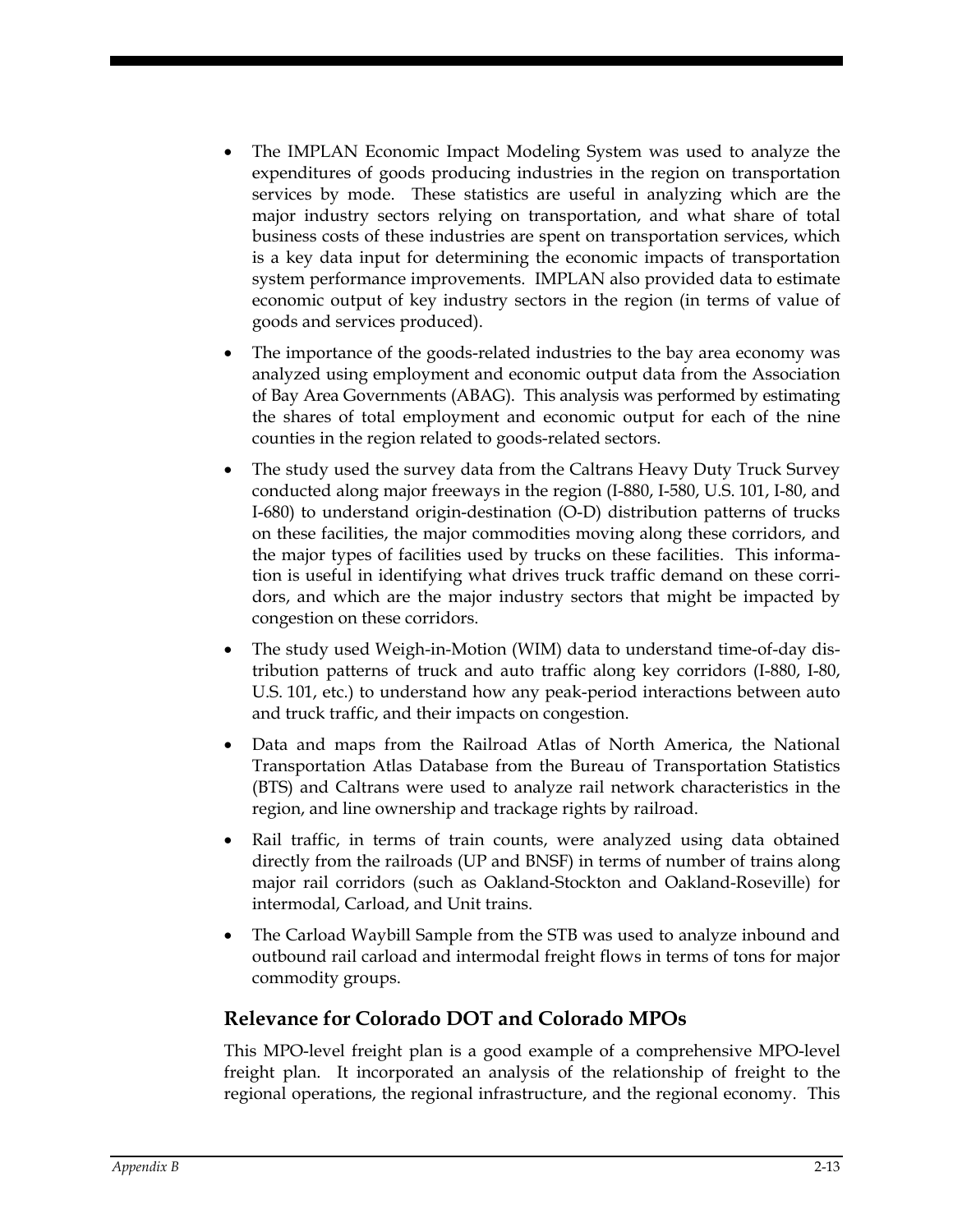has been captured neatly in the framework developed for the study (Figure 2.1). This can be used as a reference for MPOs in Colorado that are considering conducting a freight plan for their jurisdiction.

#### **Data/Information Needed to Implement Program**

This study assembled transportation and economic data from a multitude of sources to develop a comprehensive picture of goods movement in the region. It drew from previous studies such as a statewide roadside truck survey, statewide TRANSEARCH freight flow data. The study also benefited from pre-existing economic and employment data provided by the regional economic development organization, ABAG. To implement a similar study, truck survey and economic data would be needed in Colorado. Specific data needs to implement this program would be economic data, rail traffic data, WIM data, roadside truck survey data, and inter-regional trade data.





## **2.7 VIRGINIA DEPARTMENT OF TRANSPORTATION FREIGHT PLAN – PHASE I**

The Virginia DOT recently completed Phase I of its statewide freight plan. The scope of work for this project was to: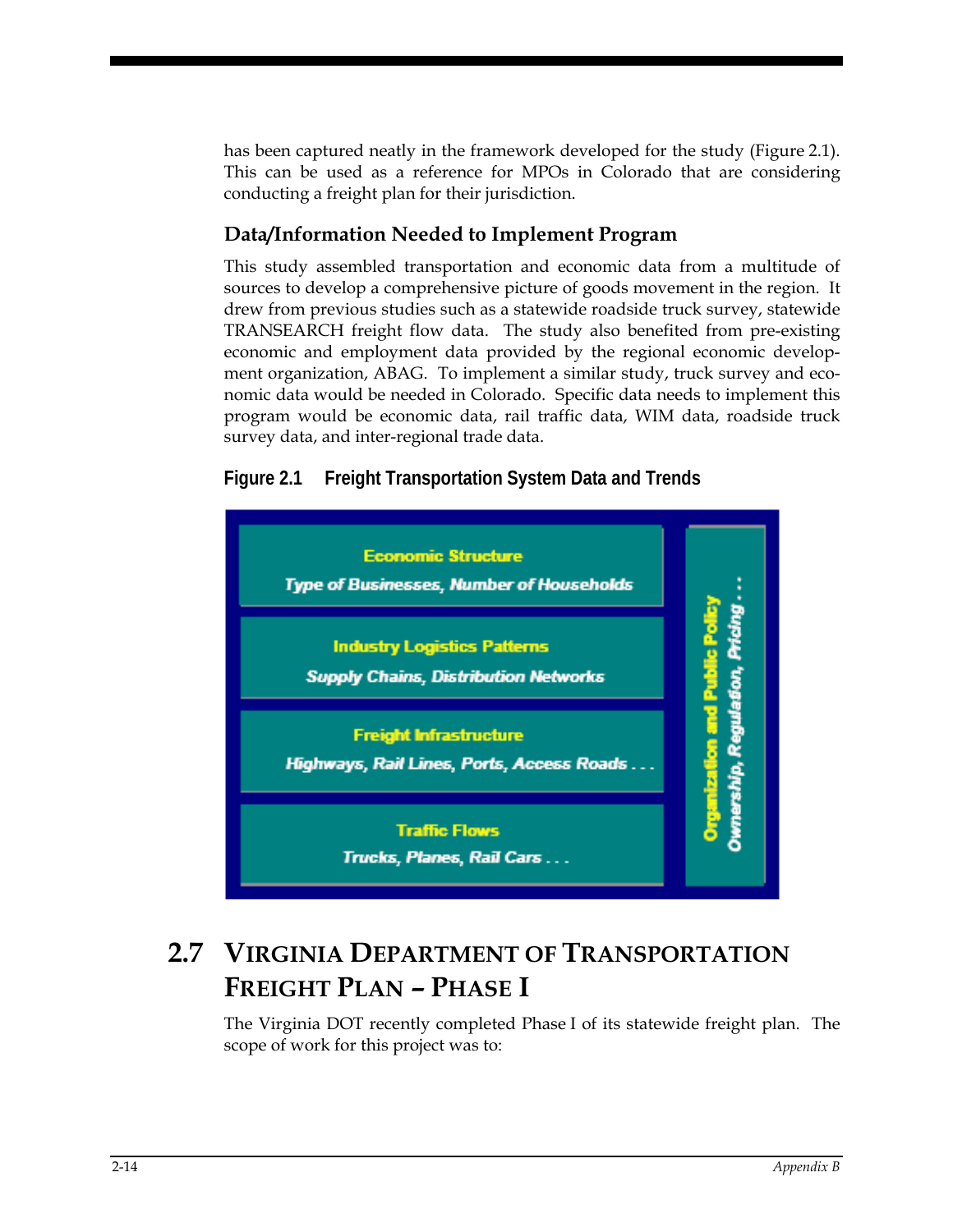- Compile an inventory of the existing freight network by its key components: highway, rail, air, ports, intermodal facilities and connectors, and distribution centers;
- Identify current and future needs on the system;
- Examine the macro-sale economic impact of freight movement;
- Provide recommendations for state planning and programming policies; and
- Include an extensive program of coordination among public sector agencies, including regional planning bodies, and outreach to the public and private stakeholders.

The basic framework of the study included a task titled "Data Collection, Analysis, and Tools." The study compiled existing data from the Virginia DOT (including a planned TRANSEARCH data purchase from Global Insight) and other Virginia modal agencies, along with other available Federal, regional, and local data into a geospatial freight database. The data was analyzed using proprietary software. The result was a comprehensive overview of freight transportation and its underlying macro-level economic factors, drivers, and impacts. Key sources of data included important modal and cross-modal planning studies that address freight movement including the VTrans 2025, the Virginia DOT's 2025 Highway Needs Assessment, the 2003 Virginia Air Transportation System Plan Update, the DRPT Virginia Statewide Rail Plan, I-81 diversion and tolling studies, Heartland Corridor planning studies, and various highway corridor planning studies. The study will obtain relevant public-source data from Federal sources including:

- Bureau of the Census Commodity Flow Survey results;
- The original and recently updated Freight Analysis Framework (FAF) data;
- The U.S. Army Corps of Engineers Waterborne Databank and Port Facilities inventory;
- The FRA's rail network and the Surface Transportation Board (STB) Public Use Carload Waybill Sample (the full Waybill Sample is available, but subject to use restrictions);
- The Bureau of Transportation Statistics (BTS) Intermodal Facility database; and
- Bureau of the Census economic and demographic data.

Another task of the study is to develop a macro-level understanding of the importance of freight to Virginia's economy through: 1) an analysis of the breadth and size of Virginia's freight-related industries and their importance to the Virginia economy; 2) an overview of the Virginia's economic structure and the roles played by freight in supporting its key industries and businesses; and 3) a review of national and international economic and freight logistics trends and their potential ramifications on Virginia's freight-related facilities and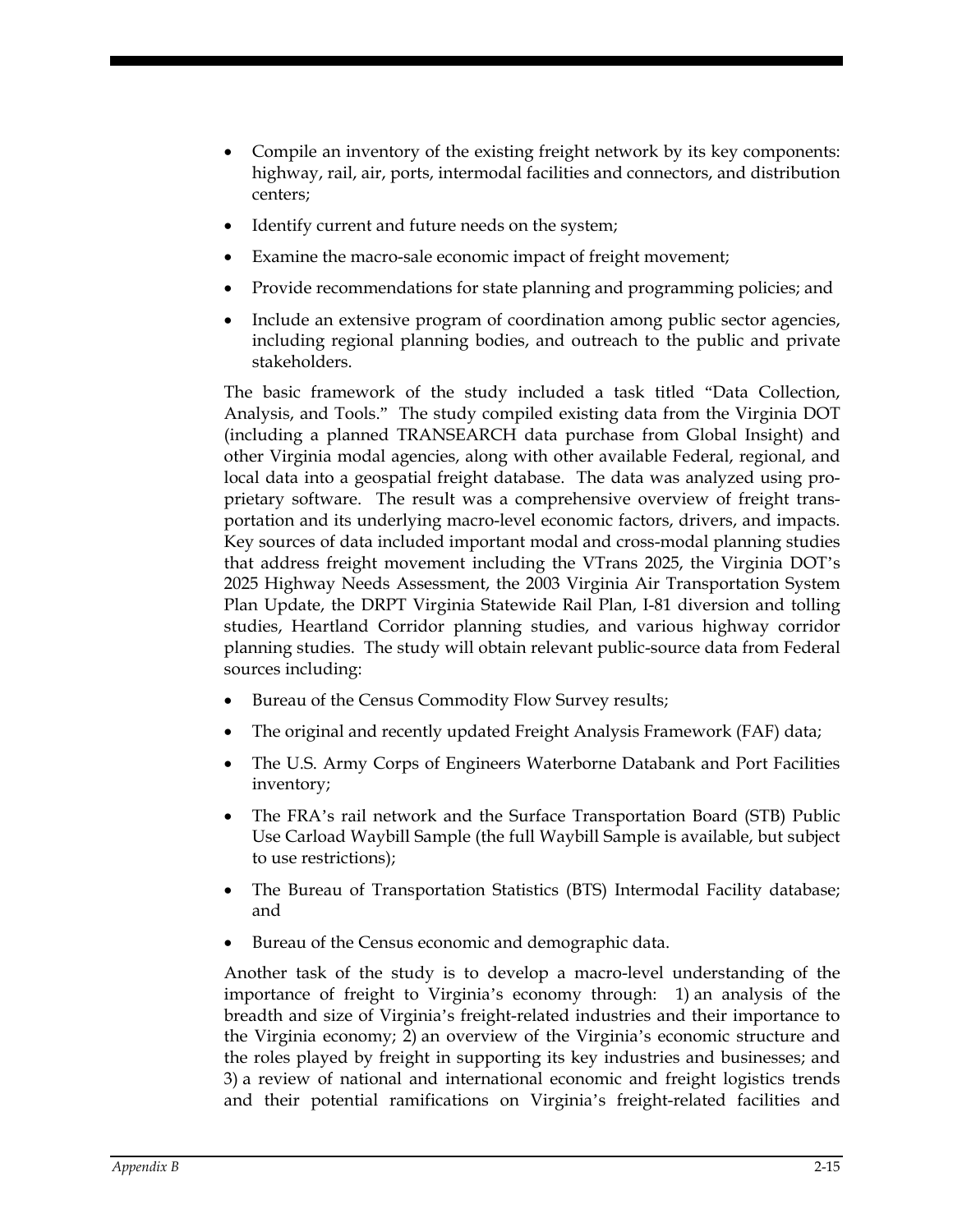industries. Local and national economic data sources were used to quantify the current level of economic activity in Virginia that is directly related to freight movement. The level of economic activity for Virginia's "goods movement cluster" will be estimated using county-level employment and wage data from a variety of sources, including the U.S. Department of Labor's Bureau of Labor Statistics, the U.S. Department of Commerce's Bureau of Economic Analysis, the U.S. Census Bureau (this will include an analysis of freight-related revenues, payroll, and productivity levels based on data from the Economic Census for Transportation), and the Virginia Employment Commission. These data will be provided for segments of the goods movement industry including: trucking, air transportation, railroads, warehousing and distribution, couriers, and other freight-related services.

#### **Relevance for Colorado DOT and Colorado MPOs**

This study is an example of a traditional statewide freight plan. It examines both the impact of freight on the State's infrastructure and the relationship between freight and the economy in the State. This can be used as a reference if Colorado were to consider a statewide freight plan in terms of the breadth of information that can be assembled across economic categories, freight flow categories, infrastructure types, and regulatory/legislative considerations.

#### **Data/Information Needed to Implement Program**

This study demonstrates the wealth of information available at the state level to perform state freight plans. This study combines TRANSEARCH data with publicly available data and state-owned employment data to tie goods movement to the economy and the State's infrastructure. The data needed in Colorado to implement this plan would be the detailed FRA rail network. All of the other data are publicly available and can be obtained by CDOT.

## **2.8 NEW MEXICO FREIGHT PLAN**

The objective of this study is to define the significance of goods movement to the New Mexico economy. This phase will identify existing and emerging industries that are significantly impacting the State's freight transportation system and/or are the focus of statewide or regional economic development activities; describe how industry logistics patterns impact the freight transportation system; and describe the key economic, trade, and supply chain trends that are influencing freight demand and freight movements in the State.

This first subtask in this study was to develop a data collection strategy and obtain necessary data. For this study a framework was developed similar to the one developed for the Colorado Freight Data Assessment Study to identify and prioritize freight data needs for the State. Additionally, data sources at the Burlington Northern and Santa Fe Railway (BNSF) and Union Pacific railroads and major national and regional motor carriers were used to obtain necessary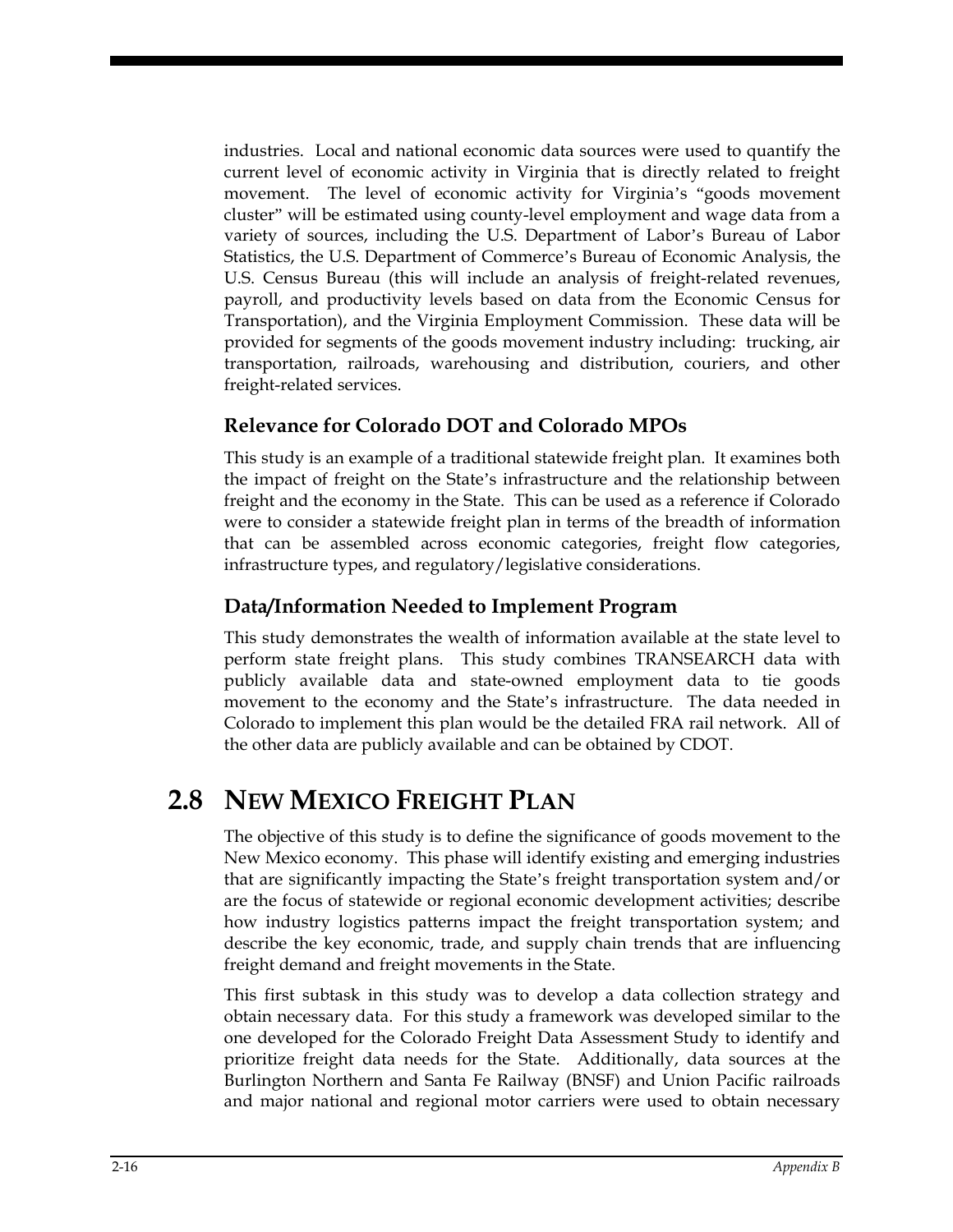data in other statewide freight studies in the western states. Specific sources of data mentioned included:

- New Mexico Multimodal System Study;
- Woods & Poole Economic Data;
- FHWA Freight Analysis Framework Data;
- Carload Waybill Sample;
- Bureau of Transportation Statistics (BTS) Commodity Flow Survey;
- Highway Performance Monitoring System;
- U.S. Census County Business Patterns;
- BTS Transborder Surface Freight Data;
- InfoUSA Business Establishment data;
- BTS Transportation Satellite Accounts;
- the State's ES 202 employment by establishment database (if available);
- County Business Patterns (a publicly available product of the U.S. Census); and
- Data and information available from the New Mexico Economic Development Department.

The importance of transportation to these key industries was described using impact studies, statewide and national input-output models, and Transportation Satellite Accounts. Contacts at major railroads and other freight facility operators were also interviewed to better understand how the supply chain and logistics decisions made by these stakeholders are affecting the transportation system and operations in New Mexico. The logistics processes of major and emerging industries were then mapped. This approach will allow for the identification of major highway and rail links in the statewide and regional networks that are most heavily used by different industries. This has proven to be a very effective technique for demonstrating the business impacts of transportation system deficiencies on specific industries, and it also is useful for prioritizing infrastructure investments to promote economic development.

#### **Relevance for Colorado DOT and Colorado MPOs**

This study is an example of a state freight plan that is oriented towards developing a statewide understanding of the relationship between freight and the economy. A unique element of this study is the incorporation of logistics chains. The logistics chains are used to describe all of the goods movement steps involved in supplying the industry with inputs. It also describes the process of moving goods to customers of the key industries. Supply chains tend to involve multiple modes, several geographies, and have varying degree of urgency asso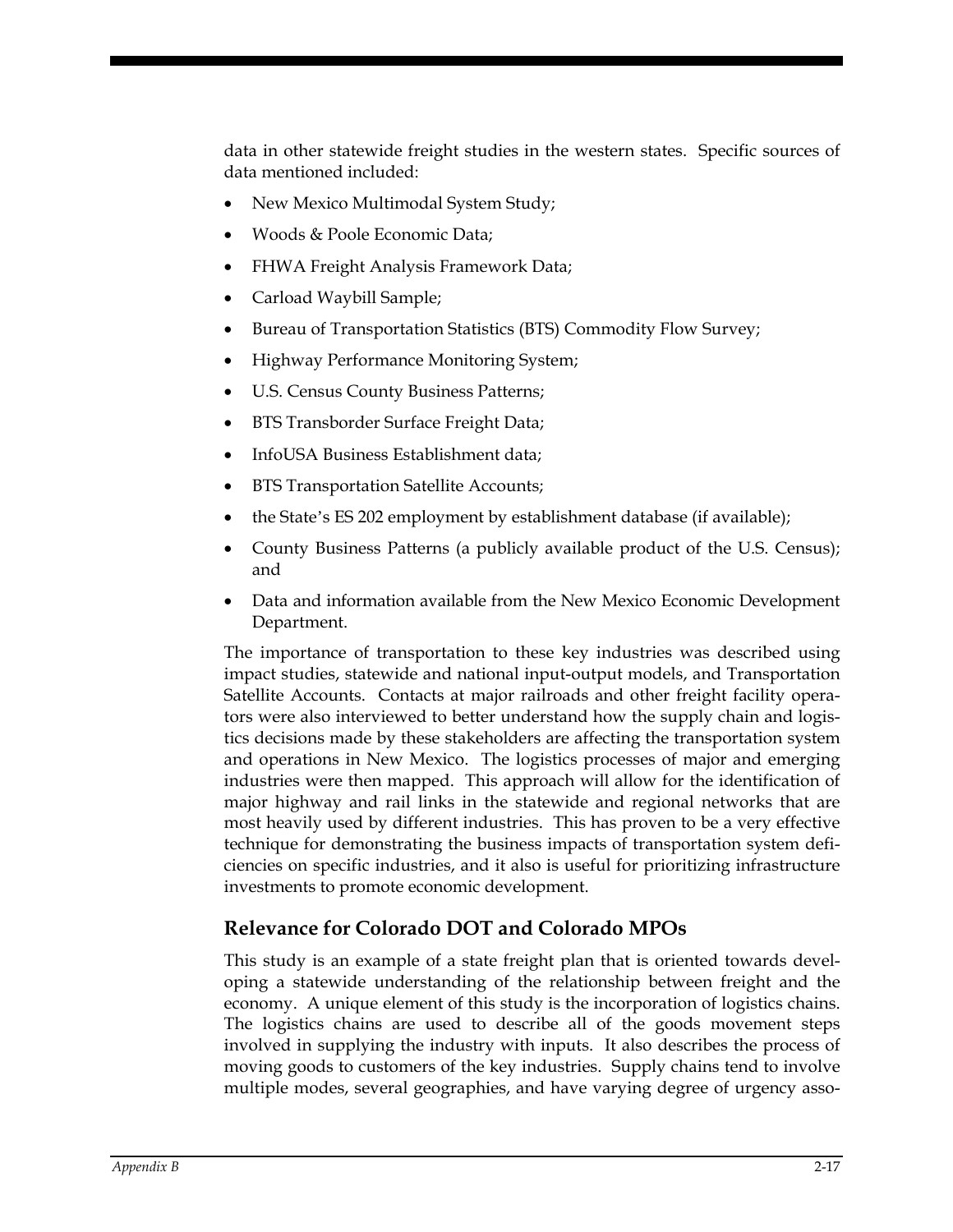ciated with different goods which is often different than the average value of time data that is often used to monetarily quantify the significance of goods movement.

#### **Data/Information Needed to Implement Program**

The economic data to conduct a study similar to the New Mexico Freight Plan already exists in the State of Colorado. However, information on the logistics chains for key industries does not exist. These would need to be collected separately. The first step in the process would be to identify key industries in the State. This can be done based on economic output of an industry, employment levels in each industry, and growth forecasts of each industry. Much of this data is already available at the state level. The next step would be to interview several of the companies within each industry and inquire about the goods that they purchase and their sourcing methods for these goods. Sourcing methods would include asking about information such as:

- How much of each commodity do you purchase?
- Do you manage the transportation process for delivering the goods to your location?
- What locations do these goods originate from?
- What mode is used to ship the goods to you?
- What specific routes are taken to ship the goods?
- What bottlenecks exist for each of the routes? Which bottlenecks impact your overall production, distribution schedule and what is the nature of the impact?
- How often do you have the goods shipped to your facility?
- What options do you have to source the goods and why did you select the current option?
- How do you foresee the sourcing of these goods changing over time?

Similar questions would be asked in regards to the shipment of goods from the facility to the end customer. The end result would be the generation of multiple supply chains that identify the critical flows for each company. As the supply chains of multiple companies within industries and across industries are overlaid with each other, a picture can be developed regarding the critical infrastructure and critical bottlenecks for key industries in the State.

## **2.9 FLORIDA FREIGHT NETWORK AND STATEWIDE FREIGHT PLAN**

The objective of this task was to design, develop, and execute an approach for designating a statewide Freight Network and Modal Linkages System (Freight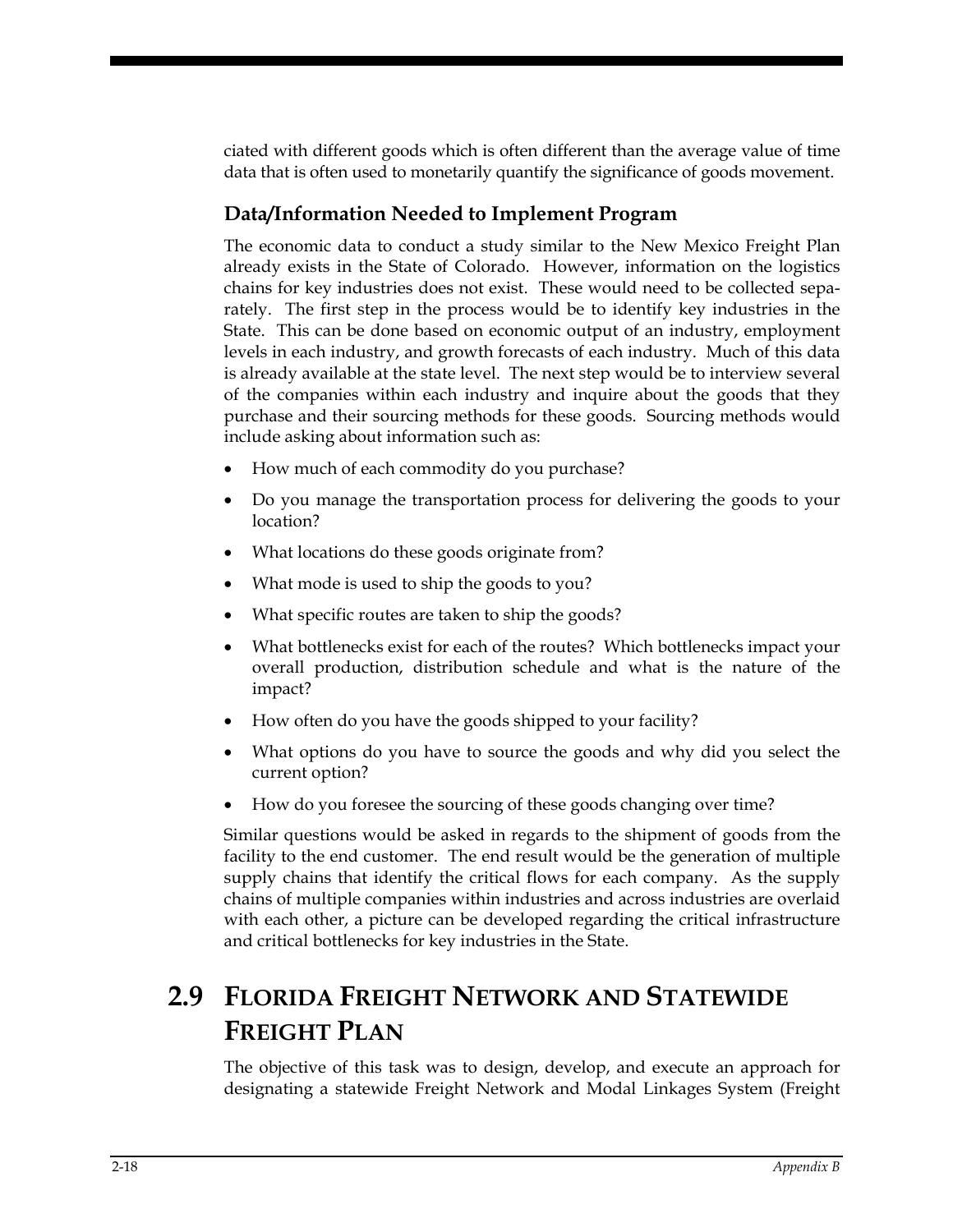Network). This network included the Florida Statewide Strategic Intermodal System (SIS), the Emerging SIS, regional, and local system elements and will address all modes of transportation. This designated system was the foundation for the Florida Statewide Freight Plan, utilizing, and building upon, previous efforts. The Freight Network designation process was modeled after the process used to designate the SIS and was driven by policy objectives and supported by data. Designation criteria were based on national and industry standards, and reflective of partner input. The GIS-based data analysis and mapping system developed as part of the SIS was expanded as necessary to facilitate the Freight Network designation process. Figure 2.2 provides an example of the type of data available through the SIS, presenting truck volumes throughout Florida.

The objective of this study was to develop a comprehensive Statewide Freight and Goods Mobility Plan that integrated all available resources and projects. This included consideration and integration with the SIS, the trade corridors program, and the existing modal plans, as well as the identification and prioritization of additional investments to fully develop and improve the Freight Network and Modal Linkages System.

Documentation of the existing freight system reflected the results of the freight network designation process. Data on key system attributes and performance measures was compiled into a GIS database that builds upon the existing SIS and Florida Intermodal Highway System (FIHS) databases. Enhancements considered for this study included the addition of a rail network and mode choice model to the Freight Model; expansion of the Macroeconomic Model to address marine, aviation, and intermodal investments; augmentation of the decision support system modules to include freight and economics; and addition of freight network and modal linkages details to the SIS and FIHS databases.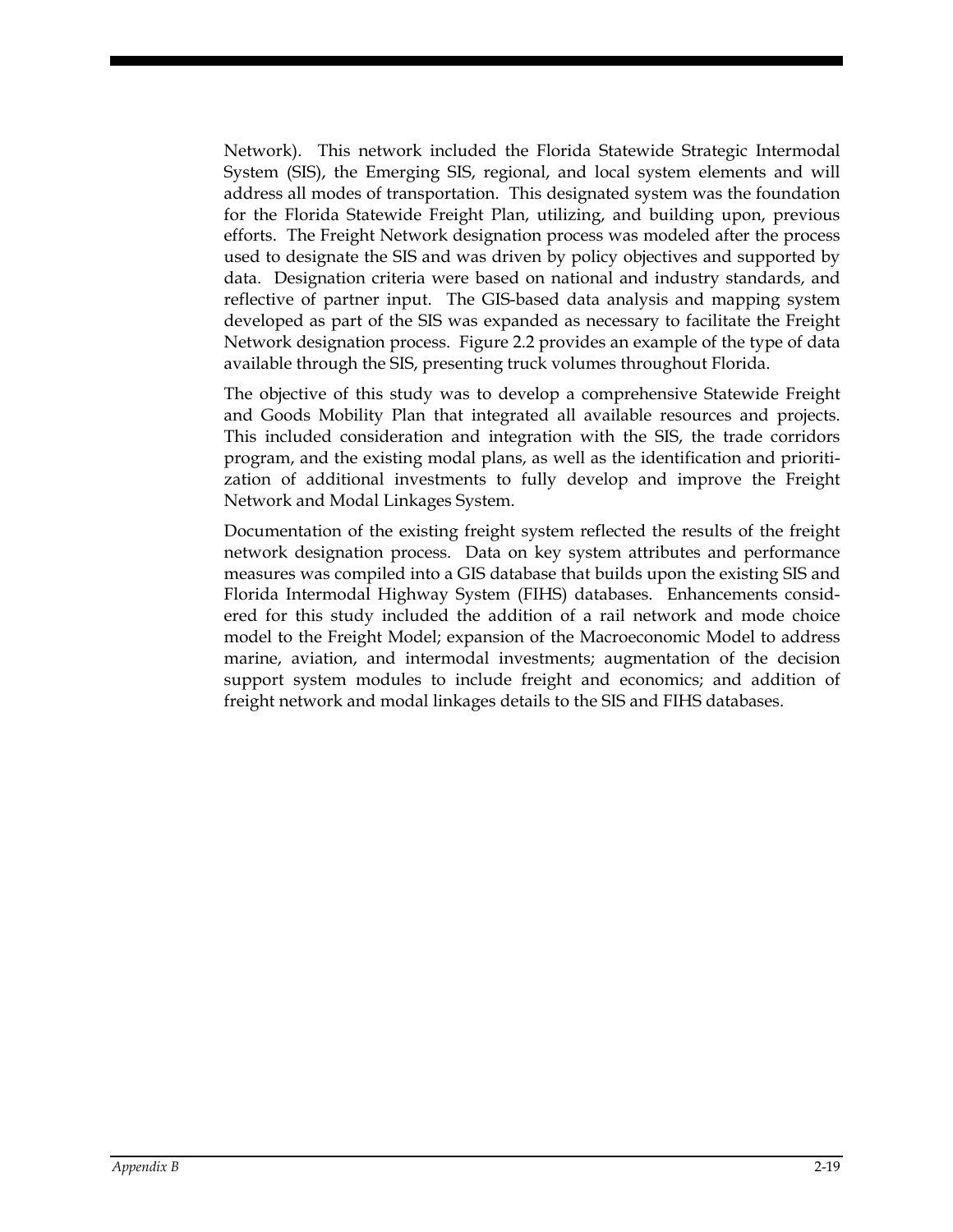

#### **Figure 2.2 Truck Highway Volumes in Florida, AADTT**

#### **Relevance for Colorado DOT and Colorado MPOs**

The unique aspect of this study is the focus on identifying the statewide transportation system that is critical for the movement of goods. The Florida DOT had already identified the network that is critical for passenger travel in the State. This information is important in Florida, because projects on the critical transportation network, termed the Strategic Intermodal System (SIS), have priority in terms of funding and implementation. This is relevant to Colorado because it provides an option in terms of performing freight and general transportation planning. Using the Florida technique, the first step would be to identify your critical freight corridors in the state. Then, all planning focuses on those specific corridors, while no planning occurs at the statewide level for the other facilities.

#### **Data/Information Needed to Implement Program**

Data to identify the critical freight infrastructure system in Colorado exists. This could be constructed based on truck counts throughout the State. However, a statewide model would be very helpful to refine the analysis by estimating volumes in between count locations and identifying the distribution of short-haul and long-haul trucks throughout the State. A DOT could conceivably prioritize one type of truck flow above another.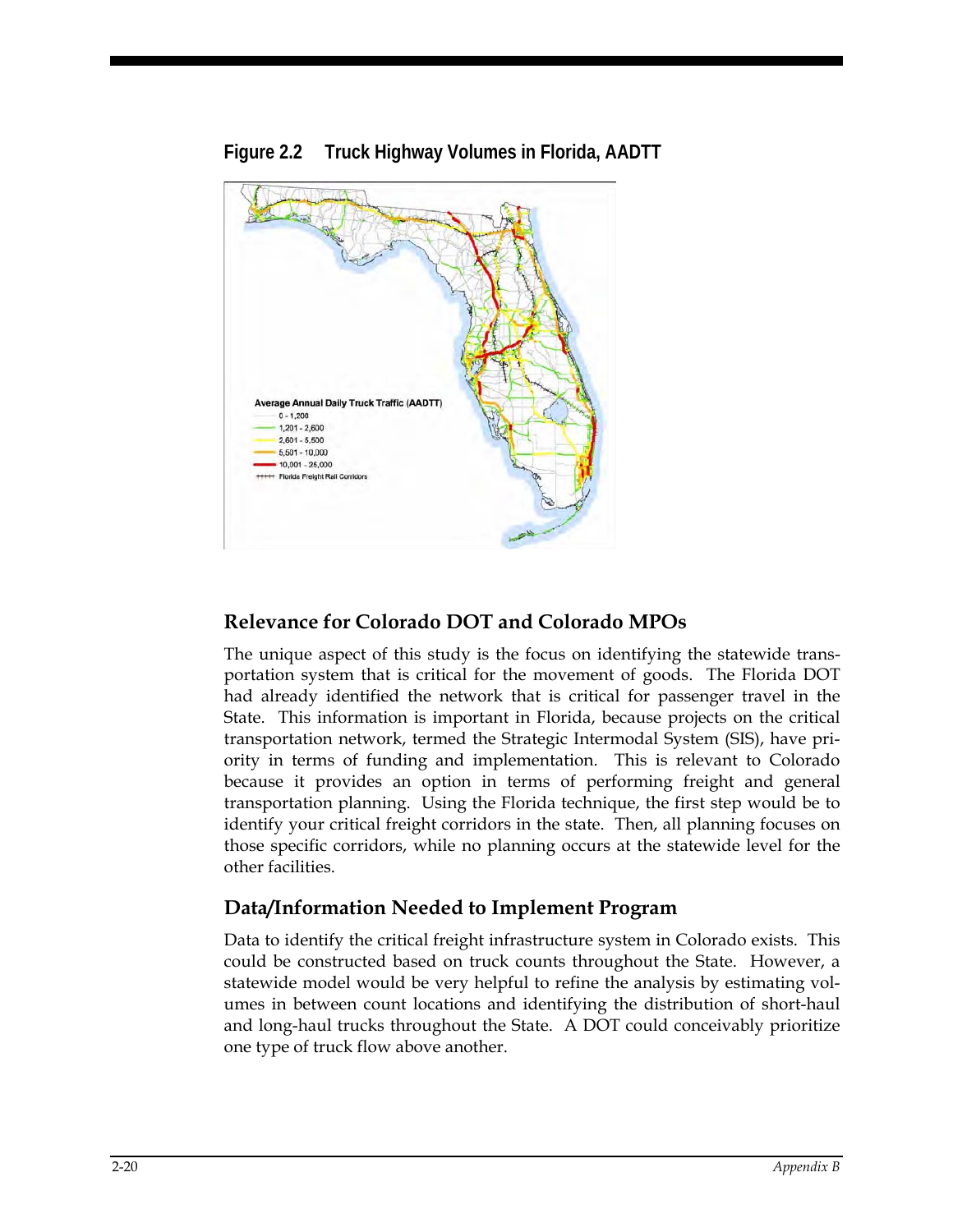### **2.10 NYSDOT TRADE OVERVIEW STUDY**

This study included a task to describe the current New York State (NYS) and regional economies and identify the demographic and economic trends that will shape the economies in the future. Understanding the statewide and regional economies and the trends affecting them provides insight into how the transportation system serves existing and emerging industries and contributes to economic vitality and competitiveness. A summary and interpretation of demographic and economic forecast data was developed through 2030. Particular emphasis was placed on pinpointing the growth industries, both on a statewide and a regional basis that will shape NYS' future economic growth. The economic profiles provided a demographic and economic context to guide strategic decision-making, allowing the State to make transportation decisions that enhance statewide and regional economic competitiveness.

An analytic interpretation of historic and forecast demographic and economic data was developed for NYS and its subregions. The key factors that will influence future economic growth, including growth in working-age population, rate of population increase, income growth, and educational attainment, were identified and described. National, state, and county-level trends (historic and projected) for each factor were also analyzed.

The characteristics of the NYS economy (e.g., employment, wages, output levels, investments, sales, etc.) were detailed by industry at the two-digit level of the North American Industry Classification System (NAICS). Historic and forecast changes in the economic structure of NYS and its regions were analyzed to identify existing economic strengths and emerging industry clusters. The transportation needs (e.g., infrastructure requirements, services and service levels, costsensitivity, etc.) of these industries were also outlined. Close attention was given to the regional, state, national, and global trends affecting New York's target growth industries, which have already been identified by Empire State Development.

The primary data sources for this analysis were Global Insight's Regional Service models and the Global Insight's Business Demographic Model databases. These provide historical and forecast information on the demographic and economic indicators for NYS, covering population, workforce, and industry sector output and employment. Global Insight information was supplemented with data from other sources such as the New York Department of Labor (detailed industry employment and wage data) and information from The State University of New York at Albany's ongoing efforts to describe the development of transportationintensive clusters along corridors.

This study also included a task to describe current and future freight demand in NYS trade corridors, including freight demand at major freight generators such as ports, airports, intermodal terminals, and economic centers within a 500-mile radius of NYS. The central requirement of this task was to organize TRANSEARCH freight traffic flows by NYS trade corridors including creating a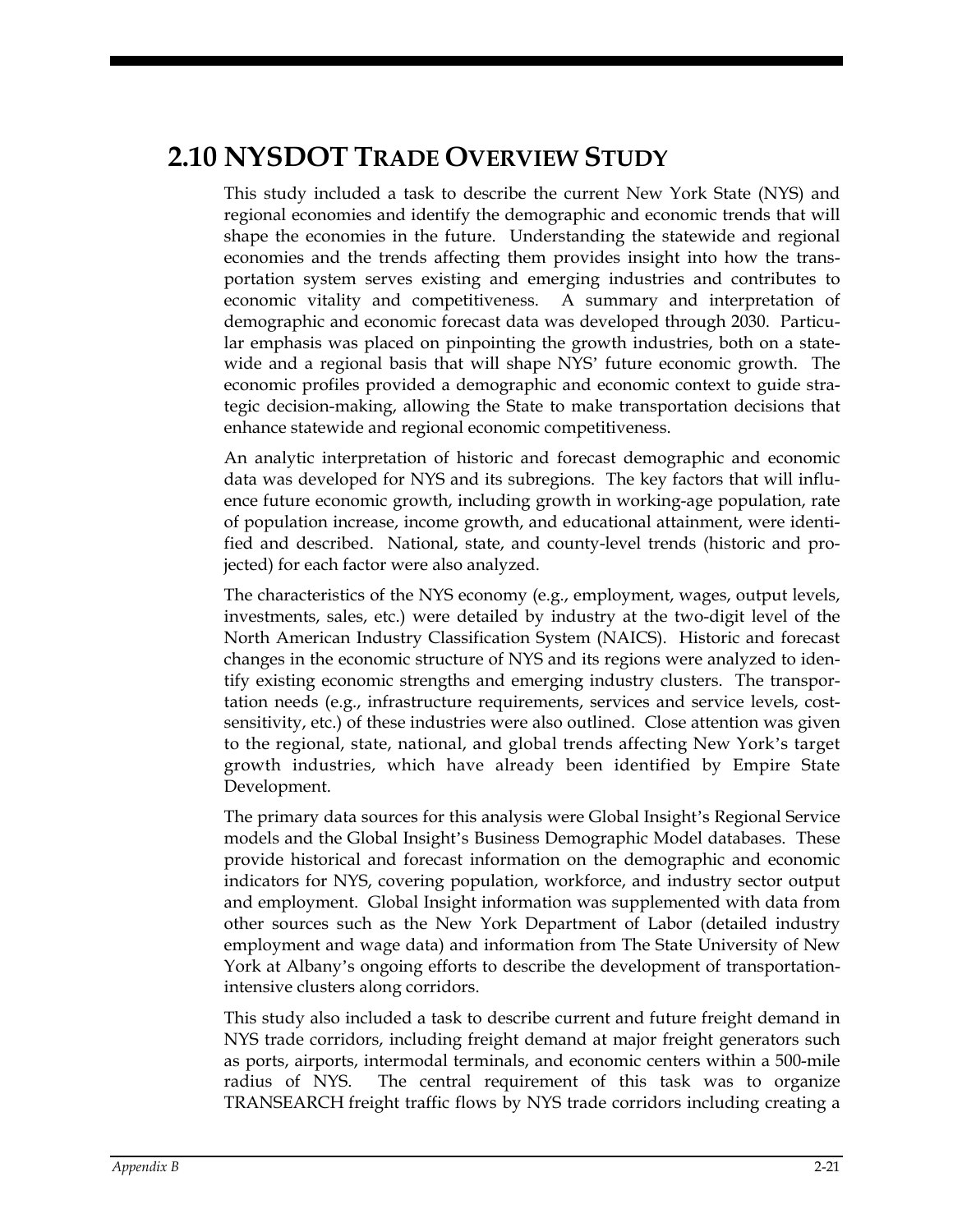profile of freight flows for the current period and a 20-year forecast horizon. Corridor volumes were compared to the approximate capacity of the trade corridors to identify current stress points. These were correlated with system bottlenecks known from NYSDOT analysis or from FHWA work on highway freight bottlenecks to produce a preliminary picture of capacity constraints. The profiles and information on capacity constraints set the stage for the analysis of corridor markets, bottlenecks, investment requirements, policy options, and transportation strategies. An analysis of New York's share of economic growth was conducted which looked at current and anticipated volume increases at major traffic generators. Growth rates were examined by production and distribution markets, at modal and intermodal facilities inside NYS, and at facilities in the surrounding region. Growth and the composition of growth on NYS' facilities and at its economic centers were compared to that of rival facilities and centers in other states.

Another task in this study was to define the geographic extent of NYS' effective market area for freight movement (i.e., the NYS "freightshed") and the major trade corridors connecting NYS to key freight centers within and beyond this area. A wide range of market pairs were examined for their impact on the NYS trade corridors including trade between NYS and other states and provinces, trade between New England and the rest of the country, and trade between Mexico and the Canadian Maritime Provinces. Each of these market pairs was found to have significant impacts on the NYS trade corridors. The consultant team used Global Insight's international and domestic trade databases to search out and describe the effective freight trade area, the dominant trade flow patterns (as desire lines or trade interchange tables), and trade partners (e.g., ports, states, regions, world trade blocks, etc.). The findings showed how trade moves into, through and out of NYS from the Northeast region and from United States and global trade blocs.

This study also included a task to describe supply chain trends impacting freight movement along NYS trade corridors. This task began by identifying and describing logistic and global trends likely to have a direct impact on freight movements, considering, for example, just in time delivery/reduced inventory; key industry supply chains, including international trends; the impact of larger container ships on landside operations and access; security issues; extended terminal gate hours; night receiving hours; emerging technologies, such as productlevel radiofrequency identification tags; the internationalization of trade; etc. To look at changing logistics strategies and supply chains, interviews were conducted with NYS shippers, receivers, and carriers about their logistics strategies and supply chain operations. Additionally, information was extracted from national research on logistics trends for this task.

#### **Relevance for Colorado DOT and Colorado MPOs**

Similar to the New Mexico Freight Study, the NYSDOT Trade Study was an attempt to understand the relationship between freight and the economy. Unlike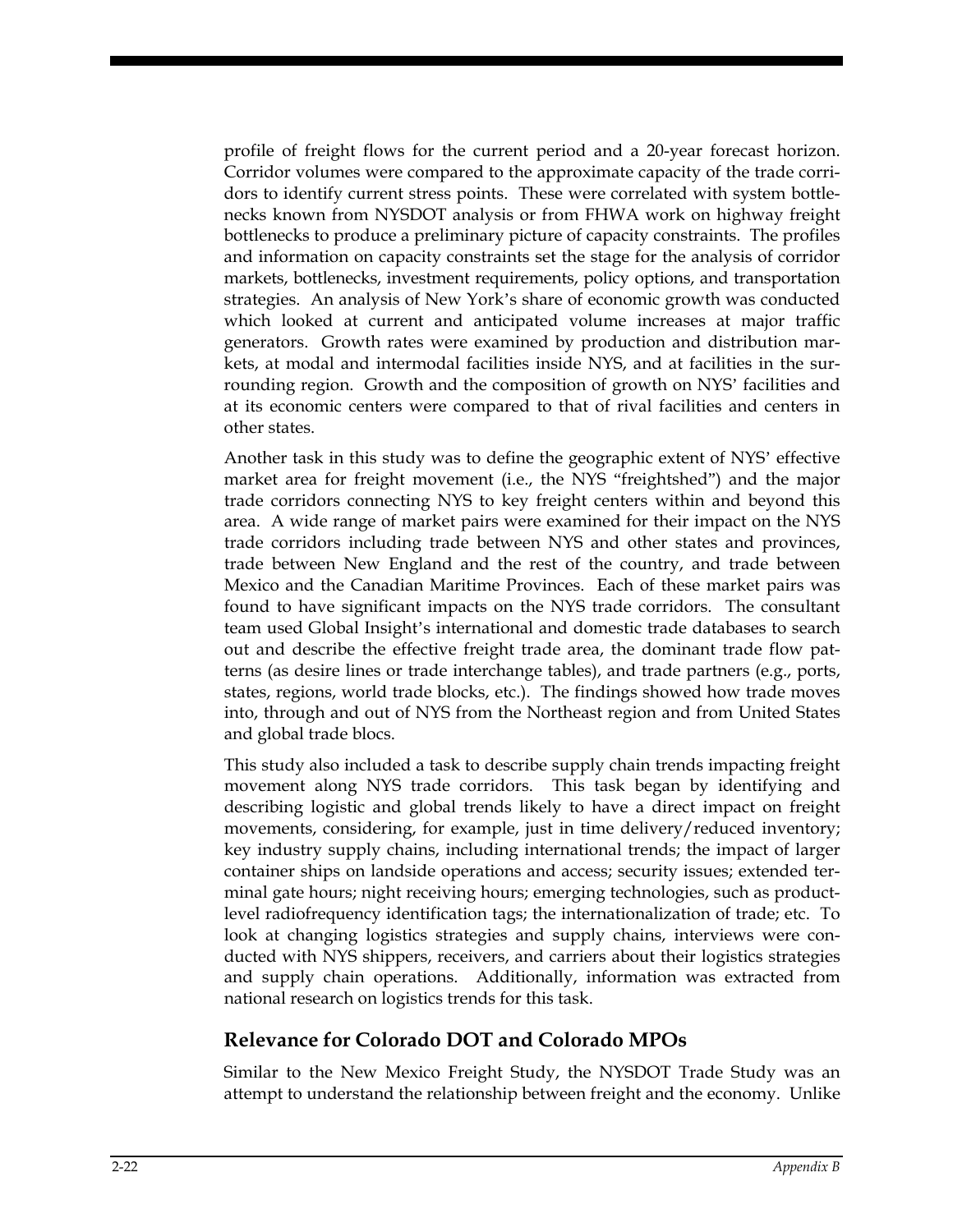the New Mexico study, it relies heavily on data sources from Global Insight (one of the consultant team members) rather than free publicly available information from existing sources. Another difference between this study and the New Mexico study is that a much higher-level approach was taken in regards to examining the role of supply chains. The NYSDOT Trade Study examines global logistics trends and determines how they will impact goods flowing through the State. This is of particular importance in New York due to the impact of goods using the Port of New York/New Jersey for entry and exit to the U.S.

#### **Data/Information Needed to Implement Program**

Substitutes for much of the economic information in this study can be found in free, publicly available sources. Therefore, this type of study can be conducted in Colorado if data sources were assembled in the State from sources such as the U.S. Economic Census and the statewide employment database.

## **2.11 WASHINGTON STATEWIDE RAIL CAPACITY AND SYSTEM NEEDS STUDY**

The Washington Statewide Rail Capacity and System Needs Study was undertaken by the Washington State Department of Transportation (WSDOT) in 2006 based on the direction of the Washington State Legislature to conduct a statewide rail study looking at the critical needs of the rail system in the State in the future, determining the role of the public sector (the State in particular) in the rail planning and policy-making process, and developing rail policies to govern the State's participation in the rail system. The study focused on both the passenger and freight rail system in the State – however, the discussion in this section is limited to the freight rail component of the study. The main components of the study included an analysis of the State's rail system (network, terminals, yards etc.), identification of major rail system users in the State, current and projected rail capacity issues/constraints and their impacts on rail users and the State's economy, and a discussion of rail policy and planning issues in the State (current rail policies and investments, and identification of future role of the State in rail planning through policy recommendations). The following sections describe the key types of analyses conducted in the study and the types of freight data sources used in conducting them.

- Global Insight's TRANSEARCH database provided the commodity flow data to estimate base year (2004), and future (2015 and 2025) rail tonnage flows in the State for major commodity groups, classified in the Standard Transportation Commodity Code system.
- The study involved interviews of key industry sectors dependent on the rail system to assess their growth in demand, and their perspectives on key rail system issues in the State (such as rail rates, rail capacity issues, rail equipment availability, etc.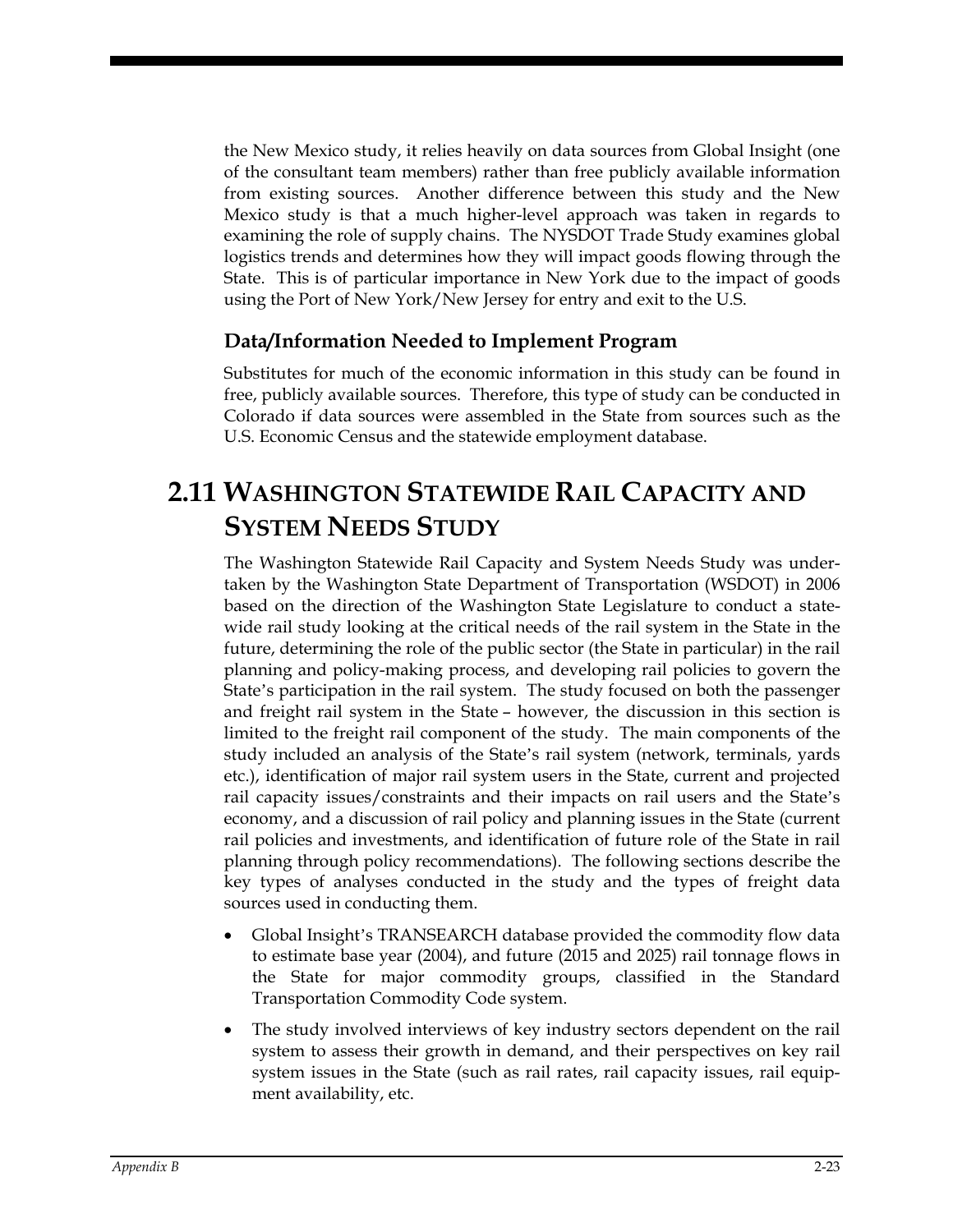- Information from each of the major seaports in the State (Ports of Seattle, Tacoma, and Vancouver) were used to assess the economic impacts of port activity in the region, and the international cargo demand moving through the seaports, and their shares on the intermodal rail system.
- Rail system capacity constraints and key rail investment projects in the State were identified through discussions with the railroads.

#### **Relevance for Colorado DOT and Colorado MPOs**

This study provides a methodology for understanding rail flows in the State. A key feature of the study is to interview representatives from the key industry sectors in the State to be able to describe their experience using the rail system. This is a critical, but often overlooked, dimension to understanding the nature of truck-rail diversion options for a state. The interviews provide unbiased information on the ability of the rail system to handle current flows and provide insights into the potential of rail to handle more of its existing commodity mix and new commodities as well. It also provides operational characteristics that are important for the end user of the rail system.

#### **Data/Information Needed to Implement Program**

The information needed to conduct a similar study in Colorado would primarily be interviews from the users of the rail system. Additionally, information on current and forecast rail bottlenecks would need to be determined based on TRANSEARCH data and discussions with the railroads. Finally, estimates on the rail investment projects and their associated costs would be needed.

## **2.12 AAR NATIONAL RAIL FREIGHT CAPACITY STUDY**

The objective of this study was to identify the necessary infrastructure expansion, replacement, and rehabilitation investments in the continental U.S. rail network that will allow freight railroads to meet rail freight demand projections through the year 2035. This study addressed four major rail freight infrastructure elements:

- Line capacity along primary Class I railroad corridors;
- Capacity at Class I railroads' terminals, ports, service facilities, and gateways;
- Line capacity and upgrades on Class I railroad secondary mainlines and branch lines; and
- Shortline and regional railroad upgrades to accommodate 286,000-pound freight cars.

The general approach was to divide the continental U.S. Class I railroad network into primary corridors; establish the volume of trains in 2005 and 2035; compare those volumes to current capacity; determine the additional capacity needed to accommodate 2035 volumes; identify the types of improvements warranted; and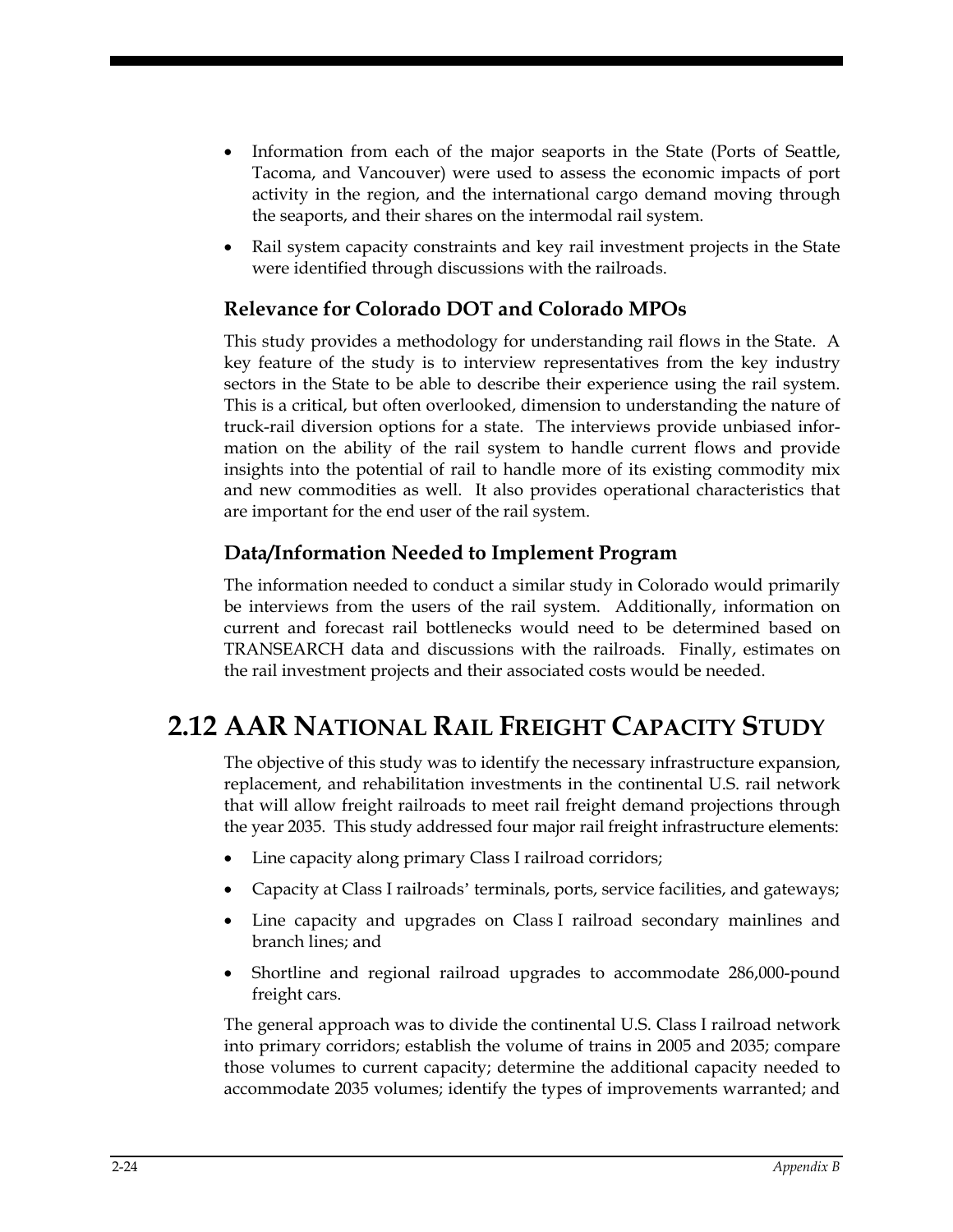estimate the costs of these improvements. A similar approach was used to estimate infrastructure capacity and investment for the Class I railroads' terminals, gateways, and service facilities serving the primary corridors. Estimates of the capacity and investment for secondary mainlines, branch lines, and regional and shortline railroads will be developed from prior industry studies of the shortline system. The key sources of data were:

- The Federal Railroad Administration's (FRA) rail network database to construct a primary corridor network and identify key characteristics of the network that determine capacity;
- The 2005 Rail Waybill Sample to estimate 2005 train movements;
- The Freight Analysis Framework2.2 (FAF2.2) to establish rail traffic growth by service type (e.g., intermodal, manifest, and bulk), from 2005 to 2035; and
- Primary data from the railroads and the AAR to determine the trains per day capacity for various types of rail corridors and the cost of upgrading a corridor from one capacity level to another.

#### **Relevance for Colorado DOT and Colorado MPOs**

Developing a comprehensive understanding of rail movement in Colorado is important given the heavy presence of rail in the State. However, the analysis of rail requires a national approach since rail trips are typically very long (usually more than 500 miles) and often crisscross several states. Additionally, each of the major railroads in the U.S. have rail networks that span half of the country and they make their operating decisions based on the movement of goods in their half of the country. Therefore, a national study of freight rail capacity would be of tremendous use for Colorado in understanding rail flows through the State.

#### **Data/Information Needed to Implement Program**

It would be difficult for CDOT to implement a similar study within the State of Colorado due to logistical challenges with obtaining information from the railroads. However, information from the AAR study should be incorporated into Colorado's freight rail database for future study and use.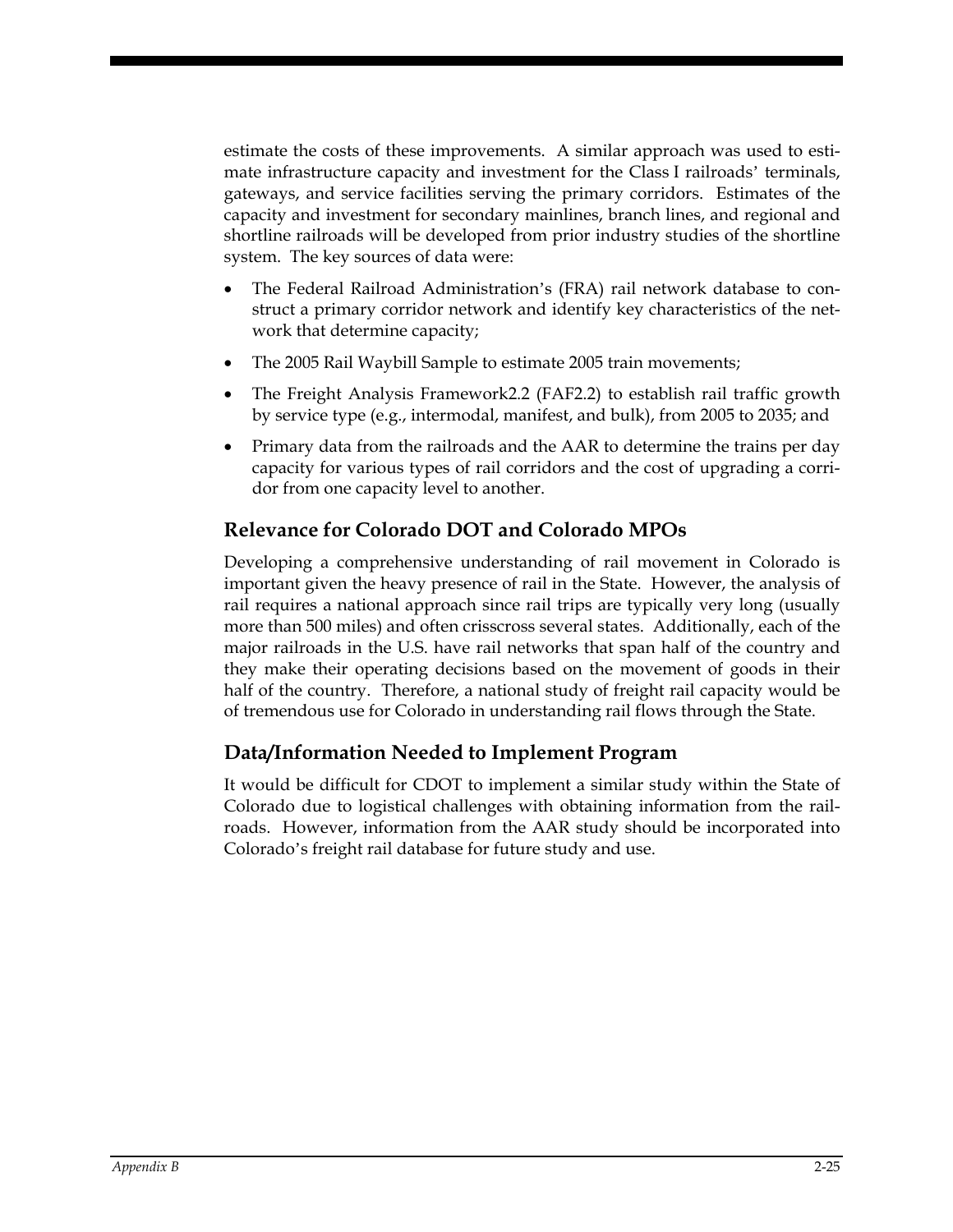# **3.0 Freight Data Collection and Development Programs**

Significant efforts are currently being and have been undertaken on the collection of freight data and development of freight data sources, at the Federal, state, and MPO/local levels, for freight planning applications. The importance of freight data for planning applications is underscored by the provisions in SAFETEA-LU for enhancement of freight data collection practices and data development programs to support planning at the national, state, and local levels, which also outlines the key types of freight data elements that are critical for planning, as well as the need for a comprehensive and consistent freight data framework for analysis and dissemination of freight information within the freight community. Freight data collection and development programs differ across agencies and jurisdictions in their geographic coverage, type of data collected (for example, MPOs and local agencies primarily focus on truck freight data since trucking accounts for the majority of freight activity in urban areas, while larger areas also typically look at other modes like rail), and the type of planning applications (for example, data collection for freight model development programs will be different from data for regulatory/institutional analysis at the Federal level, such as driver hours of service, rates, etc.). Also, the methods of freight data collection vary depending on the type of freight data being collected (for example, roadside intercept surveys of trucks to collected O-D information, while video recording of vehicles for collected vehicle traffic flow information).

## **3.1 SCAG GOODS MOVEMENT TRUCK COUNT AND SURVEY STUDY**

The Goods Movement Truck Count Study was initiated by the Southern California Association of Governments (SCAG) in 2001 to meet the truck freight data needs in the region for the MPO's freight transportation planning process. The study was initiated with the realization that existing truck traffic data in the region was limited, in areas such as geographic coverage (number of facilities), time-of-day traffic patterns, truck volumes by truck class, truck traffic distribution patterns, etc., all of which are critical to the planning process. Some of the primary goals of the study were to develop a comprehensive truck count database for the region, provide data for the refinement of the SCAG Heavy-Duty Truck (HDT) model, improve the knowledge of truck traffic volumes and distribution patterns associated with intermodal terminals and regional gateways, and develop a framework for an ongoing truck monitoring program in the region, among others.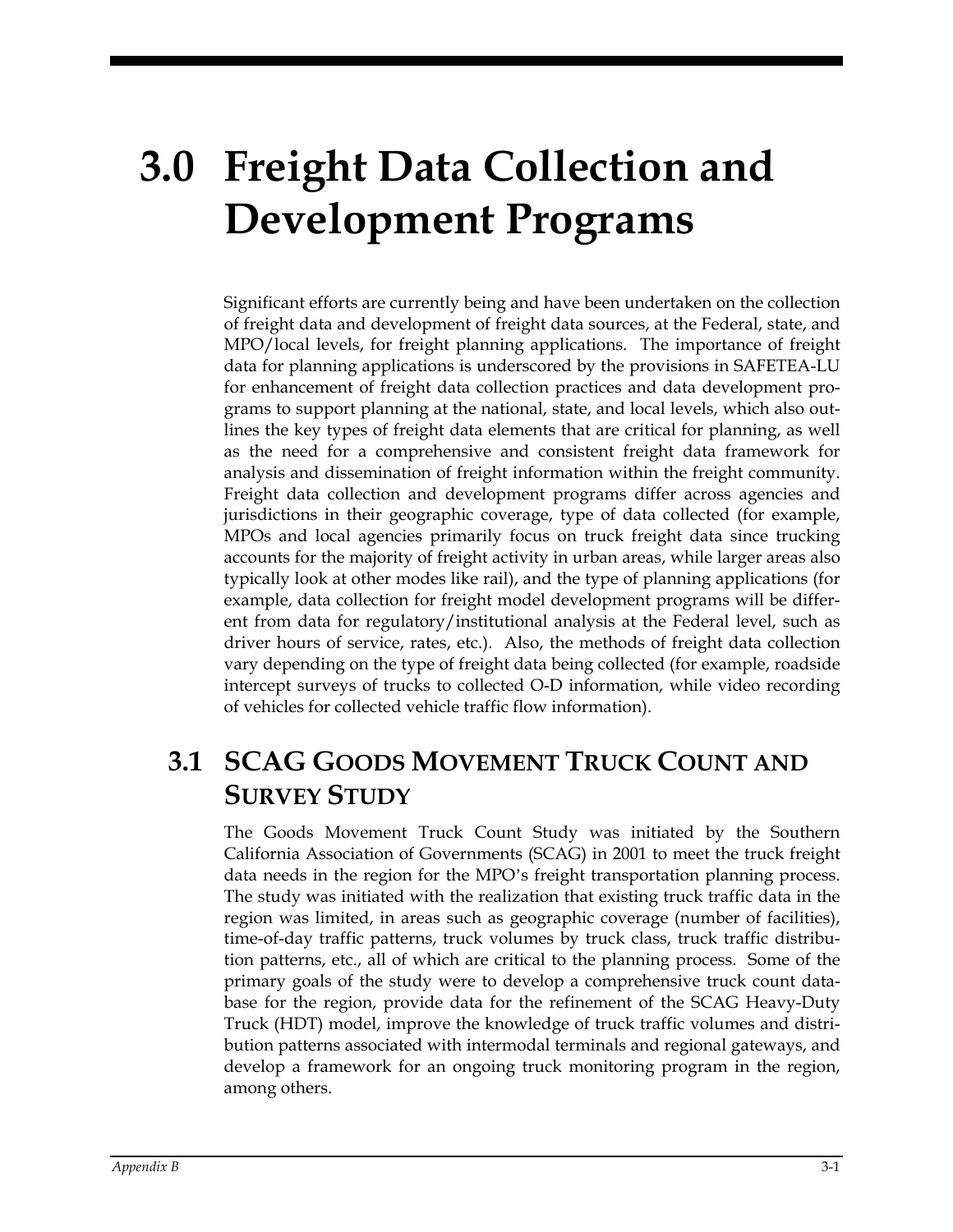The study involved collection of truck traffic and activity data in the region through classification counts and external intercept surveys, notable aspects of which are briefly discussed below. Twenty-four-hour truck classification counts were conducted in the study at 150 locations in the region in the fall of 2001. Trucks were classified based on the number of axles (2, 3, 4, and 5 or more axles) to analyze truck traffic volumes by type of truck. Collecting hourly truck counts also allowed for the analysis of truck traffic volumes by time of day, to understand peak-period characteristics of truck traffic for different highway corridors and freight access routes. The study made the following recommendations with respect to the collection and use of truck classification counts for planning purposes in the region:

- Developing an ongoing truck classification count program for the region, collecting hourly truck traffic volume data along key facilities, and for different truck classes, for reliable and updated truck volume information in the region;
- Using data from the classification counts to verify the accuracy of the time-ofday factors being used in the SCAG HDT model; and
- Using the truck classification count data to validate the SCAG HDT model at key freight corridors, and also analyze the performance of the model for arterials.

Over 3,300 24-hour intercept surveys were conducted at 10 locations in the study area, involving surveys of a sample of drivers of intercepted trucks. These surveys were accompanied by classification counts in order to expand the data to the total trucks passing through the location in the survey time period. The surveys collected information from drivers on the Gross Vehicle Weight (GVW) rating of the truck, the payload (weight of cargo), last and next stop of the truck trip, and the total stops made by the truck during the day. The study made the following recommendations with respect to the collection and use of truck classification counts for planning purposes in the region:

- Test the effectiveness of the commodity flow technique used in the SCAG external HDT model for the estimation of external truck trips, using data on commodity flows and their O-D patterns collected from the surveys;
- Validate the commodity tonnage to truck trip conversion process in the SCAG external HDT model using the payload data collected from the surveys; and
- Validate through truck traffic and empty truck trip estimation processes in the SCAG model using the through and empty truck trip data collected from the surveys.

#### **Relevance for Colorado DOT and Colorado MPOs**

This study demonstrated the importance of collecting vehicle classification information specifically for freight planning purposes. This is important because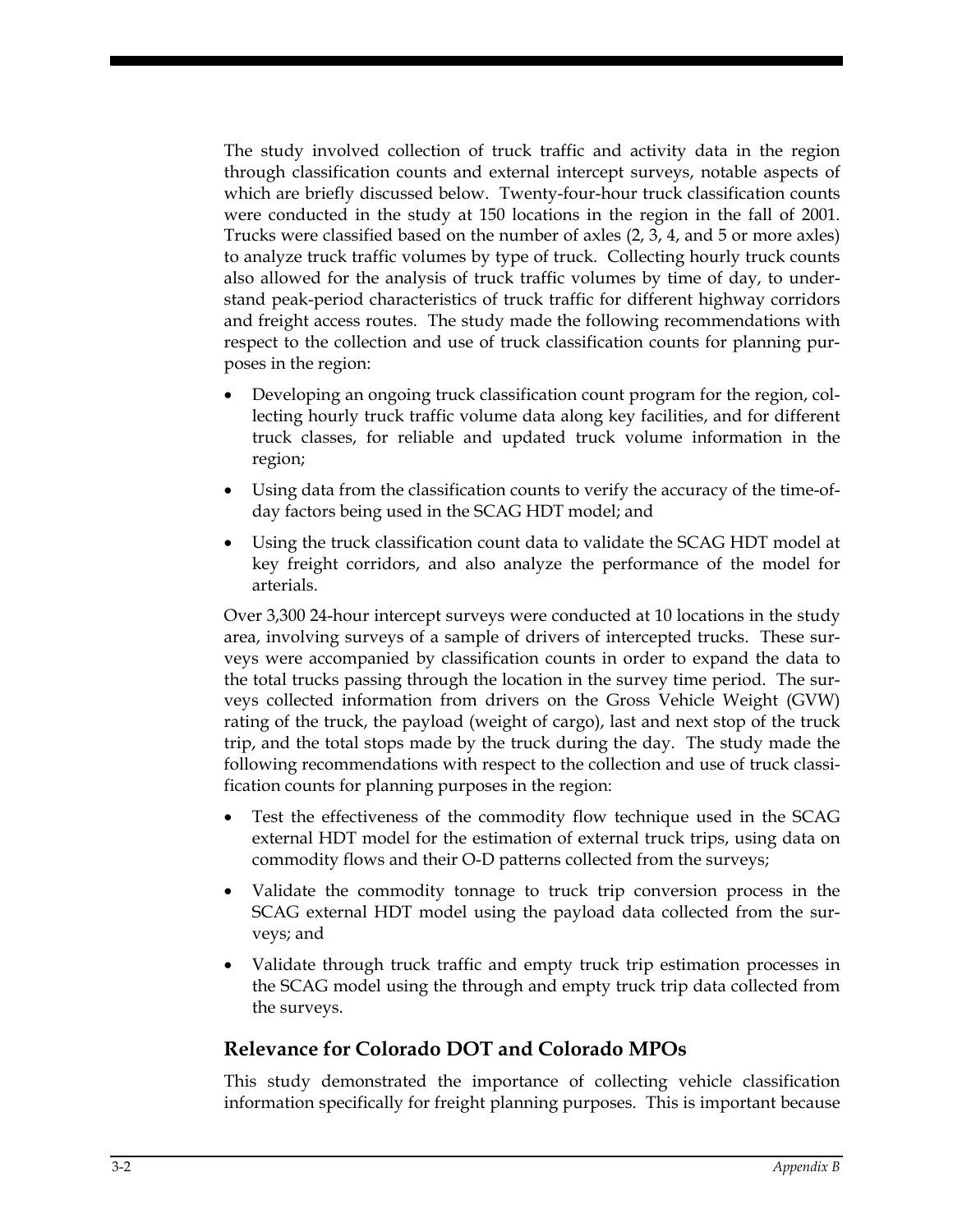most states collect information primarily to meet HPMS requirements, and secondarily to identify high passenger vehicle count locations for planning purposes. Few DOTs or MPOs select count locations specifically for the purposes of freight monitoring or planning. However, designing such a program ensures that relevant information is available for future freight planning efforts.

#### **Data/Information Needed to Implement Program**

A vehicle classification count program focused on counting at critical freight locations would be needed to implement this study. Similarly, a roadside truck survey program would need to be implemented.

### **3.2 PORTLAND FREIGHT DATA COLLECTION PROGRAM**

The Portland Freight Data Collection Project (undertaken in two phases – Phases I and II), was designed with the objective of conducting a comprehensive freight data needs analysis, and subsequently, collecting critical freight data for the Portland metropolitan region. This discussion pertains to the Phase II of the project, which involved the data collection and compilation process to meet the freight data needs in the region (identified in Phase I). The Phase II project was initiated in 2005 with funds provided by a host of public sector agencies, including the Oregon Department of Transportation (ODOT), the Port of Portland, the Washington State Department of Transportation (WSDOT), and Portland Metro (MPO for the Portland region). ODOT was the contracting entity for the project, while the Port of Portland was the lead agency for project management.

The following three types of freight data were collected in the project, for the Portland metropolitan region:

- 1. **Vehicle Classification Counts –** In terms of hourly counts by direction and vehicle type (using the FHWA 13-group vehicle classification system) were conducted at 108 locations in the study area using video data collection methods (cameras), in the spring of 2006. Of the 108 locations, 52 locations had 24-hour data collection, while the rest involved 72-hour count data collection. The locations selected for the study area included high truck volume highway corridors, and arterials and local routes providing access to key freight facilities in the region (marine terminals, warehouses, intermodal terminals, etc.). Some potential applications of the collected counts for the region include:
	- a. Validation of the Portland Metro truck model by truck class;
	- b. Calibration of the input truck trip matrix for the Portland Metro truck model using the Origin-Destination Matrix Estimation (ODME) technique; and
	- c. Analysis of time-of-day truck traffic patterns for key freight corridors and access routes, and comparison of auto and truck traffic volumes by time of day, to understand peak-hour interactions between auto and truck traffic.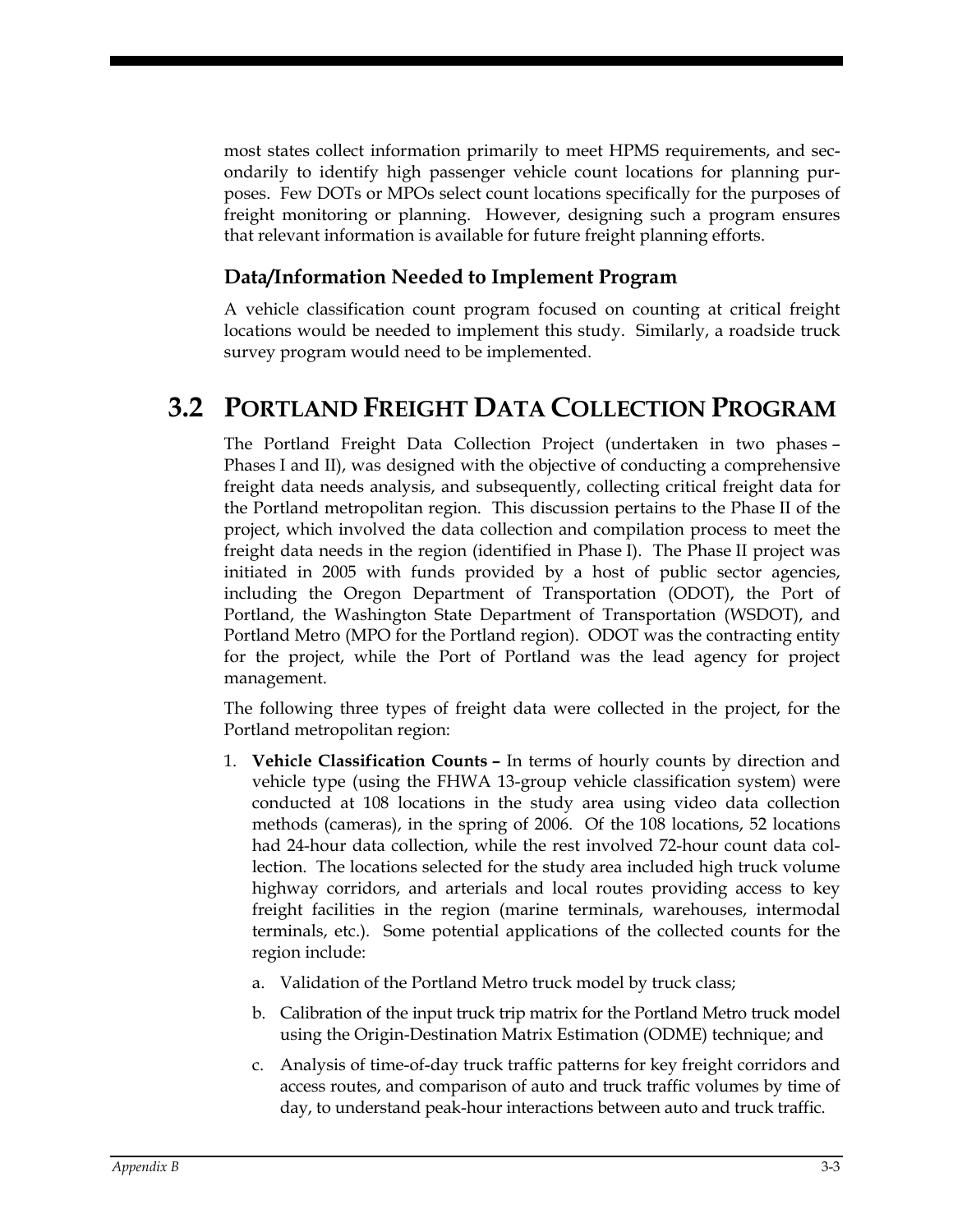- 2. **Roadside Intercept Surveys –** Conducted at a total of nine external gateway locations in the study area. These locations included all the major highways that served as external gateways to the region (carrying truck trips between the study area, and external regions). Another key factor affecting the choice of the exact highway segments for the surveys was the availability of areas conducive to conducting intercept surveys (such as rest areas, weigh stations, and California Highway Patrol truck inspection locations). These surveys collected key truck activity characteristics from truck drivers including truck type, type of cargo, cargo weight, truck O-D locations, type of facility at origin and destination, and highways used by the truck during the truck trip. These surveys were accompanied by truck counts for the expansion of survey data. Some potential applications of the roadside survey data for regional planning purposes include:
	- d. Validation of payload factors for the conversion of tons to truck trips in the Portland Metro truck model;
	- e. Validation of O-D distribution patterns of external gateway truck trips in the truck model; and
	- f. Validation of empty and through truck trip factors in the truck model.
- 3. **Establishment Surveys –** The study involved conducting phone interviews of companies owning major freight facilities in the region (such as warehouses, manufacturing facilities, etc.) to understand the trucking activity characteristics associated with these important freight facilities. The establishment surveys gathered data on facility type, hours of operation, number of employees, number of loading/unloading bays, types of products handled, volume of inbound/outbound shipments, average payload weight, empty truck trip fractions, daily and seasonal time distributions, and primary highway access routes used by trucks entering and leaving the facility. Some potential applications of the establishment survey data for regional planning purposes include:
	- g. Identifying key access routes used by truck trips associated with major freight facilities in the region, which is important to ensure highway capacity along these routes for efficient goods movement through these facilities in the future; and
	- h. Identifying truck trip generation rates (as a function of employment) for major freight facilities, to serve as inputs in the modeling process to estimate truck trips produced from and attracted to major freight facilities.

#### **Relevance for Colorado DOT and Colorado MPOs**

This study is similar to the SCAG count and survey program, but it also incorporates an establishment survey. While success with establishment surveys has been mixed, it does provide qualitative information on both freight trip characteristics and freight bottlenecks in the system. The biggest drawback with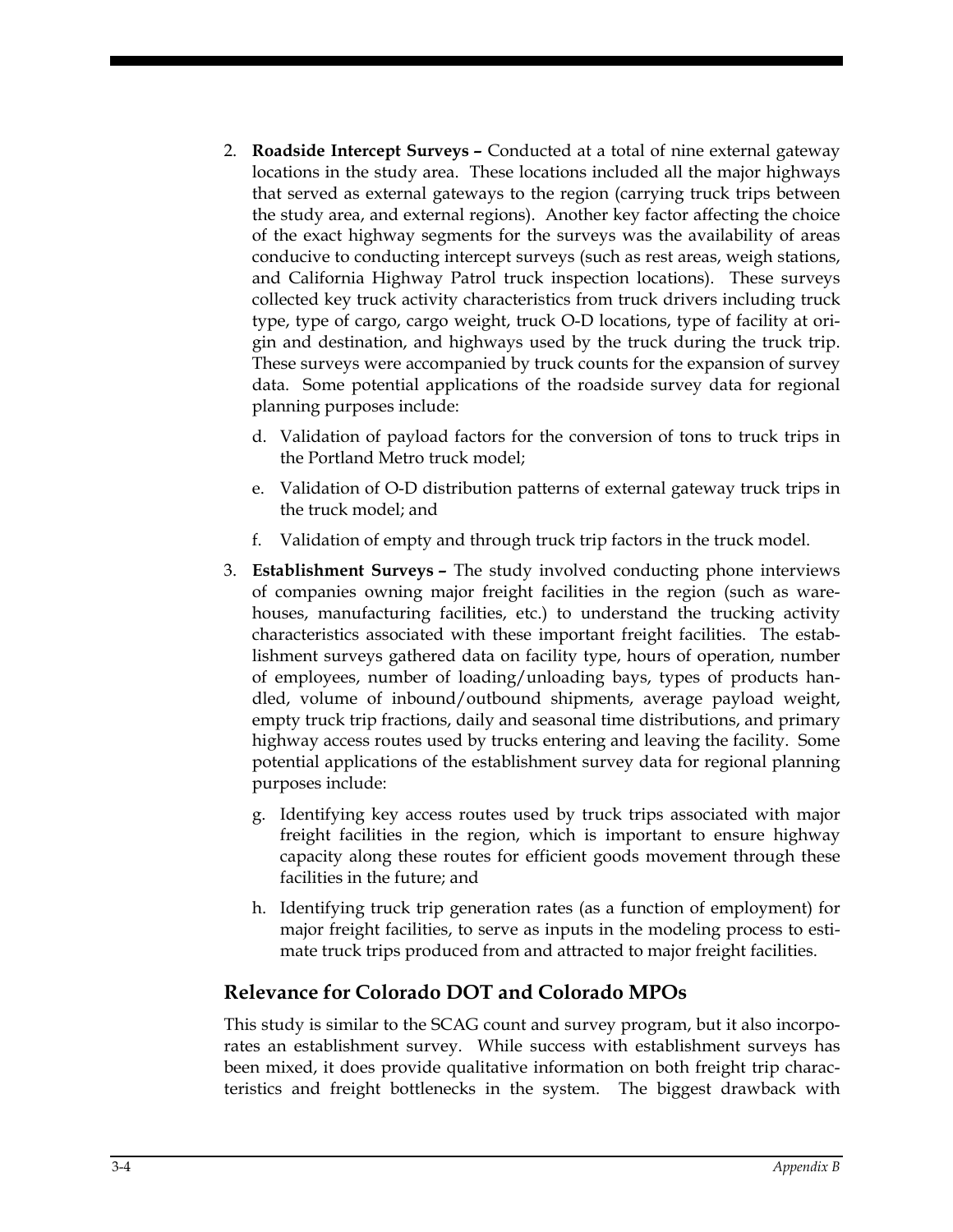conducting freight establishment surveys is determining the "universe" of truck trips or facilities to use to expand the collected data.

#### **Data/Information Needed to Implement Program**

A freight-focused truck count program, roadside truck survey, and establishment survey would be needed to implement this program. To implement the establishment survey, a comprehensive list of freight facilities and a universe of freight facilities or truck trips would be needed.

# **3.3 OREGON COMMODITY FLOW DATABASE**

The Oregon commodity flow database development work was undertaken by ODOT to create a database of base year (1997) and forecast (2030) commodity flows for the entire State. The base year was chosen to be 1997 to allow for the comparability of data with the commodity flows estimated separately for the Portland metropolitan area. To ensure consistency between the statewide commodity flow estimates and the estimates for the Portland region, the methodology used in the development of the Portland area commodity flows was applied for the development of the statewide database. The statewide estimates, however, were enhanced using newly available data sources to address issues with estimating flows of specific commodities. The types of data used in the development of the statewide commodity flow database, and some key methodological issues, are described briefly below.

Several data sources were used in the estimation of the baseline commodity flow estimates. The Global Insight TRANSEARCH database served as the initial data source for the commodity flows. The flows in TRANSEARCH were enhanced, particularly for specific commodity groups such as agricultural commodities, nonmetallic minerals, petroleum products, and waste products, using the 1997 Commodity Flow Survey (CFS) database developed by the U.S. Census Bureau, and statewide data for Oregon from the 1998 Freight Analysis Framework (FAF) from the FHWA. Additionally, data from TRANSEARCH was enhanced for the rail, marine, and pipeline modes using mode-specific commodity flow data – Carload Waybill Sample from the Surface Transportation Board (STB) for rail, Waterborne Commerce data from the U.S. Army Corps of Engineers for marine, and the Energy Information Administrations (EIAs) pipeline data for the pipeline mode. The database of commodity flows from the above data sources is in terms of tonnage. The 1997 Commodity Flow Survey data was used to estimate average value per ton factors by commodity group, which were used to convert the tonnage estimates to values, to provide the capability in the database to perform economic analyses for key industry sectors. Some other key features of the database are briefly outlined below: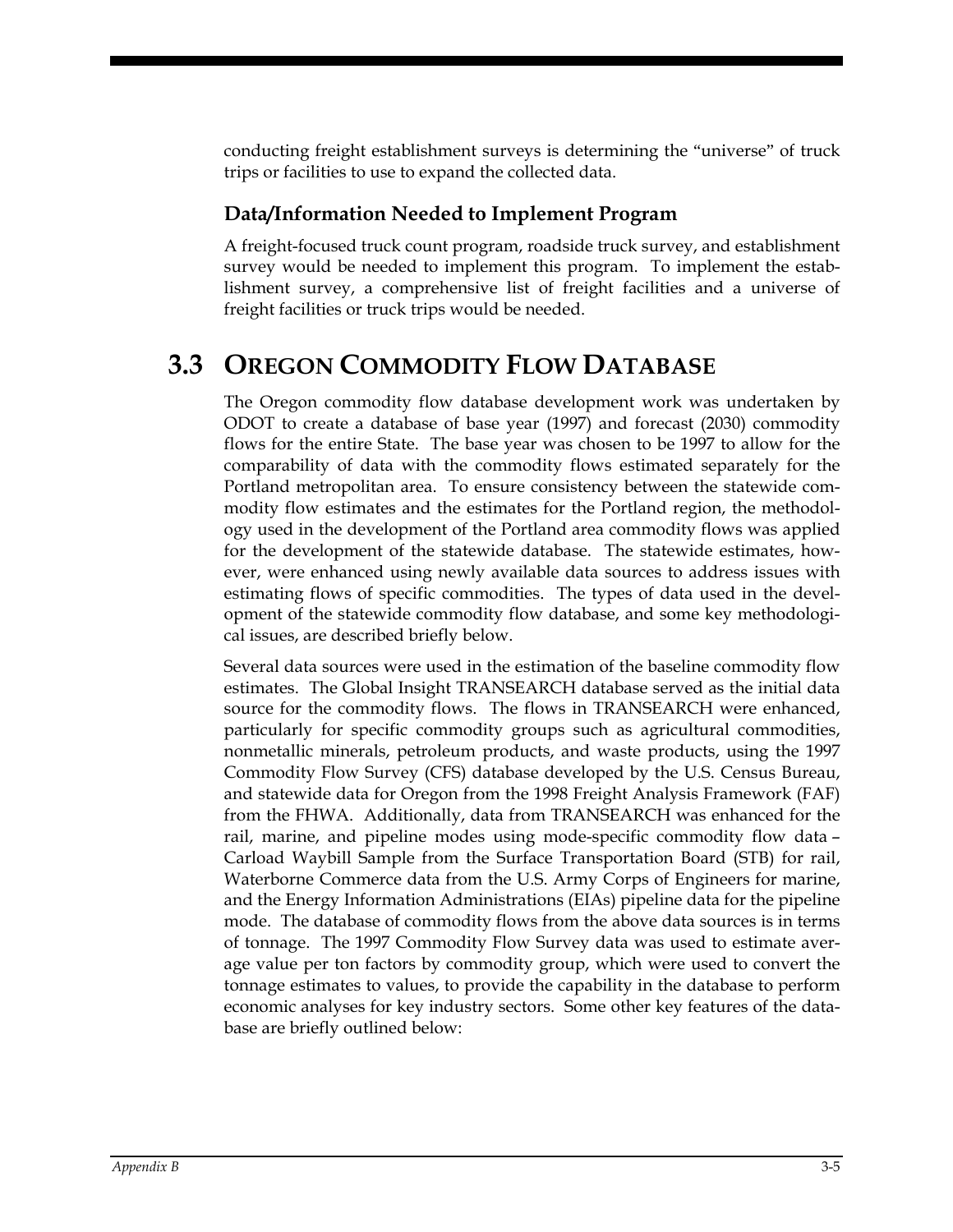- The database is based on the Standard Transportation Commodity Classification (STCC) codes; and
- The geographic coverage of the database includes the State of Oregon, metropolitan areas in the State, and Area Commissions on Transportation (ACT) areas. Additionally, the database also includes Hood River County (neither an ACT nor a metropolitan area), and Columbia and Yamhill counties (which overlap multiple ACT areas).

#### **Relevance for Colorado DOT and Colorado MPOs**

This study is of particular importance because it demonstrates how to verify and augment the TRANSEARCH freight flow database by using economic output data and other goods movement data available from other sources. It may be worthwhile for the Colorado DOT to compare its TRANSEARCH data to freight flow data from other sources such as the BTS Commodity Flow Survey and economic data provided by the Economic Census to determine what the strengths and weaknesses of the database are. Additionally, it may be reasonable to augment some of the data fields based on information from outside sources.

#### **Data/Information Needed to Implement Program**

The data to verify and augment the TRANSEARCH data exist in several sources, but it would be useful for the Colorado DOT to assemble economic output data from publicly available sources, particularly for the nonmanufactured commodities. Additionally, 24-hour roadside truck surveys would be useful to determine the veracity of TRANSEARCH long-haul truck flows.

# **3.4 CALIFORNIA HEAVY DUTY TRUCK TRAVEL SURVEY**

The California Heavy Duty Truck Travel Survey was undertaken by Caltrans in 2001 to understand statewide trucking activity characteristics through roadside intercept surveys at selected sites in the State of a representative sample of trucks. The primary goals of the survey were to successfully collect truck survey data at a statewide level, and ensure the collected data can be used for analyses pertaining to the identification of relationships between economic activity and truck travel patterns, and estimation of major commodity movements by (and industries reliant on) the truck mode in the State.

Roadside intercept surveys were conducted at a total of 33 sites providing a good geographic representation of various regions around the State, and involved surveys of 8,287 truck drivers. The surveys at each site were accompanied by 24 hour video taping counts for survey data expansion. The key components in the survey process included site selection, sampling design, survey instrument design, data collection, and reporting of survey data. The site selection process involved identification of a set of sites in the State for conducting the surveys, which included Rest Areas, California Highway Patrol (CHP) Commercial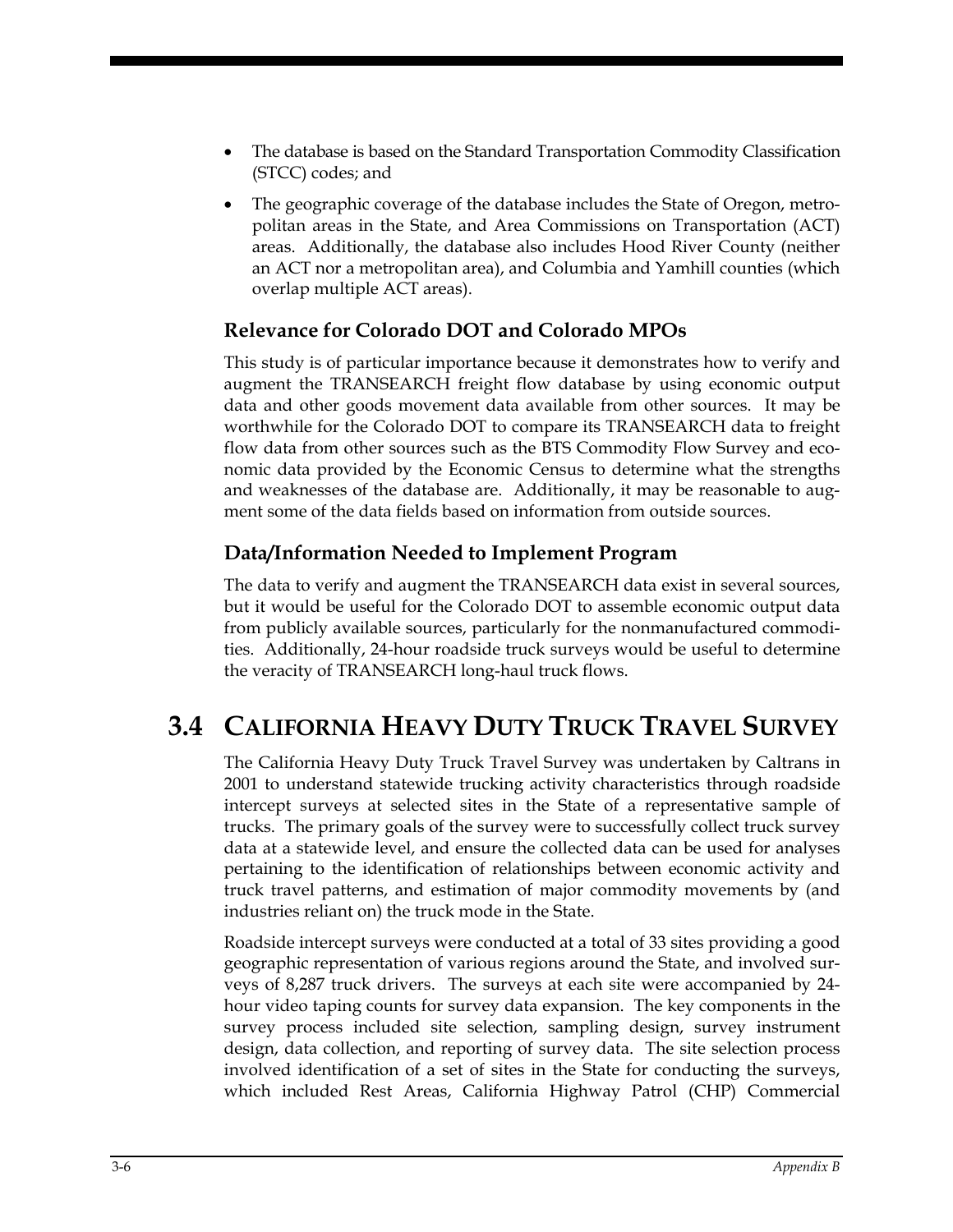Vehicle Enforcement Facilities, and Agricultural Inspection Stations. The sampling design process arrived at the appropriate sample size for the surveys based on site capacity, number of surveyors, and expected traffic volume by time of day. The survey instrument was designed based on the key types of truck trip data to be collected from the surveys, which included the following:

- Type of truck (GVW, number of axles, etc.);
- Truck shipment characteristics (primary commodity, percent full, trip length, etc.);
- Last Stop and Next Stop Characteristics (location, type of facility, type of activity –loading/unloading, etc.);
- Daily truck activity characteristics (total number of stops per day, total distance traveled per day, etc.); and
- The data collected from the surveys were used to prepare summary statistics of trucking activity characteristics in the State, which included percent of truck fleet by truck type (single trailer, single unit, etc.), truck body (van, flatbed, container, etc.), and number of axles, percent by GVW, major origin and destination facilities (warehouses, intermodal terminals, marine terminals, etc.) of truck movements, trip length frequency distributions of statewide truck trips, etc.

#### **Relevance for Colorado DOT and Colorado MPOs**

The Caltrans truck survey data have been used on multiple studies in California including: the freight plan for the San Francisco Bay Area, multiple goods movement studies in the Central Valley in California, and truck model development in Southern California. This study illustrates how a simple data collection effort can benefit freight planning for several years.

#### **Data/Information Needed to Implement Program**

A similarly styled roadside truck O-D survey would be needed to implement this study.

# **3.5 FHWA FREIGHT ANALYSIS FRAMEWORK (FAF) AND FAF2**

In order to better understand freight transportation demand, assess implications for the surface transportation system, and develop policy and program initiatives to improve freight efficiency, FHWA embarked on the Freight Analysis Framework (FAF) program. The Freight Analysis Framework (FAF) estimates commodity flows at a national level, and flows through international gateways (NAFTA), as well as related freight transportation activity (such as truck traffic on the highway network) using data integrated from various freight data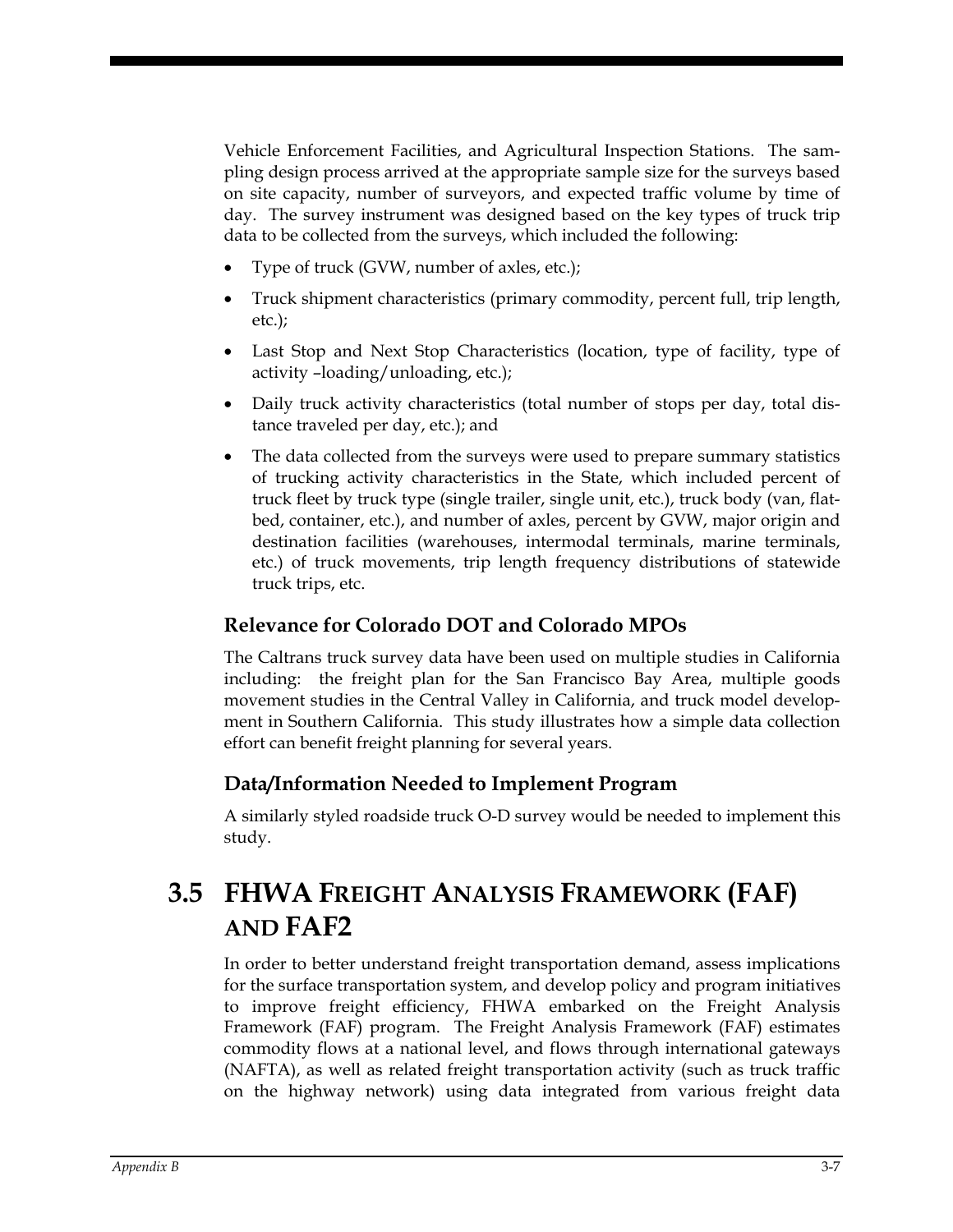sources. The original version of FAF (FAF1) included data for 1998 and forecasts for 2010 and 2020. In 2006, the FHWA published the second generation of the FAF (FAF2), which improved on the original version with respect to the following areas:

- More recent base year data (2002) and forecasts ranging from 2010 to 2035 with data available for intermediate five-year intervals;
- Geographic regions covering substate areas;
- International freight flows to Canada, Mexico, Latin and South America, Asia, Europe, the Middle East, and the rest of the world through more than 75 international gateways in the country;
- Seven modal classifications (truck, rail, water, air, pipeline, intermodal, others) instead of the traditional four provided by FAF1 (truck, rail, air, water); and
- Commodity data using the two-digit Standard Classification of Transported Goods (SCTG) scheme in order to match the 2002 Commodity Flow Survey (CFS).

The second version of FAF has two components – FAF2.1 released in January 2006, and the more recent FAF2.2 released in November 2006. The discussion in this section pertains to FAF2.2 which improves on FAF2.1 in terms of having more accurate base year (2002) commodity flow data. FAF2.2 includes a comprehensive commodity flow database providing commodity flows between states, substate regions and international gateways (for 2002 and forecasts from 2010 to 2035 with five-year intervals), and a network database that translates commodity flows into equivalent truck traffic flows on the highway network.

The FAF2.2 commodity flow database for the base year (2002) is built entirely from publicly available data sources. Some of the key data sources used in the development include the following:

- 2002 Commodity Flow Survey (CFS) from the U.S. Census Bureau and the Bureau of Transportation Statistics (BTS);
- Foreign Waterborne Cargo data from the U.S. Army Corps of Engineers;
- Carload Waybill Sample from the Surface Transportation Board (STB); and
- Transborder Surface Freight Database from BTS.

The entire list of data sources used in the development of the FAF2 commodity flow database are documented in various papers available at http:// ops.fhwa.dot.gov/freight/freight\_analysis/faf/. The following sections briefly discuss the key attributes of the commodity flow database, covering the types of commodities, the geographic regions, the modes, and shipment volume (tonnage, etc.) information.

The FAF2.2 commodity flow database provides coverage of commodity flows over the entire U.S. national geography. The domestic version of the database,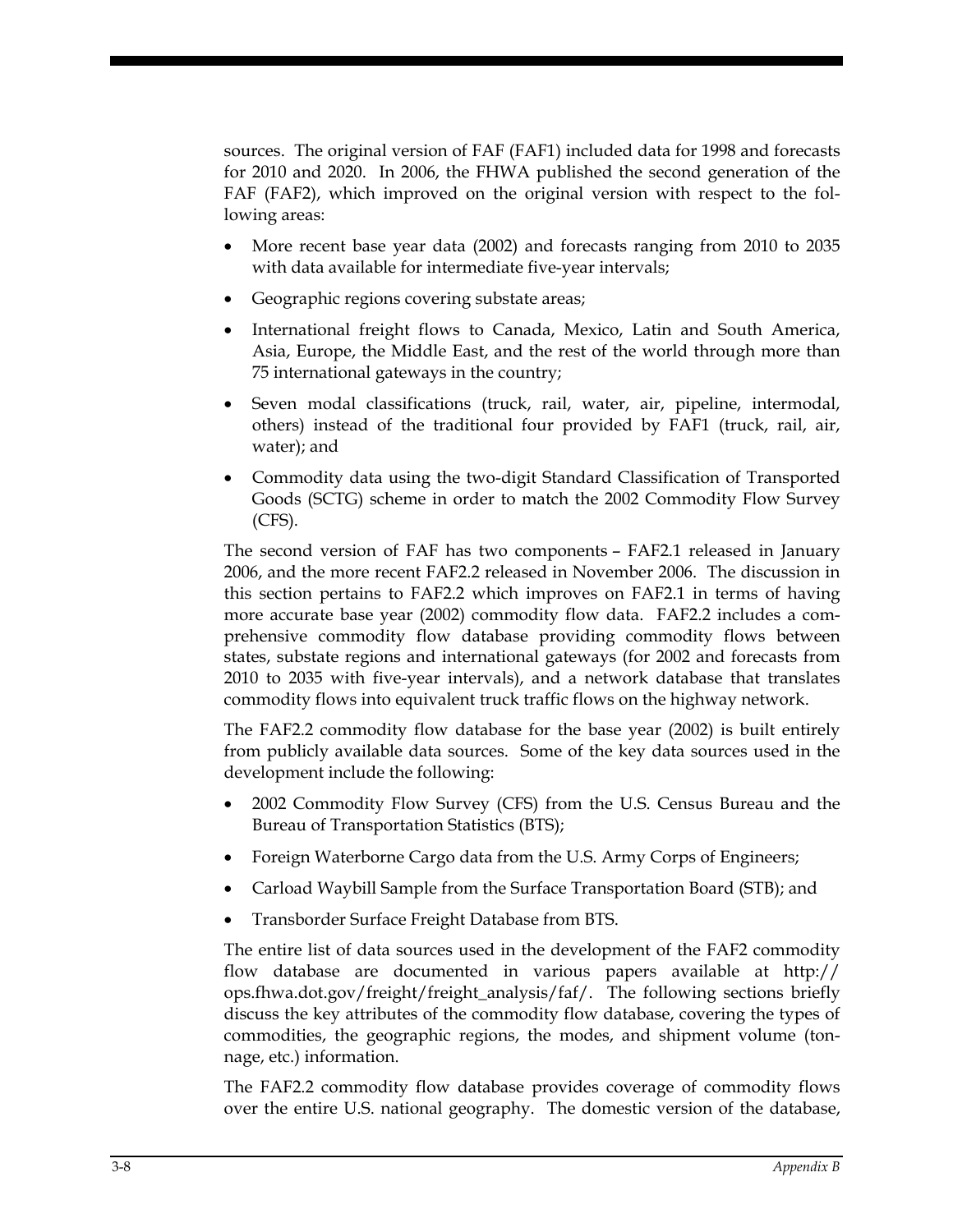which relates to commodity flows within U.S. regions, provides flows between states, and substate regions. The domestic regions in the U.S. in the database are categorized into the following areas:

- Metropolitan Statistical Areas (MSAs);
- Consolidated Statistical Areas (CSAs); and
- States or balances of States.

There are a total of 114 domestic regions in the database, having a combination of MSAs, CSAs, and States/balances of States. The two regions in Colorado covered in the database include the Denver-Aurora-Boulder CSA and the region covering the rest of Colorado ("Remainder of Colorado"). The database includes 7 foreign trade regions comprising of Canada, Mexico, Latin and South America, Asia, Europe, Middle East, and Rest of the World. The international gateway locations for off-shore and NAFTA movements can also be inferred from the database. The international gateways are denoted either by one of the domestic regions where the port of entry or exit is located (for example, flows moving through the San Pedro Bay ports in Southern California would be denoted by the Los Angeles CSA, since these ports are located in that region), or by 17 additional international gateway locations included in the database.

The FAF2 commodity flow database uses the Standard Classification of Transported Goods (SCTG) commodity classification system, which is based on building blocks derived from the Harmonized Commodity Description and Code System (HS) or the Standard Classification of Goods (SCG) system in Canada. The use of the SCTG system in the FAF2 database ensures consistency in the classification of goods for analysis over the entire North American geographic area. Specifically, the database only has goods classified at the two-digit SCTG level, without further level of detail. The two-digit SCTG classification level has 43 exhaustive and mutually exclusive commodity groups.

The FAF2 commodity flow database provides commodity flows for the following modes of shipment:

- Truck: The truck mode in the database includes both private and for-hire trucks; however, the database does not split the trucking mode into these subcategories;
- Rail: This mode includes rail carload shipments;
- Water: Includes Shallow Draft (river and canal shipments), Deep Draft (oceangoing shipments), and Great Lakes shipments;
- Air: Includes shipments by air, or a combination of truck and air (includes air freight and air express shipments);
- Truck-Rail Intermodal: Includes intermodal shipments by a combination of truck and rail (could be associated with international or domestic intermodal);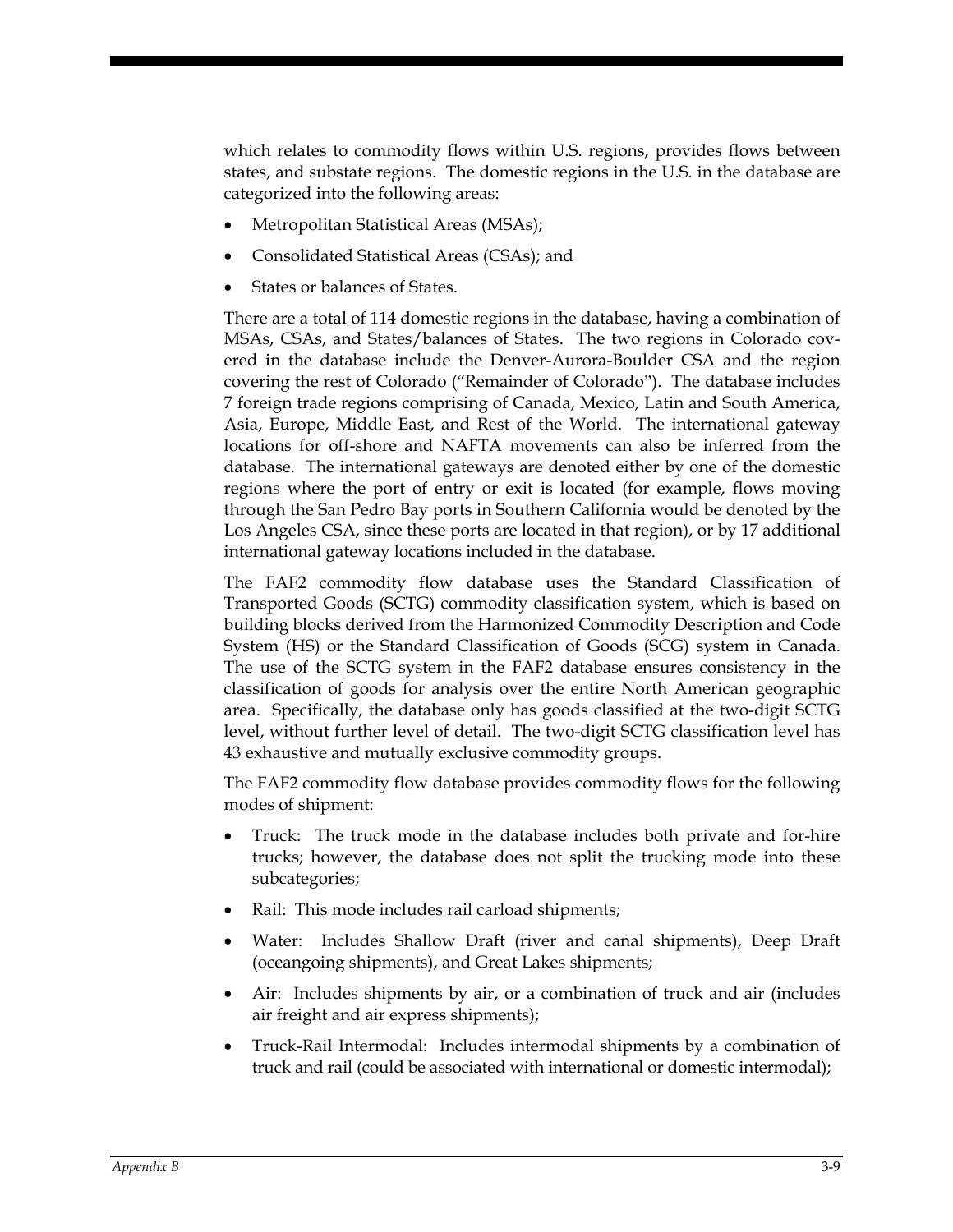- Other Multiple Modes: Includes mail/parcel/courier shipments (typically less than 100 pounds), and all other intermodal shipments (truck-water, water-rail, etc.);
- Pipeline and Unknown: Includes pipeline shipments and all other shipments for which the mode is unknown.

The FAF2 database provides shipment volume information in terms of weight and value of shipments. Weight is represented in terms of thousands of short tons (where one short ton is equivalent to 2,000 pounds). Value of shipments in represented as the net selling value free-on-board (f.o.b.) plant, exclusive of freight charges and excise taxes, in terms of millions of U.S. dollars.

This section presents some examples of the types of applications where the FAF2 commodity flow database can be used for freight planning, with some examples of real-world applications. These include the following:

#### *Freight Demand Model Applications*

Owing to its transparency in the data development process using publicly available data sources, robust methodologies for data integration from different data sources, sound freight forecasting procedures based on considerations of economic and trade activity trends and projections, as well as comprehensive geographic, commodity and modal coverage, the FAF2 commodity flow database can provide inputs for the development of robust commodity-based freight demand models. Since FAF2 is intended to serve as a national freight flow database, it does not provide data at disaggregate levels of geographic detail (for example, county, or subcounty) which are typically needed for local and regional freight demand models. However, FAF2 can serve the important purpose of providing control totals of commodity flows for the validation of more disaggregate local/regional commodity flow databases used for model development. Another important application of FAF2 is in the validation of commodity flow forecasts or growth factors needed to estimate forecasts. In many cases, local/ regional commodity flow databases use growth rates that are not representative of expected growth in the region, or owing to lack of data/information, might apply the same growth rates across shipments of different industry/commodity groups, or across different O-D pairs. Since the growth trends typically vary by the type of industry and also by O-D pairs, and FAF2 growth rates account for these variations, these growth rates can be used for the validation of growth rates in local/regional commodity flow databases for the accurate estimation of commodity flow forecasts for the modeling process. Since freight models are intended to have the capability to forecast flows for longer time horizons (typically 2030), the FAF2 forecasts up to 2035 can serve as vital inputs in the modeling process.

The FAF2 database was used in the development of the San Joaquin Valley Truck Model, as well as in the development of the SCAG External Heavy-Duty Truck Model, for the validation of base year flows and forecasts in the California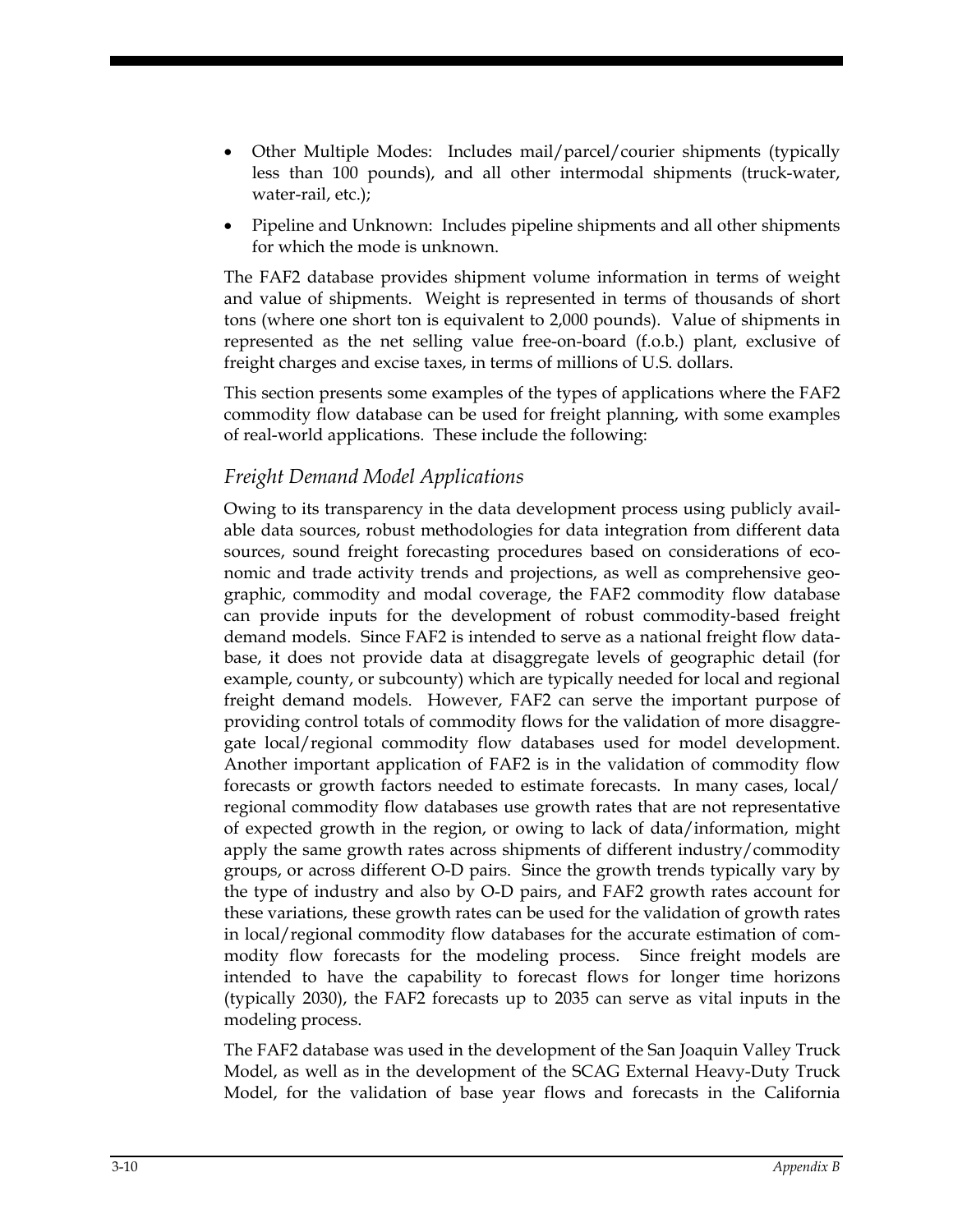Intermodal Transportation Management System (ITMS) commodity flow database that provided the commodity flow data inputs for these models.

#### *Value-to-Ton Conversion Factors*

Since the FAF2 database provides both value and weight of shipments between O-D pairs by commodity type and mode, it can be used to develop value-to-ton conversion factors for individual commodity groups. In many cases, especially those dealing with trade flow or input-output data/analyses, data might be available only in terms of value of commodities/shipments, without any tonnage information. In such cases, value-to-ton conversion factors by industry type can serve the useful purpose of determining the equivalent trade flows in terms of tons, which can then be used to determine modal flows (for example, truck trips by applying payload factors to the tonnage flows). Also, value-to-ton conversion factors can be used in economic impact analyses, wherein tonnage data might need to be converted to equivalent dollar values to estimate the impact of flows on the economy.

FAF2 value-to-ton conversion factors were used in the SCAG external HDT modeling process to convert value-based data from the IMPLAN input-output model to equivalent tonnage-based I/O matrices, for the use of the I/O matrices in the disaggregation of commodity flows from counties to TAZs in the modeling process.

#### *Market Analysis*

The FAF2 commodity flow database can be used to perform market analyses to determine existing and future trends in growth in freight demand along key corridors, or international gateways. Some key types of market analysis questions that can be answered using the data from the FAF2 database include the following:

- What are the key commodities and industry groups that rely on a particular freight corridor?
- What are the major O-D pairs associated with the freight moving along a particular freight corridor?
- What share of the total market demand along a particular freight corridor is reliant on the truck mode vis-à-vis the rail mode, and what are the expected trends in the future?
- What is the magnitude of freight traffic (in terms of value and weight) by commodity type moving through an international gateway (such as a seaport), and what are the expected trends in the future? Also, what are the landside modal and O-D distributions of freight moving through the international gateway (this can be useful in identifying the major inland access routes and corridors that serve the international gateways)?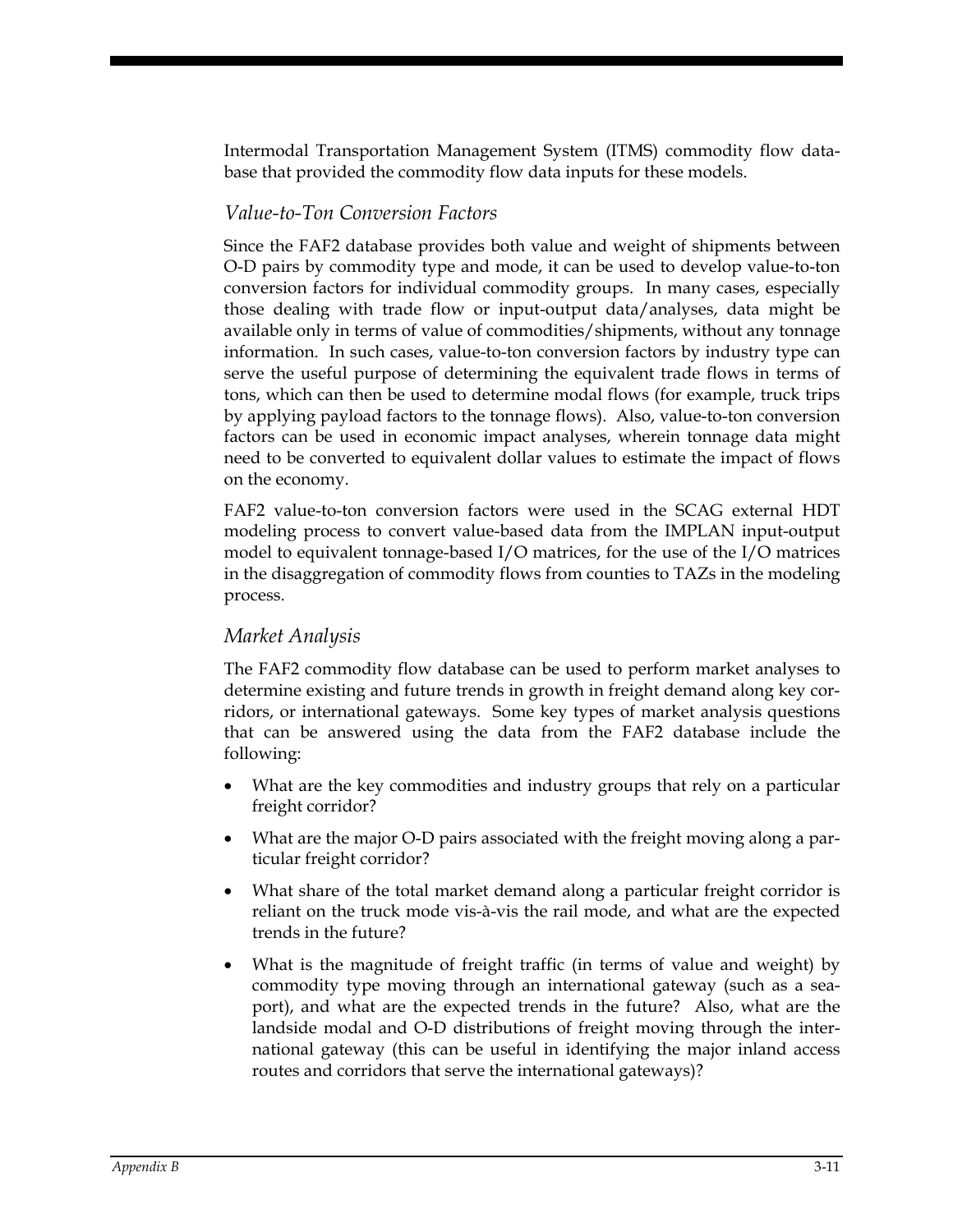# **4.0 Freight Models**

The increasing focus of freight in the transportation planning process has spurred the development of freight demand models, particularly at the state and MPO levels. Also, significant work is currently being done by the Federal government to enhance the state of the art and the state of the practice in freight modeling at the national, state, and local levels, notably the Freight Model Improvement Program (FMIP) managed by the FHWA's Office of Freight Management and Operations. Freight models are critical to freight planning, particularly because they provide the capability to predict future freight flows in a region as a function of key trends in parameters influencing freight flows. Examples of these parameters include trends in economic activity in a region, industry supply chains and logistics patterns (for example, just in time logistics and their impacts of freight flows), increased international trade flows, service trucking and local pick-up and delivery activities in an urban area, etc. Another important application of freight models for planning pertains to the analysis of impacts of specific investments in the freight transportation system on freight demand, and system performance in the future. This analysis is critical to the prioritized selection and implementation of the most critical investments in the freight transportation system for optimal system performance and freight flow efficiency in the future.

Freight demand models have been typically based on methods initially developed for passenger travel demand forecasting, notably the four-step modeling approach. Commodity-based freight models are the most common forms of four-step freight models involving commodity flow generation (productions and attractions), commodity flow distribution, modal split, and traffic assignment. However, freight models typically differ based on the level of geographic detail, particularly with regard to the modes considered in the model. For example, urban area freight models are typically truck models, since trucks account for majority of the freight movements in an urban area. Commodity-based truck models have only three steps in the modeling approach due to the obviation of the need for modal split. There have also been applications of vehicle-based truck models, which in lieu of considering commodity flows, directly consider truck trips. However, due to the inherent complexities in freight movements, and the differences in players and parameters impacting freight and passenger demand, there have been applications of more advanced freight modeling approaches considering such factors as industry supply chains and logistics practices, truck trip chains, and second leg truck traffic movements (associated with local pick-up/delivery, retail distribution, etc.), which entail different data inputs and modeling requirements/capabilities compared to traditional freight modeling approaches.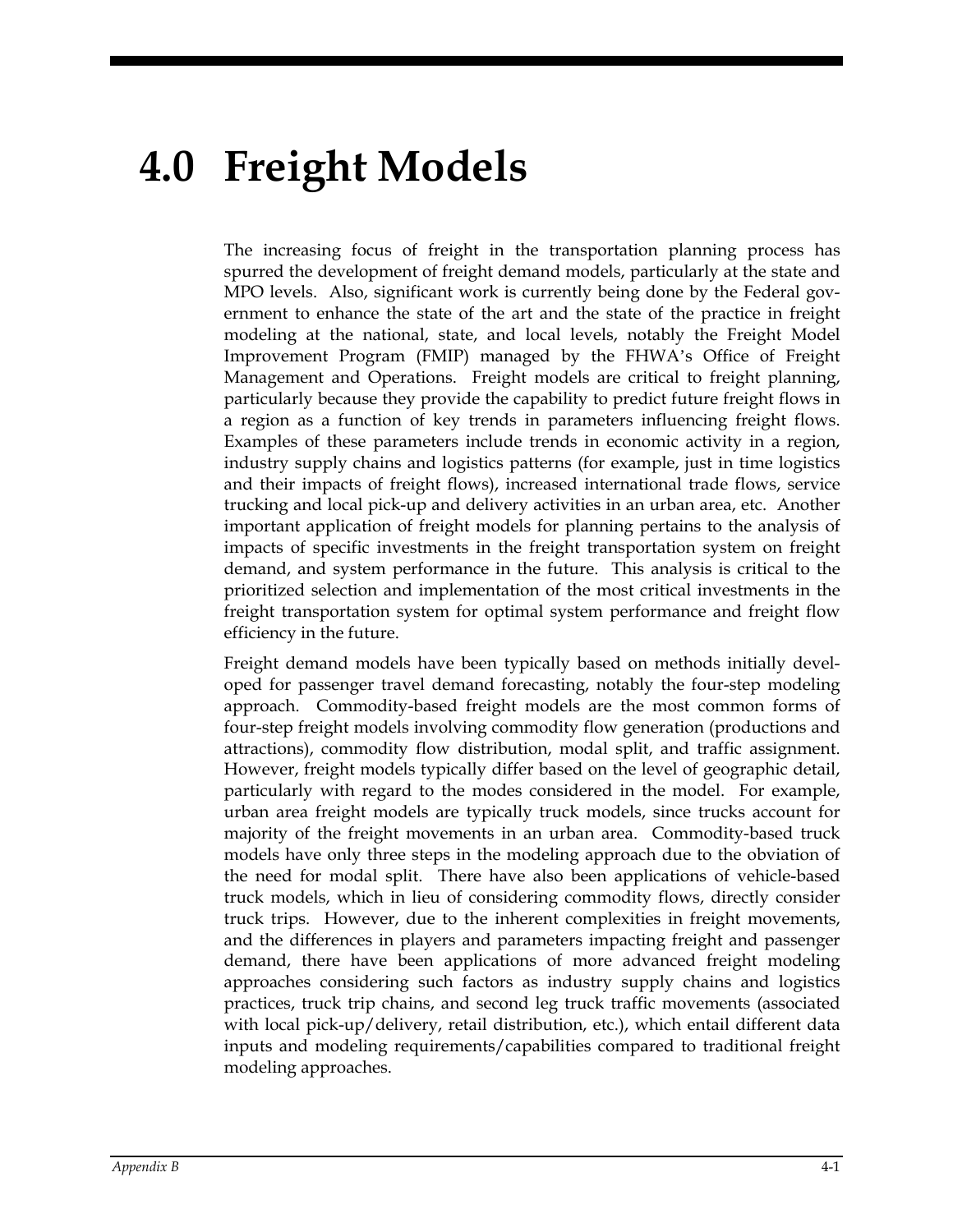This section presents a discussion of some key examples of freight modeling undertakings at the state and MPO levels, focusing specifically on the types of freight data used in their development. Some examples of the types of freight data that are typically used as inputs in modeling freight demand include the following:

- Truck counts on the highway network;
- Commodity O-D data;
- Socioeconomic data (types of industries, industry employment, population, etc.);
- Input-Output data;
- Payload factors;
- Freight infrastructure (infrastructure network information such as number of lanes, speeds, travel times, etc.);
- Industry supply chains and logistics (logistics nodes, truck trip chaining, etc.);
- Empty and through truck trips; and
- Urban area trucking activity (service trucking, local pick-up and delivery, retail distribution, mail/parcel, etc.).

# **4.1 PORTLAND METRO TRUCK MODEL**

The Portland Metro truck model is also referred to as the Tactical Model System. The Tactical Model System, together with the Strategic Model Database, forms the core elements of the truck freight forecasting model for the Portland metropolitan area. The Strategic Model Database (SMD), which provides commodity flow data inputs to the tactical model, contains aggregate present and future freight flows for different commodity and mode combinations. This database serves as a useful tool providing freight flow inputs required for strategic decision-making concerning the development and operation of Portland's seagoing and river marine terminal infrastructure, major air, rail and trucking terminals, as well as its modal transportation networks of freight corridors and access routes, to ensure transportation efficiency, reliability, costeffectiveness, and economic competitiveness in the region, in the future. Portland's Strategic Model Database was originally developed from a number of data sources including:

- The Global Insight TRANSEARCH database;
- For air freight, forecasts by commodity and route, based on FAA air freight traffic data and related freight data provided by the Portland airport;
- For seaborne trade, forecasts by commodity and route, based on international trade data showing shipments by customs district;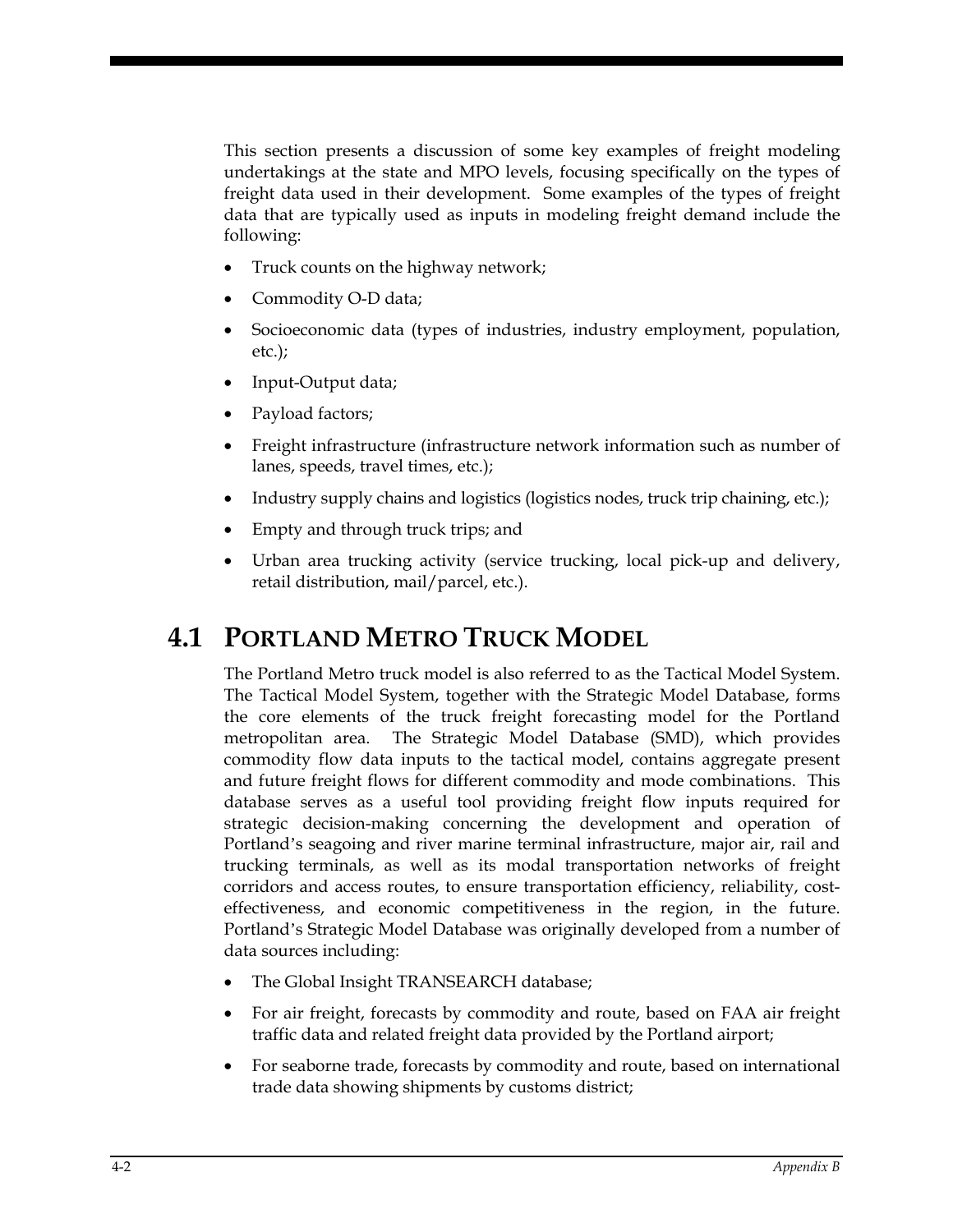- Regional macroeconomic forecasts;
- PIERS data from the Journal of Commerce showing sea trade movements; and
- Forecasts prepared by the Port of Portland.

The Tactical Model, as it currently stands, is largely empirical and less behavioral, implying that it has many fixed percentages for data inputs at various stages of the modeling process. However, with better understanding of the regional freight system dynamics, and industry shipper behavior, the model is expected to incorporate more behavioral components in its various steps of the modeling process. The study area of the Tactical Model is comprised of Columbia, Clackamas, part of Marion, Multnomah, Washington, and Yamhill counties in Oregon, and Clark County in Washington. The model comprises of 2,029 internal TAZs, and 17 external TAZs.

One of the key data inputs into the model is the commodity flow data in the SMD, as described earlier. The outputs from the SMD include a set of summary commodity flow tables at an aggregate geographic level that are used as control totals for the generation of commodity flows between TAZs in the subsequent modeling steps. The primary data inputs from the Strategic Model Database can be categorized into commodity flows into, out of, and within the Portland region. The SMD also provides *through* commodity movements in the region, as long as there is a change of mode involved, for example, goods coming into the Port, and moving inland by truck. Since all goods movements that move through the region by the same mode (primarily truck, and some rail) are not captured in the SMD, the Tactical Model needs to account for through truck movements using sources other than the SMD. As discussed earlier, the SMD includes 17 commodity classifications, which also are used in the model.

Commodity flow data in the SMD used in the Tactical model are allocated to either internal zones, highway gateway locations/external zones, or terminal gateway locations, based on the type and direction of commodity flows. Origin locations in the model to which commodity flows need to be allocated include internal zones (with origins of internal-internal and internal-external flows), highway gateway locations or external zones (with origins of external-internal and through commodity movements), and terminal locations like port facilities, air cargo facilities, and rail terminals, where international or external domestic shipments are offloaded, and generate associated truck trip origins. Similarly, destination locations in the model include internal zones (for destinations of external-internal and internal-internal flows), highway gateway or external zones (for destinations of internal-external and through movements), and terminal locations where international exports or external domestic shipments leaving the region are loaded, which generate associated truck trip destinations.

The following sections describe the type of data inputs used by the Tactical model for the commodity flow allocation processes: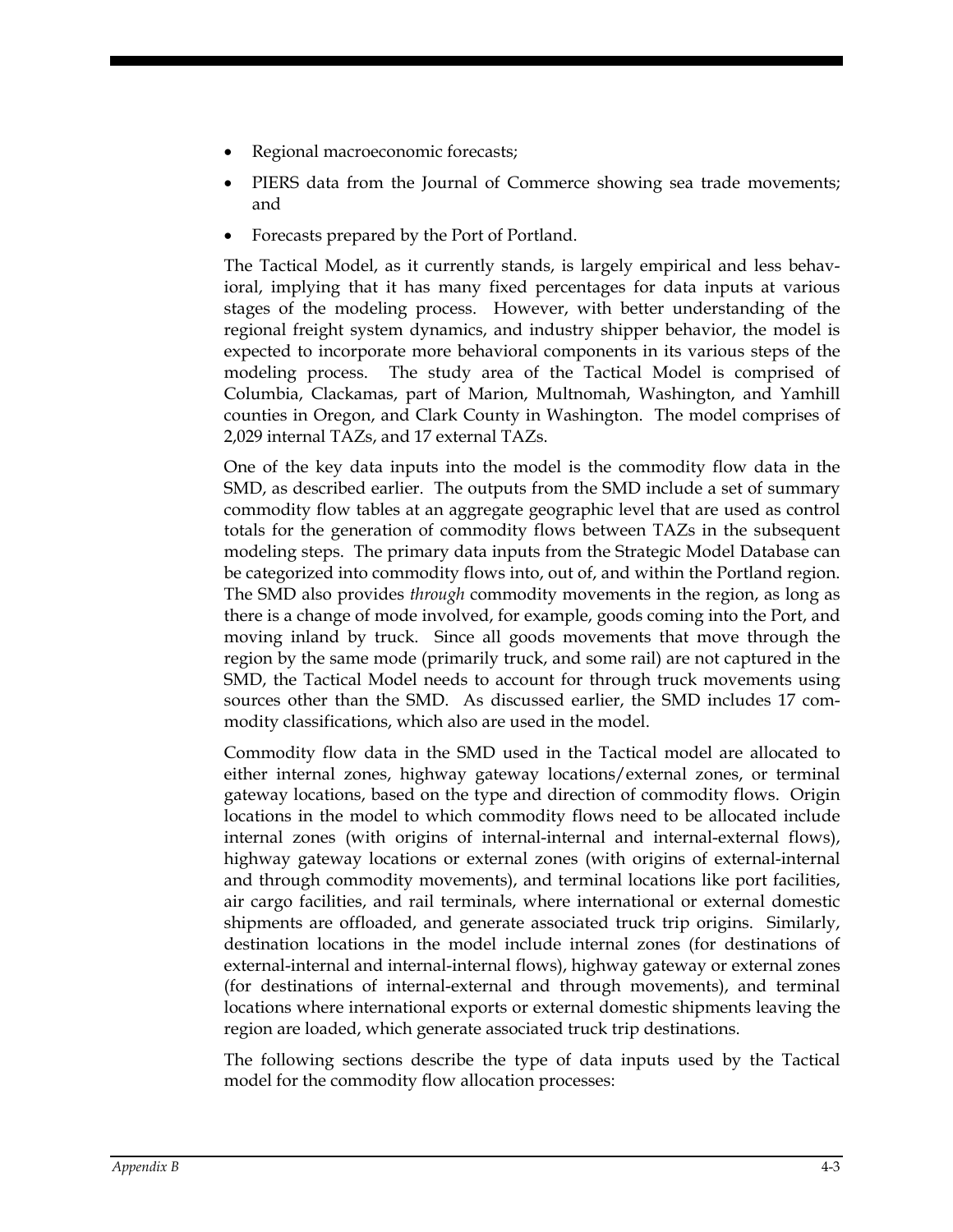- **Internal Zones** As described earlier, origins or internal-internal and internal-external flows, and destinations of internal-internal and externalinternal flows, are allocated to TAZs in the Tactical Model system. This is accomplished by disaggregating flows to zones based on zonal employment shares for specific industry groups associated with each commodity category. For this purpose, the Tactical Model uses base year employment at the twodigit SIC industry level provided by Metro. For future employment forecasts, however, employment data inputs to the model are available only for two employment categories, retail and nonretail. Base year distribution of industry employment across detailed industry groups are applied to the future year total employment by zone to arrive at employment forecasts by zone for detailed industry groups.
- **Highway Gateways/External Zones** The Tactical Model allocates commodity flow origins entering the region, and destinations leaving the region by truck to highway gateways/external zones. The internal-external and external-internal commodity flows from the SMD by external region (North, South, and Other) are allocated to highway gateways based on a fixed allocation to major roadway facilities as external stations in the Metro travel forecasting network, based on the distribution of current (from observed classification counts) or forecast (based on truck count trends or statewide model results) truck trips on each of the facilities. The same distributions are used for the allocation of all commodity groups, unless there are certain specific restrictions for the use of a gateway by a particular commodity group, or if there is specific commodity flow information available at each highway gateway location (for example, from surveys).
- **Terminals** Allocation to terminal locations is performed by the Tactical Model for all modal segments having their primary mode other than trucking. However, the procedure for the allocation of truck shipments associated with these market segments to specific terminals will depend on the primary mode. For example, all truck shipments associated with the air cargo modal segment are allocated to only one terminal location, which is the Portland International Airport (PDX). Where more than one point of entry or exit may exist, the model uses inputs from the Port of Portland or other sources to identify shipment patterns and the use of each terminal location by individual commodity types. This step also allocates drayage truck trips to terminals for sea and rail, and sea and barge modal segments, where the associated terminal facilities are at separate locations (thereby leading to a truck drayage move).

An important data input for the Tactical model is the annual to average weekday conversion factor to convert annual commodity flows in the SMD to average weekday flows. Consequently, an average conversion factor from annual to average weekday of 1/264 is used for the estimation of weekday truck trips, based on information published in the report *Vehicle Volume Distributions by Classification* (Hallenbeck et al., Washington State Transportation Center, draft,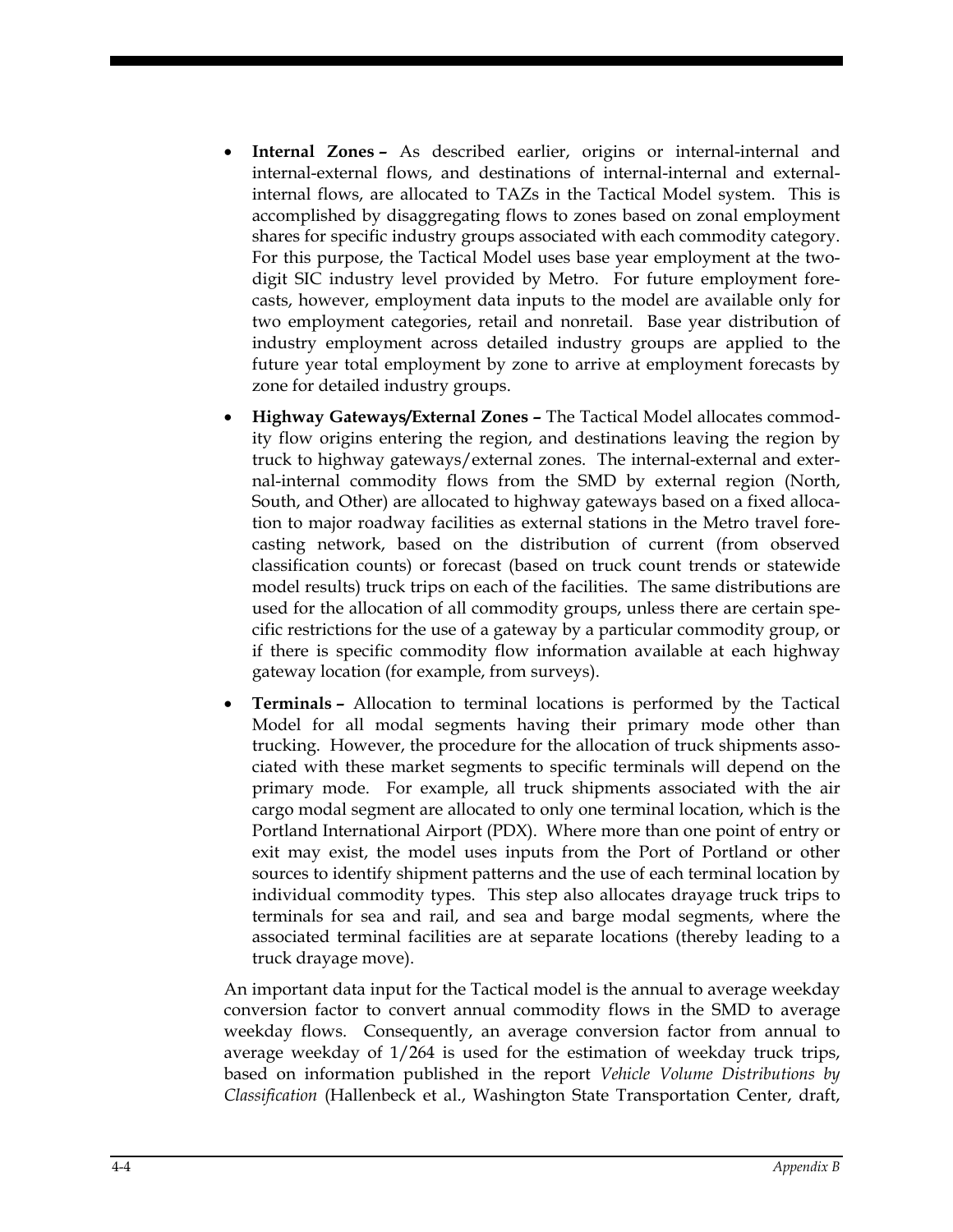June 1997). Payload factors are used by the Tactical Model to convert commodity flows derived from the previous step to equivalent heavy duty truck trips. ODOT roadside surveys provide the data for the development of payload factors for use in this step of the Tactical Model.

#### **Relevance for Colorado DOT and Colorado MPOs**

The Portland Metro truck model represents one of the early examples of a truck travel demand model developed primarily from TRANSEARCH freight flow data.

#### **Data/Information Needed to Implement Program**

The primary data needed to implement this truck model is TRANSEARCH data, a network and zone structure typical for passenger travel demand models, employment at the zone level of detail, survey data to generate payload factors.

# **4.2 SCAG HDT MODEL**

The new version of the SCAG HDT model is an update to the old version based on new truck travel surveys and commodity flow data. The entire SCAG HDT model consists of two components – an external model which models external trucks trips which have at least one trip end outside the six-county SCAG region, and an internal model which models truck trips within the SCAG region. The external truck trip model is based on a commodity flow database and forecasts developed by DRI/McGraw Hill and Reebie Associates (now Global Insight).

The new updated SCAG HDT model uses commodity flow data from the California Intermodal Transportation Management System (ITMS) database developed by Caltrans. This commodity flow data has an original base year of 1996, which were based on 1993 county-level commodity flow data developed for the SCAG Interregional Goods Movement Study and the original Caltrans ITMS. In addition to a base year of 1996, ITMS also contains commodity flow forecasts for 2006, 2016, and 2026 based on the FHWA Freight Analysis Framework and Caltrans employment forecasts by industry at the county level. Since the base year of the SCAG HDT model is 2003, the model uses 2003 commodity flow data inputs from ITMS. The national Commodity Flow Survey for 2002 and the data available for the Southern California metropolitan area was used to conduct a limited validation of the 2003 base year estimate developed from ITMS, to ensure accurate data inputs for the HDT model. This provided an important update to a key data input to the external model of the "new" SCAG truck model. The commodity flows in the ITMS are in terms of flows between counties within California, and states outside California, for Standard Transportation Commodity Code (STCC) commodity categories, in tons and by trucking submodes (truckload, LTL, and private trucks).

A key data input for the SCAG external HDT model is the employment data by industry at the TAZ level, which was used to disaggregate ITMS commodity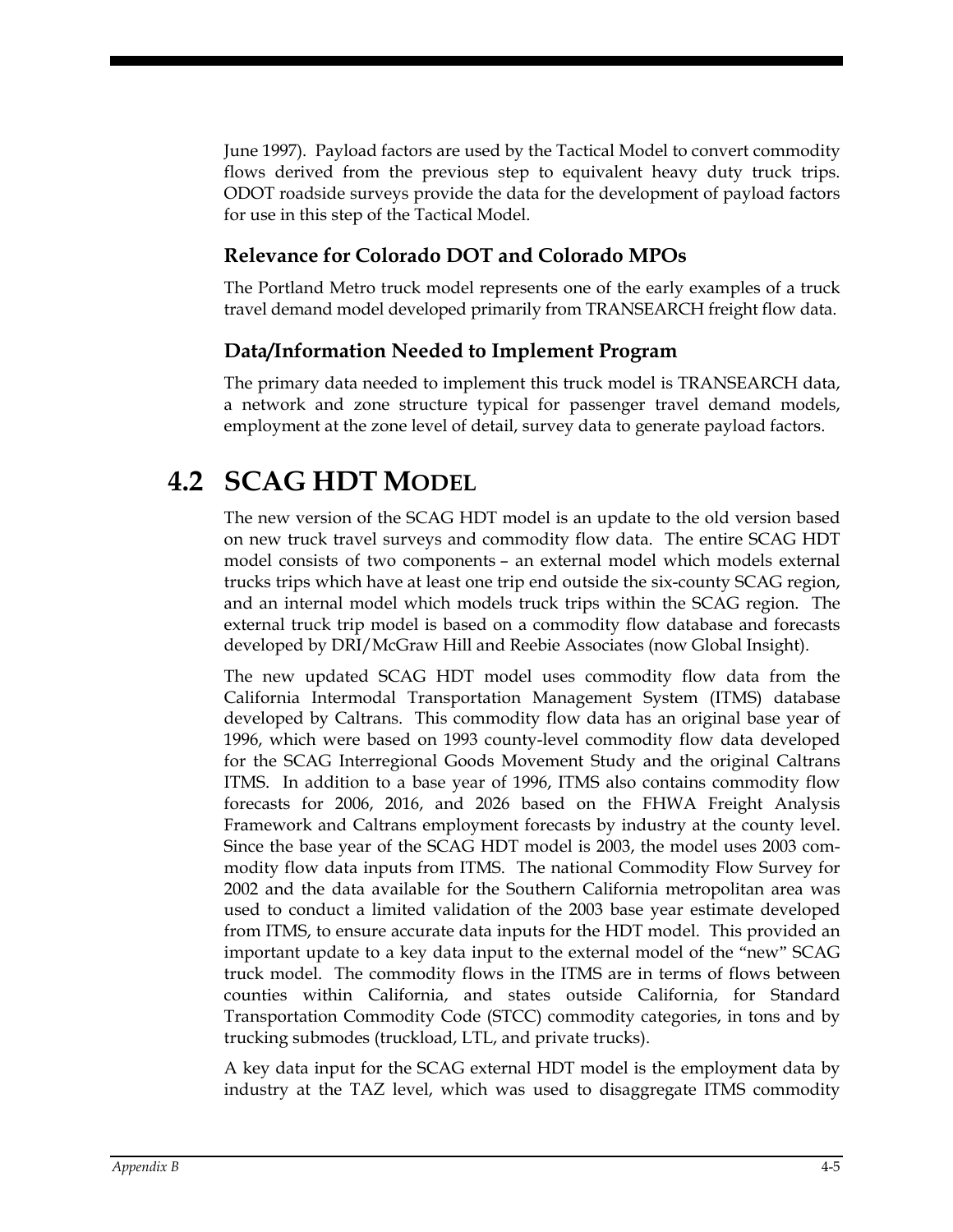flows from the county level to TAZs for the modeling process. County-level commodity flows in the SCAG truck model were disaggregated to TAZs using zone-level employment data. For outbound truck moves, commodity flows were allocated to TAZs in the origin county based on the employment share of the producing industry in each TAZ. For inbound flows of manufactured goods and farm products by truckload and private truck modes, economic input/output models were used to determine the portion of each commodity that moves to a manufacturing facility and the portion that moves directly to a warehouse for eventual distribution to a retail facility. For commodities carried by less-thantruckload carriers, these flows were disaggregated from county to TAZ level based on the exact locations of LTL facilities in the SCAG region using a list of LTL terminals.

Another key data input for the SCAG external truck model is payload factors for converting commodity flows into truck trips. These payload factors were derived using data from a combination of O-D surveys (2002 SCAG Truck Count Study) and data from the Census Bureau's 2002 VIUS. First, the tons were allocated to the three truck classes in the model (light-heavy duty trucks, mediumheavy duty trucks, and heavy-heavy duty trucks) using the data from VIUS. Next, the tons in each of the truck classes were converted to truck trips using the payload data from the intercept surveys and VIUS. Some other key data inputs to the external SCAG HDT model, with their applications include the following:

- Weigh-in-motion (WIM) data were used to convert annual truck trips to average weekday truck trips in the model. This disaggregation process converted the annual truck tons in the commodity flow database into a daily zone-level truck trip table for the SCAG region.
- IMPLAN input-output data was used for the disaggregation of inbound county-level commodity flows to TAZs.
- Inbound and outbound warehouse shipment data for the SCAG region was used to determine the share of secondary shipments (shipments originating from warehouses) that are associated with different commodity types. This information was critical for the conversion of secondary commodity flow tonnages to equivalent number of secondary truck trips in the region.

The internal truck model is another important component of the SCAG HDT model, which models internal truck trips within the SCAG region. The internal model is a three-step freight model, involving trip generation, trip distribution, and traffic assignment steps. An important data input for the internal model is truck trip generation rates by different industry/land use sectors for the estimation of total truck trips produced and attracted in the region. The trip rates for internal truck trips are estimated using data on daily truck activity collected from a shipper-receiver survey and zone-level employment data. The land use/employment categories for the trip rates include agriculture/mining/ construction, transportation/communication, wholesale trade, retail trade, finance/insurance/real estate/services, government, and households. The sam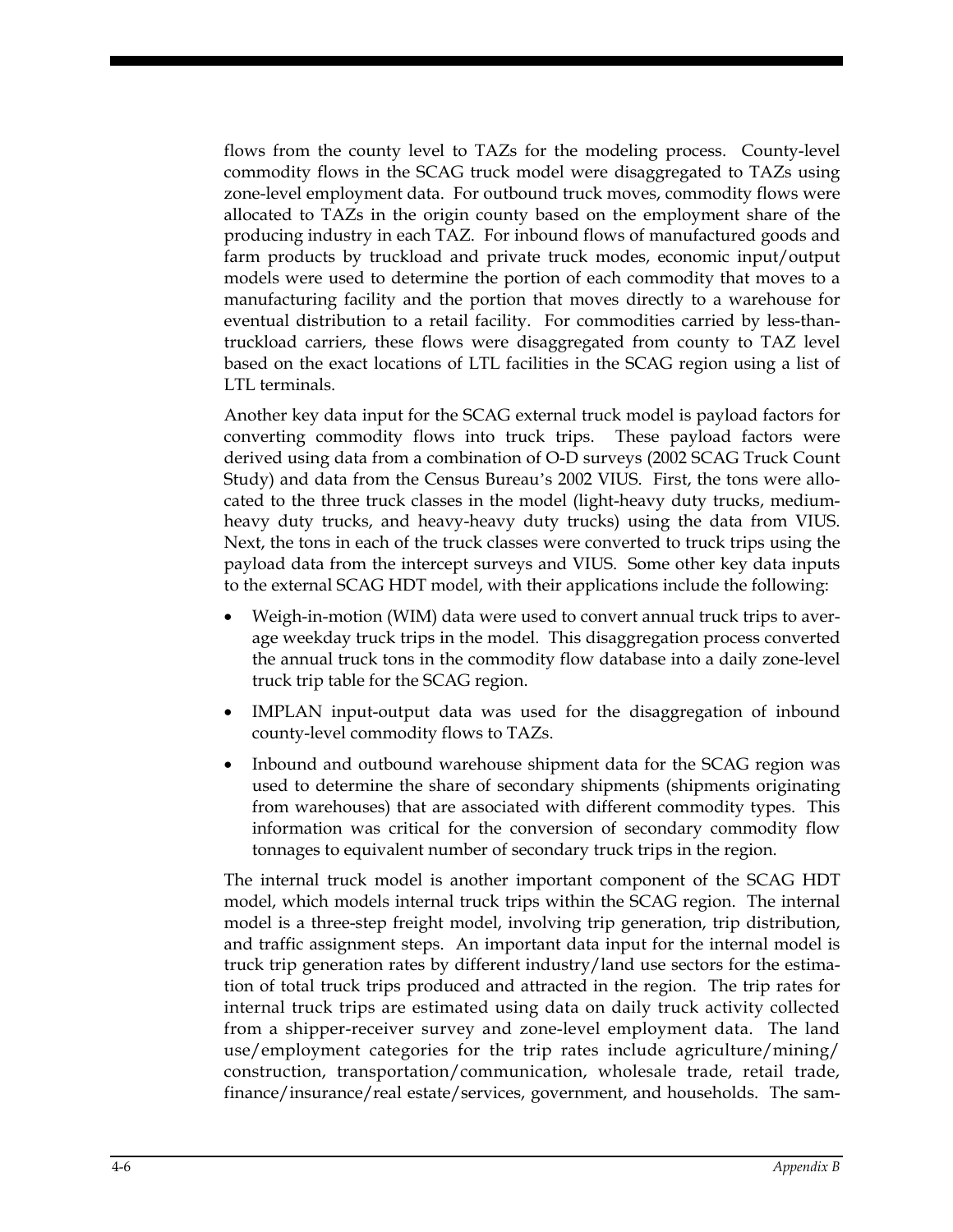ples for the shipper-receiver survey were drawn by industry group from the American Business Directories' Southern California Business Directory, a listing of 725,000 businesses, their addresses, telephone numbers, seven-digit Standard Industrial Classification Code, and sales and employment figures. The sampling frame did not include households or government facilities. The survey of shippers and receivers divided trips into two major categories: trips that delivered something to a facility (including services) and trips that picked-up something from a facility. Respondents estimated the number of truck trips per day associated with their facility (pick-up and deliveries) and noted whether shipments were truckload or partial-truckload deliveries. For several of the categories, insufficient survey data were available to estimate trip rates, so rates were borrowed from other metropolitan area models (Phoenix and San Francisco). Special generator models were used to add truck trips to the table from the major sea ports, intermodal transfer facilities, and airports.

An import input for the trip distribution step of the internal model is the data derived from trip diary surveys. The traffic assignment was done by first allocating the truck trips to the four time periods in the SCAG passenger model using truck count data collected by weigh-in-motion equipment at California's weigh stations. A multiclass assignment was then performed using both the passenger car and truck trip tables.

#### **Relevance for Colorado DOT and Colorado MPOs**

The SCAG HDT model represents the state of the practice in what is termed hybrid truck travel demand models. It is an appropriate model to consider for MPO-level truck modeling purposes.

#### **Data/Information Needed to Implement Program**

The primary data needed for this model include a county-level freight flow database, zone-level employment data, payload factors, and data capable of estimating internal truck trips.

# **4.3 SAN JOAQUIN VALLEY TRUCK MODEL**

This discussion pertains to the version of the San Joaquin Valley Truck Model developed as part of the Phase II San Joaquin Valley Goods Movement Study. The model is currently being updated as part of the Phase III study. The Phase II model is an integrated truck freight demand model for the eight-county San Joaquin Valley region in Central California, bounded approximately by the Sacramento metropolitan area to the north, the San Francisco Bay Area and California coast to the west, the Sierra Nevada to the east, and the Los Angeles metropolitan area to the south. The purpose of developing a truck model for the region was to provide an analytical tool and framework for evaluating the impacts of transportation system changes and improvements on truck-related goods movement in the region.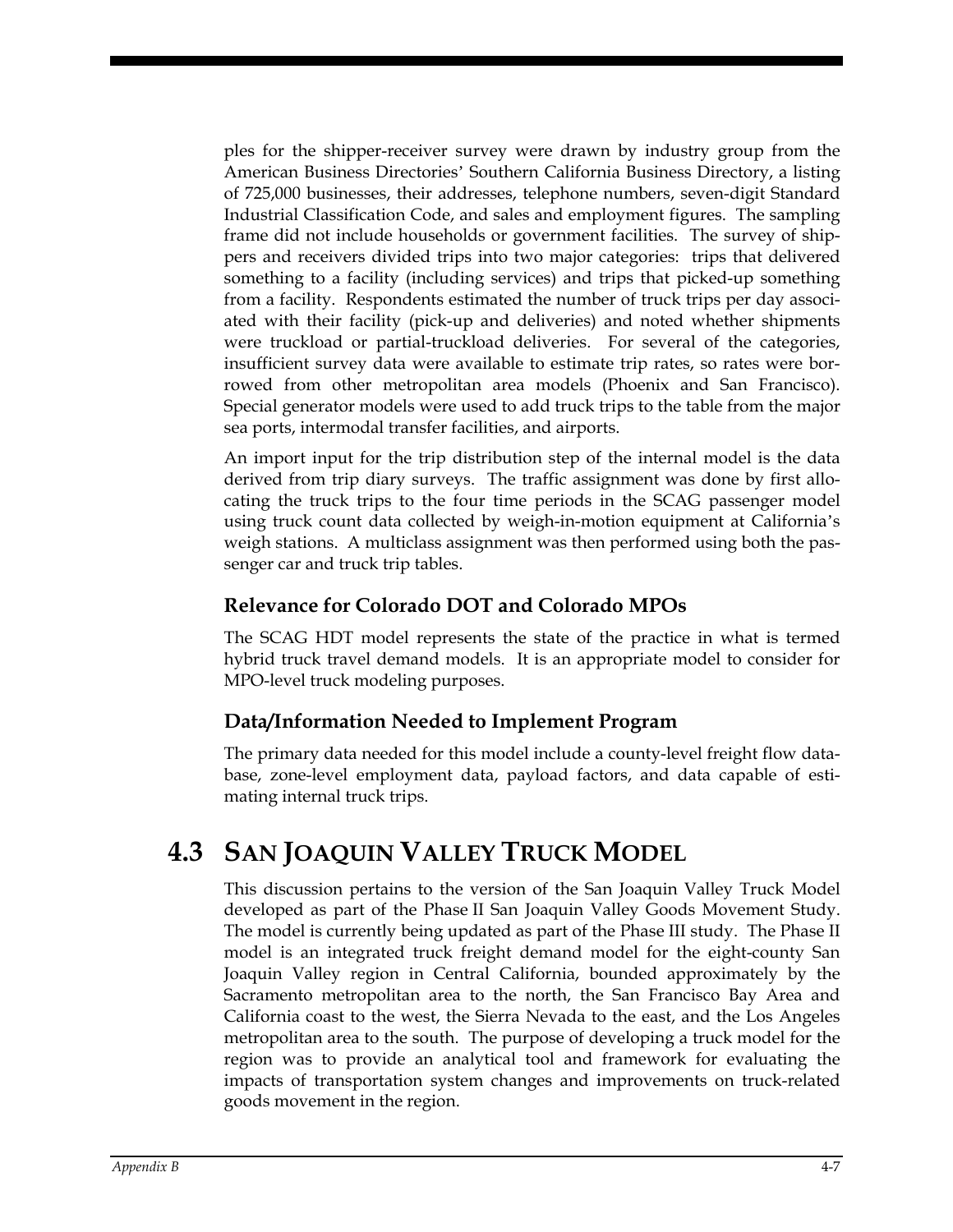The San Joaquin Valley truck model was developed using the California Department of Transportation (Caltrans) road network. The truck model reported truck volumes in two truck classes: medium heavy-duty trucks and heavy heavy-duty trucks. These truck classes are defined based on gross vehicle weight rating and are consistent with the California Air Resources Board truck definitions. The model utilizes a truck trip table that was generated from two separate truck trip tables. The first of the truck trip tables was developed using the Caltrans Intermodal Transportation Management System (ITMS) commodity flow data. These truck trip tables were developed entirely from commodity flow data. The second truck trip table was developed from local socioeconomic data.

The Phase II model has the following modeling components:

- **ITMS Trip Generation –** This component estimates the total number of loaded (commodity-related) truck trip productions and consumptions in the model study area;
- **Non-ITMS Trip Generation –** This component estimates the total noncommodity-related (such as empties, service trucks, etc.) truck trip productions and consumptions in the study area, using truck trip generation rates as a function of employment;
- **Trip Distribution –** This component distributes the truck trip productions and attractions using a gravity model between model zones; and
- **Trip Assignment –** This component performs a multiclass assignment by integrating trucks with autos in the assignment process.

The key data inputs to the Phase II model, and their applications, are briefly discussed below:

- **ITMS Commodity Flow Data** The ITMS commodity flow data for California, in terms of base and future year commodity flow tonnages by trucking submodes (truckload, Less-than-truckload, and private trucking) by major commodity groups is used in the model for the estimation of loaded (commodity-related) truck trip productions and consumptions.
- **Vehicle Inventory and Use Survey (VIUS) Data** The Vehicle Inventory and Use Survey (VIUS) is a database of truck fleet characteristics in the U.S. (truck types in terms of axle groups and GVWs, truck lengths, cargo weights, etc.), developed by the U.S. Census Bureau. The VIUS data for 1997 were used in the model to estimate payload factors for the model to convert ITMS commodity flow tonnages to equivalent truck trips.
- **Employment Data** Zonal employment data from Dun & Bradstreet was used to disaggregate county-level ITMS truck trips to zip codes and TAZs, in the model.
- **Quick Response Freight Manual (QRFM)** The Quick Response Freight Manual (QRFM) from the Federal Highway Administration provided truck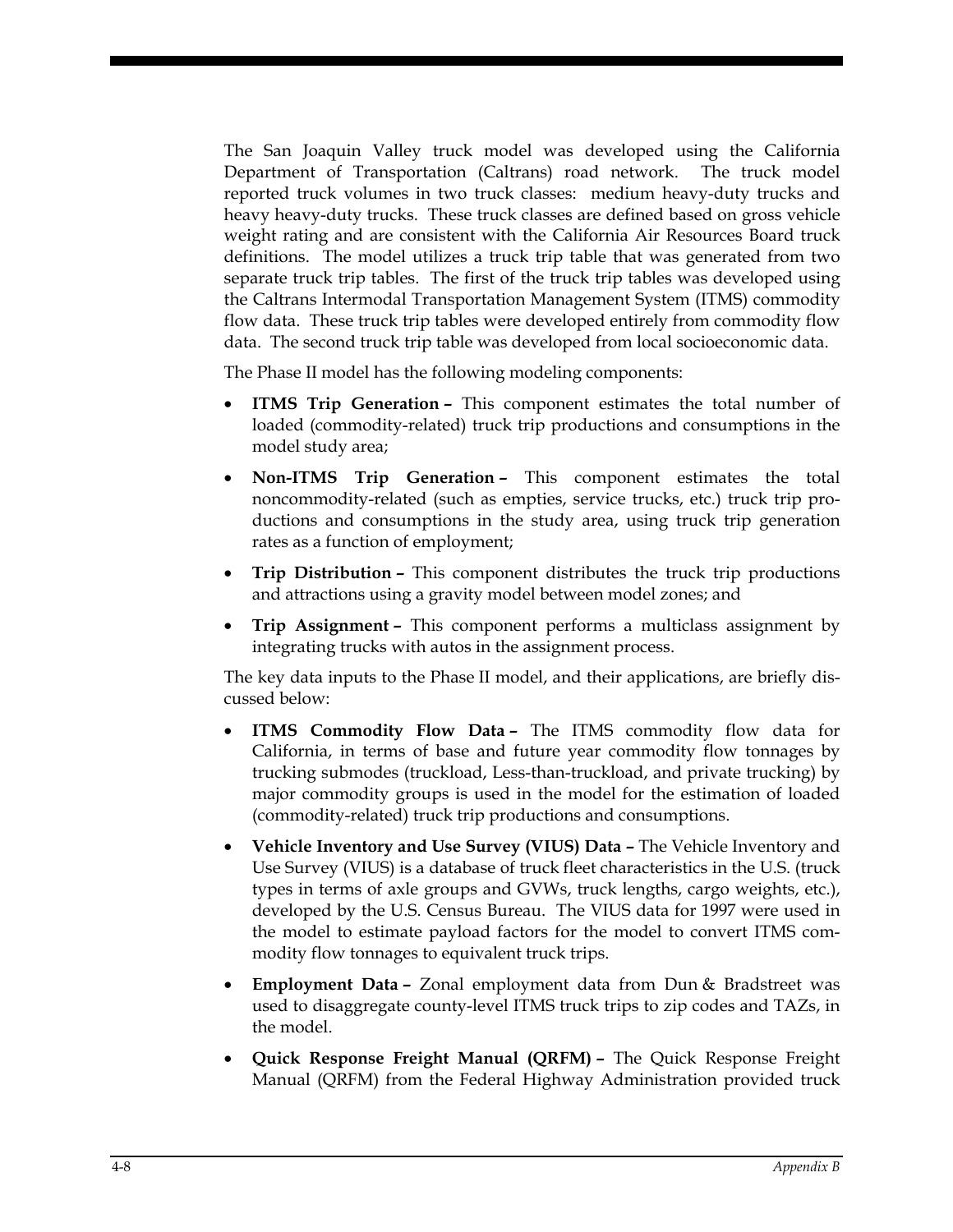trip production rates for the estimation of noncommodity-related truck trip productions in the model study area.

- **Bureau of Economic Analysis (BEA) Input Output (I/O) Accounts** The BEA I/O accounts were used to estimate truck trip consumption rates for the estimation of noncommodity-based truck trip consumptions in the model study area.
- **Institute of Traffic Engineers (ITE) Passenger Car Equivalency (PCE) Factors –** The ITE PCE data were used in the trip assignment model to perform a multiclass assignment combining trucks with autos. In order to integrate trucks with autos, they were converted to equivalent number of cars by applying PCE factors derived from ITE guidelines.
- **Caltrans Truck Counts** Truck counts from Caltrans by truck type (number of axles) were used to validate the model by Screenline. In order to convert the Caltrans truck counts (based on number of axles) to counts in terms of model truck classes (medium and heavy trucks), the VIUS database was used to derive axle-to-weight conversion factors, which were used to arrive at counts by weight class in the model, for the validation.

#### **Relevance for Colorado DOT and Colorado MPOs**

Similar to the SCAG HDT model, the San Joaquin Valley truck model represents the state of the practice in what is termed hybrid truck travel demand models. It is an appropriate model to consider for MPO-level truck modeling purposes. It should be noted that the FASTruck Model is developed using a similar hybrid truck model methodology.

#### **Data/Information Needed to Implement Program**

Similar to the SCAG HDT model, the primary data needed for this model include a county-level freight flow database, zone-level employment data, payload factors, and data capable of estimating internal truck trips.

# **4.4 OREGON STATEWIDE FREIGHT MODEL**

The first version of the Oregon Statewide Model was developed through the establishment of the Transportation and Land Use Model Integration Program (TLUMIP) by the State of Oregon in 1996. In 1999, ODOT initiated the work on updating this model, leading to the development of the second generation integrated statewide model, which is discussed in this section. This model simultaneously models economic activity, land use, transportation supply, and travel demand, thus belonging to the class of models also referred to as "economic activity models." The main purpose of developing an integrated land use/ transportation model for Oregon was for applications in the simultaneous analysis of land use and transportation decisions, by making periodic long-term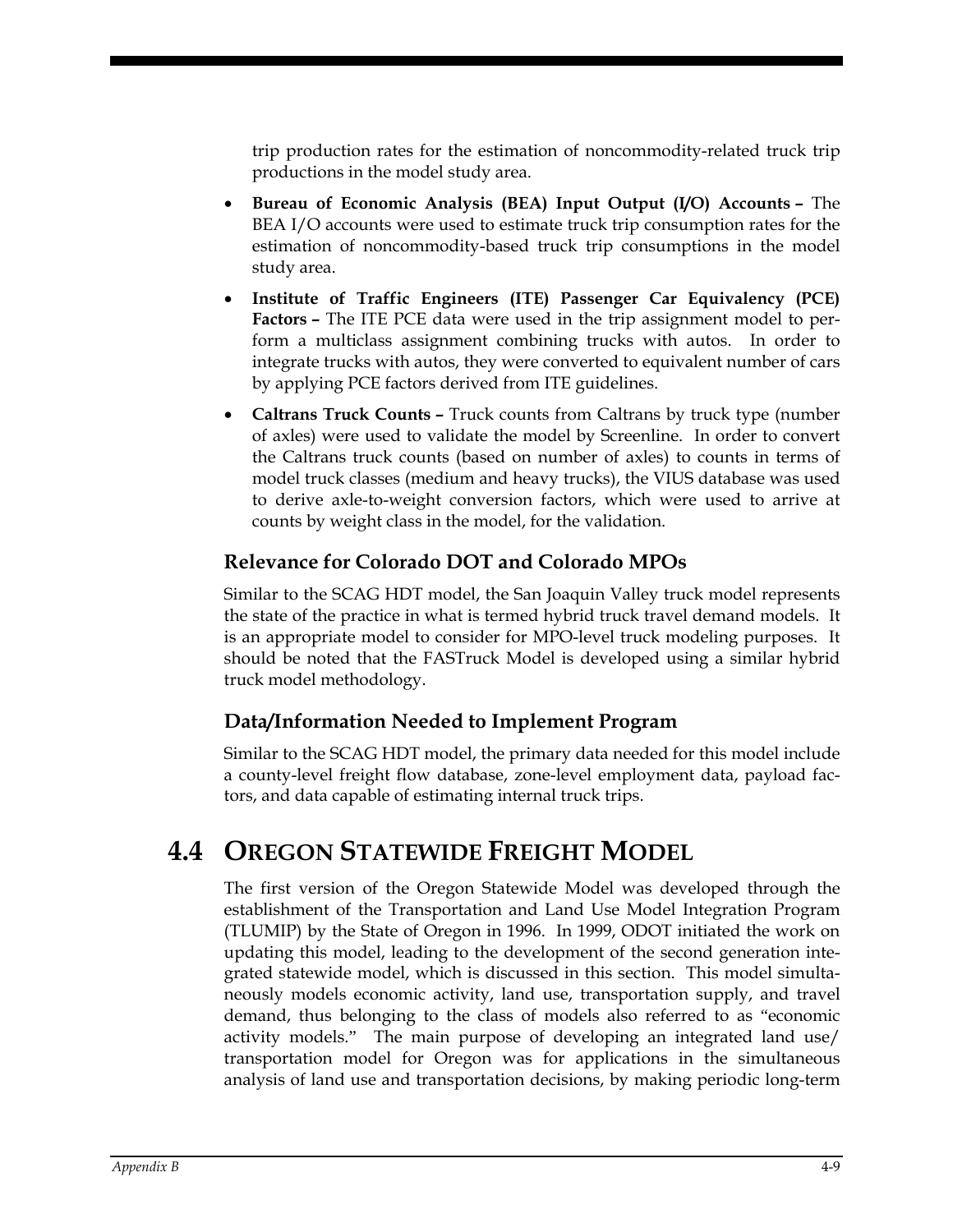economic activity, demographic, and freight flow forecasts at the statewide and substate levels.

The model consists of seven modules (Regional Economics and Demographics, Production Allocations and Interactions, Household Allocations, Land Development, Commercial Movements, Household Travel, and Transport Supply) which are integrated together. These modules share data and run iteratively using feedback loops, since change to one of the modules can potentially impact the inputs and the subsequent outputs of other modules. This framework is evidently different from the traditional four-step demand models, in which data flows only in one direction, and there is no occurrence of feedback and iteration.

The key data inputs to the modeling framework of the Oregon freight model are briefly discussed below:

- **Land Use and Socioeconomic Data –** These include input/output accounts, imports and exports by industry sector, demand function parameters, and location utility function parameters, for the land use and economic activity interactions component of the model (for example, modeling the impacts of economic trends on land use choices in the region)
- **Transport Demand and Supply Data –** These include transportation network data (links, nodes, capacities, lengths etc.), trip characteristics (modes, traffic volumes, travel times, value of time, etc.), mode split parameters (elasticity, and scaling factors), and speed flow curve parameters. The model uses these data to analyze how constraints in the system affect mode and route choices, in order to determine micro-level demand characteristics on the transportation system.

#### **Relevance for Colorado DOT and Colorado MPOs**

The Oregon Statewide truck model is innovative in that it estimates truck traffic not from employment or economic output data, but from land use data. This methodology provides transportation and land use planners the capability to forecast the impact of land use changes on both truck and auto and traffic throughout the State. While a powerful tool, the implementation of this model has proven challenging. Developing a similar tool in Colorado would require significant resources.

#### **Data/Information Needed to Implement Program**

In addition to the data needed to develop a traditional hybrid model, detailed land use and socioeconomic data would be needed at the zone level.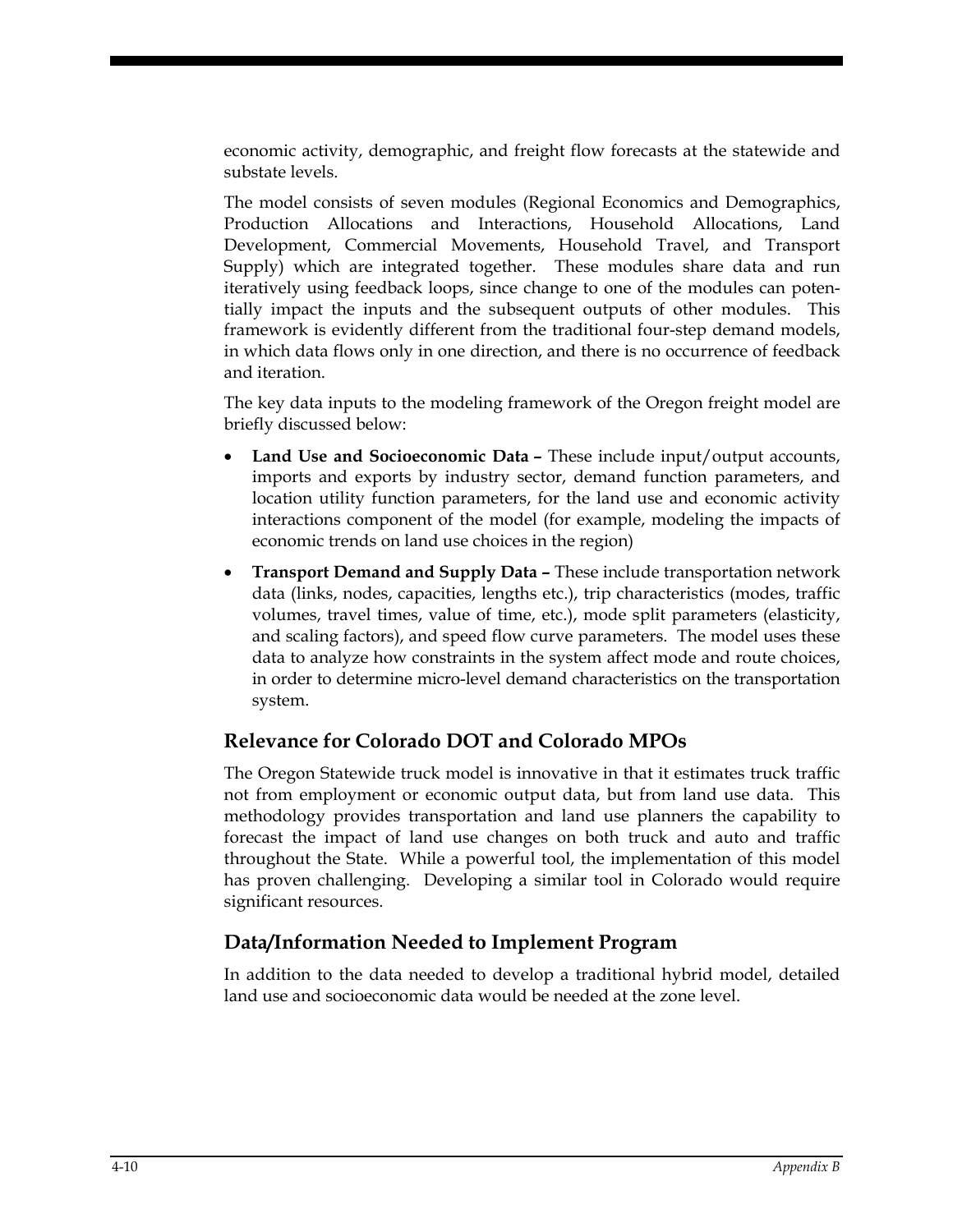# **5.0 Freight Corridor Studies**

Freight corridor studies provide key inputs for corridor-level freight planning activities. Highway corridor studies have traditionally been the most common types of freight corridor studies. However, with the realization of increasing importance of freight rail capacity requirements for efficient freight movement and as an alternative to building additional highway infrastructure, there have been some notable efforts in conducting rail freight corridor studies as well. The data compiled and analyzed as part of freight corridor studies provide key inputs for various freight planning activities, some of which are briefly outlined below:

- Highway freight corridor studies, for example, analyze truck commodity flows along a corridor, and their O-D and routing patterns, which provide key inputs for truck model development.
- Truck traffic analyzes in corridor studies, in conjunction with auto traffic flows, can be used to understand interactions between truck and auto traffic flows, especially during peak periods, analyze their impacts on peak-period congestion and safety, and assess the effectiveness of programs that shift truck traffic to off-peak periods on improving traffic mobility and safety along the corridor.
- Understanding the types of commodities and industries shipping goods along a rail or highway corridor can be critical to determining the detrimental impacts on the economy associated with bottlenecks in the rail and highway freight system. Also, information on the stakeholders dependent on the corridor can be useful in identifying public-private partnerships for financing capacity and/or operational improvements along the corridor.
- Highway freight corridor studies can be used to assess the feasibility of implementation of truck-only lanes on high-volume truck corridors, by providing inputs to analyze financing options (such as truck toll lanes), existing and future magnitude of truck traffic flows, types of commodities and industries using the corridor (which will provide inputs to determine truck value of time), etc.

This section begins with a description of individual corridor studies in Southern California, along with a description of the overarching corridor program in the region. It is followed by a description of a multistate corridor coalition. The relevance of these studies for Colorado and the data needs to implement the studies are described at the end of this section rather than at the end of each individual project.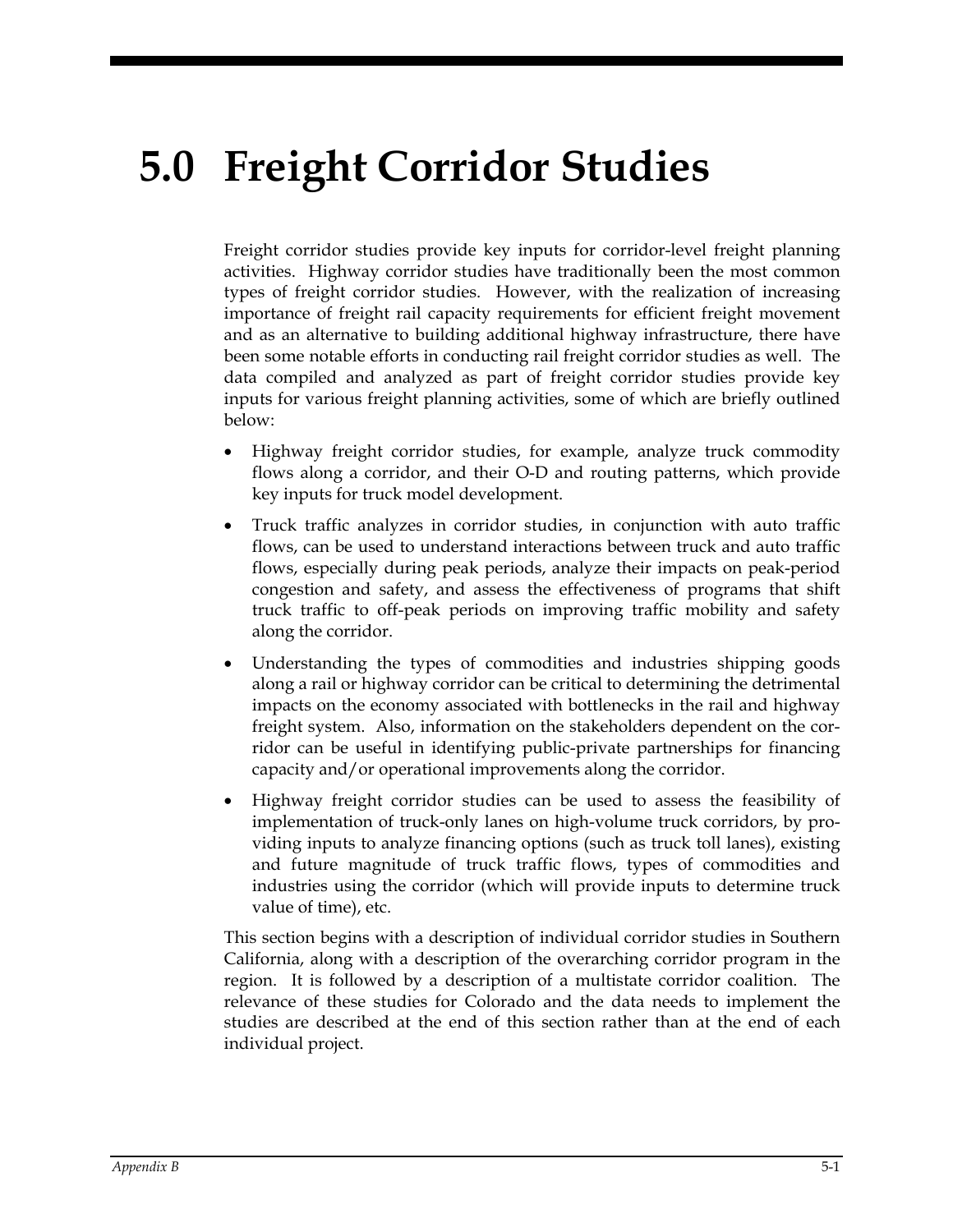# **5.1 I-710 MAJOR CORRIDOR STUDY**

The I-710 Major Corridor Study was initiated in January 2001 to analyze mobility problems, traffic congestion, traffic safety, and environmental issues (diesel emissions) along the I-710 travel corridor, with the objective of developing longer-term transportation solutions to address these problems as well as quality of life concerns experienced by communities along the I-710 Corridor. The study was conducted through the cooperative and collaborative efforts of several agencies, organizations, and localities within the jurisdiction of the I-710 Corridor Study Area as well as through the active participation of a number of community groups, interested citizens, and project stakeholders. They key public sector agencies involved in conducting the study included the Los Angeles Metropolitan Transportation Authority (LAMTA) along with Caltrans, SCAG and the Gateway Cities Council of Governments. The primary goals of the study included identifying solutions that focused on achieving improved safety and public health along the corridor, improved mobility, and sustenance of regional, state, and national economies relying on the corridor.

A key initial component of the study was an in-depth analysis of existing and future sociodemographic, safety, environmental, and transportation system (traffic, congestion, etc.) conditions along the corridor to understand the factors impacting travel patterns, and travel conditions contributing to mobility, safety, and environmental (emissions) issues. The analysis involved 1) looking at existing and future year population and employment density, and land uses along the corridor to identify regions accounting for high concentrations of passenger and truck trips, 2) use of the SCAG model to analyze existing and future year truck traffic patterns along the corridor, specifically looking at port truck traffic forecasts, and trends in truck traffic shares of total traffic along the corridor, 3) analysis of accident data collected and reported by Caltrans (such as the Traffic Accident Surveillance and Analysis System – TASAS data files) to identify high accident rate sections along the corridor, and 4) Air quality and public health issues along the corridor using data collected and studies conducted (such as the Multiple Air Toxics Exposure Study – MATES) by the South Coast Air Quality Management District (SCAQMD) to identify regions with high public health (such as cancer) risk from emissions.

The outcome from the study was the recommendation of a hybrid alternative for implementation along the corridor that combines appropriate elements from the five alternatives analyzed for potential application along the corridor. A key element in this process was involvement of community stakeholders and the general public, in the decision-making process. Some of the key projects included under the hybrid alternative for implementation include the following:

Exclusive truck facility on the I-710 corridor to improve truck travel time reliability through more streamlined truck movements, as well as safety benefits from the separation of trucks from autos;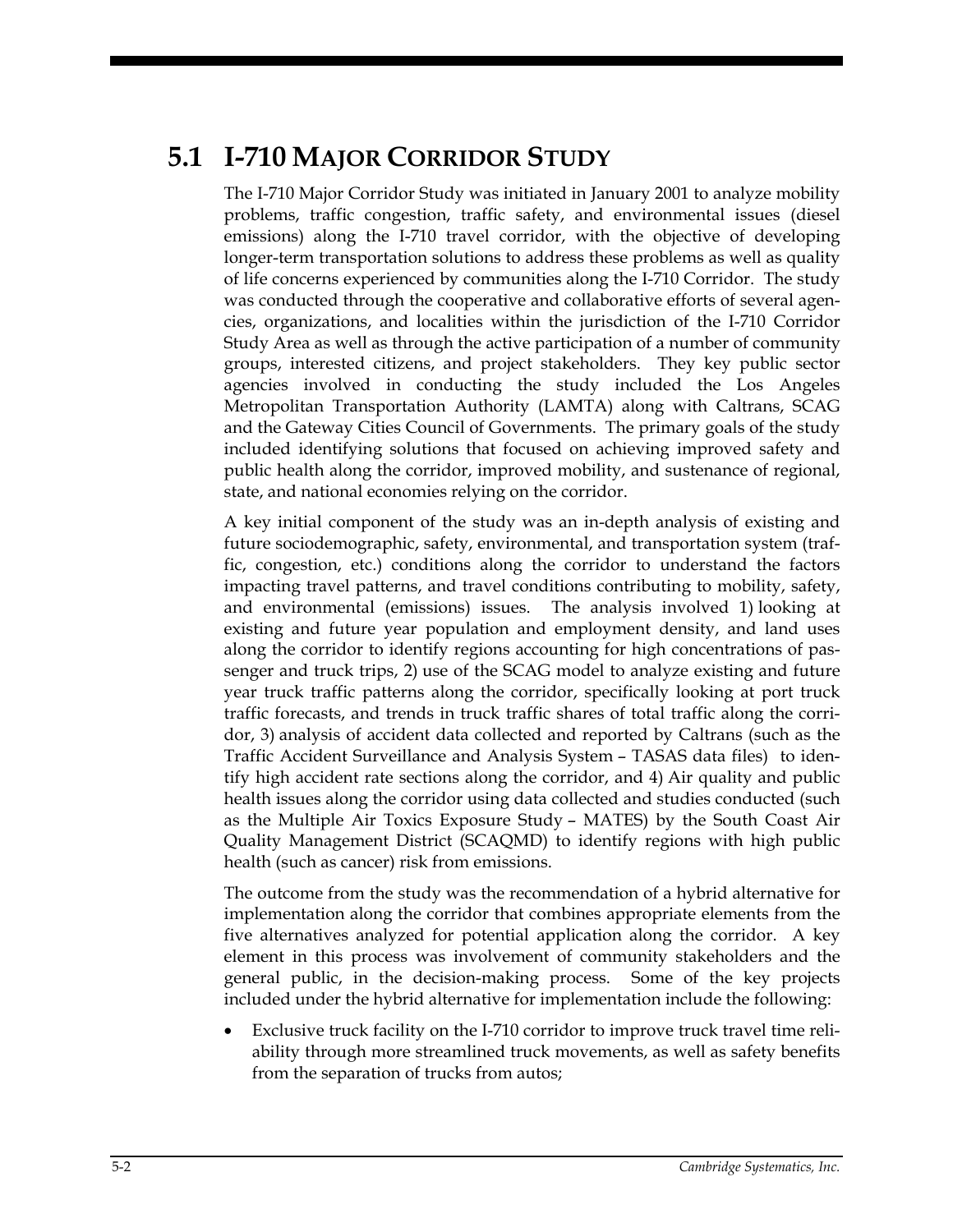- General purpose traffic improvements on the I-710 corridor, including additional travel lanes to increase system capacity; and
- Truck-related interchange improvements to reduce truck traffic conflicts, and providing for access and egress for trucks using the truck only lanes

# **5.2 I-15 COMPREHENSIVE CORRIDOR STUDY**

The I-15 Comprehensive Corridor Study was undertaken in 2005 to address current and future travel needs along the I-15 corridor, between the State Route 60 (SR 60) Freeway interchange in Mira Loma and the Mojave River crossing in Victorville. The study was jointly sponsored by the Southern California Association of Governments (SCAG), the San Bernardino Associated Governments (SANBAG), and the California Department of Transportation (Caltrans). The primary objectives of the study included identifying long-term planning solutions along the corridor for 1) improving levels-of-service (LOS) along the corridor through provision of sufficient capacity and operational strategies, to meet demand, 2) improving the efficiency and reliability of goods movement along the corridor, 3) enhancing access to transit services, and 4) improving safety by reducing the frequency, and severity of traffic collisions along the corridor.

The study evaluated the feasibility of transportation improvements along the corridor to meet the study objectives by analyzing five alternatives/strategies, which included Strategy A (No Build), Strategy B (Transportation Demand Management/Transportation System Management), Strategy C (High-Occupancy Vehicle – HOV lanes), Strategy D (Full Corridor Dedicated Truck Lanes), and Strategy E (Reversible Managed Lanes). Following are some key freight data and model applications in this study for the analysis of alternatives and development of project recommendations for future implementation:

- Existing and future socioeconomic conditions (population and employment) along the corridor were analyzed using data available from SCAG developed for the 2004 Regional Transportation Plan. This analysis looked at 2000 and 2030 population and employment data along the corridor to identify key socioeconomic trends impacting traffic characteristics along the corridor.
- The study used the 2000 SCAG Heavy Duty Truck Model (which was also used for the 2004 SCAG RTP) for the estimation of traffic forecasts and level of service (LOS) conditions under each of the five alternatives described earlier. The analysis was conducted for the a.m. peak, p.m. peak, and average daily time periods. Some key parameters analyzed using the model outputs included traffic volumes by type (trucks, single-occupancy vehicles, and high-occupancy vehicles), percent truck traffic by time period, volumecapacity ratios  $(V/C)$ , and travel times.
- Existing traffic conditions along the corridor pertaining to average daily auto and truck traffic volumes, weekday versus weekend variations in traffic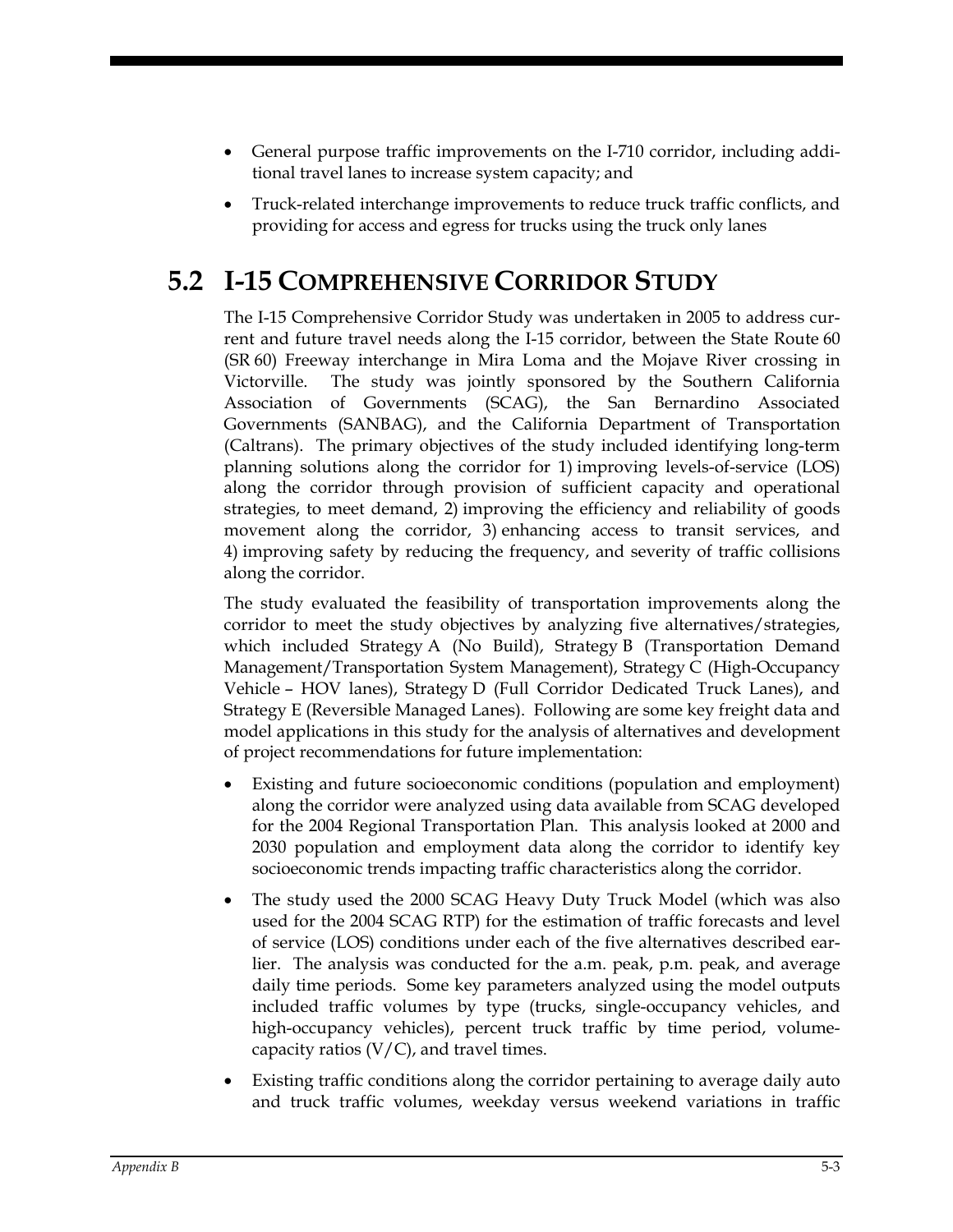volumes, distribution of volumes by time of day (peak versus off-peak periods), and peak-period directional distributions of traffic volumes were analyzed in the study using data from Caltrans traffic count database, data from previous studies and reports conducted along the corridor, as well as data collected from a comprehensive survey of daily users of the corridor conducted as part of the study.

The key outcome of the study was the development of specific project recommendations for the I-15 corridor based on the comprehensive analysis of the five alternatives, as well as the public outreach efforts through surveys of corridor users. The key projects recommended for future implementation along the corridor included Strategy B (Transportation Demand Management/Transportation System Management) projects (such as additional ramp metering), dedicated truck lanes, and reversible managed lanes along the corridor.

## **5.3 SR 60 TRUCK LANE FEASIBILITY STUDY**

The 1998 SCAG Regional Transportation Plan identified dedicated truck lanes as a key strategy in the SCAG region to achieving goods movement efficiency and reliability, improving overall transportation mobility, as well as realizing air quality and traffic safety benefits in the region. Additionally, the RTP identified the SR 60 corridor as a high-priority corridor with the need for dedicated truck lanes. As a consequence, the SCAG Truck Lanes Task Force initiated the SR 60 Truck Lane Feasibility Study in 2001 to assess the feasibility of implementing truck lanes along this corridor, focusing on such factors as design alternatives, financial impacts, highway operations, safety and environmental issues, as well as overall regional benefits. The study area for the corridor included the segment from I-710 to the I-15 interchange.

The study analyzed physical, operational, and safety characteristics along the corridor to assess key issues that could be potentially addressed through dedicated truck lanes. Physical characteristics included the physical layout and design features of the corridor, operational characteristics pertained to the existing traffic characteristics along the corridor, particularly associated with goods movement activities, and safety characteristics related to accidents particularly those associated with heavy duty trucks. Some key data sources used in the corridor analysis included the following:

- Analysis of physical characteristics such as lane widths, lengths of segments, cross-sectional details, surrounding land uses, etc., using engineering data available with SCAG.
- Operational characteristics that were analyzed included, average daily traffic (ADT) volumes, peak-hour traffic volumes, average daily truck traffic (ADTT) volumes, traffic mix, and truck origin and destination patterns. Average daily traffic volumes and peak-hour volumes, and average daily truck traffic volumes were obtained from data compiled by Caltrans. Additionally, these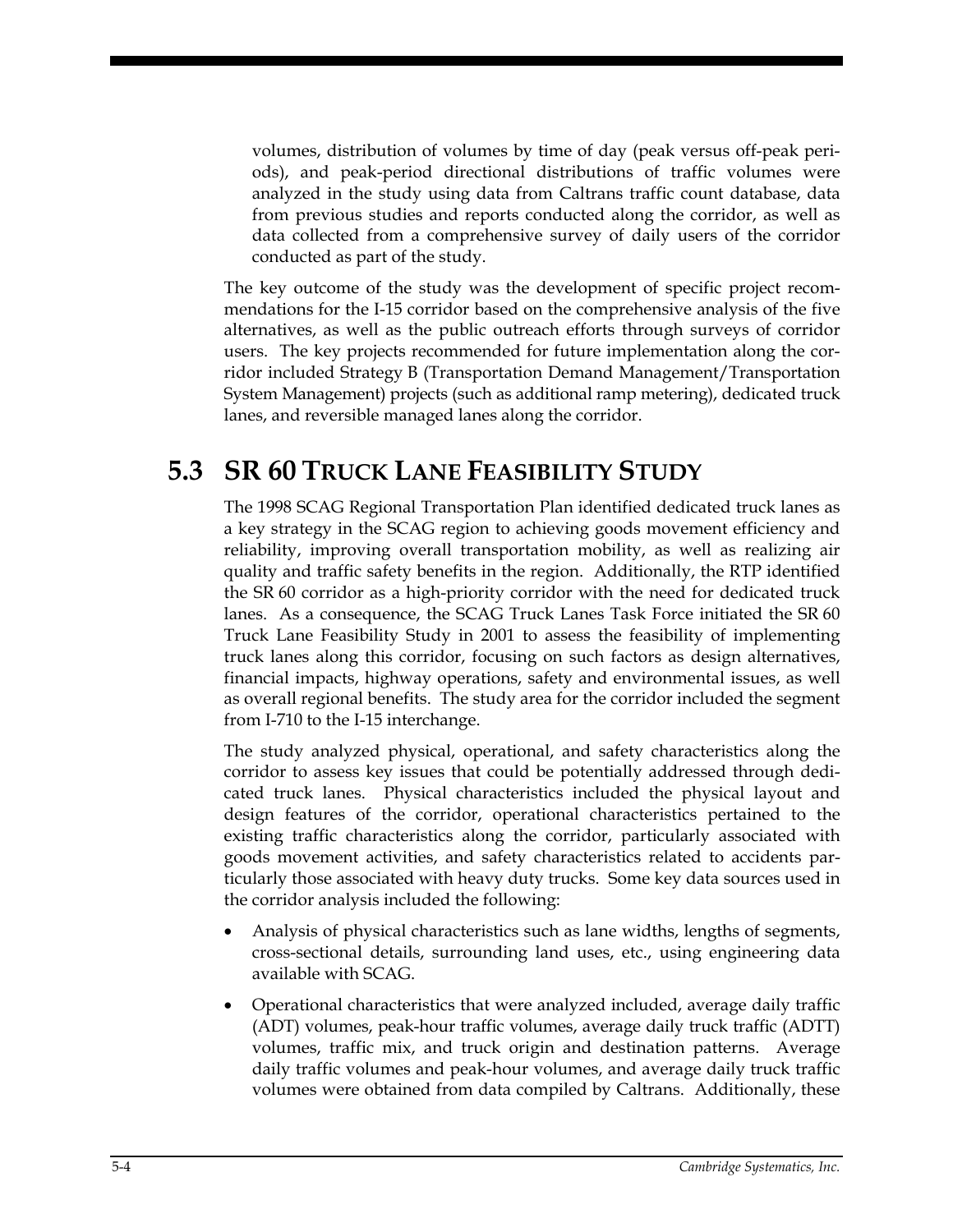volumes were validated using observed truck count data collected by the San Gabriel Valley Council of Governments (SGVCOG) as part of the San Gabriel Valley Goods Movement Study, and counts collected by SCAG as part of this study at 5 key locations along the SR 60 corridor. The Caltrans ITMS commodity flow database was also used to understand O-D patterns of truck movements that would potentially use the SR 60 corridor.

• Safety characteristics were analyzed in terms of the historical trends in number of accidents along the corridor, with focus on total number of truck accidents, and number of truck accidents by type (including property damage only, injury, and fatality). Detailed accident data for Los Angeles County were obtained from the California Highway Patrol's (CHPs) Statewide Integrated Traffic Records System (SWITRS), while the Incident Reporting System (IRS) maintained by Caltrans was used for additional accident statistics pertaining to San Bernardino and Riverside Counties.

The study was a first step in the analysis of various factors impacting the feasibility of truck lanes along the SR 60 corridor. The study concluded that truck lanes are a potentially viable concept for the corridor in terms of providing additional capacity to handle expected growth in truck traffic volumes, and providing safety and environmental benefits, however, recognizing that more comprehensive multimodal analysis is required considering financing options (such as truck user charges), as well as multijurisdictional coordination in the future planning efforts towards the development of truck only facilities along the corridor.

# **5.4 SOUTHERN CALIFORNIA DEDICATED TRUCK LANE STRATEGY FOR THE MULTICOUNTY GOODS MOVEMENT ACTION PLAN (MCGMAP)**

The Multicounty Goods Movement Action Plan (MCGMAP) for Southern California specifically analyzed the dedicated truck lane strategy for Southern California for the efficient movement of trucks in the region. Dedicated truck lane strategies were analyzed in the MCGMAP focusing on the following key performance criteria:

- Recurrent delay;
- Pavement deterioration;
- Safety;
- Emissions; and
- Reliability.

The following sections describe the analyses conducted under each of the performance criteria evaluation, and the data/models used for these analyses.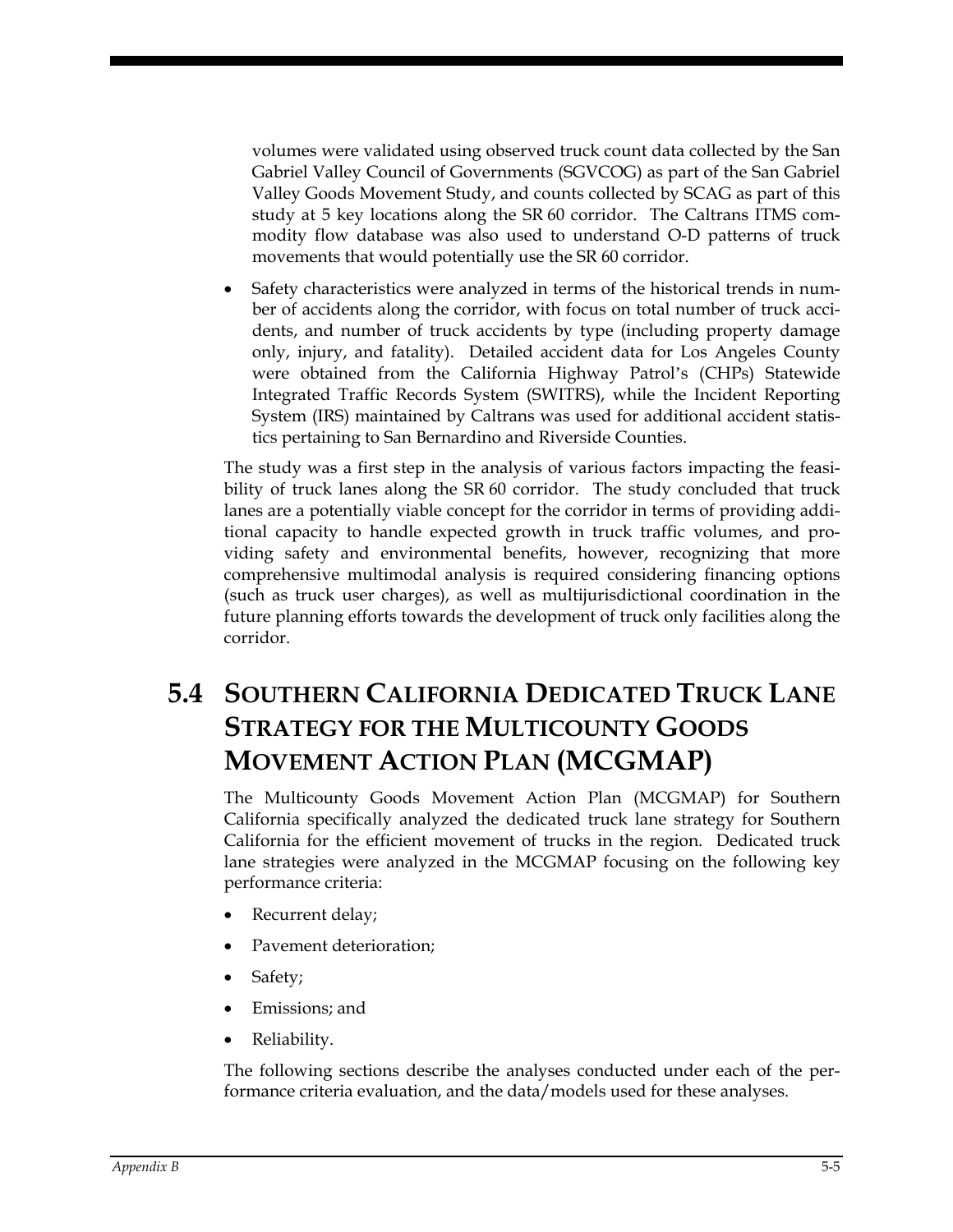### **Recurrent Delay**

The MCGMAP used the SCAG heavy duty truck (HDT) model to analyze the performance of various dedicated truck lane alternatives in the region in terms of the reduction in the hours of recurrent delay. Based on this analysis, each of the truck lane alternatives was observed to offer significant benefits in terms of reduction in delay, as shown in Figure 5.1.



**Figure 5.1 Delay Reduction from Truck Lane Alternatives** 

Source: Multicounty Goods Movement Action Plan (MCGMAP).

The MCGMAP analyzed the impacts that dedicated truck lanes would have on pavement design and maintenance. It was observed that truck lanes essentially have the following two areas of impact on pavement condition:

- Due to the implementation of truck lanes, there would be a significant reduction in the amount of trucks traveling on the mainline freeways. This consequently would significantly reduce the amount of pavement damage on the mainline freeways as well as their needed maintenance requirements.
- Dedicated truck lanes would result in the intensive truck use of the lanes on the new facilities, thereby requiring more expensive design and maintenance.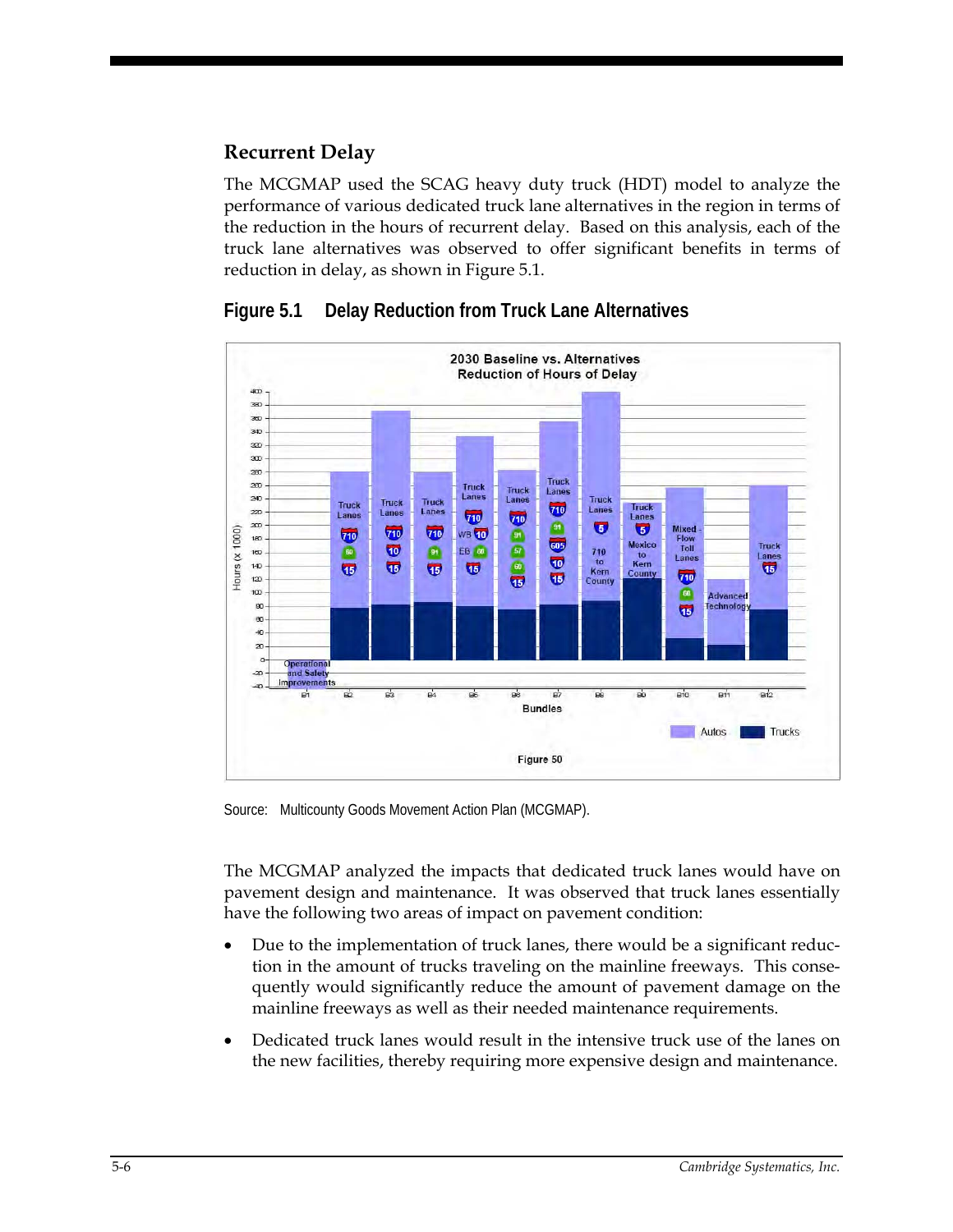Based on the lane mileage of the mainline freeways relative to the dedicated truck lane system, it was deduced that the net result would likely be a significant reduction in the total maintenance costs for the overall freeway network.

The operation of dedicated truck lanes would significantly reduce the number of trucks operating on the mainline freeway system, resulting in a significant reduction in the interactions between autos and trucks on the freeways. Safety has also been considered in other truck lane studies in the country, most notably the Georgia Statewide Truck Lanes Needs Identification Study, which looked at the number of accidents on interstates at different truck percentage levels. Even though the analysis indicated that the accident rate remained constant at different truck percentage levels, the number of fatalities were between 200 percent and 300 percent higher for trucks relative to autos. On state roads in Georgia, trucks were 9 percent of the total volume, but were involved in 26 percent of fatal crashes while on interstate, trucks were 14 percent of the total volume and were involved in 38 percent of the total fatal crashes. These trends were observed to support the notion that truck-auto accidents are more severe than auto-auto accidents. Since majority of the fatalities in truck-involved accidents involve automobile drivers and/or passengers, it is reasonable to assume that separating trucks and autos in Southern California through the development of truck lanes would lead to a reduction in the number of truck-related fatalities.

| Category                              | <b>State Roads</b> |
|---------------------------------------|--------------------|
| Average Truck Percentage              | 9%                 |
| <b>Total Crashes Involving Trucks</b> | 9%                 |
| <b>Injury Crashes</b>                 | 9%                 |
| <b>Fatal Crashes</b>                  | 26%                |

#### **Table 5.1 Truck-Related Accidents on State Roads**

Source: GDOT Statewide Truck Lane Needs Identification Study.

#### **Table 5.2 Truck-Related Accidents on Interstate Facilities**

| Category                              | Interstate Facilities |
|---------------------------------------|-----------------------|
| Average Truck Percentage              | 14%                   |
| <b>Total Crashes Involving Trucks</b> | 16%                   |
| <b>Injury Crashes</b>                 | 16%                   |
| <b>Fatal Crashes</b>                  | 38%                   |

Source: GDOT Statewide Truck Lane Needs Identification Study.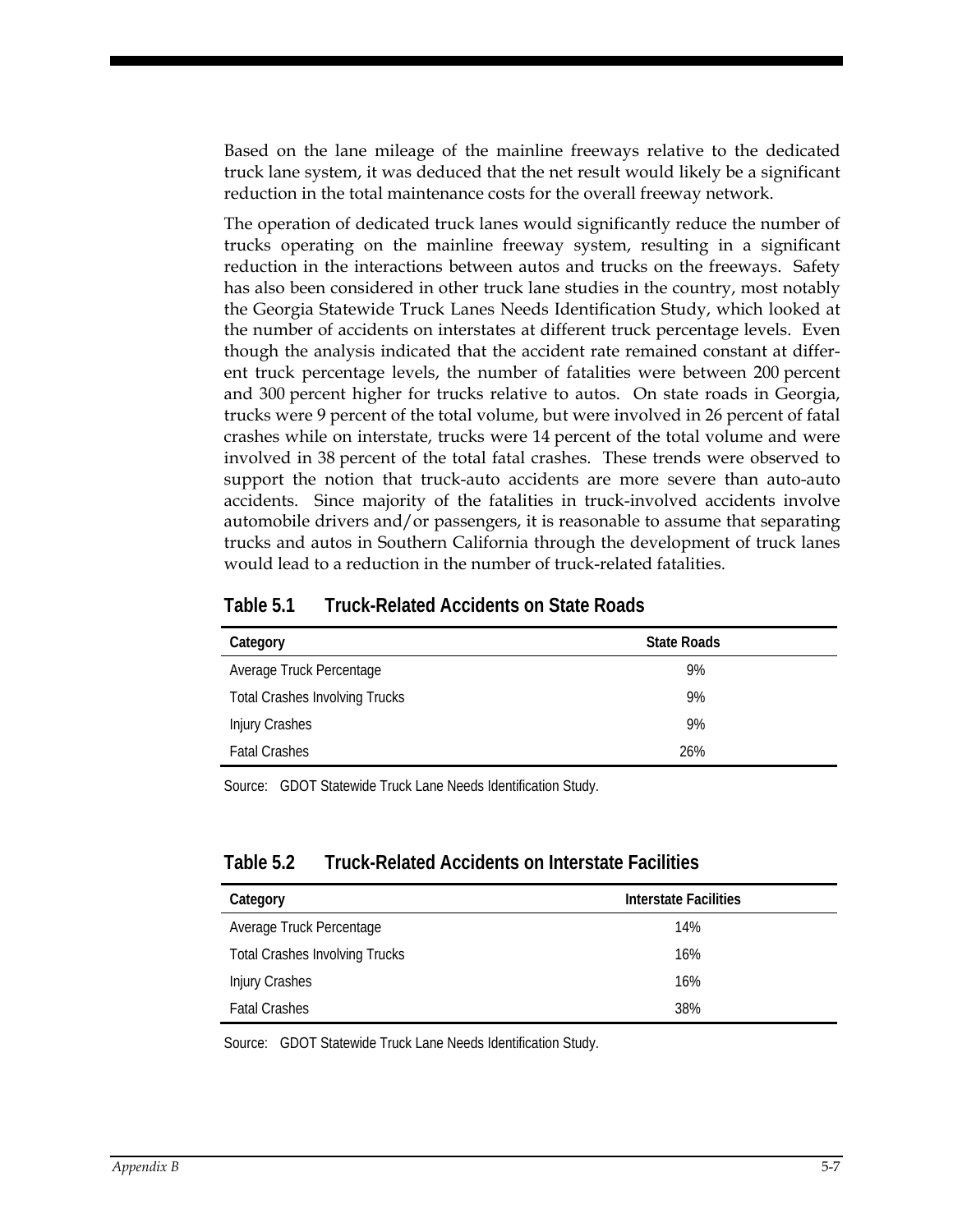Dedicated truck lanes would also increase reliability in the freeway system. Previous studies using data from the FHWA Mobility Monitoring System have found that the reliability of a roadway is inversely correlated with the amount of delay of the roadway. Therefore, decreasing the amount of delay for trucks by using the truck lanes will also increase their reliability.

The amount of reliability that can be gained through use of the truck lanes was estimated in a study undertaken by the Southern California Association of Governments (SCAG) titled "Making the Value Case for Private Investment in Goods Movement Infrastructure." This study looked at the average savings in buffer times resulting from truck lane projects in Southern California. For the a.m. peak period, the amount of delay reduction and the amount of buffer time for select origin destination pairs are shown in Table 5.3.

| <b>Begin Location</b> | <b>Fnd Location</b> | <b>Average Delay</b><br>Reduction<br>(Minutes) | Average Buffer<br><b>Time Saved</b><br>(Minutes) | <b>Total Minutes</b><br>Saved |
|-----------------------|---------------------|------------------------------------------------|--------------------------------------------------|-------------------------------|
| Warehouse District    | Downtown            | 26                                             | 59                                               | 85                            |
| Downtown              | Warehouse District  | 30                                             | 68                                               | 97                            |
| Warehouse District    | Ontario             | 62                                             | 130                                              | 192                           |
| Ontario               | Warehouse District  | 88                                             | 210                                              | 298                           |
| Warehouse District    | Victorville         | 96                                             | 189                                              | 285                           |
| Victorville           | Warehouse District  | 128                                            | 276                                              | 405                           |

#### **Table 5.3 Average Buffer Time Savings from Truck Lane Strategies between Ports and Warehouse Districts**

Source: Southern California Association of Governments (SCAG), "Making the Value Case for Private Investments in Goods Movement Infrastructure," PowerPoint Presentation.

# **5.5 WEST COAST CORRIDOR COALITION (WCCC) WEST COAST TRADE SYSTEMS ANALYSIS**

This study, which is currently ongoing, was initiated by the West Coast Corridor Coalition (WCCC), a coalition represented by a diverse group of representatives from state DOTs (Alaska, Washington, Oregon, and California), regional planning organizations, ports, shippers, railroads, trucking companies, terminal operators, and labor organizations, making the case for goods movement strategies and investments in the west coast multimodal transportation system to handle projected transportation demand. The study is designed to understand key trends and issues affecting the West Coast trade and transportation system, and to provide a foundation and a framework to allow the Coalition and its members to work with national transportation policy-makers, the private sector freight stakeholders, and local partners to begin addressing specific systemwide issues and chokepoints crossing cross jurisdictional boundaries.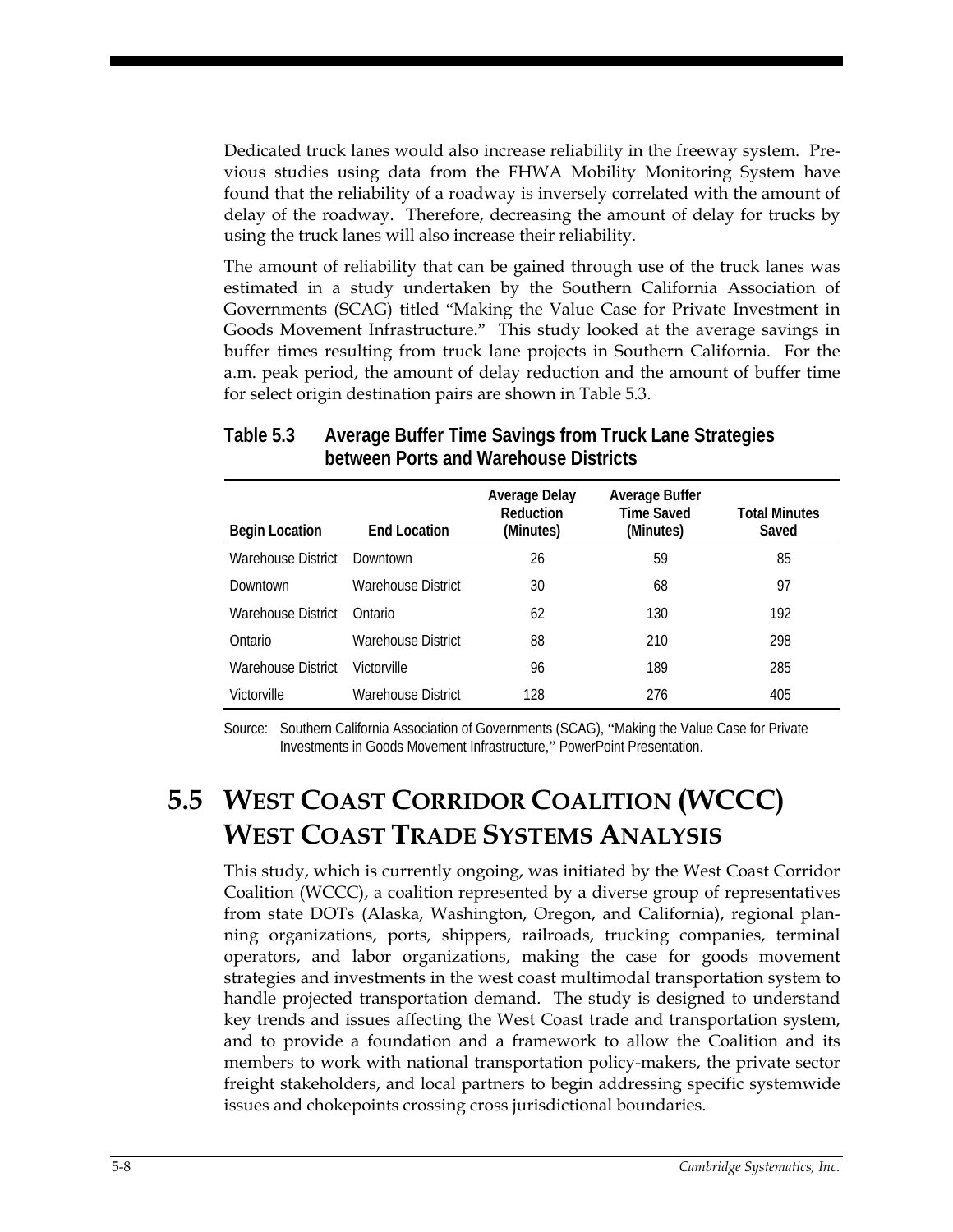The study has two primary components: 1) freight demand, and 2) freight system characteristics. The freight demand component involves the analysis of existing and forecast international (marine, air cargo and NAFTA) and domestic (mega-region interregional) freight demand in the study area, while the freight systems characteristics component involves the analysis of existing and future freight transportation system conditions in the study area focusing particularly on the key capacity constraints and bottlenecks in the west coast multimodal freight transportation system. The key freight data sources being used to perform these analyses are described briefly below:

- The study team is using the Freight Analysis Framework (FAF2) commodity flow database to analyze existing and future year freight demand in the study area, which involves estimating international maritime shipments to and from the region's seaports**,** inland movements of international seaport shipments, border crossing flows between the U.S., Canada and Mexico (NAFTA flows), as well as domestic interregional freight flows within the study area.
- Data sources for analyzing freight system capacity constraints and bottlenecks include existing studies and reports, the FAF2 highway network database, as well as the private sector (through direct discussions with the railroads and the ports to identify rail and marine system constraints, respectively).

# **5.6 RELEVANCE FOR COLORADO DOT AND COLORADO MPOS**

Corridor studies have been a key feature of previous Colorado DOT transportation planning efforts. The studies described in this section provide several examples of how to conduct corridor studies on freight-intensive corridors. Additionally, these projects describe many of the recent developments that are now applicable to corridor studies including the understanding of safety impacts, reliability impacts, studying truck-only lanes, and toll studies.

# **5.7 DATA/INFORMATION NEEDED TO IMPLEMENT PROGRAM**

Because the Colorado DOT has conducted several corridor studies throughout the State much of the information needed on corridor counts, congestion, and origin-destination pairs already exists. There are a few additional data items that would provide even greater detail for studies for corridors that carry a high proportion of freight in Colorado. To conduct safety analysis on freightintensive corridors, it is beneficial to develop separate crash reduction factors for autos and trucks. This will enable a more accurate estimate of the safety impacts of increased traffic and changes in the road network. Additionally, the work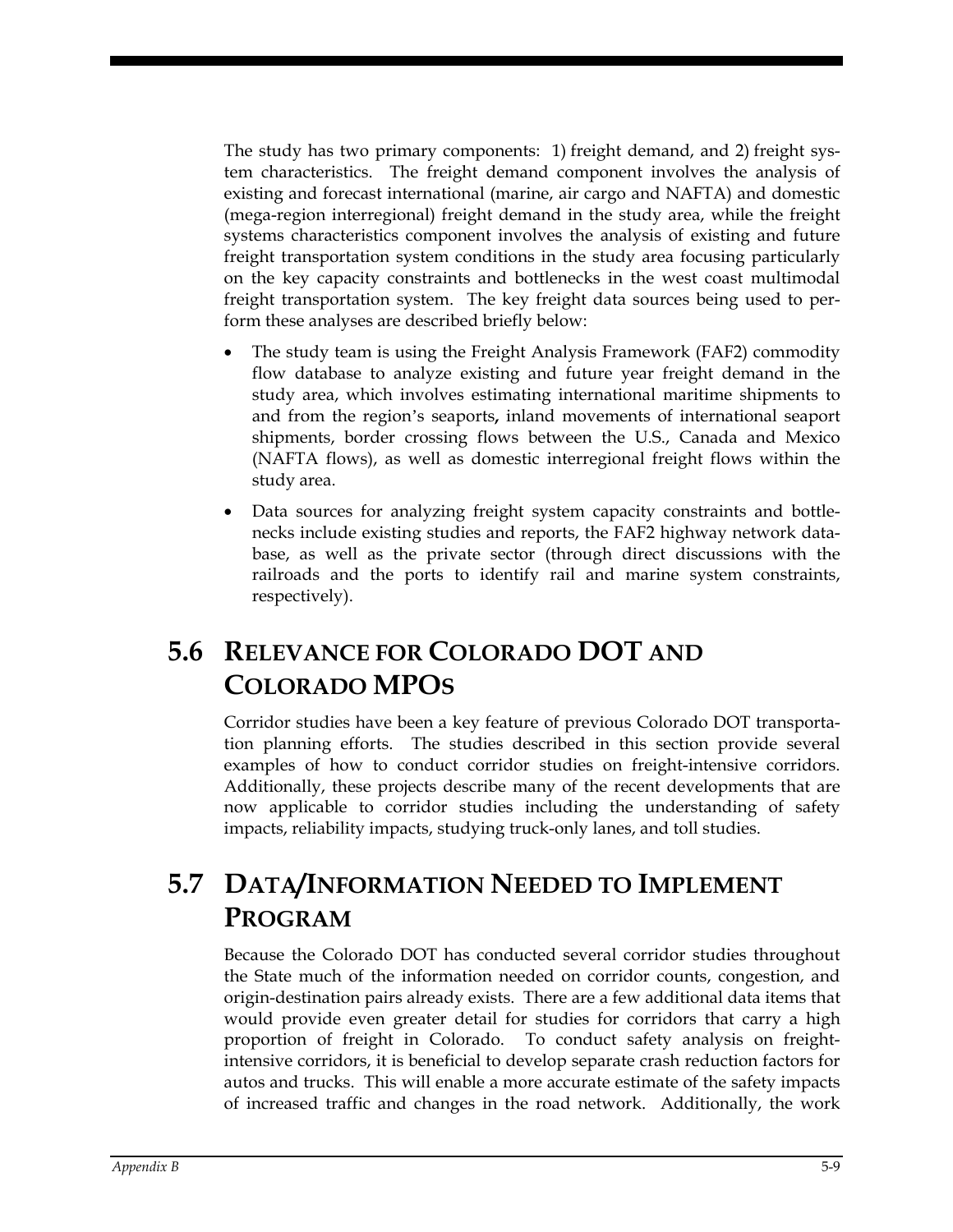conducted for the Georgia DOT Statewide Truck Lane Needs Identification Study indicates that the fatality rates of truck-involved crashes are significantly higher than auto-only accidents. It would be beneficial to determine if there is a similar pattern in Colorado.

Another issue to consider for corridor studies is reliability. Reliability is particularly important for the freight sector where on-time performance often has a direct financial consequence. There has been several first-generation reliability models developed that can be applied to corridor studies. The capturing of realtime operational data on Colorado freeways is a good first step towards understanding the level of reliability in the road network and developing local data to input into local corridor studies rather than relying on reliability data in other regions. Truck-only lanes are under consideration in many jurisdictions. To fully understand the potential benefits of this alternative, hourly vehicle classification data are needed on the corridor of concern. It is additionally beneficial to have roadside O-D survey data to verify the accuracy of the truck components of travel demand models that cover the corridor. Toll studies have also been considered on many roadways around the country. For truck-intensive corridors, it is beneficial to collect value of time data that is as specific to the corridor of concern as possible.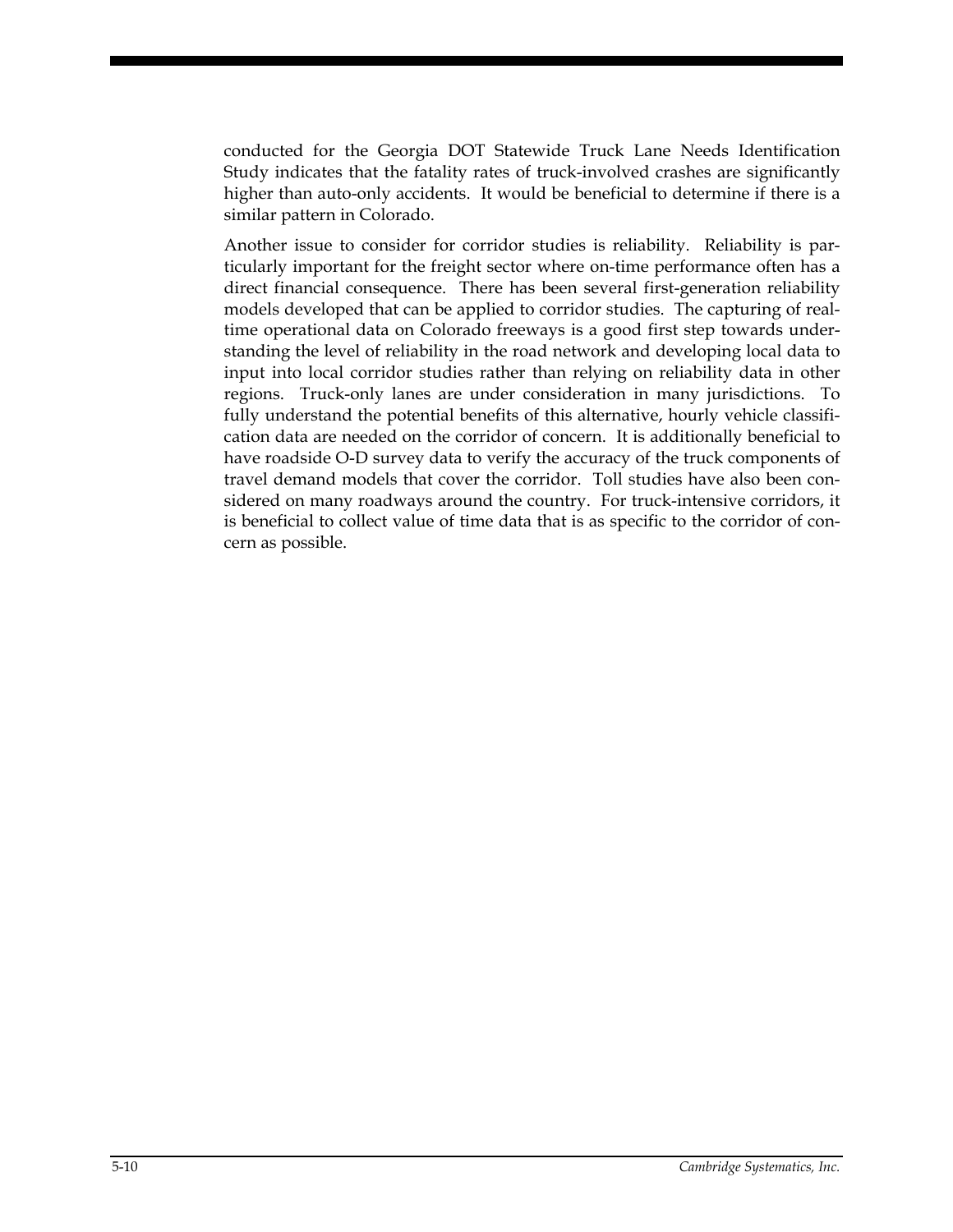# **6.0 Economic Issues in Freight Planning**

There have been numerous studies conducted at the Federal, state, and local/ MPO level to analyze and corroborate the vital integrated relationship and linkage between freight transportation and the economy. This relationship is important for the following reasons:

- An understanding of the impacts of the economy on the type, magnitude and distribution of freight flows is important to predict freight flows in the future based on expected trends in the economy;
- Information on which industries rely and by how much (for example, in terms of how much of their business costs are spent on freight transportation services) on specific components of the freight transportation system is important in order to assess which sections of the economy are adversely affected by deterioration in the performance of the freight transportation system; and
- The ability to analyze the economic impacts of specific freight projects (for example, in terms of the number of new jobs created or amount of economic output generated) is critical for planning the future development of freight projects. For example, this information is essential for determining the share of investment on a project between the public and private sectors under a public-private partnership (PPP). This information can be also useful for project prioritization processes, for the development of future projects that have the most significant economic impacts relative to the amount of investment required for project development and implementation.

This section describes four studies that combine freight with economics. The relevance of these studies for Colorado and the data needs to implement these studies is described at the end of the section.

# **6.1 RIVERSIDE COUNTY TRANSPORTATION COMMISSION (RCTC) COLTON CROSSING BENEFITS ANALYSIS PROJECT**

A notable example of an important freight project involving considerations of economic and environmental impact issues in the freight planning process is the Colton Crossing Benefits Analysis project being undertaken currently by the RCTC. The Colton Crossing is an at-grade crossing of two railroad mainline networks located in the City of Colton, south of I-10 between Rancho Avenue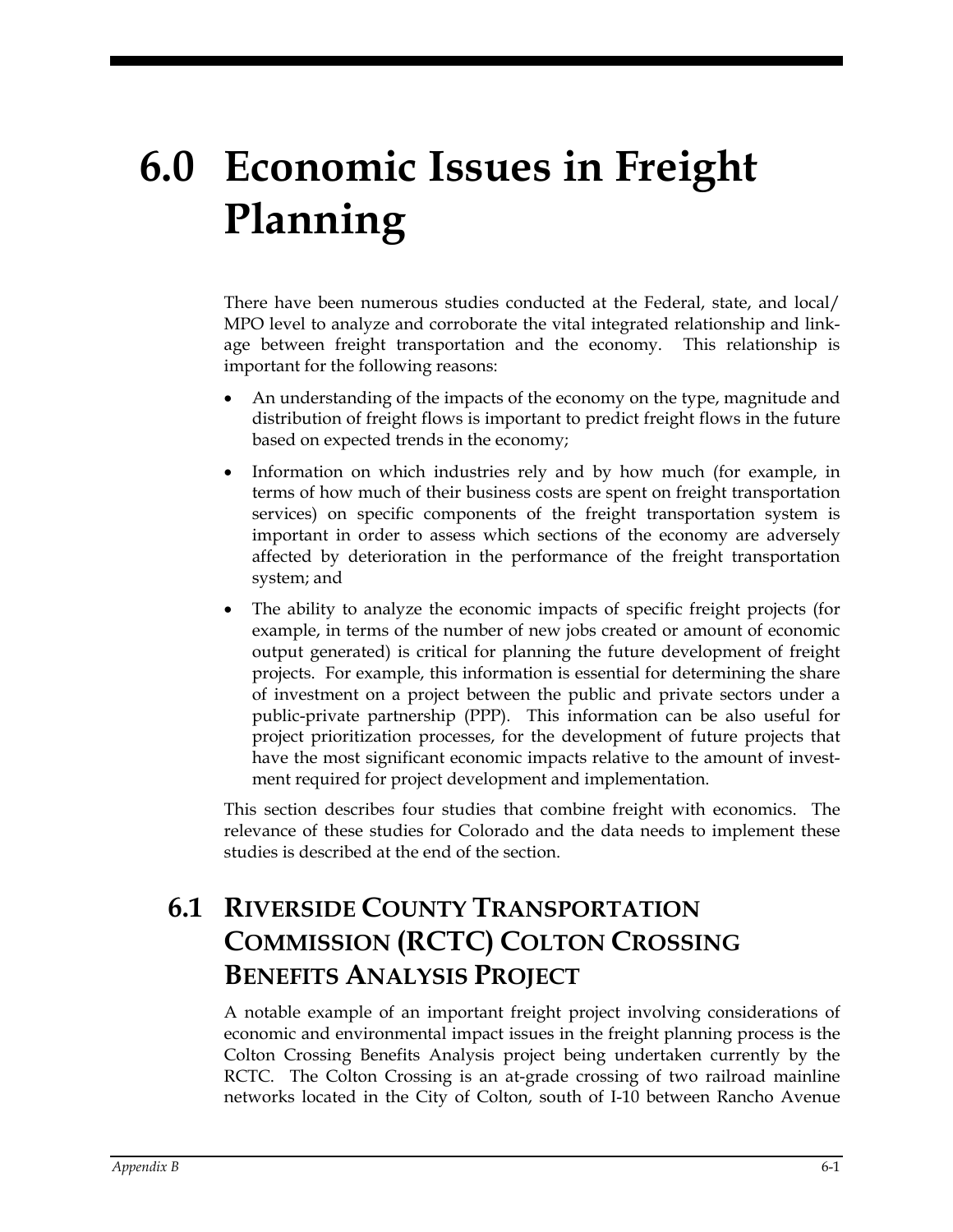and Mount Vernon Avenue in San Bernardino County. The proposed solution to relieving the rail bottleneck at the Colton Crossing is the construction of an elevated structure on the UP double track that would parallel I-10 and cross over the BNSF double track, resulting in the grade separation of the crossing. From the perspective of the public sector, there is a need to relieve the rail bottleneck at the crossing in order to mitigate the economic, safety and environmental impacts of the bottleneck to the region, while the rail mainlines at the crossing are owned by the railroads, and the railroads are interested in increasing their net profits through system efficiency and capacity enhancements from relieving the bottleneck. In projects like this, it is therefore critical to quantify the economic and environmental benefits from the grade separation of the crossing, in order to determine the share of contribution from the public sector in providing funding for project implementation, relative to the contributions from the railroads.

The primary economic impacts considered from the implementation of the project include the creation of jobs in the region due to the increased demand being handled on the rail system due to rail capacity enhancement. Most of the increased demand that would be handled on the rail system as a result of the project would be related to international cargo moving through the San Pedro Bay ports, a significant share of which use the rail system to reach markets outside the region (for example, the Midwest). This increased demand being handled on the rail system was determined to result in increased jobs in the region associated with marine terminal activities, railroad jobs, trucking jobs, as well as jobs related to other important logistics activities associated with international cargo handling such as transloading. Also, the analysis included the estimation of private sector (railroad) economic benefits from improved efficiency of train operations (reduction/elimination of delays) as a result of the project.

The following types of data were used in the analysis of economic (job) impacts associated with the project:

- **Industry Expenditures for International Cargo Movements through the San Pedro Bay Ports –** Expenditures for various cargo handling and goods movement activities for cargo movements through the seaports by type of industry were used to estimate the direct job impacts associated with international maritime trade. These expenditures were associated with marine terminal, railroad, trucking, warehousing, transloading, insurance, and other key business sectors associated with cargo movements through the seaports. The expenditure data was derived from data gathered by the Port of Long Beach for their economic impact analysis projects.
- **IMPLAN Input-Output Model** Used to convert the industry expenditures into direct job impacts by type of industry, as well as to estimate the indirect and induced job impacts associated with the direct jobs.
- **Average Wages by Industry Sector** Used to convert the total jobs (direct, indirect, and induced) resulting from the project into equivalent public sector economic benefits. The average wage estimates by industry sector were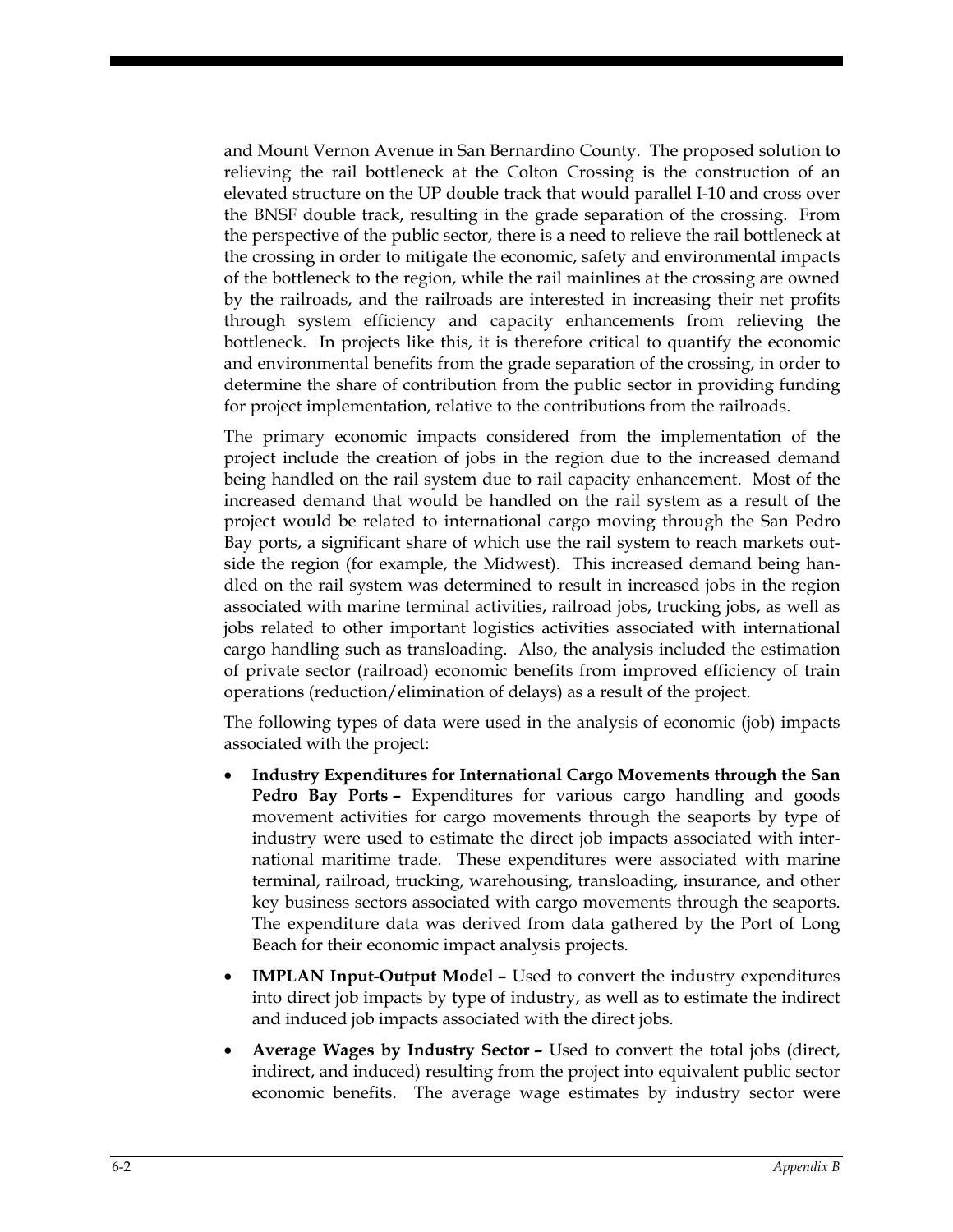derived from data available from the California Employment Development Department (EDD).

- **Railroad Operating Costs per Hour of Delay -** Used to estimate private sector (railroad) economic benefits from the project. These benefits included the operating cost savings for the railroads as a result of the project due to the increased efficiency of operations from the elimination of train delays. The operating cost data for the railroads was derived from the Colton Crossing Feasibility Analysis Study conducted in 1999 by the California Department of Transportation (Caltrans), since more recent data could not be collected from the railroads.
- **Data describing the Relationship between Increase in Commuter Rail System Capacity and Reduction in Auto VMT –** Used to estimate the total magnitude of auto VMT reduction from the increase in commuter rail capacity from the project. This data, coupled with the data on value of pollution reduction per unit VMT reduction, was used to monetize the total environmental benefits from the diversion of automobiles to commuter trains. This data was derived from the data available from Metrolink, the agency operating the commuter trains in the region.

## **6.2 SCAG PORT AND MODAL ELASTICITY STUDY**

The SCAG Port and Modal Elasticity Study was conducted by the Southern California Association of Governments in 2005 to understand the economics of port-related goods movement in Southern California, and the impacts of user fees on containerized imports through the San Pedro Bay Ports on the diversion of imports to other Ports in the U.S. (leading to a loss of market share for the Southern California ports). The study was undertaken as an initial step in understanding what the optimal user fees could be in the region as means to garner funds for transportation improvements, without significantly impacting cargo volumes through the ports that support the local economy in terms of jobs, as well as generating economic output.

The study used an economic optimization model of waterborne containerized imports from Asia. Some key data sources used in this study for the analysis of the impacts of business economics (supply chain costs) resulting from issues such as user fees, and their impacts on freight demand in the region, are discussed below:

• The study used west coast trade flow data in terms of 20-Foot Equivalent Units (TEUs) from the Port Import Export Reporting System (PIERS) database to determine the commodity distribution of containerized cargo moving through the west coast ports. Additional, value of containerized cargo data was derived from the World Trade Atlas (WTA) to estimate average value per TEU factors by commodity group for the economic analysis.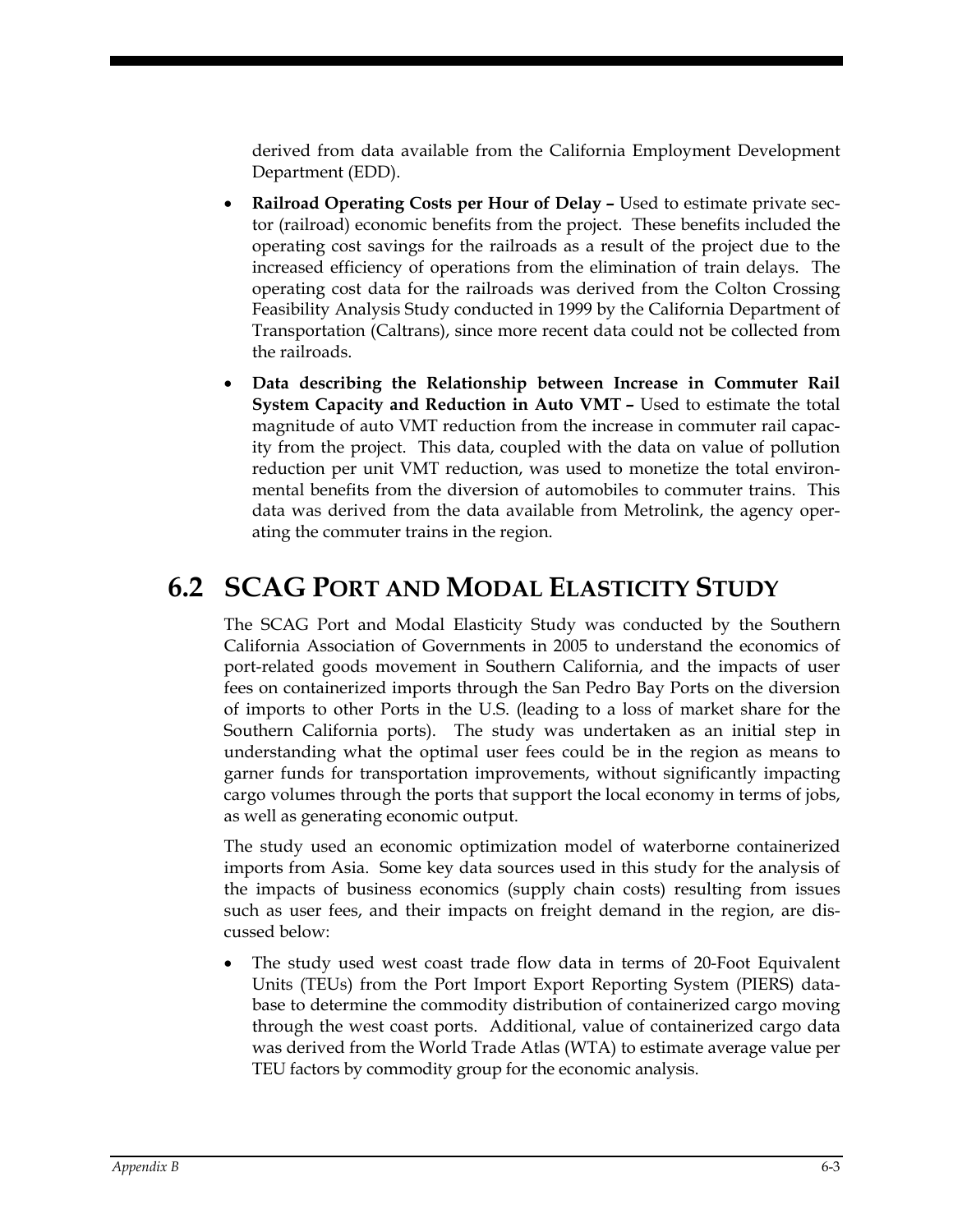• Data on inventory handling and transportation costs for different ports of entry, inland transportation modes, and destination locations for imports, were tabulated based on a survey of the major importers identified from the PIERS data, for use in the economic optimization model.

For various ranges of user fees, the study used the above data as inputs in an optimization model, to analyze how total supply chain costs are impacted by user fees, and how, in turn, these fees impact the local choice and inland distribution patterns of containerized imports from Asia to the U.S. The outcome of the study was the development of elasticity curves depicting the variation of port containerized import demand as a function of user fees.

# **6.3 REGIONAL ECONOMIC IMPACTS OF THE I-5 COLUMBIA RIVER CROSSING CHOKEPOINTS**

The "Regional Economic Impacts of the I-5 Columbia River Crossing Chokepoints" study was undertaken in 2003 by the Oregon Department of Transportation (ODOT) to understand how congestion along the I-5 highway and rail crossing across the Columbia River between Portland, Oregon and Vancouver, Washington impacts the local and regional economy in the Portland-Vancouver metropolitan area, as well as the Pacific Northwest as a whole. The study also looked at the impacts of congestion on the economies specifically on some key industry sectors in the region such as lumber and wood products manufacturing, farming industries, and warehousing and distribution industries. Some key data sources and their applications in the study are described below:

- Data from the ODOT 2001 Transportation Volume Tables were used to estimate existing traffic conditions along the I-5 bridge across the Columbia river, in terms of total average daily traffic (ADT), and average daily truck traffic (ADTT) volumes.
- Interviews were conducted with key freight stakeholders and public sector officials in the region to get their perspectives on key congestion issues in the region, and how they are impacting economies of key business sectors.
- The Portland Metro travel demand model was used to analyze forecast traffic volumes and system conditions along the I-5 Columbia River crossing in terms of future year (2020) total and truck traffic volumes, travel times along the crossing, as well as the comparisons of the duration of peak periods between the base (2000) and future (2020).
- The study analyzed the economic impacts of congestion along the I-5 Columbia River crossing by looking at model outputs on vehicle and truck hours of delay, and translating them to increased transportation costs for businesses using data from the 2002 Urban Mobility Study conducted by the Texas Transportation Institute.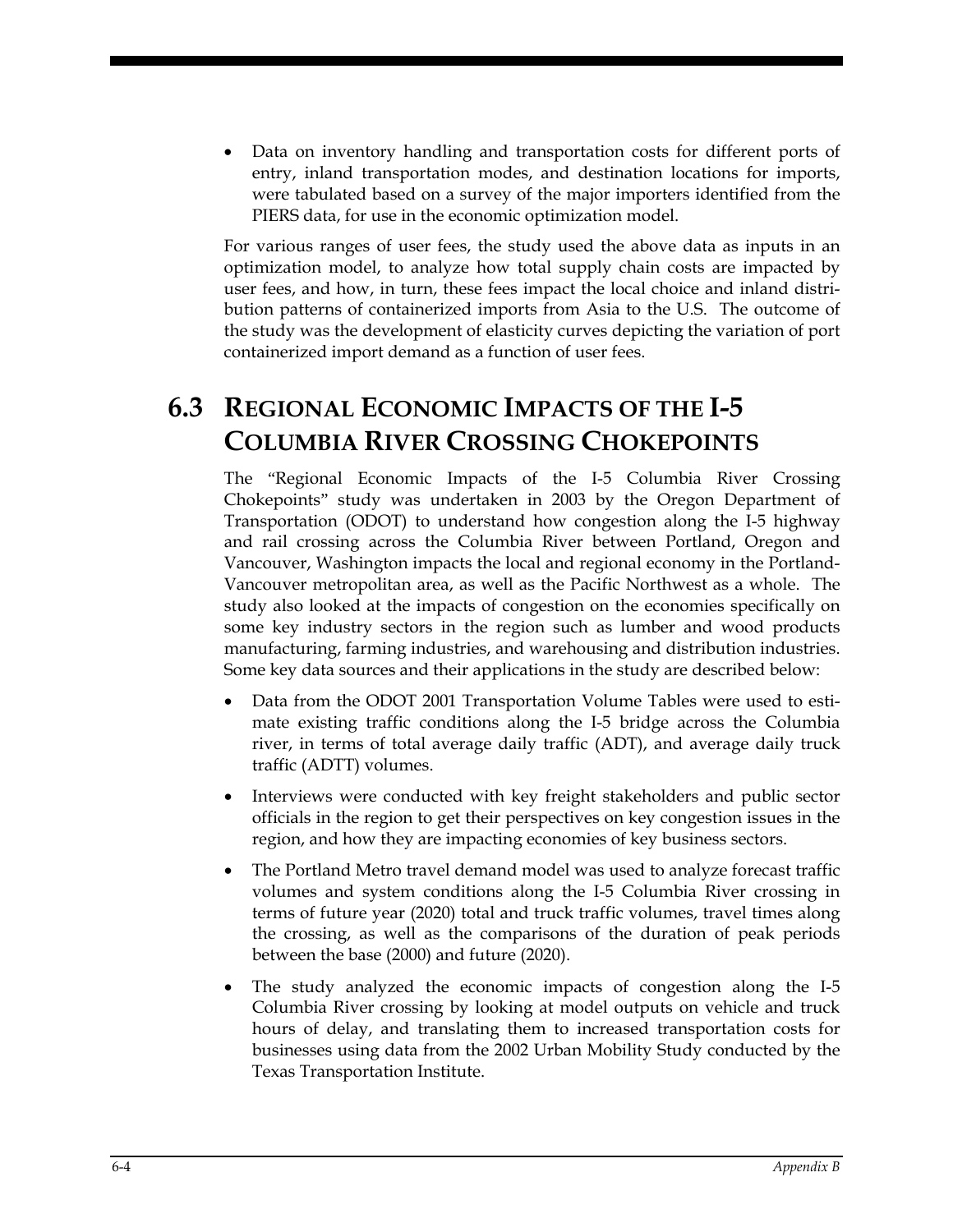The key outcome of the study was a set of recommendations for highway, rail and transit projects along the I-5 crossing along with their anticipated local and regional economic benefits.

## **6.4 FREIGHT RAIL AND THE OREGON ECONOMY**

The "Freight Rail and the Oregon Economy" study was undertaken in 2003/2004 by the Port of Portland and the Oregon Department of Transportation (ODOT) to identify the dependence of the Oregon economy on the freight rail system, and address the need to ensure the viability and competitiveness of the freight rail system to meet future transportation demand in the State. The key objectives of the study were to estimate rail freight demand in the State, map out the State's rail infrastructure, determine the role of freight rail in supporting the economy of Oregon, the Portland metropolitan region, and the Port of Portland's marine terminals, identify corridor-level rail capacity issues and their impacts on industries, and to assess the role of the public sector in freight rail planning in the State.

Some of the key data sources and their applications in the study are discussed below:

- Global Insight's TRANSEARCH database, the Freight Analysis Framework (FAF) database from the FHWA, and the 1997 Commodity Flow Survey (CFS) data from the U.S. Census Bureau were used to estimate current and future freight rail demand in the State, as well as analyze the share of total freight demand, in terms of value (dollars), weight (tons), and weightdistance (ton-miles), supported by the rail mode relative to trucking, marine, and air modes.
- Historical trends in rail network mileage in the State were analyzed using data from the Oregon State Railroad Annual Reports.
- Data from ODOT, and the Association of American Railroads (AAR) were used to determine rail infrastructure characteristics (track miles, owned/ leased mileage versus mileage on trackage rights, etc.) in the State.
- The Carload Waybill Sample from the Surface Transportation Board (STB) was used to determine expenditures of major industry groups (separately for the State as a whole, and for the Portland metropolitan area) on originating freight using the rail system.
- The I-5 Transportation and Trade Partnership I-5 Rail Capacity Study conducted in 2003 along with other studies in the region, and discussions with public and private sector stakeholders, were used to identify key rail capacity constraints in the region, and their impacts on business costs.

The key outcomes of the study were the identification of major industries in the State, and the Portland metropolitan region, and international gateway industries (Port of Portland marine terminals) that rely on the freight rail system, the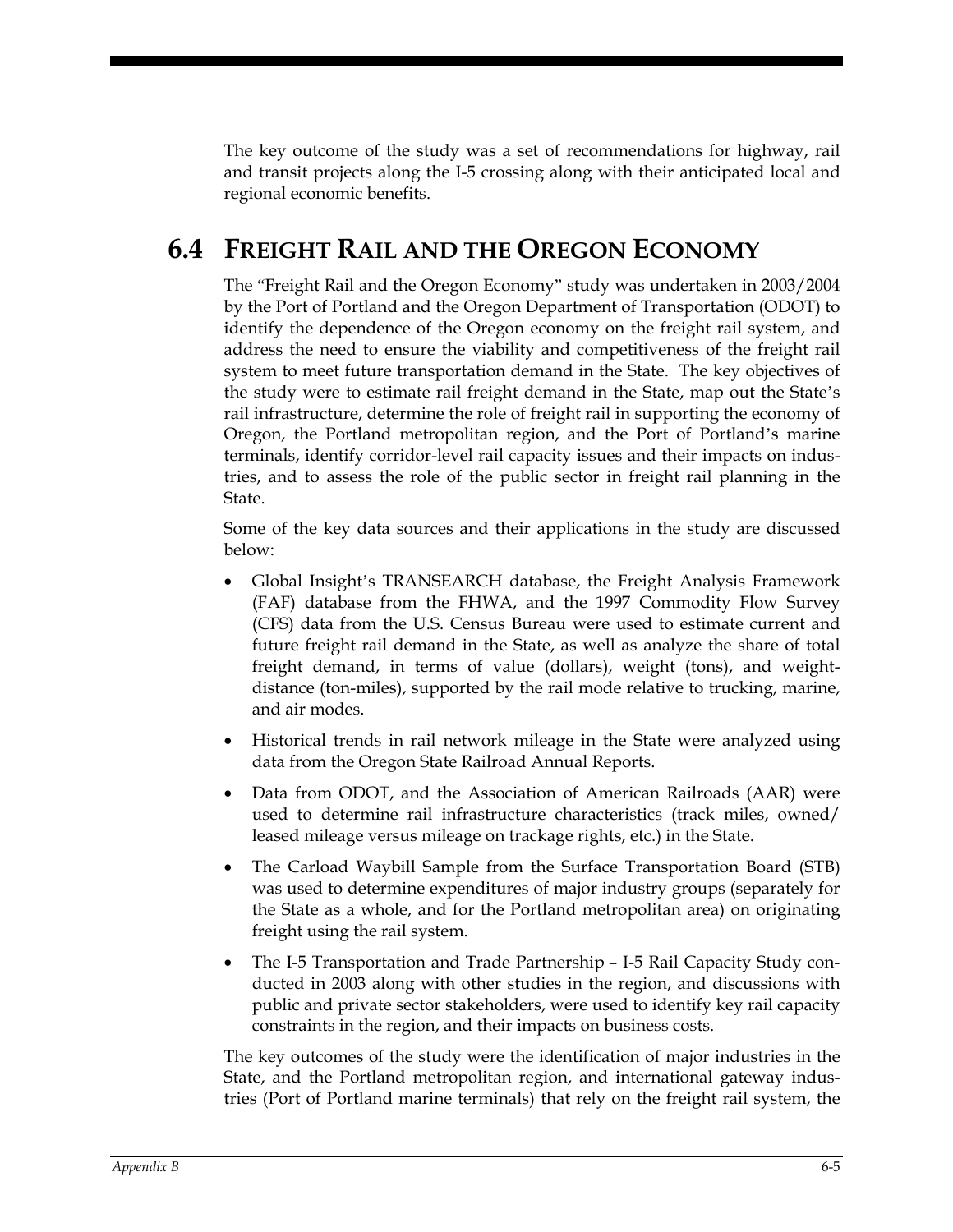critical rail capacity issues in the region and how they potentially impact the economy of the industries relying on the rail system, and the role of the public sector in freight rail planning in the State (for example, leveraging funding resources such as grants for intermodal terminal development, establishing multijurisdictional corridor planning program, and encouraging private sector investment in freight rail through tax incentives).

# **6.5 RELEVANCE FOR COLORADO DOT AND COLORADO MPOS**

These studies demonstrate the wide range of economic applications for freightrelated studies. Monetizing the economic impacts is often a key component of justifying the need for a project. This also augments the traditional travel time benefits and provides a useful criteria for performing project prioritization amongst a wide range of projects competing for limited funding resources in the State. If the Colorado DOT were to pursue a program to understand the relationship between economic activity and goods movement, these studies would provide a guide on ways to organize the information in order to highlight key corridors, key industries, and the relative economic impact of goods and service sector transportation needs.

# **6.6 DATA/INFORMATION NEEDED TO IMPLEMENT PROGRAM**

There are several data needs to implement the studies described in this section. For the grade separation project, it is important to know current and forecasted rail volumes on the rail lines. It is also important to know the commodity distribution of these volumes, so that the economic relevance of the goods can be estimated. Input-output models are also important to allow for the conversion of dollars into jobs by specific industries. Wage information by industry is important to determine the relative importance of these jobs.

It is also important to quantify the impacts of modal diversion. To implement a methodology similar to the one used in the Port Modal and Elasticity Study, it is important to have information on the supply chain for each mode and to understand how user fees are passed through to the supply chain, who will absorb the user fee, and what their reaction to the fee will be. This type of information is best captured through shipper interviews and stated-preference surveys.

For each of these projects, it is also important to understand costs involved in projects. This is important for estimating the cost to construct, operate, and maintain new infrastructure. It is also important to understand the operating costs of each of the freight modes to understand how travel time savings can be translated into an economic benefit.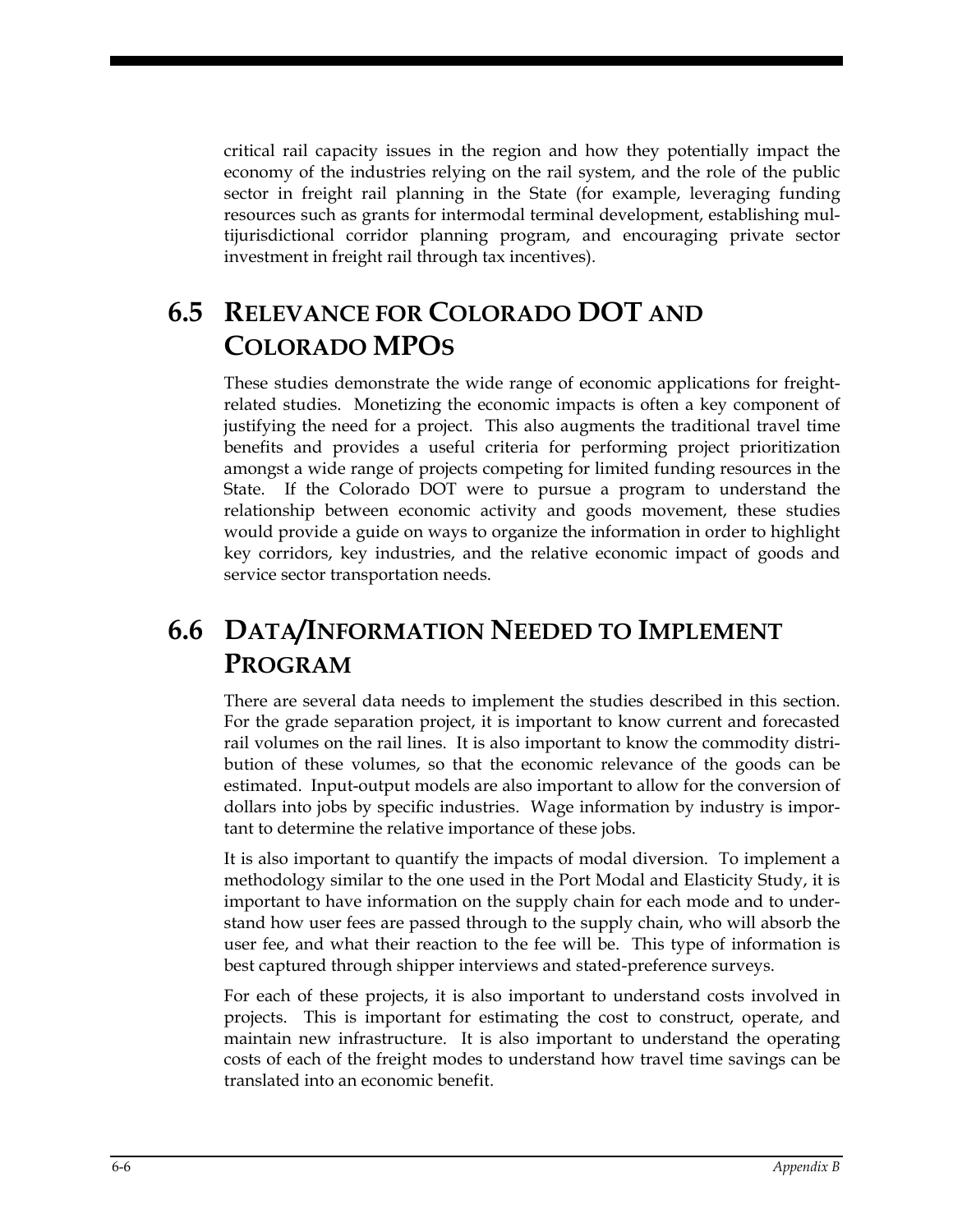# **Appendix C - Task 3 Final Report**

*Recommendations on Data Collection and Analysis Practices for Colorado*

### **INTRODUCTION**

The objective of this task is to develop a set of data collection and analysis practices to support freight transportation planning. These practices also will aid the integration of freight planning into general transportation planning at state and MPO levels in Colorado. This will be accomplished by comparing the freight-related projects underway or planned in Colorado with studies that have been done in other regions. The freight data utilized in similar projects in other regions will be compared to the freight data that is available and in use in Colorado. Data not available in Colorado will be considered freight data needs for the State. Recommendations will be developed based on these freight data needs and based on the need to maintain frequently used freight data in the State.

Additionally, a review will be conducted of the freight data needs identified and implied from the interviews done as part of Task 1 of this study and the 2005 Freight Data Assessment Report. The recommendations will incorporate the needs that were identified through these techniques as well.

### **SUMMARIZING FREIGHT DATA USED IN STUDIES OUTSIDE COLORADO**

The scan of freight projects conducted in Task 2 revealed some important patterns in terms of the types of data that are often used in other studies that are not available in Colorado. Table 1 summarizes the results of the scan in terms of three key features:

- 1. The similarity between each project and current or planned studies in Colorado;
- 2. For similar projects, the new freight data needed to implement the study; and
- 3. For similar projects, the data collection method needed to collect the new data.

The most prominent pattern between the scanned studies in other regions and the new freight data needs in Colorado is the need for corridor-specific, truck origin-destination data. This type of data was considered to be essential for corridor studies on freightintensive corridors. It also was a common feature for several types of other projects,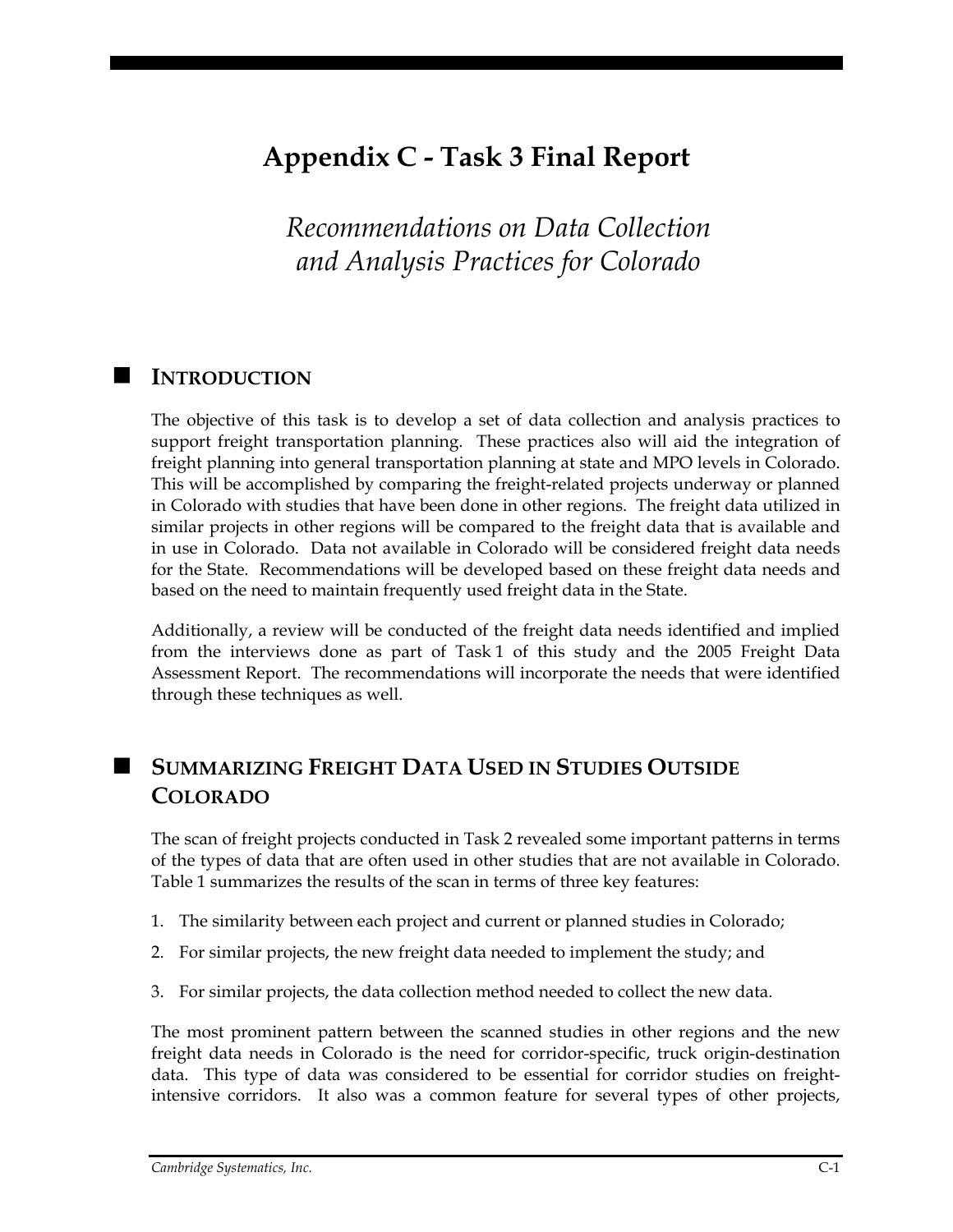including state-level freight plans, MPO-level freight plans, truck-rail diversion studies, and freight data development projects. The primary method for obtaining this corridorspecific, origin-destination data was to collect roadside truck origin-destination studies. Other methods included extraction and manipulation of data from TRANSEARCH databases. This has been met with mixed success as often times the data from the TRANSEARCH database do not match with what is seen through roadside surveys. Additionally, TRANSEARCH data does not have time-of-day characteristics, which is particularly important for corridor studies that exhibit some levels of congestion. Agencies in the Portland metropolitan area pooled funds to develop a comprehensive freight data collection program. One method used to collect origin-destination data in a subregion in the Portland metropolitan area was to conduct a truck-following study. This method was found to be particularly useful to determine the number of through trucks relative to inbound and outbound trucks that were using the road system in a predominantly residential community.

The second most commonly used freight data not available in Colorado was economic data. This is becoming increasingly important as transportation agencies are beginning to demonstrate the link between the transportation system and the economy in their region. Economic data and analyses also are increasingly being used to assist in selecting between alternatives on a wide range of studies. This is most notable on long-haul corridor studies. There are three sources used to identify economic data for various studies. The first method is to assemble data from the U.S. Census Bureau of Economics. The Census data include employment and output for several different industry and commodity types. The primary benefit of this database is that it is free and readily available through the Census Bureau web site. The downside to this data is that at lower geographic levels, some of the data are suppressed due to confidentiality concerns. This has the potential to create holes in economic databases which require additional work to fill. The second method used to compile economic data is to use information from other government and trade association sources. An example of this is agriculture data (which is one of the weaker components of the TRANSEARCH database) can be found by using information available from state agriculture departments. Additionally, employment data (including medium-term forecasts) are often available from state employment agencies. The third source of economic data is proprietary databases that include information on output and employment by industry sector.

Other types of data used in other regions that are not generally available in Colorado include freight-focused vehicle classification data, information from the private railroads, shipper surveys, and safety data. Freight-focused vehicle classification data were found to be particularly important in terms of understanding truck usage for corridor studies, calibrating and validating truck components of travel demand models, and understanding the location of truck-intensive activity for regional and state freight plans. Information from private railroads was valuable in conducting rail relocation studies, truck-rail diversion analyses, and railroad grade separation studies. Shipper surveys were found to include valuable information for several types of studies such as identifying small quickfix freight projects that can be included in short-term project programming activities, determining potential for truck-rail diversion, developing information on truck trip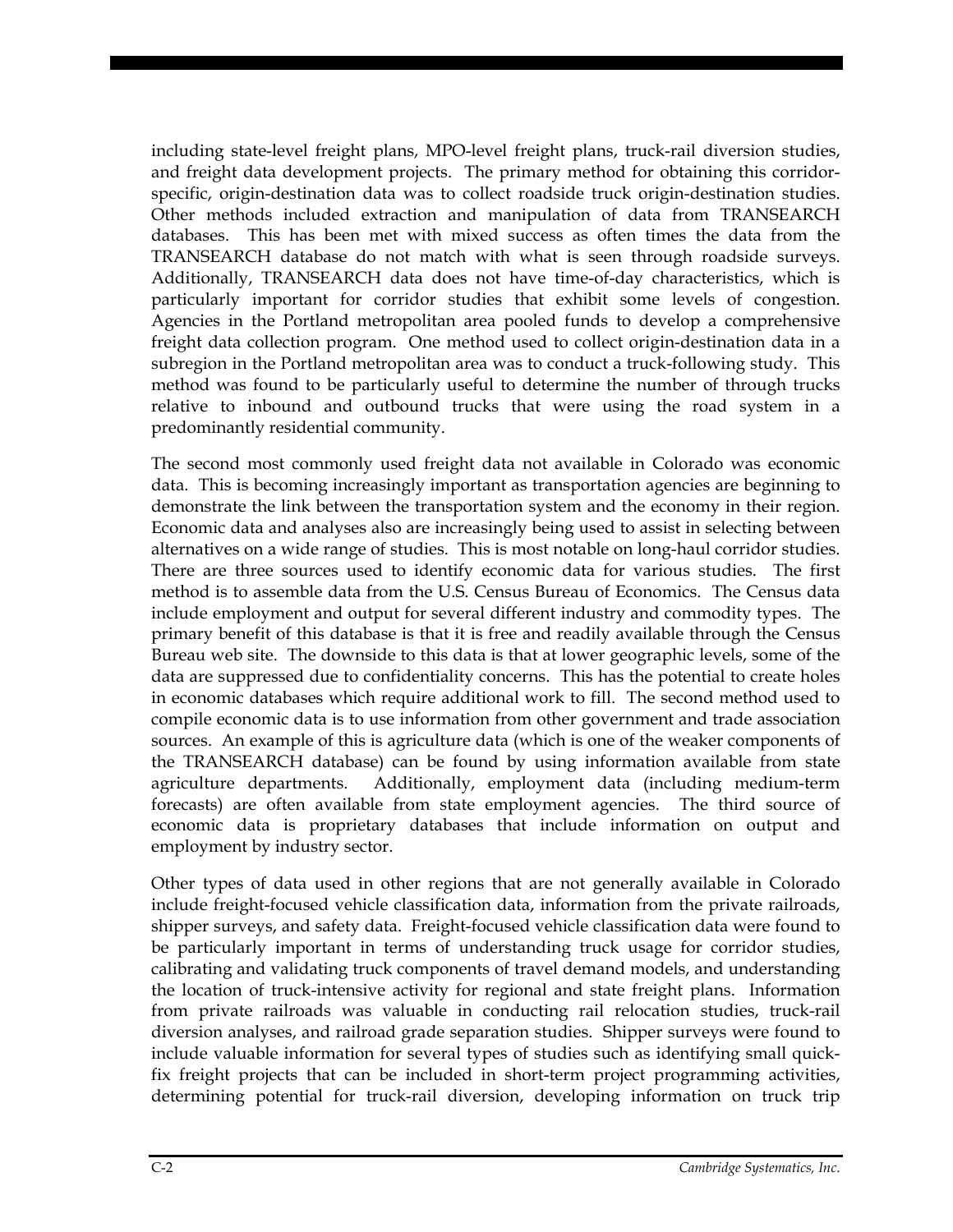distribution rates for a region, and identifying potential truck routes and restrictions in a local area. There was mixed success in terms of implementing these surveys in different jurisdictions. A typical response rate for these surveys is 20 percent. A key factor in the success of these surveys is the preexistence of a relationship between either the transportation agency and the potential survey respondents or a relationship between the surveyor and the potential survey respondents.

Safety data was not noted as being critical for one of the corridor studies reviewed in the project scan. However, it is becoming an increasingly important topic for both state DOTs and MPOs. The most recent Federal transportation legislation has increased the requirements for transportation agencies to track and report safety data. Additionally, safety improvements are a key component of calculating the benefits of roadway improvements. Analysis of statewide safety databases is one method of determining truckinvolved accident rates along corridors. It is particularly important to identify separate accident rates for truck-involved accidents because truck-involved accidents have much more severe impacts than nontruck-involved accidents in terms of damage and injury.

| Study                                                              | Similar to<br><b>Freight Study</b><br>in Colorado | New Data/Information<br>Needed to Implement Study<br>in Colorado                | <b>Method Needed to</b><br><b>Collect New Data</b>                                        |
|--------------------------------------------------------------------|---------------------------------------------------|---------------------------------------------------------------------------------|-------------------------------------------------------------------------------------------|
| <b>DVRPC</b> Freight Forward<br><b>Improvement Program</b>         | No                                                | Type and location of quick-fix<br>freight problems                              | Survey of freight<br>stakeholders                                                         |
| FAST Corridor Program                                              | No                                                | Type and location of quick-fix<br>freight problems                              | Survey of freight<br>stakeholders                                                         |
| <b>Binghamton MTS Regional</b><br>Freight Study                    | Yes                                               | County-level economic data by<br>industry sector                                | Aggregate Census data or<br>purchase employment<br>database                               |
| <b>Greater Vancouver Goods</b><br>Movement Study                   | $\overline{N}$                                    |                                                                                 |                                                                                           |
| South Suburban Mayors and<br>Managers Association<br>Freight Study | No                                                |                                                                                 |                                                                                           |
| SF Bay Area Regional Goods<br>Movement Study                       | Yes                                               | County-level economic data by<br>industry sector, O-D info from<br>truck survey | Aggregate Census data or<br>purchase employment<br>database, roadside truck<br>O-D survey |
| Virginia Freight Plan                                              | Yes                                               | County-level economic data by<br>industry sector                                | Aggregate Census data or<br>purchase employment<br>database                               |

#### **Table 1. Key Freight Data Needs Based on Freight Studies in Other Regions**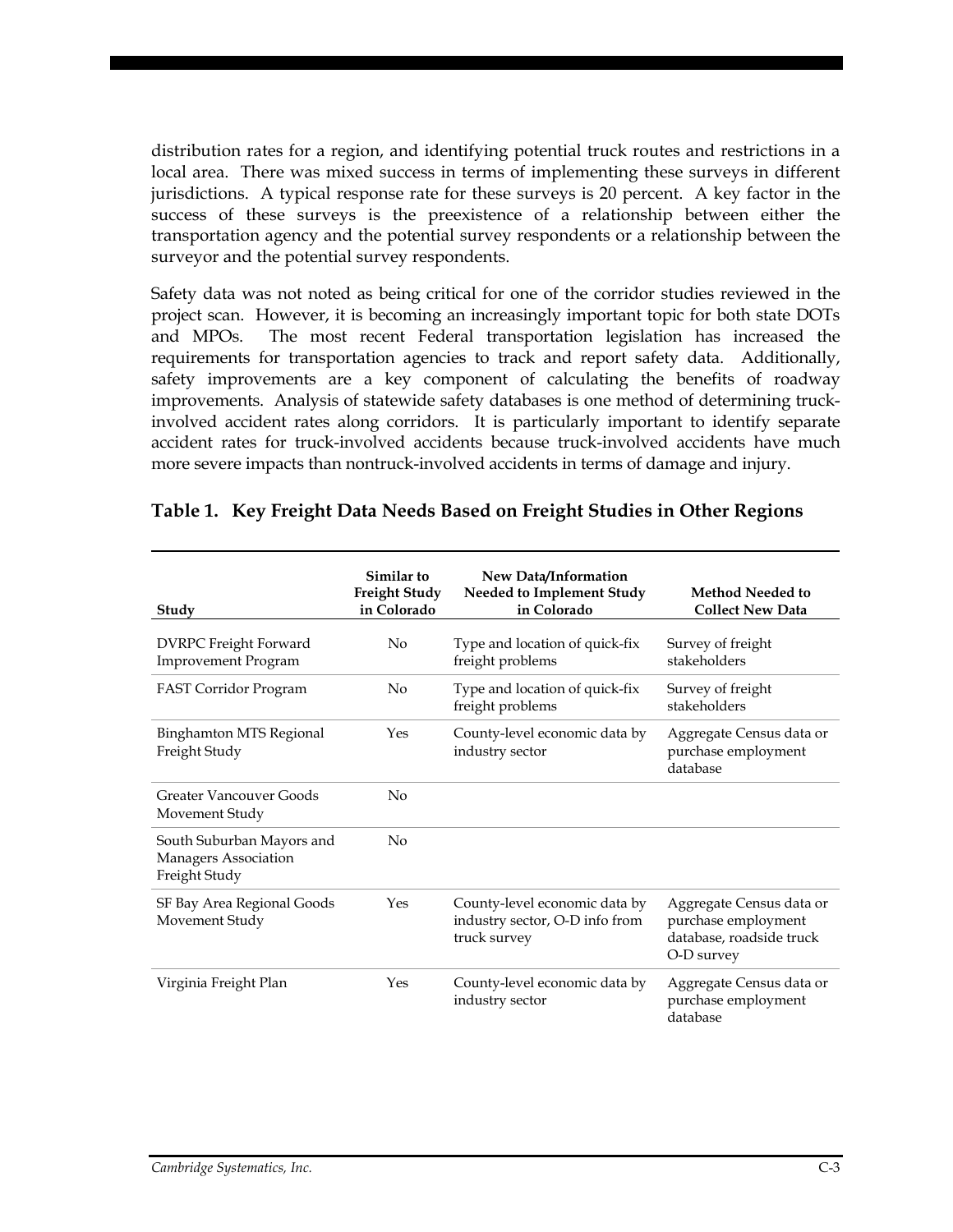| Study                                                                                      | Similar to<br><b>Freight Study</b><br>in Colorado | New Data/Information<br>Needed to Implement Study<br>in Colorado                                                                                                                               | <b>Method Needed to</b><br><b>Collect New Data</b>                                                                                |
|--------------------------------------------------------------------------------------------|---------------------------------------------------|------------------------------------------------------------------------------------------------------------------------------------------------------------------------------------------------|-----------------------------------------------------------------------------------------------------------------------------------|
| New Mexico Freight Plan                                                                    | No                                                | County-level economic data by<br>industry sector                                                                                                                                               | Aggregate Census data or<br>purchase employment<br>database                                                                       |
| Florida Freight Network and<br>Statewide Freight Plan                                      | No                                                |                                                                                                                                                                                                |                                                                                                                                   |
| NYSDOT Trade Overview<br>Study                                                             | No                                                |                                                                                                                                                                                                |                                                                                                                                   |
| Washington Statewide Rail<br>Capacity and System Needs<br>Study                            | Yes                                               | Information on how rail is used<br>by shippers                                                                                                                                                 | Shipper interviews                                                                                                                |
| <b>AAR National Rail Freight</b><br>Infrastructure Capacity and<br><b>Investment Study</b> | Yes                                               | Detailed information on rail<br>flows                                                                                                                                                          | Cooperation with<br>railroads                                                                                                     |
| <b>SCAG Goods Movement</b><br><b>Truck Count and Survey</b><br>Study                       | Yes                                               | Count data targeted towards<br>gathering freight information<br>and validating models, truck<br>origin-destination information                                                                 | Freight-focused Count<br>program, roadside truck<br>origin-destination surveys                                                    |
| Portland Freight Data<br><b>Collection Program</b>                                         | Yes                                               | Count data targeted towards<br>gathering freight information<br>and validating models, truck<br>origin-destination information,<br>information on how shippers<br>receive and distribute goods | Freight-focused Count<br>program, roadside truck<br>origin-destination surveys,<br>establishment survey,<br>truck-following study |
| Oregon Commodity Flow<br>Database                                                          | Yes                                               | Economic output data by<br>industry, input-output data by<br>industry and employment by<br>industry                                                                                            | Aggregate Census data or<br>purchase employment<br>database                                                                       |
| California Statewide Truck<br>Survey                                                       | Yes                                               | Origin-destination information<br>by truck type and commodity                                                                                                                                  | Truck roadside origin-<br>destination survey                                                                                      |
| <b>FHWA Freight Analysis</b><br>Framework2                                                 | Yes                                               | County-level, freight flow data<br>by mode for base and forecast<br>years                                                                                                                      | Data available from<br>FHWA web site                                                                                              |
| Portland Metro Truck Model                                                                 | Yes                                               | None                                                                                                                                                                                           | N/A                                                                                                                               |
| <b>SCAG Truck Model</b>                                                                    | Yes                                               | Truck trip rates for local truck<br>trips                                                                                                                                                      | FHWA Quick Response<br>Freight Manual Update or<br>local survey                                                                   |
| San Joaquin Valley Truck<br>Model                                                          | Yes                                               | Truck trip rates for local truck<br>trips                                                                                                                                                      | FHWA Quick Response<br>Freight Manual Update or<br>local survey                                                                   |

## **Table 1. Key Freight Data Needs Based on Freight Studies in Other Regions (continued)**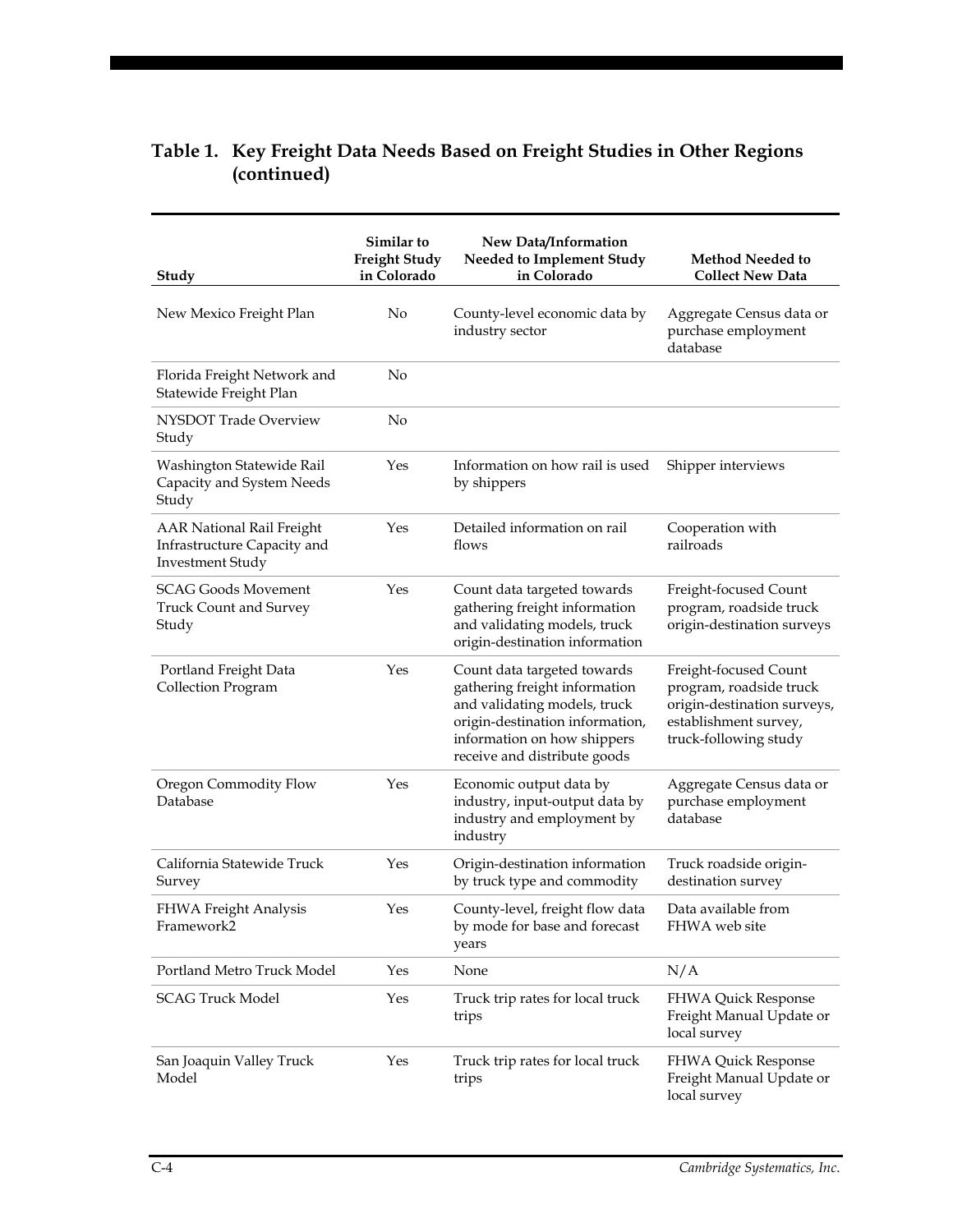| Study                                                                         | Similar to<br><b>Freight Study</b><br>in Colorado | New Data/Information<br>Needed to Implement Study<br>in Colorado                                                                                                      | Method Needed to<br><b>Collect New Data</b>                                        |
|-------------------------------------------------------------------------------|---------------------------------------------------|-----------------------------------------------------------------------------------------------------------------------------------------------------------------------|------------------------------------------------------------------------------------|
| Oregon Statewide Freight<br>Model                                             | No                                                |                                                                                                                                                                       |                                                                                    |
| I-710 Major Corridor Study<br>(MTA)                                           | Yes                                               | Accident data at corridor level                                                                                                                                       | Summary of state safety<br>data by corridor                                        |
| I-15 Comprehensive Corridor<br>Study (SANBAG)                                 | Yes                                               | Data from daily users of<br>corridor                                                                                                                                  | Survey of corridor's daily<br>users                                                |
| SR-60 Truck Lane Study<br>(SCAG)                                              | No                                                |                                                                                                                                                                       |                                                                                    |
| <b>SCAG Multi-County Goods</b><br><b>Action Plan Truck Lane</b><br>Analysis   | No                                                |                                                                                                                                                                       |                                                                                    |
| <b>West Coast Corridor</b><br>Coalition                                       | No                                                |                                                                                                                                                                       |                                                                                    |
| <b>RCTC Colton Crossing</b><br>Benefits Analysis Project                      | Yes                                               | Current and forecasted rail<br>volumes, commodity<br>distribution of rail volumes by<br>rail line, input-output data,<br>wage and employment<br>information by sector | Working with railroads,<br>use of Census data,<br>purchase of economic<br>database |
| <b>SCAG Port and Modal</b><br><b>Elasticity Study</b>                         | No                                                |                                                                                                                                                                       |                                                                                    |
| Regional Economic Impacts<br>of the I-5 River Crossing<br><b>Choke Points</b> | No                                                |                                                                                                                                                                       |                                                                                    |
| Freight Rail and the Oregon<br>Economy                                        | $\overline{N}$                                    |                                                                                                                                                                       |                                                                                    |

## **Table 1. Key Freight Data Needs Based on Freight Studies in Other Regions (continued)**

# **COMPARISON WITH FREIGHT DATA NEEDS IDENTIFIED THROUGH CURRENT AND ONGOING STUDIES IN COLORADO**

To develop a set of recommendations for the study, the results of the scan of freightrelated projects in other regions was compared to the information collected through the discussions with transportation planners in Colorado and the review of corridor studies conducted in Task 1 of this study. These discussions revealed that there are several studies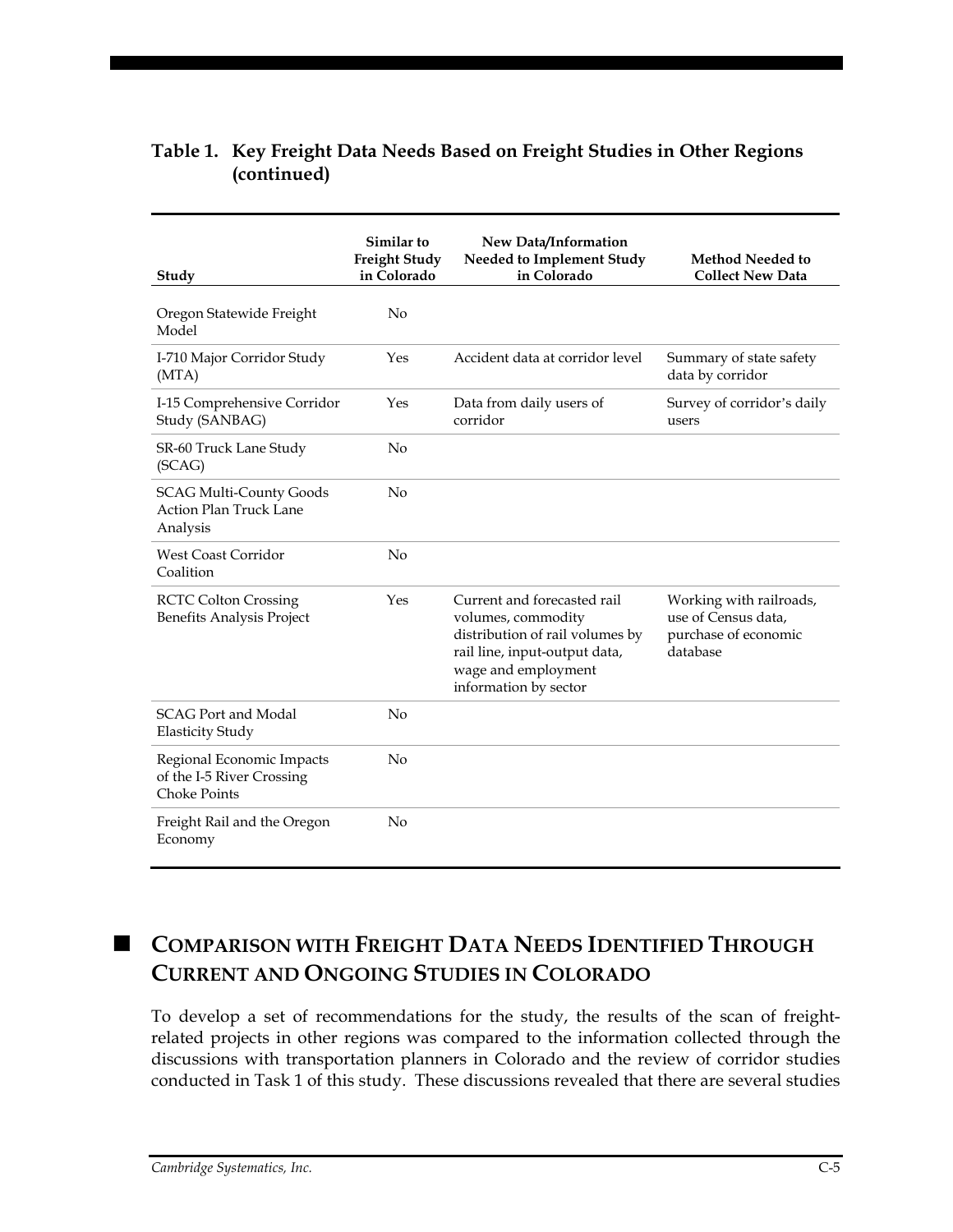underway that are directly and indirectly related to freight transportation. However, these studies can be grouped into five categories as described below:

- 1. Freight Data Development Studies and Programs TRANSEARCH data purchase, Statewide Rail Database, CDOT Classification Count Data Review, North Front Range Classification Counts, Upcoming Truck Origin-Destination Pilot and Survey, Upcoming Front Range Travel Survey;
- 2. Rail Studies Public Benefits and Costs Study of Rail Relocation, Phase II of Rail Relocation Study;
- 3. Truck Rest Stop and Parking Studies Ports-to-Plains Rest Stop Study, Truck Parking Issues at Interstate Rest Areas in Colorado, Additional Rest Area Study;
- 4. Multimodal Freight Transportation Plans Upcoming Statewide Freight Roadmap; Tracking of Oil, Gas and Ethanol Shipments; and
- 5. General Transportation Plans CDOT 2035 Statewide Transportation Plan, Colorado Strategic Plan for Improving Roadway Safety, Western Colorado Mobility Plan, North Front Range Survey, Chain-Up Station Usage.

There are patterns of freight data needs indicated within each of these five categories. The completed Freight Data Development Studies and Programs have collected multimodal freight flow TRANSEARCH data and reviewed truck count and rail volume data across the State. There are three freight data development needs that have not yet been addressed in previous studies. The first is the collection of roadside truck origindestination survey data. From the scan of studies in other regions, this type of data was found to be valuable for several types of efforts, including corridor studies, development of truck components of travel demand models, and multimodal transportation plans. The upcoming Truck Origin-Destination Pilot and Survey is an important step towards filling this data gap in Colorado. The second type of freight data need implied from this category of freight studies was establishment surveys. Establishment surveys can be used to understand the trip characteristics of truck operators in metropolitan areas. This is particularly useful for understanding interregional truck trips, because other methods of collecting truck origin-destination data tend to be more accurate for capturing intraregional truck trips. The upcoming Truck Origin-Destination Pilot and Survey also will be a good method to update the limited freight establishment survey that was collected over 10 years ago in the North Front Range Travel Behavior Inventory. The third type of freight data not included in the current program is a freight-focused vehicle classification program. In other regions, vehicle classification data were collected at specific freight-intensive locations to better understand goods movement and to assist with the calibration and validation of travel demand models.

The Colorado rail studies indicate that the transportation agencies in Colorado would benefit from continued focus on maintaining strong working relationships with the railroads in the State. However, Colorado also would benefit from accessing information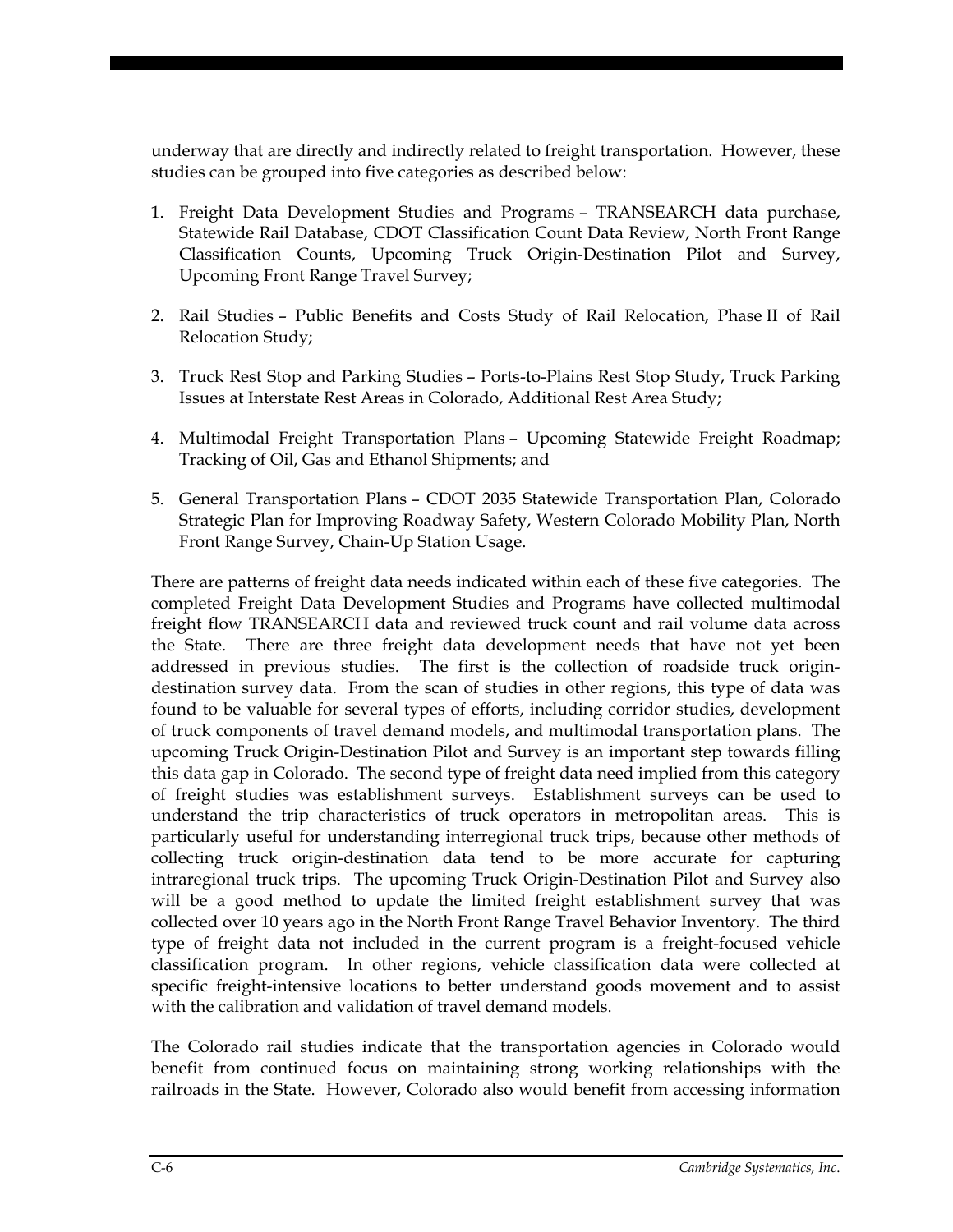assembled through national rail studies such as the AAR National Rail Infrastructure and Assessment Study described in Task 2. The railroads often provide more detailed information to Federal agencies compared to state agencies. Colorado also may consider creating multistate alliances focused on rail. Multistate alliances are particularly relevant for studying rail, because most rail trips (in addition to rail issues and concerns) are multimodal in nature.

While none of the projects reviewed in the project scan focused on truck parking, this issue is gaining in importance across the country. Some ongoing studies shed some light on the type of data and analysis that are helpful in understanding truck parking deficiencies. Truck count data across the interstate system is critical. The FHWA has developed formulas that generate estimates of truck parking needs based on truck counts. These estimates can be made to be more accurate by providing information on the distribution of truck trip lengths at various locations. These truck trip lengths can be estimated from information collected from truck origin-destination surveys or from truck components of travel demand models. These estimates can be complemented by firsthand accounts of truck parking across the states. Typically district or regional engineers are familiar with locations where trucks typically park in unsafe and/or illegal locations. Once these locations are identified, firsthand data collection at nearby truck stops will pinpoint the locations of truck parking deficiencies across the State. This reinforces the need for truck origin-destination surveys and freight-focused vehicle classification count data. It also identifies additional sources of information (local engineers) that are important in this effort.

The most common freight flow information used for multimodal freight plans and freight components of general transportation plans is TRANSEARCH data. CDOT has recently purchased this database and, therefore, has sufficient data to perform general multimodal plans. However, several multimodal plans in other regions also have benefited from summarizing information from truck origin-destination surveys, freight-focused truck counts, and establishment surveys. To understand the impact of congestion on goods movement and to understand the impact of goods movement on congestion truck components of travel demand models are typically utilized. A simpler (but less accurate method) of understanding this relationship is through a comprehensive classification count program at the region's most congested locations. Travel demand models and truck counts also are useful in understanding the relationship between truck activity and vehicular safety for regions and states. Establishment surveys are essential to understand the short-term needs of the freight private sector community. These needs often constitute the "quick hits" that were used in some of the regional freight plans such as the Freight Forward Program in Philadelphia and the FAST Program in Seattle.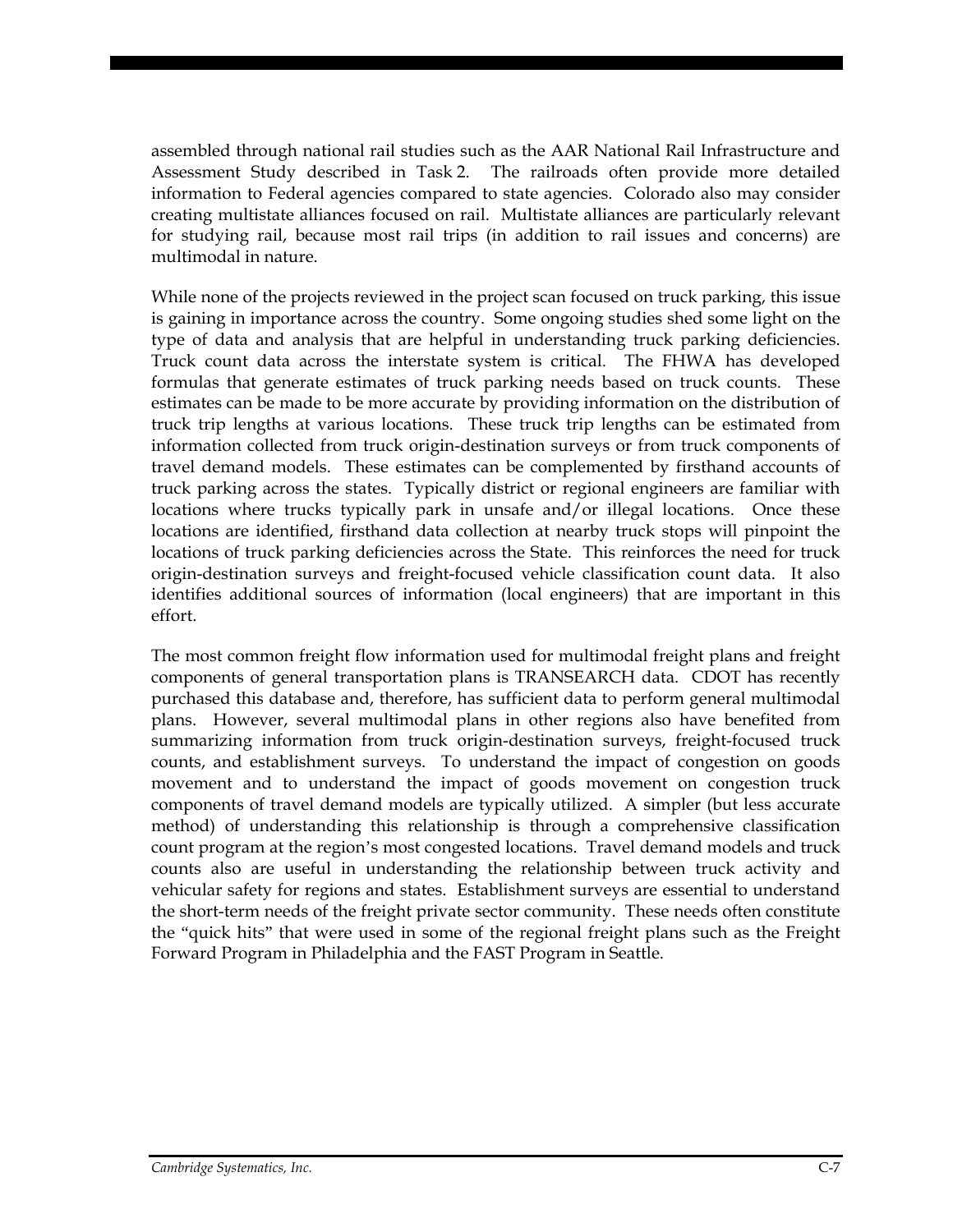# **COMPARISON WITH FREIGHT DATA NEEDS IDENTIFIED THROUGH REVIEW OF CDOT CORRIDOR STUDIES**

A review of the corridor studies underway in Colorado was conducted as part of Task 1 of this study. This review consistently identified information on medium- and long-haul truck trips and origin-destination data as two of the key freight data needs for these corridor studies. Both of these freight data needs could be satisfied through a comprehensive truck origin-destination survey program. Other freight data needs implied from these studies included truck counts, truck accident data and truck speed data. Based on the review of corridor studies, these would be considered to be secondary freight data needs.

| <b>Major Corridor Studies</b>                           | <b>Implied Freight Data Needs</b>     |
|---------------------------------------------------------|---------------------------------------|
| North I-25 Environmental Impact Study                   | Medium- and long-haul truck trip data |
| Valley Highway (I-25) EIS                               | None indicated                        |
| I-25 Corridor - Lincoln Avenue to Castle Rock           | None indicated                        |
| The New Pueblo Freeway - I-25 through Pueblo            | Medium- and long-haul truck trip data |
| I-70 Truck Parking Guide                                | None indicated                        |
| I-70 (MP 178.00 to MP 192.00) Safety Assessment Report  | Accident data by vehicle type         |
| L-70 West Vail Pass Environmental Assessment            | Speed data by vehicle class           |
| I-70B West Study                                        | None indicated                        |
| <b>I-70 West Mountain Corridor PEIS</b>                 | Truck counts, O-D data                |
| I-70 East Corridor Environmental Impact Statement       | None indicated                        |
| E-470/I-70 Interchange Complex Environmental Assessment | None indicated                        |
| Eastern Colorado Mobility Study                         | O-D information from surveys          |
| Northwest Corridor EIS                                  | None indicated                        |
| Ports to Plains Corridor Study                          | O-D information from surveys          |

## **Table 2. Freight Data Needs from Review of Corridor Studies**

# **COMPARISON WITH FREIGHT DATA NEEDS IDENTIFIED FROM CDOT FREIGHT DATA ASSESSMENT STUDY**

The 2005 CDOT Freight Data Assessment Study identified freight data needs through a survey of transportation planners at both the state and MPO levels. Approximately 30 freight data elements were rated based on the relevance of the element and the quality of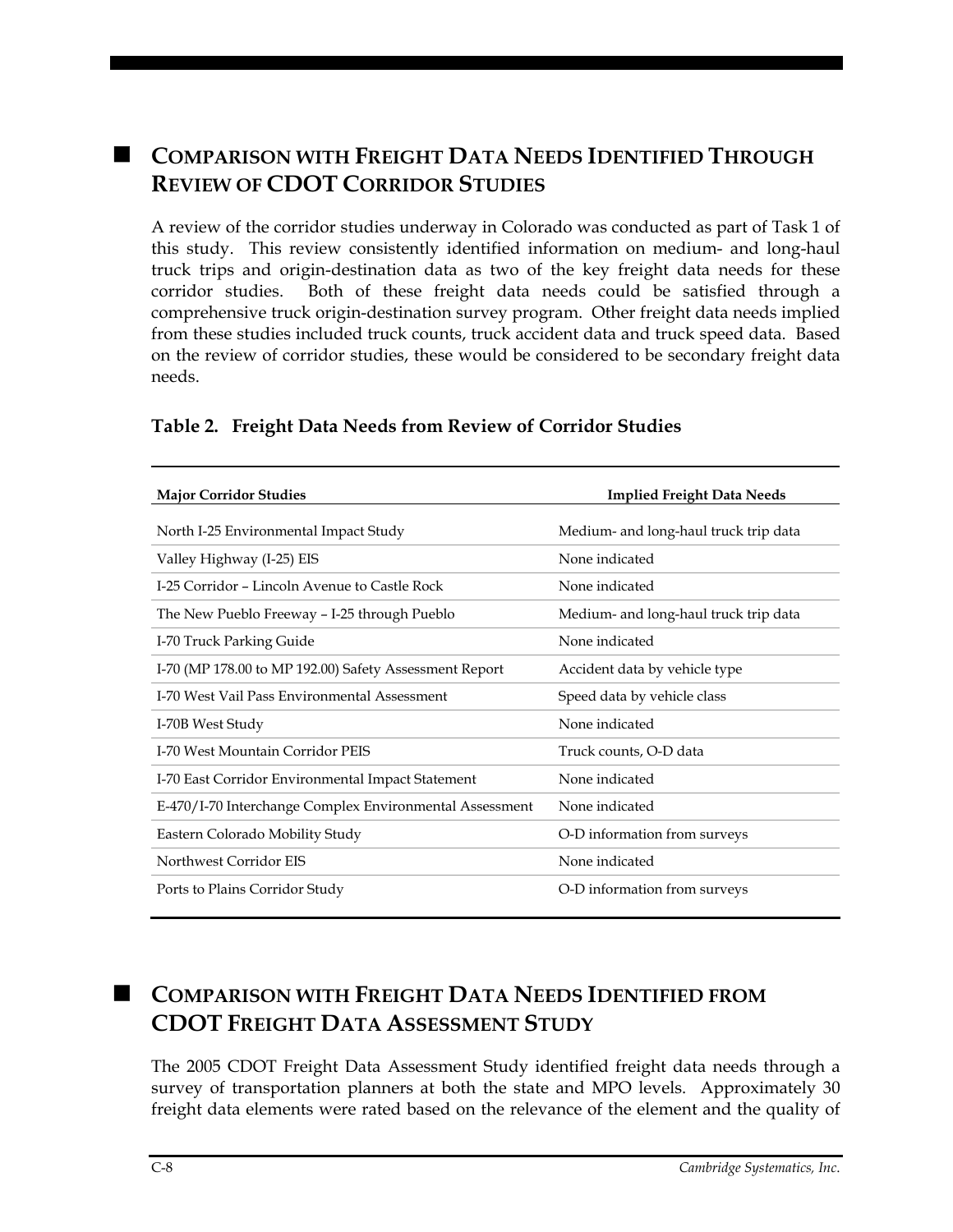the element in the existing database. A review of this survey indicated that there were five data elements for which there was a substantial difference between the relevance and quality of the freight data element. These five elements are shown below in Table 3. The top three freight data elements are temporal variability, routing information, and origindestination data. All three of these data elements can be captured through roadside truck origin-destination surveys. Establishment surveys could be used to collect information on all five of these freight data elements, but can provide improved data relative to roadside truck origin-destination surveys for three specific elements: routing information, freight value of time and travel-time delay characteristics. This generally matches with the information from the scan of projects in other regions as the two most valuable data collection activities for a transportation agency to undertake relative to freight data.

| <b>Freight Data Element</b>              | Relevance | Ouality | <b>Difference</b> |
|------------------------------------------|-----------|---------|-------------------|
| <b>Temporal Variability</b>              | 3.7       | 1.2     | 2.5               |
| Routing Information                      | 3.7       | 1.3     | 2.4               |
| Origin-Destination Data                  | 4.1       | 1.8     | 2.3               |
| Freight Value of Time                    | 3.2       | 1.2     | 2.0               |
| Travel-Time Data (Delay Characteristics) | 4.1       | 2.1     | 2.0               |

## **Table 3. Rating of Freight Data Elements by Colorado Freight Stakeholders**

The 2005 CDOT Freight Data Assessment Study also recommended an implementation option to move forward with a freight data collection program. Specifically, it recommended that CDOT pursue a five-year, \$750,000 freight data collection program that included 76 roadside origin-destination surveys, 200 establishment surveys, two economic analyses and the purchase of the TRANSEARCH commodity flow database. This information is generally supported based on the scan of projects in other regions. As mentioned earlier, roadside origin-destination surveys were found to be valuable in several studies. Additionally, establishment surveys also contain valuable information for conducting freight studies. An additional detail learned from the scan of projects in other regions is that establishment surveys are most useful in understanding local freight flows, while roadside surveys are most useful in understanding long-haul freight flows. This has implications for which agency should conduct the surveys and which agency should maintain the database for the surveys. The scan of studies in other regions also identified truck and rail safety to be important along with economic analysis. This analysis may be added to the two economic analyses recommended in the Freight Data Assessment or the safety analysis could replace one of the economic analyses that is done.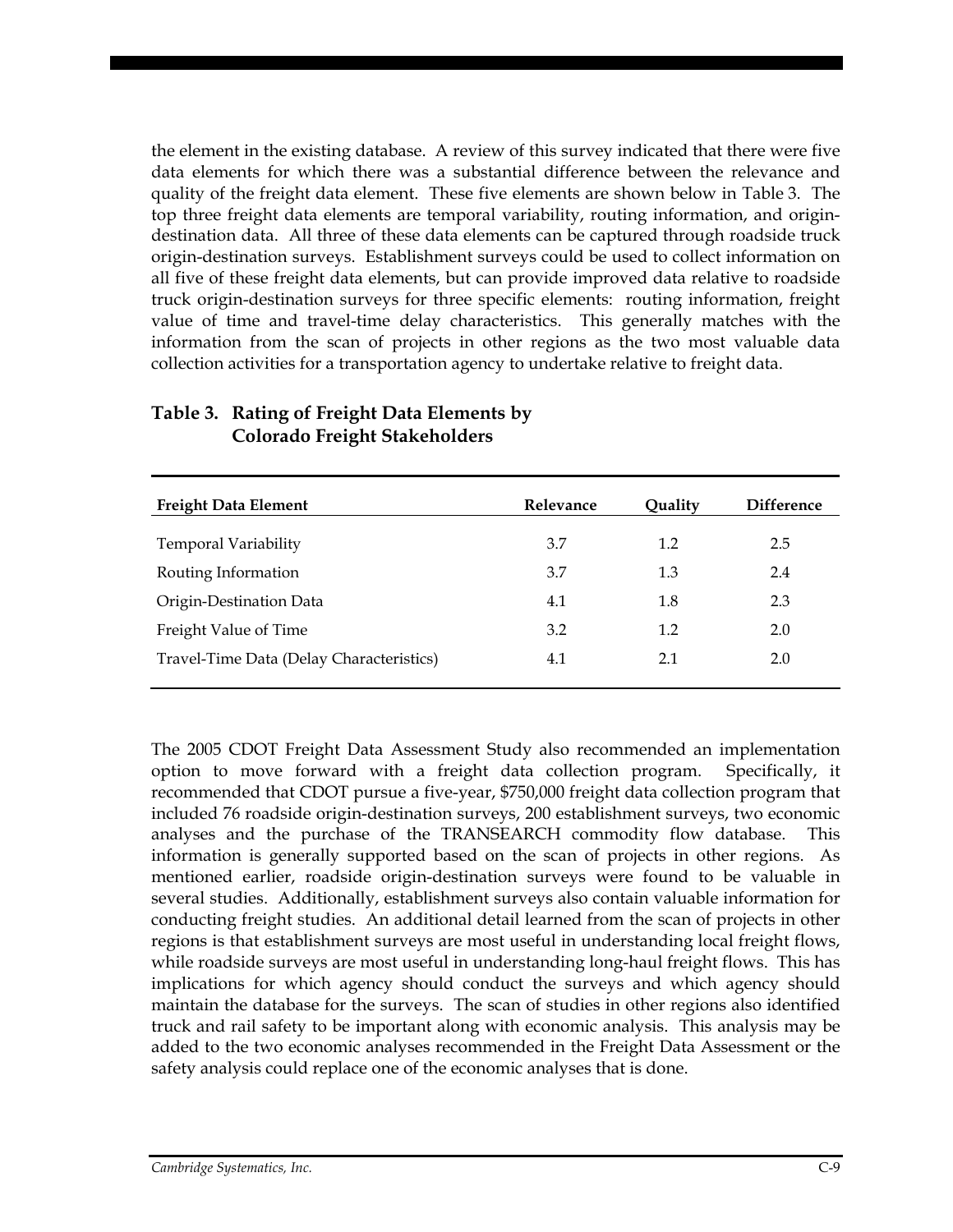## **SYNTHESIS OF COLORADO FREIGHT DATA NEEDS**

The overwhelming conclusion from the freight data studies, surveys, and interviews is that roadside truck origin-destination surveys would be the best next step for the freight data collection program under development in Colorado. Roadside truck origindestination survey was found to be utilized in several studies across the country. It is considered to be more accurate and reliable in terms of providing corridor-specific information than TRANSEARCH data. The major hurdle to conducting these surveys is the identification of suitable data collection sites and gaining permission from necessary operators of these sites to conduct the survey. If these hurdles are cleared, then this data collection type will provide cost-effective information on truck activity throughout the State. Typically, the best locations for these types of surveys are weigh stations and select rest areas. Therefore, the types of truck trips intercepted for surveying tend to be intercity truck trips that tend to cross the jurisdiction of multiple MPOs and rural areas. Based on this trip pattern, it is most logical that these surveys are conducted by the state DOT rather than an MPO or other type of regional agency. In addition to the typical questions asked for this survey (e.g., origin, destination, commodity carried, and facility type at origin and destination), the survey also should consider querying truck drivers for information on truck parking deficiencies throughout the State.

The second most important data collection activity to be conducted is establishment surveys. These surveys provide valuable information, but are very difficult to implement successfully. The cost per completed survey is relatively high compared to roadside truck origin-destination surveys. Additionally, it is often difficult to expand establishment surveys to a "universe" of truck trips to enable full use of the data. The most effective use of establishment surveys is the collection of qualitative information on freight infrastructure deficiencies from the perspective of the private sector freight stakeholders. This can be used to develop freight improvement projects and is particularly effective in developing near-term projects that both improve freight flow and garner the support of the freight community towards long-term freight planning coordination. Establishment surveys conducted in Colorado also should incorporate information on temporal variability in truck activity, routing information, freight value of time, and travel-time (delay) characteristics, because these were mentioned as key lacking freight data elements in the CDOT Freight Data Assessment. Based on the typically local nature of the information collected from these types of surveys, it may make sense for MPOs to be the responsible agency for conducting these surveys and managing the data that are collected from these surveys. However, as discussed in Task 1, the private sector freight community often does not understand what an MPO is. Therefore, having establishment surveys cosponsored by the Colorado DOT may improve the response rate for these surveys.

Economic data related to goods movement is growing in importance in the region and around the country. It is often used to justify freight projects. It also is becoming increasingly common to prioritize projects based on some level of economic comparison between projects. It would be beneficial for CDOT to assemble the free public sector information on the relationship between goods movement and the state and local economies. Based on this review of the existing and free sources, a decision can be made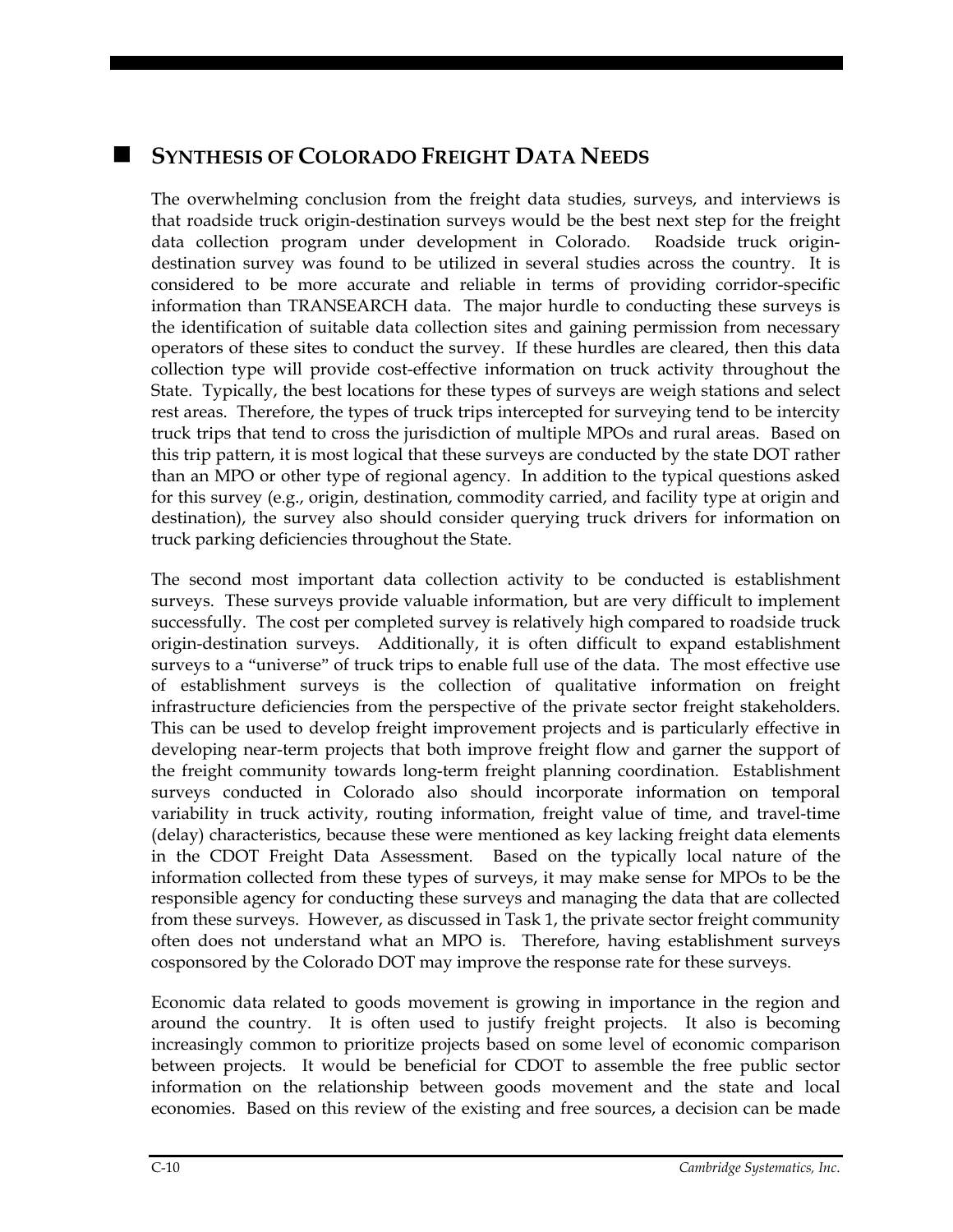on the extra value gained from purchasing one of the proprietary databases that tend to have more detailed information by geography and industry sector. It is recommended that this analysis be performed by CDOT because much of the benefits of freight accrue across multiple MPO jurisdictions and a CDOT-led analysis will ensure consistency in methodologies for estimating freight-related economic benefits across the State.

Safety data is similar to economic data in that it is becoming increasingly important for project- and system-level analysis. In many instances, the economic benefits of safety improvements are estimated. Therefore, these analyses can be thought of as complementary. It would be beneficial for CDOT to conduct a statewide freight-related analysis to identify the accident rates and number of accidents related to truck and rail, where these accidents tend to occur, what the impacts of the accidents are, and what potential accident reduction projects can be considered. This would involve a comprehensive analysis of the State's safety database along with interviews of regional engineers to corroborate high-accident locations and problematic road segments in the State. Related to the safety analysis, is an analysis of truck parking throughout the State. Inadequate truck parking causes safety issues as overflow trucks tend to park on medians and ramps creating road hazards. It is a recommendation of this study that as part of the interview of district engineers that CDOT also inquire about truck parking deficiencies in the State and follow-up with site studies of problematic locations.

The data collection options available for the high funding option was provided in the CDOT Freight Data Assessment Study and is shown below in Table 4. Based on the fiveyear budget utilized in the Freight Data Assessment Study, it is recommended that CDOT conduct 76 roadside origin-destination surveys, 200 establishment surveys, one economic analyses and one safety analysis with the specific survey inclusions mentioned earlier in this section.

| Year           | <b>Scenario 1</b><br><b>76 O-D Surveys, 200</b><br><b>Establishment Surveys, 2</b><br><b>Economic Analyses,</b><br><b>Freight Flow Database</b> | <b>Scenario 2</b><br>108 O-D surveys, 2<br><b>Economic Analyses,</b><br><b>Freight Flow Database</b> | <b>Scenario 3</b><br>28 O-D surveys, 2 Economic<br><b>Analyses and Lite Model</b>                   |
|----------------|-------------------------------------------------------------------------------------------------------------------------------------------------|------------------------------------------------------------------------------------------------------|-----------------------------------------------------------------------------------------------------|
|                | Freight flow database, $25 -$<br>D surveys                                                                                                      | Freight flow database, 36<br>$-D$ surveys                                                            | 14 O-D surveys                                                                                      |
| $\overline{2}$ | Economic significance of<br>freight (local data), 100<br>establishment surveys                                                                  | Economic significance of<br>freight (local data)                                                     | Economic significance of<br>freight (available data),<br>Economic impact of projects<br>(available) |
| 3              | 25 O-D surveys                                                                                                                                  | 36 O-D surveys                                                                                       | 14 O-D surveys                                                                                      |

## **Table 4. CDOT Freight Data Program – High Funding Option**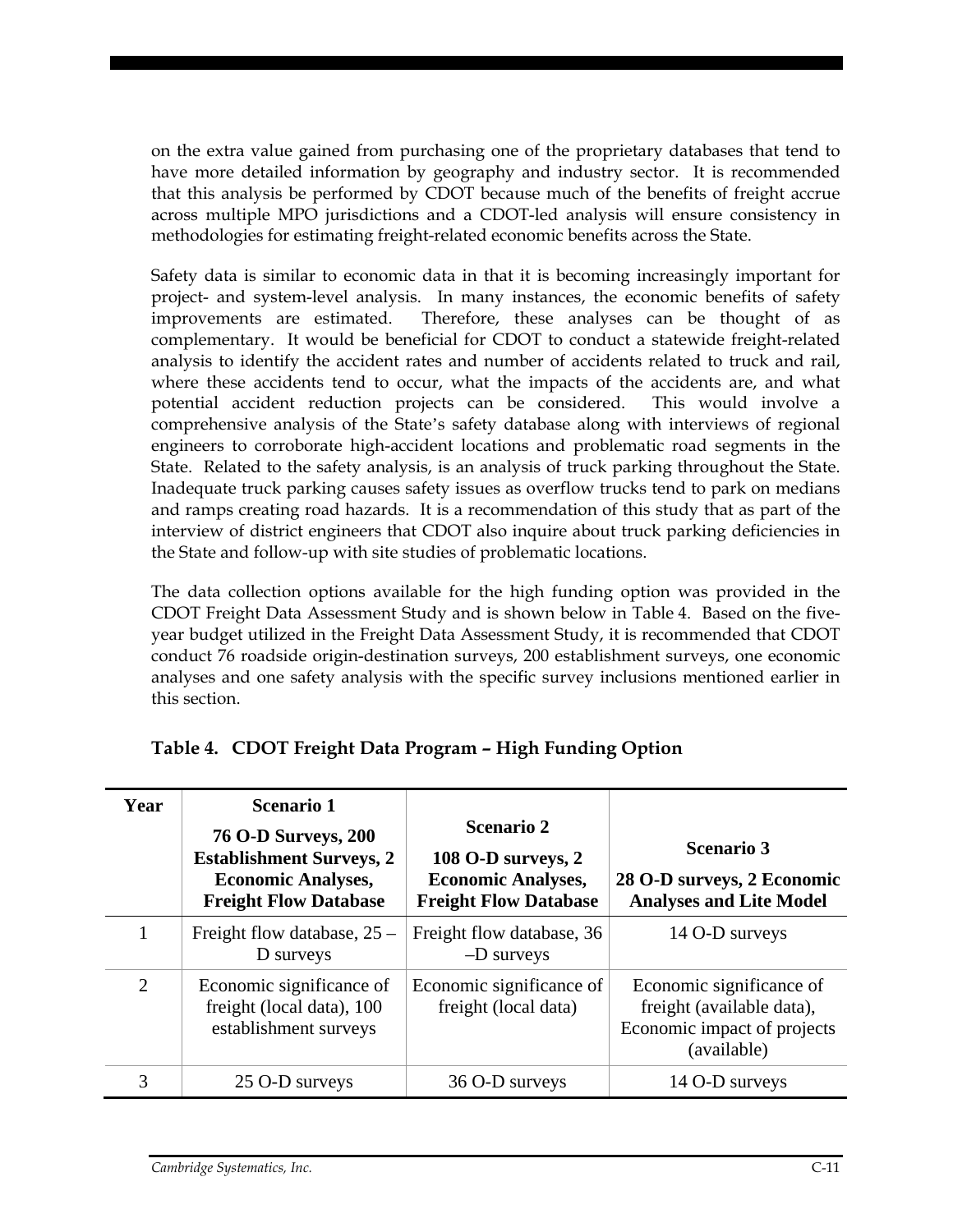| Æ | Economic impact of<br>projects (local data), 100<br>establishment surveys | Economic impact of<br>projects (available data) | Develop "lite" statewide truck<br>model |
|---|---------------------------------------------------------------------------|-------------------------------------------------|-----------------------------------------|
|   | 26 O-D surveys                                                            | 36 O-D surveys                                  |                                         |

Source: 2005 CDOT Freight Data Assessment Study.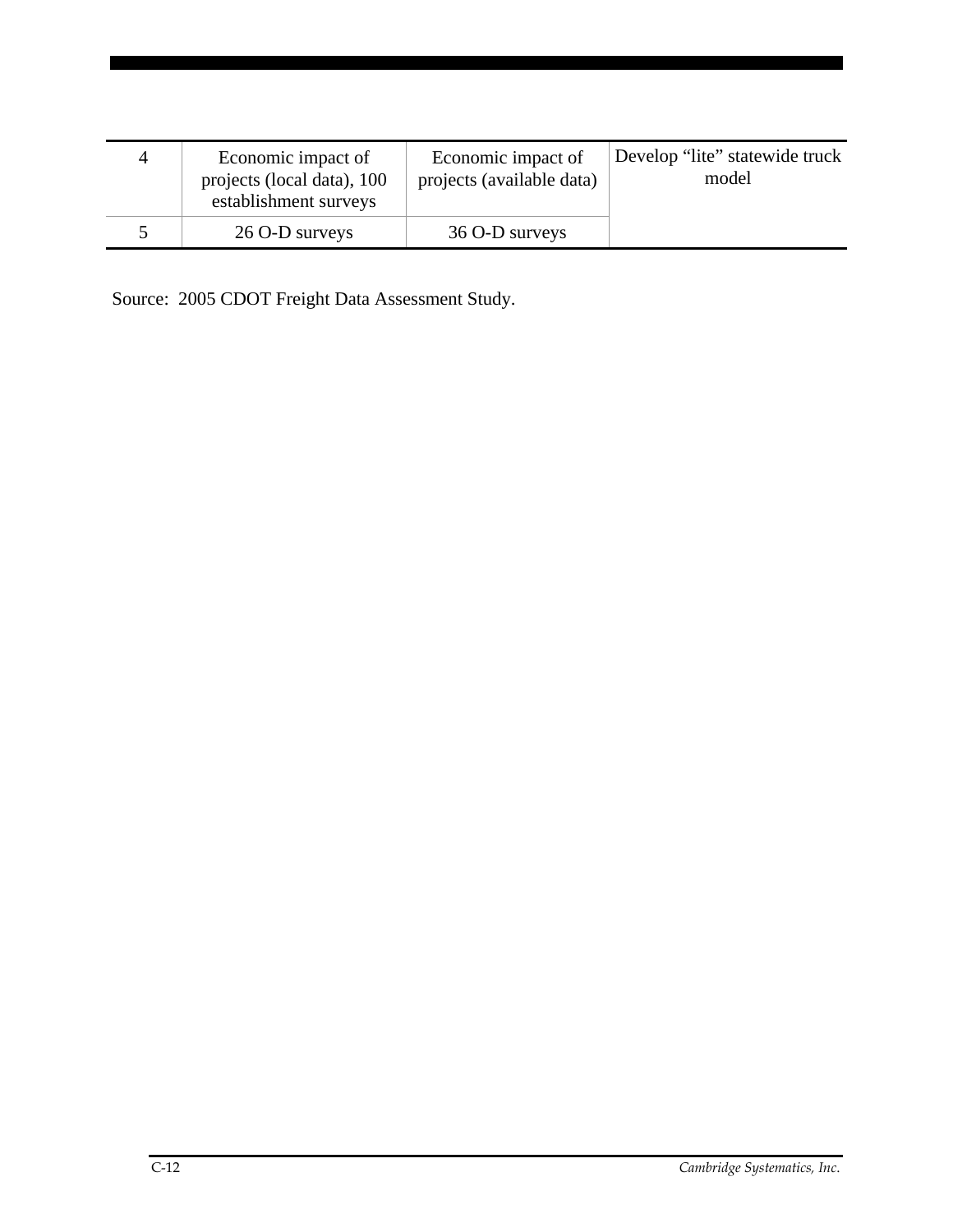# **Appendix D – CDOT Scope of Work**

### **Background**

Freight and commodity flow has long been a neglected element in transportation planning and has not been accounted for in any explicit way when predicting future freight traffic volumes and activities. Based on national trends, freight movement is forecasted to double in the next 20 years. In order to improve the accuracy of predicted transportation needs in Colorado, CDOT and Colorado Metropolitan Planning Organization (MPO) would like to incorporate freight data into their transportation models. Such practice is new to Colorado and we need to determine the state of the art and the most effective way to do this.

Transearch Data Base provides information on commodity flow and freight data by state and county and has been purchased by CDOT. The North Front Range MPO plans to use it in their long range transportation model along with many other data elements to determine transportation needs in their region. Also, other MPOs have shown interest to incorporate such data in their long range planning studies.

#### **Objectives of Study**

This research should provide a synthesis of practice for using freight data in transportation planning. The synthesis should answer the following questions.

- Cargo or commodities (specific or related to what industry)
- Truck weights
- Vehicle type or configuration
- Origins and destinations of freight
- Urban and rural

What is the use of freight data for the following activities?

- Cost projection for roadway improvement based on freight and weight
- Projection of pavement preservation needs
- Focusing enforcement of weight limits
- Truck Rest parking planning
- Homeland security
- Truck only lane planning
- Oil and gas development impact analysis
- Truck growth independent of automobile traffic growth

What have other MPOs and DOTs done relative to freight data that specifically aided in developing long range transportation plans?

What is the value and weaknesses of the Freight Analysis Framework for use in statewide freight planning, Regional/MPO planning or county to county data.